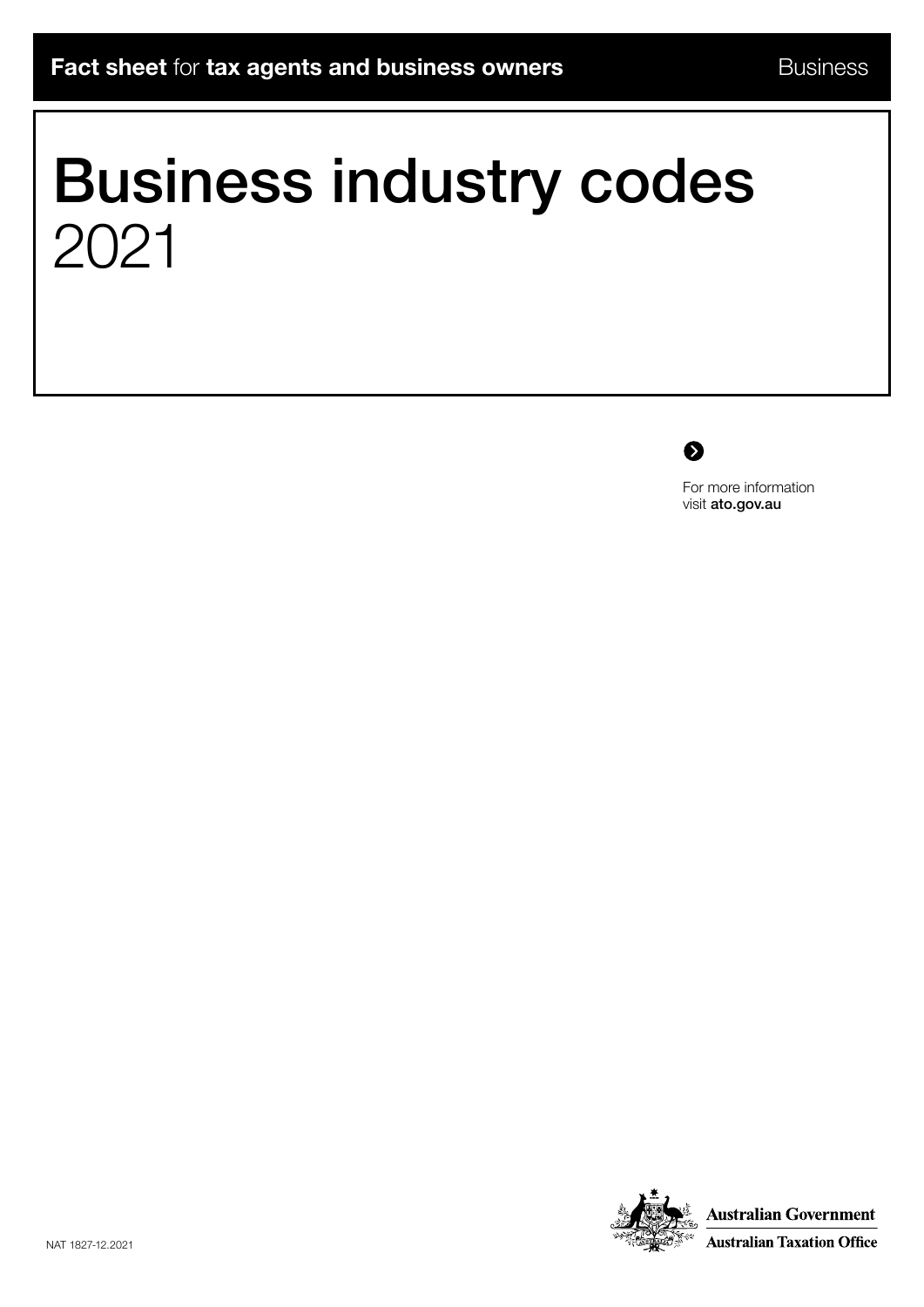#### OUR COMMITMENT TO YOU

We are committed to providing you with guidance you can rely on, so we make every effort to ensure that our publications are correct.

If you follow our guidance in this publication and it turns out to be incorrect, or it is misleading and you make a mistake as a result, we must still apply the law correctly. If that means you owe us money, we must ask you to pay it but we will not charge you a penalty. Also, if you acted reasonably and in good faith we will not charge you interest.

If you make an honest mistake in trying to follow our guidance in this publication and you owe us money as a result, we will not charge you a penalty. However, we will ask you to pay the money, and we may also charge you interest. If correcting the mistake means we owe you money, we will pay it to you. We will also pay you any interest you are entitled to.

If you feel that this publication does not fully cover your circumstances, or you are unsure how it applies to you, you can seek further assistance from us.

We regularly revise our publications to take account of any changes to the law, so make sure that you have the latest information. If you are unsure, you can check for more recent information on our website at **[ato.gov.au](http://ato.gov.au)** or contact us.

This publication was current at December 2021.

#### © AUSTRALIAN TAXATION OFFICE FOR THE COMMONWEALTH OF AUSTRALIA, 2021

You are free to copy, adapt, modify, transmit and distribute this material as you wish (but not in any way that suggests the ATO or the Commonwealth endorses you or any of your services or products).

#### PUBLISHED BY

Australian Taxation Office Canberra December 2021 DE-39703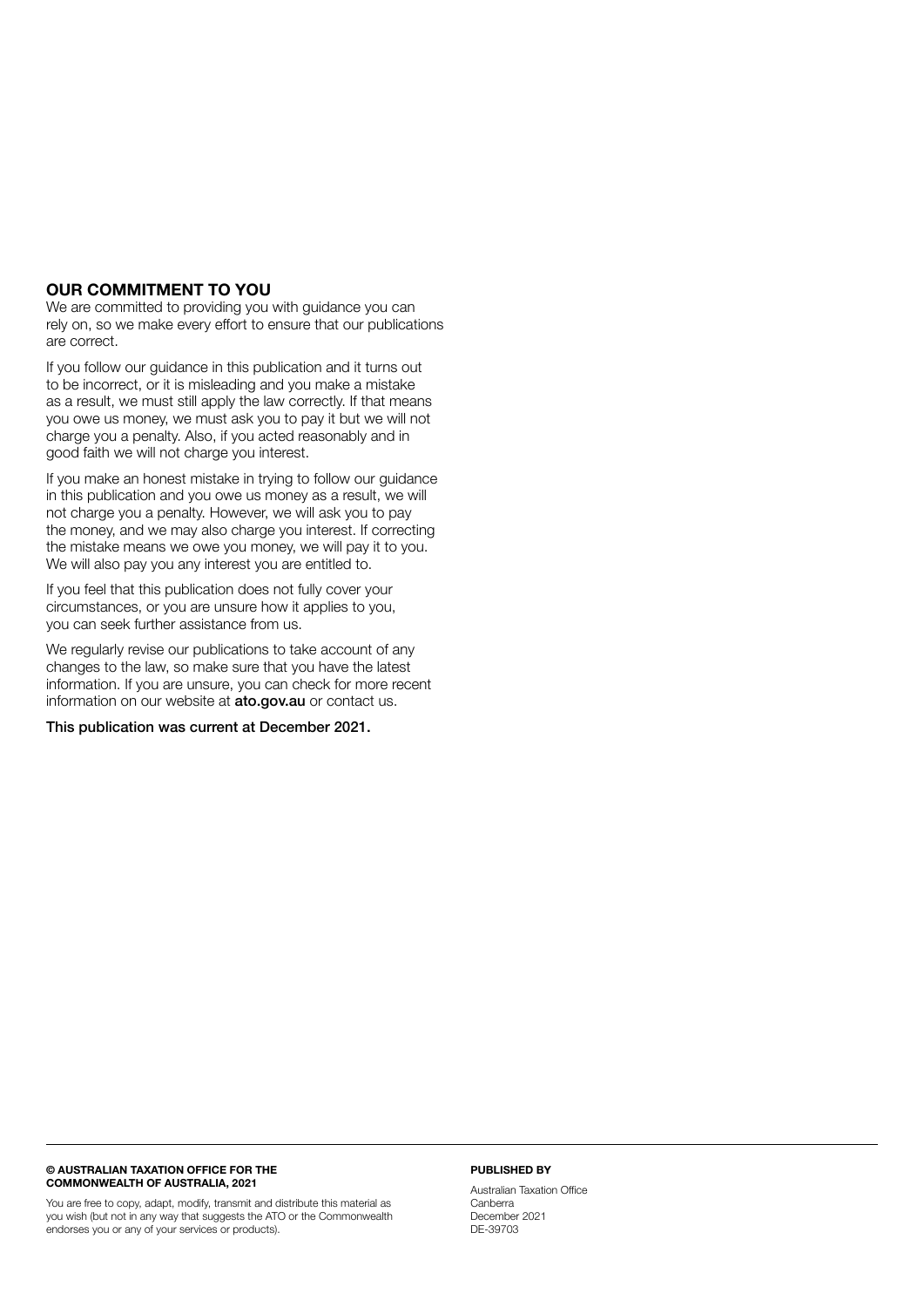### INTRODUCTION

#### HOW TO USE THIS BOOKLET

An accurate description of the taxpayer's main business activity and its five-digit code must be shown at the correct items on relevant tax returns and schedules.

The industry description and code should relate to the activity from which the business derived the highest gross income or incurred the smallest loss.

*Business industry codes 2021* contains two code lists – the first is alphabetical and starts on page 1; the second is numeric and starts on page 21. Select the most appropriate code to enter on your tax return. Do this by searching under keywords that describe the taxpayer's main business activity.

For example:

- n Abalone fishing search under the keyword 'abalone' to find code 04191
- Black coal mining search under the keyword 'coal' to find code 06000
- $\blacksquare$  House painting search under the keyword 'painting' to find 'Painting of buildings or other structures' code 32440

Once you have identified the most appropriate code from the list, enter it at the correct item and corresponding label of the tax return and/or schedule. Show all numbers in the code, including any leading zeros.

If a code cannot be selected using the alphabetic list, your second option is to use the numeric list. Here you need to search for the main business activity of the taxpayer under broad business category headings.

For example, if the taxpayer's main business activity is trawling for tuna, you would search under headings related to this type of business. In this case, the best heading would be 'Fishing'. Under this heading an appropriate entry 'Trawling for fin fish', code 04140, will be found. This code should then be entered at the correct item and corresponding label on the tax return.

Only use codes from *Business industry codes 2021*, and take care to describe your business activity as accurately as possible. An incorrect code may result in clients not receiving necessary service or material from the ATO, or could lead to incorrect targeting of compliance activities.

#### USE OF INDUSTRY CODE INFORMATION

Industry code information is widely used by organisations and researchers for various reasons. Of interest to tax agents and accountants would be Industry benchmarks published in *Taxation statistics* available on our website, [ato.gov.au](http://ato.gov.au)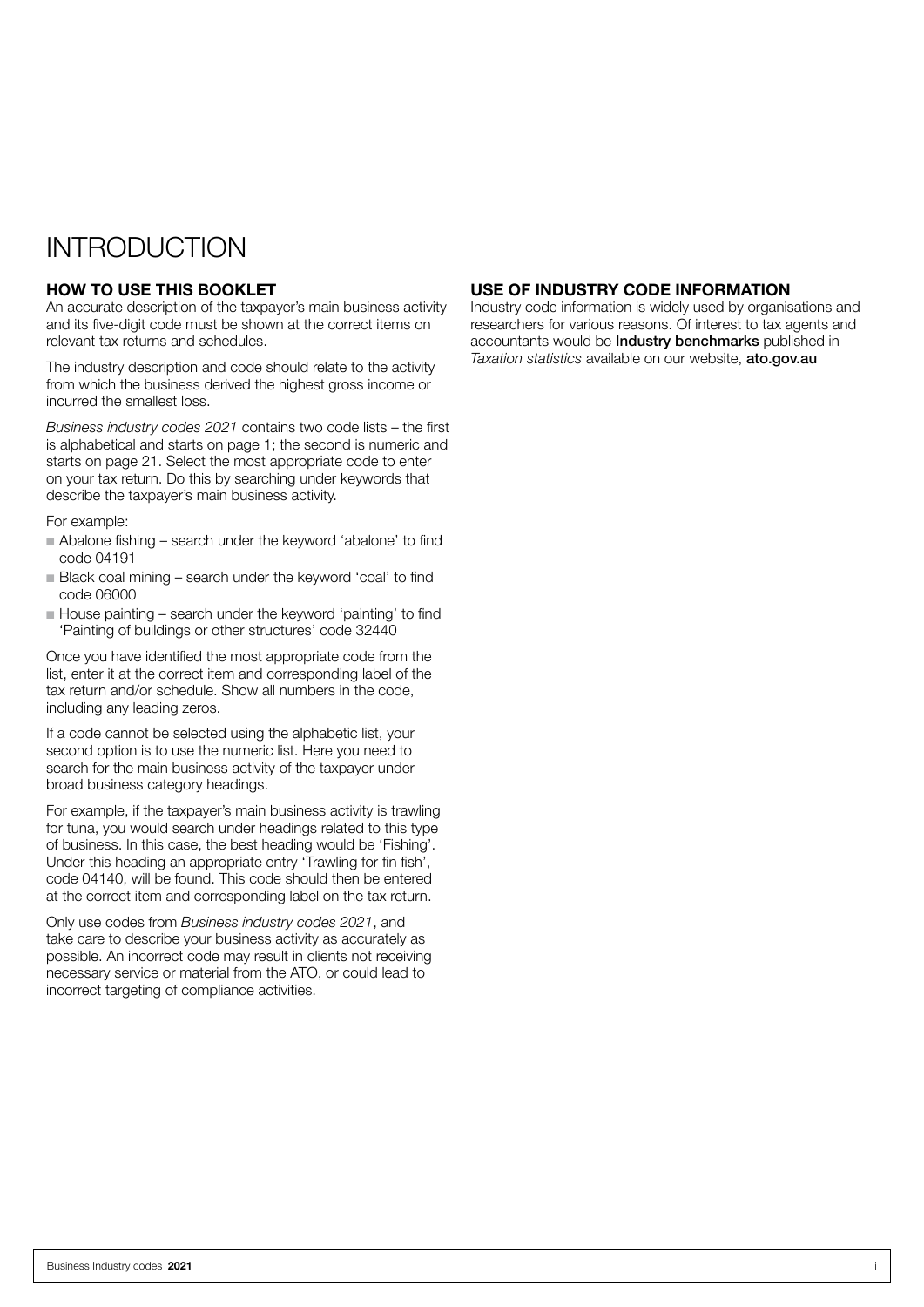## **CONTENTS**

| Alphabetical index of industries | Page           | Hierarchical index of industries            | Page |
|----------------------------------|----------------|---------------------------------------------|------|
| A                                | 1              | Agriculture, forestry and fishing           | 21   |
| в                                | 1              | Mining                                      | 22   |
| C                                | $\mathfrak S$  | Manufacturing                               | 22   |
| D                                | 4              | Electricity, gas, water and                 |      |
| Е                                | 5              | waste services                              | 29   |
| F                                | 6              | Construction                                | 29   |
| G                                | $\overline{7}$ | Wholesale trade                             | 30   |
| н                                | 8              | Retail trade                                | 32   |
| L                                | $\hbox{9}$     | Accommodation and food services             | 34   |
| J                                | $\hbox{9}$     | Transport, postal and warehousing           | 35   |
| Κ                                | $\hbox{9}$     | Information media and<br>telecommunications | 36   |
| L                                | $\hbox{9}$     | Financial and insurance services            | 36   |
| M                                | 10             | Rental, hiring and real estate services     | 37   |
| N                                | 11             | Professional, scientific and                |      |
| O                                | 12             | technical services                          | 37   |
| P                                | 12             | Administrative and support services         | 38   |
| Q                                | 14             | Public administration and safety            | 39   |
| R                                | 14             | Education and training                      | 39   |
| S                                | 15             | Health care and social assistance           | 40   |
| Т                                | 17             | Arts and recreation services                | 40   |
| U                                | 19             | Other services                              | 41   |
| v                                | 19             | ATO use only                                | 42   |
| W                                | 19             |                                             |      |
| X                                | 20             |                                             |      |
| Υ                                | 20             |                                             |      |
| Z                                | 20             |                                             |      |
| Special section assessments      | 20             |                                             |      |
| Nil company tax returns          | 20             |                                             |      |
| ATO use only                     | 20             |                                             |      |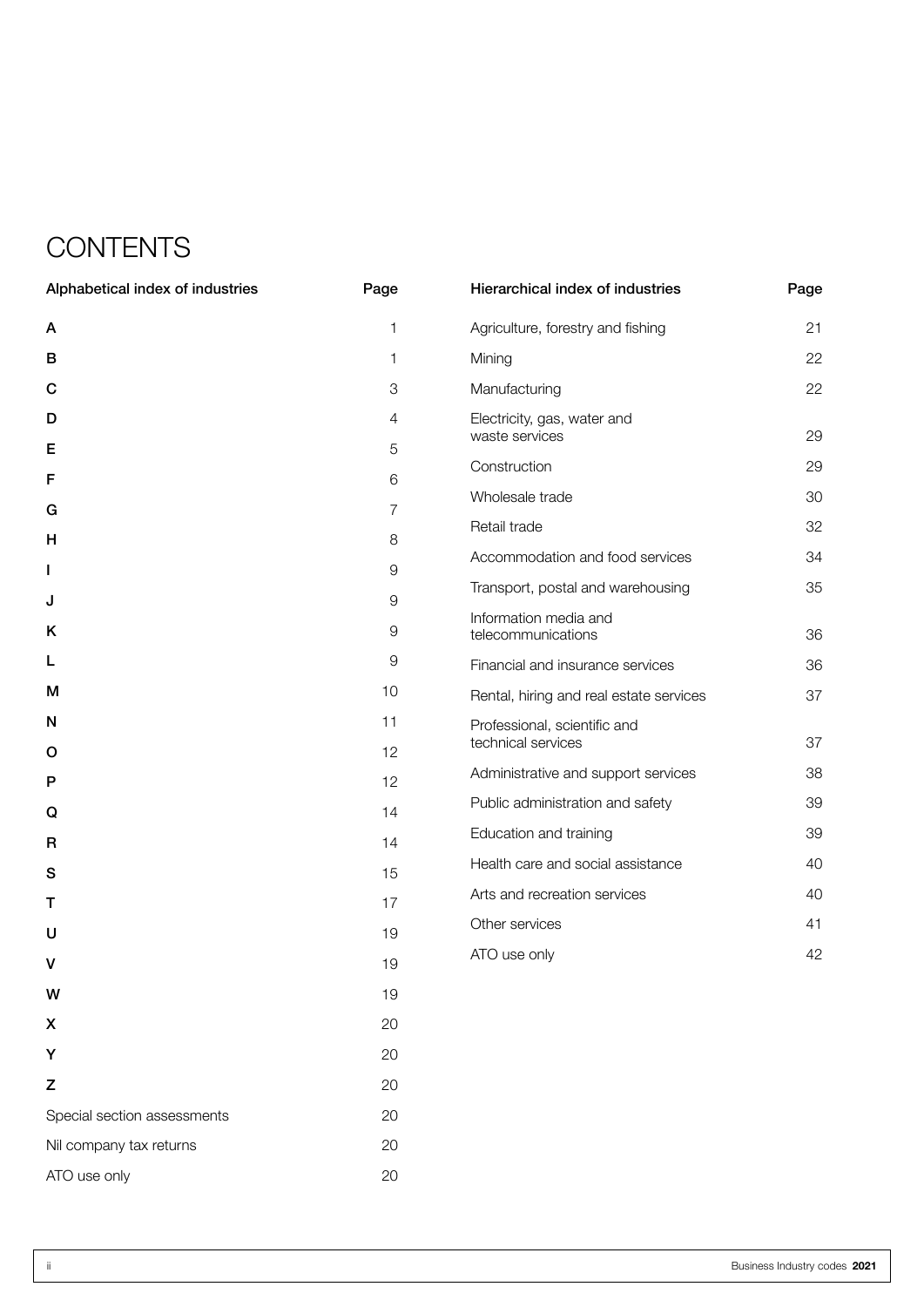### BUSINESS INDUSTRY CODES 2021

### Alphabetic listing

| Description of business activity                                                                    | Code  |  |
|-----------------------------------------------------------------------------------------------------|-------|--|
| A                                                                                                   |       |  |
| Abalone fishing                                                                                     | 04191 |  |
| Abattoir operation - except poultry                                                                 | 11110 |  |
| Abattoir operation - poultry                                                                        | 11120 |  |
| Abrasive blasting                                                                                   | 32990 |  |
| Abrasives mfg                                                                                       | 20900 |  |
| Accident insurance provision                                                                        | 63220 |  |
| Accommodation for the aged -<br>where nursing or medical care is not<br>provided as a major service | 86012 |  |
| Accommodation for the aged -<br>where nursing or medical care is<br>provided as a major service     | 86011 |  |
| Accountant                                                                                          | 69320 |  |
| Accounting service                                                                                  | 69320 |  |
| Acetylene gas mfg                                                                                   | 18110 |  |
| Acoustic tile, panels and boards mfg -                                                              |       |  |
| glass or mineral wool                                                                               | 20900 |  |
| Actor                                                                                               | 90021 |  |
| Actor – own account –<br>live theatrical or musical                                                 | 90021 |  |
| $Action - own account -$<br>other than theatrical or musical                                        | 90021 |  |
| Actuarial service                                                                                   | 64200 |  |
| Acupuncture service                                                                                 | 85391 |  |
| Adhesives mfg                                                                                       | 19150 |  |
| Adhesives wholesaling                                                                               | 33230 |  |
| Adoption service                                                                                    | 87900 |  |
| Adult day care centre operation                                                                     | 87900 |  |
| Adult shop operation                                                                                | 42793 |  |
| Advertising                                                                                         | 69400 |  |
| Advertising service                                                                                 | 69400 |  |
| Advocate                                                                                            | 69310 |  |
| Aerial ambulance service                                                                            | 85910 |  |
| Aerial crop dusting or spraying                                                                     | 05290 |  |
| Aerial fertiliser spreading                                                                         | 05290 |  |
| Aerial mustering                                                                                    | 05290 |  |
| Aerial pest control                                                                                 | 05290 |  |
| Aerial photography service                                                                          | 69220 |  |
| Aerial surveying service                                                                            | 69220 |  |
| Aerodrome runway construction                                                                       | 31010 |  |
| Aerosol containers mfg                                                                              | 22390 |  |
| Aggregate quarrying                                                                                 | 09190 |  |
| Agistment service (cattle)                                                                          | 01420 |  |
| Agistment service (goat)                                                                            | 01990 |  |
| Agistment service (horse)                                                                           | 01910 |  |
| Agistment service (sheep)                                                                           | 01410 |  |
| Agricultural chemicals wholesaling                                                                  | 33230 |  |
| Agricultural land renting or leasing                                                                | 67120 |  |
| as owner or leaseholder<br>Agricultural machinery leasing                                           | 66310 |  |
| Agricultural machinery or                                                                           |       |  |
| equipment mfg<br>Agricultural machinery or equipment                                                | 24610 |  |
| wholesaling                                                                                         | 34110 |  |
| Agricultural research activities                                                                    | 69100 |  |
| Agricultural services nec                                                                           | 05290 |  |

| Description of business activity                                 | Code  |
|------------------------------------------------------------------|-------|
| Air conditioners repairing - household                           | 94210 |
| Air conditioners retailing - household                           | 42210 |
| Air conditioning equipment installation<br>except motor vehicles | 32330 |
| Air conditioning equipment mfg                                   | 24520 |
| Aircraft charter, lease or rental -<br>with crew                 | 49001 |
| Aircraft engine building or repair                               | 23940 |
| Aircraft leasing                                                 | 66190 |
| Aircraft mfg, maintenance and repair                             | 23940 |
| Aircraft wheels and brakes<br>reconditioning service             | 23940 |
| Airline catering service                                         | 45130 |
| Airline operation - scheduled domestic                           | 49009 |
| Airline operation -<br>scheduled international                   | 49009 |
| Airport bus service                                              | 46220 |
| Airport operation                                                | 52200 |
| Airport services                                                 | 52200 |
| Alarm systems installation                                       | 32340 |
| Alarm systems mfg                                                | 24290 |
| Albums mfg                                                       | 15230 |
| Alcohol counselling services                                     | 87900 |
| Allergist                                                        | 85129 |
| Almond growing                                                   | 01390 |
| Alumina mfg                                                      | 21310 |
| Aluminium can recycling - collecting,                            |       |
| sorting, dealing, wholesaling                                    | 33221 |
| Aluminium ores mining                                            | 08020 |
| Aluminium rolling, drawing or extruding                          | 21420 |
| Aluminium smelting                                               | 21320 |
| Ambulance service                                                | 85910 |
| Ammonia mfa                                                      | 18110 |
| Ammunition mfg                                                   | 22990 |
| Amusement centre                                                 | 91310 |
| Amusement machines hiring -<br>including peripherals             | 66390 |
| Amusement machines mfg                                           | 24690 |
| Amusement park operation                                         | 91310 |
| Amway sales                                                      | 43109 |
| Anaesthetist                                                     | 85121 |
| Animal clinic or hospital operation                              | 69700 |
| Animal food mfg                                                  | 11920 |
| Animal parks                                                     | 89210 |
| Animals retailing - live                                         | 42794 |
| Antique reproduction furniture retailing                         | 42110 |
| Antique wooden furniture mfg                                     | 25110 |
| Antiques auctioning service                                      | 38000 |
| Antiques retailing (except pawnbroking) 42732                    |       |
| Apartments construction                                          | 30190 |
| Apiarist                                                         | 01930 |
| Apple growing                                                    | 01340 |
| Apricot growing                                                  | 01350 |
| Aquaculture - except lobsters<br>or oysters                      | 02019 |
| Aquarium mfg                                                     | 22990 |

| Description of business activity                       | Code  |
|--------------------------------------------------------|-------|
| Aquarium operation                                     | 89210 |
| Architect                                              | 69210 |
| Architectural services                                 | 69210 |
| Archival service                                       | 60100 |
| Armoured car service                                   | 77120 |
| Art dealers                                            | 42792 |
| Art gallery operation - retail                         | 42792 |
| Art pottery mfg                                        | 20290 |
| Art school operation                                   | 82120 |
| Artificial insemination service                        | 05290 |
| Artificial limbs, eyes, etc mfg                        | 24120 |
| Artist                                                 | 90029 |
| Artists' supplies retailing                            | 42720 |
| Artists' supplies wholesaling                          | 37390 |
| Artwork preparation service                            | 16120 |
| Asbestos removal service                               | 29220 |
| Asphalt surfacing                                      | 31010 |
| Assay service                                          | 69250 |
| Astrology service                                      | 95391 |
| Auctioning service electronic                          | 38000 |
| Auctioning service -                                   |       |
| furniture, second-hand goods                           | 38000 |
| Auctioning service - livestock                         | 38000 |
| Auctioning service - real estate                       | 67200 |
| Auctioning service -<br>used motor vehicles            | 38000 |
| Auctioning service nec                                 | 38000 |
| Auditing service                                       | 69320 |
| Author                                                 | 90029 |
| Auto parts recyclers                                   | 35050 |
| Auto-electrical services                               | 94110 |
| Automatic electrical door maintenance                  | 32320 |
| Automobile association operation                       | 95599 |
| Automotive crash repairs                               | 94129 |
| Automotive mechanical repairs -                        |       |
| electrical repairs                                     | 94110 |
| Automotive mechanical repairs -<br>general repairs     | 94199 |
| Automotive mobile phone installation                   | 94110 |
| Automotive servicing - electrical repairs 94110        |       |
| Automotive servicing -                                 |       |
| general mechanical repairs                             | 94199 |
| Auxiliary finance and investment<br>services other nec | 64190 |
| Aviary operation                                       | 89210 |
| Aviation consultancy service                           | 52200 |
| Avocado growing                                        | 01390 |
| Awnings installation or repair                         | 32390 |
| Awnings mfg - fibreglass                               | 19190 |
| Awnings mfg - metal                                    | 22990 |
| Awnings mfg - textile                                  | 13330 |
| Awnings retailing                                      | 42110 |
|                                                        |       |
| в                                                      |       |
| Babies' wear retailing                                 | 42510 |
| Baby foods mfg - milk based                            | 11330 |
|                                                        |       |

nec means 'not elsewhere classified'.

mfg means 'manufacturing'.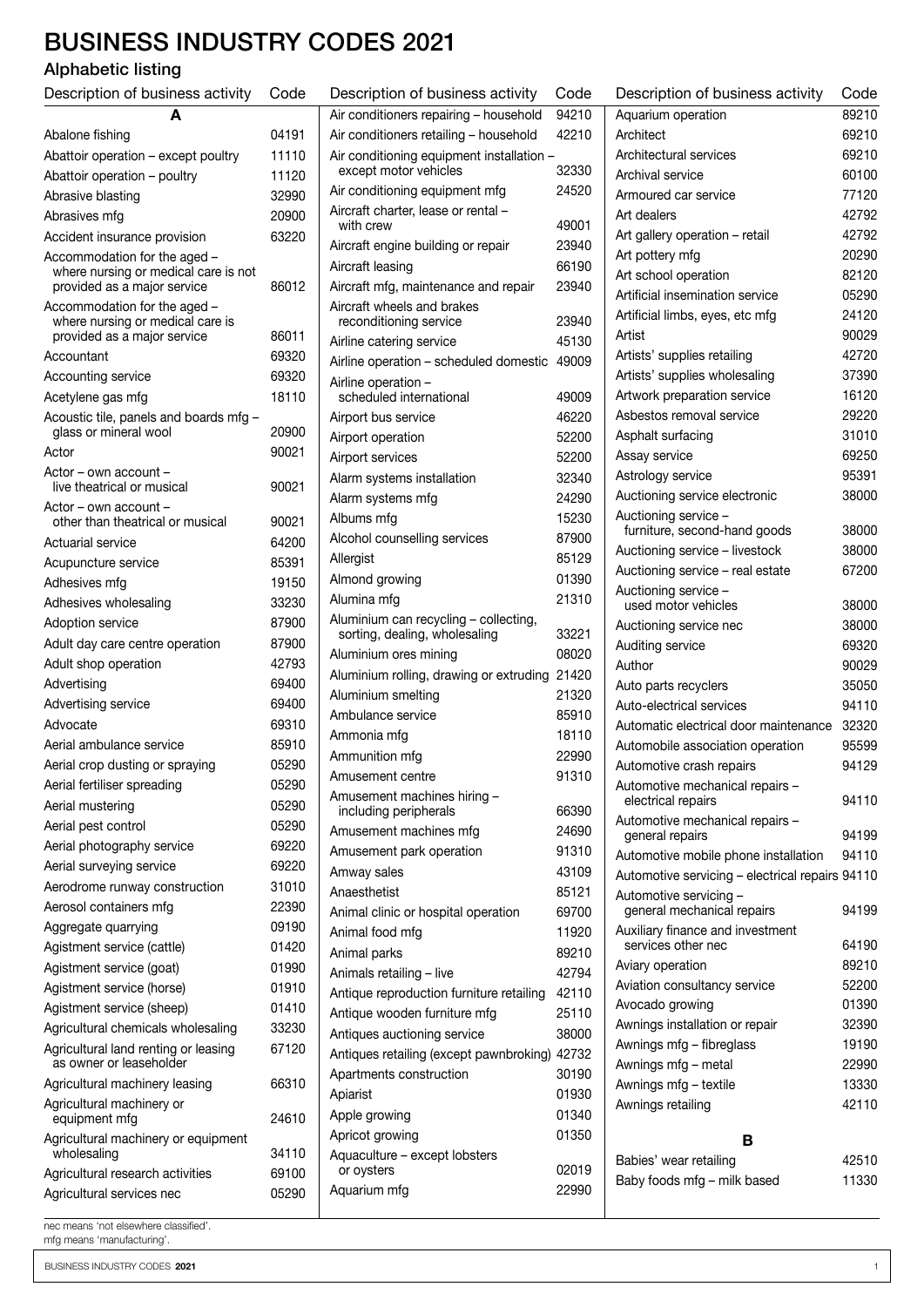| Description of business activity               | Code  |  |
|------------------------------------------------|-------|--|
| Baby foods, canned or bottled mfg              |       |  |
| except milk based                              | 11400 |  |
| Baby napkins hire service                      | 95310 |  |
| Baby napkins mfg - disposable                  | 15240 |  |
| Badge mfg - cloth                              | 13340 |  |
| Badge mfg - metal                              | 25910 |  |
| Baggage agency service                         | 52910 |  |
| Bags mfg - leather or leather substitute 13200 |       |  |
| Bags mfg – paper                               | 15220 |  |
| Bags mfg - plastic                             | 19110 |  |
| Bags or sacks mfg - textile                    | 13330 |  |
| Bags or sacks wholesaling - textile            | 37110 |  |
| Bags wholesaling - paper                       | 37360 |  |
| Bakeries and hot bread shops                   | 41290 |  |
| Bakeries for bread, etc mfg -                  |       |  |
| except those selling directly to public 11710  |       |  |
| Bakery machinery mfg                           | 24690 |  |
| Bakery product mfg -<br>non-factory-based      | 11740 |  |
|                                                |       |  |
| Ballet company operation                       | 90010 |  |
| Ballet teaching                                | 82120 |  |
| Banana growing                                 | 01390 |  |
| Bandages/dressings - medical retailing         | 42711 |  |
| Bank operation                                 | 62210 |  |
| Bar – licensed                                 | 45200 |  |
| Barbecues mfg                                  | 24410 |  |
| Barbecues retail                               | 42210 |  |
| Barber shop                                    | 95110 |  |
| Bark mfg – ground                              | 14110 |  |
| Barrels mfg - metal                            | 22390 |  |
| Barrels mfg - wooden                           | 14990 |  |
| <b>Barrister</b>                               | 69310 |  |
| Basketballer - professional                    | 91122 |  |
| Bath resurfacing                               | 32990 |  |
| Bathroom and toilet fittings - retailing       | 42310 |  |
| Bathroom and toilet fittings                   |       |  |
| wholesaling                                    | 33320 |  |
| Bathroom and toilet fittings mfg - metal 22990 |       |  |
| Bathroom fixtures mfg - vitreous china         | 20290 |  |
| Batteries mfg                                  | 24390 |  |
| Batteries retail - motor vehicle               | 39211 |  |
| Batteries wholesaling - motor vehicle          | 35040 |  |
| Bauxite mining                                 | 08020 |  |
| Bearings mfg                                   | 24990 |  |
| Beauty salon operation                         | 95110 |  |
| Bed base mfg - upholstered                     | 25130 |  |
| Beds mfg – wooden                              | 25110 |  |
| Beds mfg nec                                   | 25110 |  |
| Beds retailing                                 | 42110 |  |
| Beds wholesaling                               | 37310 |  |
| Beef cattle and sheep farming                  | 01440 |  |
| Beef cattle farming                            | 01420 |  |
| Beef cattle farming and cereal                 |       |  |
| grain growing                                  | 01450 |  |
| Beef cattle feedlots (specialised)             | 01430 |  |
| Beekeeping                                     | 01930 |  |
|                                                |       |  |

| Description of business activity                | Code  |
|-------------------------------------------------|-------|
| Beer mfg                                        | 12120 |
| Beer, wine and spirits wholesalers              | 36061 |
| Berry fruit growing                             | 01330 |
| Bicycle clothing/apparel retailing              | 42510 |
| Bicycle helmet retailing                        | 42510 |
| Bicycle helmet wholesaling                      | 37120 |
| Bicycle parts retailing                         | 42410 |
| Bicycles and accessories retailing              | 42410 |
| Bicycles hiring                                 | 66390 |
| Bicycles mfg                                    | 23990 |
| Billboard construction/erection                 | 32990 |
| Billiard saloon operation                       | 91139 |
| Billiard table mfg                              | 25920 |
| Bingo operation                                 | 92099 |
| Binocular mfg                                   | 24110 |
| Biodiesel mfg                                   | 18120 |
| Bird breeding -<br>except poultry or game birds | 01990 |
| Bird feed mfg                                   | 11920 |
| Bird trapping                                   | 04200 |
| <b>Biscuit mfg</b>                              | 11730 |
| <b>Biscuits retailing</b>                       | 41290 |
| Bitumen wholesaling                             | 33210 |
| <b>Blacksmith service</b>                       | 21210 |
| Blanket mfg - cotton                            | 13330 |
| Blanket mfg - synthetic                         | 13330 |
| Blanket mfg - wool                              | 13330 |
| <b>Blasting services</b>                        | 32120 |
| Blinds installation or repair                   | 32390 |
| Blinds mfg - metal                              | 22990 |
| Blinds mfg - textile                            | 13330 |
| <b>Blinds retailing</b>                         | 42110 |
| Boarding houses                                 | 44000 |
| Boarding kennels                                | 95399 |
| Boat building or repair                         | 23920 |
| Boat charter, lease or rental, with             |       |
| crew for passenger transport                    | 48200 |
| Boat dealers                                    | 42450 |
| Boat designing service                          | 69230 |
| Boat trailer dealing                            | 42450 |
| Boat trailer mfg                                | 23120 |
| Boilermaking and installation                   | 22310 |
| Bond store operation                            | 53090 |
| Bone calcining                                  | 18310 |
| Book retailing - catalogue selling              | 43109 |
| Book retailing - direct selling                 | 43109 |
| Bookbinding                                     | 16120 |
| Bookkeeping service                             | 69320 |
| Bookmaker operation                             | 92091 |
| Books publishing                                | 54130 |
| Books retailing                                 | 42442 |
| Books wholesaling                               | 37350 |
| Boots mfg                                       | 13520 |
| Bottles mfg - glass                             | 20100 |
| Bottles mfg - plastic                           | 19120 |
| Bottles recycling                               | 29220 |

| Description of business activity                                              | Code  |
|-------------------------------------------------------------------------------|-------|
| Bottling machines mfg                                                         | 24690 |
| Bowling alley operation - tenpin                                              | 91139 |
| Bowling green construction                                                    | 31099 |
| Bowling green operation                                                       | 91139 |
| Brake and clutch service                                                      | 94191 |
| Branding services - animal                                                    | 05290 |
| Brass finishing or plating                                                    | 22930 |
| Bread bakery operation -<br>except those selling direct to public             | 11710 |
| Bread retailing                                                               | 41290 |
| <b>Bread vendors</b>                                                          | 41290 |
| <b>Breweries</b>                                                              | 12120 |
| Brewery equipment maintenance                                                 | 94290 |
| Brewery equipment mfg                                                         | 24690 |
| <b>Bricklaying services</b>                                                   | 32220 |
| Bricks dealing                                                                | 33390 |
| Bricks mfg - clay -<br>except refractory bricks                               | 20210 |
| Bricks mfg - concrete                                                         | 20340 |
| Bricks mfg - refractory                                                       | 20290 |
| Bridal wear and accessories retailing                                         | 42510 |
| Bridge construction or repair                                                 | 31010 |
| Broadcast equipment mfg                                                       | 24220 |
| Broking service, real estate                                                  | 67200 |
| Brooms and brushes mfg                                                        | 25990 |
| Broom millet growing                                                          | 01590 |
| Buffalo hunting                                                               | 04200 |
| Builders hardware dealing nec                                                 | 33390 |
| Building consultancy service                                                  | 69230 |
| Building materials dealing nec                                                | 33390 |
| <b>Building societies</b>                                                     | 62220 |
| Building timber, dressed mfg                                                  | 14130 |
| Building, house construction                                                  | 30110 |
| Building, non-residential construction -<br>commercial buildings, hotels, etc | 30200 |
| Building, residential-<br>flats, home units, apartments, etc                  | 30190 |
| Buildings, residential - renting or                                           |       |
| leasing - other than holiday                                                  | 67110 |
| Bulbs or tubes, electric light mfg                                            | 24320 |
| Burglar alarms installation                                                   | 32340 |
| Burglar alarms mfg                                                            | 24290 |
| Bus shelters - prefabricated wood mfg                                         | 14910 |
| Bus, coach body mfg                                                           | 23120 |
| Bus, coach dealers                                                            | 35020 |
| Bus, coach leasing                                                            | 66190 |
| Bus, coach transport - long distance                                          | 46210 |
| Bus, coach transport - short distance                                         | 46220 |
| Bushfire brigade service                                                      | 77130 |
| Business associations                                                         | 95510 |
| Business college operation                                                    | 81019 |
| <b>Business consultant service</b>                                            | 69629 |
| Business machine mfg nec                                                      | 24219 |
| Business machines, equipment -<br>wholesaling - except computing              |       |
| equipment or furniture                                                        | 34990 |
| Business machines, equipment mfg                                              | 24219 |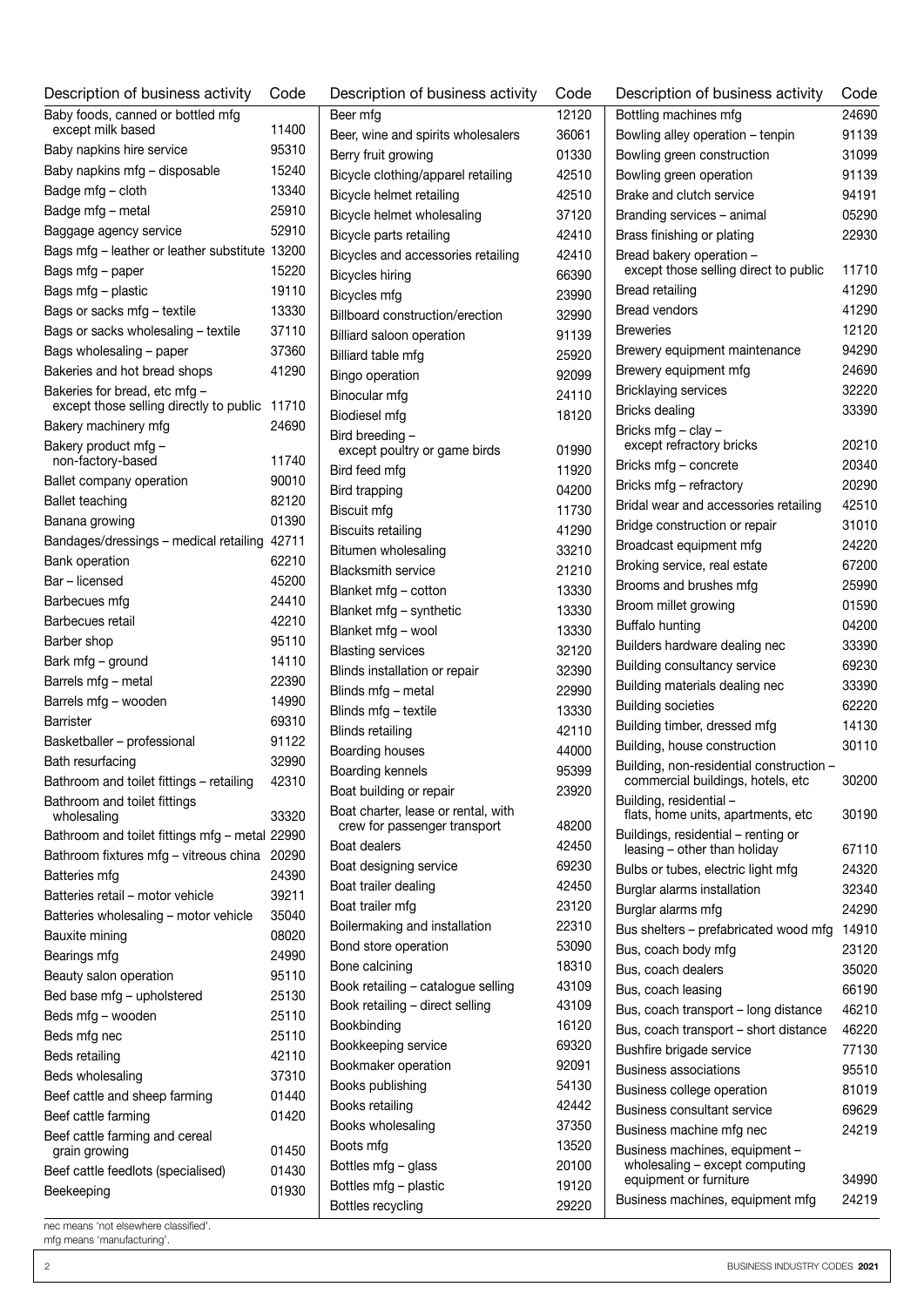| Description of business activity                             | Code  | Description of business activity                 | Code  | Description of business activity             | Code  |
|--------------------------------------------------------------|-------|--------------------------------------------------|-------|----------------------------------------------|-------|
| Business management services nec                             | 69629 | Carnival or fairground equipment mfg             | 24690 | China goods mfg                              | 20290 |
| Business services nec                                        | 69629 | Carpentry, joinery - except furniture            |       | China, glassware and earthenware             |       |
| Butchers - wholesale                                         | 36020 | and on-site fabrication of built-in              |       | retailing                                    | 42130 |
| Butchers, butcher shops - retail                             | 41211 | furniture or other joinery                       | 14920 | China, glassware and earthenware             |       |
| Butter mfg                                                   | 11330 | Carpentry, joinery - furniture                   | 25110 | wholesaling                                  | 37330 |
| <b>Butterfly breeding</b>                                    | 01990 | Carpentry, joinery -<br>on construction projects | 32420 | Chinese groceries wholesaling                | 36090 |
|                                                              |       | Carpet cleaning service                          | 95310 | Chipboard mfg                                | 14940 |
| С                                                            |       | Carpet laying                                    | 32430 | Chiropodists                                 | 85399 |
| Cabinet making, joinery - except                             |       | Carpet retailing                                 | 42120 | Chiropractor service                         | 85340 |
| furniture and on-site fabrication of                         |       |                                                  | 13310 | Chlorine mfg                                 | 18130 |
| built-in furniture or other joinery                          | 14920 | Carpet, rug mfg                                  |       | Chocolate mfg                                | 11820 |
| Cabinet making, joinery - furniture                          | 25110 | Cartoon character design                         | 90029 | Choirs                                       | 90010 |
| Cabinet making, joinery -<br>on-site fabrication of built-in |       | Cartoonists                                      | 90029 | Chromium plating                             | 22930 |
| furniture or other joinery                                   | 32420 | Casino operation                                 | 92010 | Church operation                             | 95400 |
| Cable car operation                                          | 50100 | Casting agency service                           | 72110 | Chutneys or relishes mfg                     | 11400 |
| Cable laying                                                 | 31099 | Castings mfg - iron or steel                     | 21210 | Cigarettes mfg                               | 12200 |
| Cafe operation                                               | 45110 | Castings mfg - non-ferrous metal                 | 21410 | Cinema operation                             | 55130 |
| Cake or pastries mfg -                                       |       | Cat breeding                                     | 01990 | Circus operation                             | 90010 |
| except those selling direct to public                        | 11720 | Catering service                                 | 45130 | Citrus fruit growing                         | 01360 |
| Cakes retailing                                              | 41290 | Cement mfg                                       | 20310 | Civil engineering -                          |       |
| Calligraphy service                                          | 16120 | Cement rendering of buildings                    | 32410 | non-building construction nec                | 31099 |
| Cameras, accessories mfg                                     | 24110 | Cement wholesaling                               | 33390 | Civil engineering -                          |       |
| Cameras, accessories retailing                               | 42210 | Cemetery operation                               | 95200 | road or bridge construction                  | 31010 |
| Campervan and camper trailer mfg                             | 23120 | Central bank operation                           | 62100 | Civil engineering service                    | 69230 |
| Campervan leasing, hiring or renting                         | 66190 | Central government administration                | 75100 | Claim assessment service                     | 64200 |
| Camping equipment hiring                                     | 66390 | Ceramic floor or wall tile wholesaling           | 33390 | Clairvoyance service                         | 95391 |
| Camping equipment retailing                                  | 42410 | Ceramic product mfg nec                          | 20290 | Clay quarrying                               | 09190 |
| Camping ground operation                                     | 44000 | Ceramic products, industrial mfg                 | 20290 | Clay roof tiles mfg                          | 20290 |
| Canal construction                                           | 31099 | Ceramic tiles and pipes mfg                      | 20290 | Cleaning products -                          |       |
| Candle mfg                                                   | 25990 | Cereal foods mfg                                 | 11620 | chemical-based - wholesaling                 | 33230 |
| Cane cutting service                                         | 05290 | Cereal foods wholesaling                         | 36090 | Cleaning service                             | 73110 |
| Cans mfg - metal                                             | 22930 | Cereal grain growing                             | 01490 | Clinic - dental                              | 85310 |
| Cans, metal - recycling, collecting,                         |       | Cereal grain wholesaling                         | 33120 | Clinic - medical - general practice          | 85110 |
| sorting, dealing or wholesaling                              | 33221 | Chair lift operation                             | 50100 | Clinical massage service                     | 85391 |
| Canvas goods mfg                                             | 13330 | Chair mfg – wooden                               | 25110 | Clock mfg                                    | 24190 |
| Car accessories dealing                                      | 39219 | Charcoal suppliers                               | 33229 | Clocks retailing                             | 42799 |
| Car accessories mfg                                          | 23190 | Charities or charitable organisations            | 87900 | Clothes hoist installation                   | 32990 |
| Car dealer - new and/or used                                 | 39110 | Charter bus service - long distance              | 46210 | Clothes hoists mfg                           | 22990 |
| Car hire service - chauffeur driven                          | 46239 | Charter bus service – short distance             | 46220 | Clothes ironing service                      | 95310 |
| Car leasing, hiring or renting - except                      |       | Chauffeur service                                | 52999 | Clothing accessories mfg nec                 | 13510 |
| licensed hire cars or taxi cabs                              | 66110 | Cheese mfg                                       | 11330 | Clothing accessories retailing               | 42510 |
| Car mfg                                                      | 23110 | Chemical analysis service nec                    | 69250 | Clothing and footwear mfg                    | 13510 |
| Car park operation                                           | 95330 | Chemical engineering service                     | 69230 | Clothing mfg - knitted fabric                | 13510 |
| Car radios or cassette players -                             |       | Chemical products mfg nec                        | 18990 | Clothing mfg - leather                       | 13510 |
| dealing or installation                                      | 94110 | Chemicals wholesaling nec                        | 33230 | Clothing mfg – men's and boys' wear          | 13510 |
| Car servicing - electrical repairs                           | 94110 | Chemist shop operation - pharmacy                | 42711 | Clothing mfg - sleepwear,                    |       |
| Car servicing -                                              |       | Cherry growing                                   | 01350 | underwear and infant clothing                | 13510 |
| general mechanical repairs                                   | 94199 | Chicken farming                                  | 01710 | Clothing mfg - waterproof                    | 13510 |
| Car wash and cleaning service                                | 94129 | Chicken, take-away and retailing -               |       | Clothing mfg - women's and girls' wear 13510 |       |
| Caravan and camper trailer mfg                               | 23120 | cooked and ready to eat                          | 45120 | Clothing mfg nec                             | 13510 |
| Caravan battery retailing                                    | 39211 | Child car restraints mfg                         | 23190 | Clothing retailing                           | 42510 |
| Caravan dealers                                              | 39130 | Child care service                               | 87100 | Clothing wholesalers                         | 37120 |
| Caravan hiring                                               | 66190 | Child minding centres                            | 87100 | Clubs - licensed                             | 45301 |
| Caravan parks and camping grounds                            | 44000 | Child minding service $-$ in the home            | 95393 | Clubs – not licensed, for promotion of       |       |
| Cardboard mfg nec                                            | 15100 | Children's homes operation                       | 86090 | community or sectional interests nec         | 95599 |
| Cardigan and pullover mfg                                    | 13400 | Chimney cleaning service                         | 73110 | Clubs - not licensed, hospitality,           |       |
| Caretaking service                                           | 77120 |                                                  |       | with staff                                   | 45302 |
| noo moone 'not oleowhere eleccified'                         |       |                                                  |       |                                              |       |

BUSINESS INDUSTRY CODES 2021 3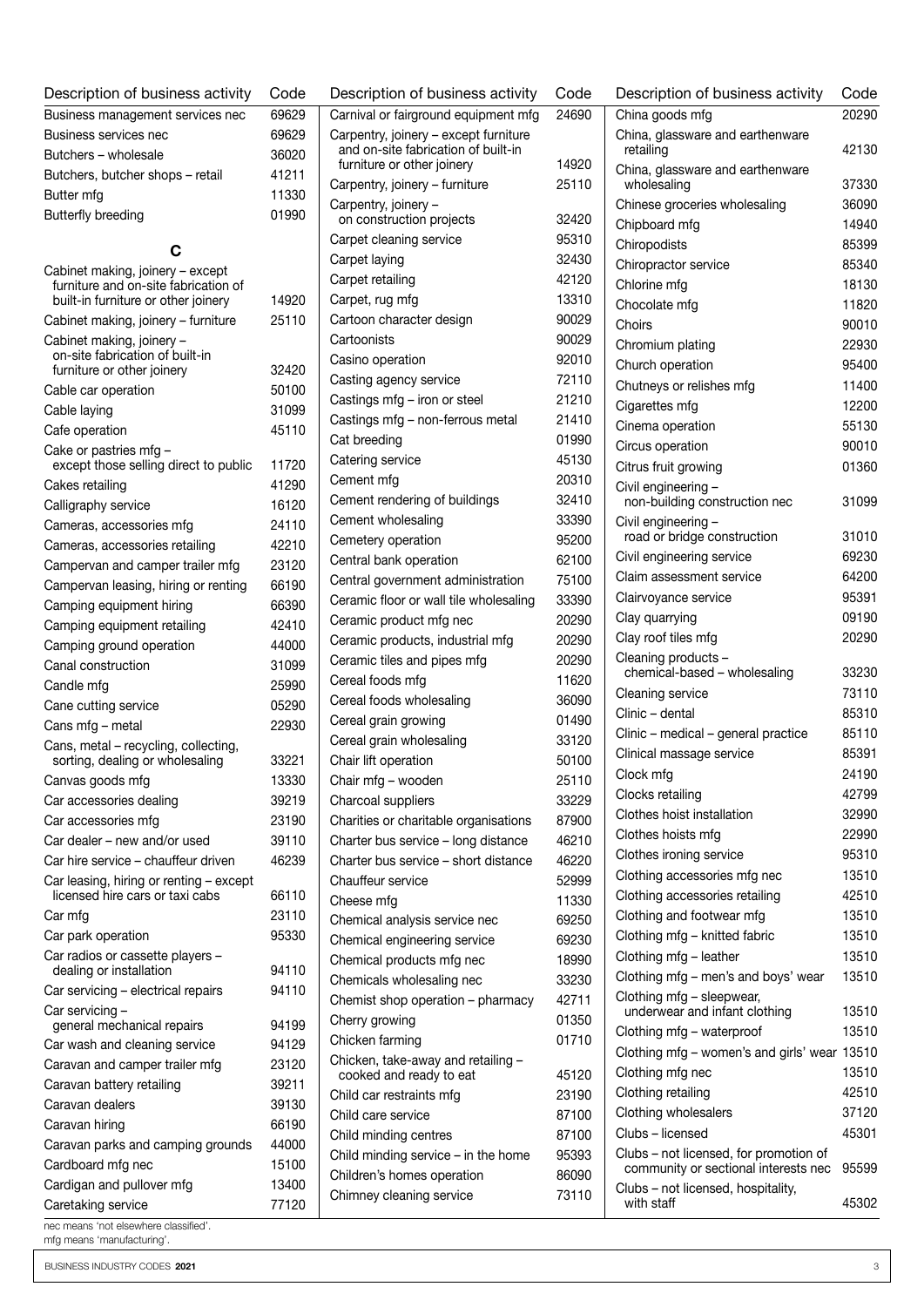| Description of business activity                        | Code  | Description of business activity                                   | Code           |
|---------------------------------------------------------|-------|--------------------------------------------------------------------|----------------|
| Clubs - sporting - except hospitality                   | 91140 | Concrete - ready mixed -                                           |                |
| Coaching - sports                                       | 82110 | except dry mix                                                     | 20330          |
| Coal loader operation - sea transport                   | 52120 | Concrete products mfg nec                                          | 20340          |
| Coal mining - black coal                                | 06000 | Concreting services                                                | 32210          |
| Coal mining - brown coal                                | 06000 | Confectionery mfg                                                  | 11820          |
| Coal product mfg nec                                    | 17090 | Confectionery retailing                                            | 41290          |
| Coal retailing                                          | 42799 | Confectionery wholesaling                                          | 36090          |
| Coal seam gas extraction                                | 07000 | Consolidation assessment -<br>section 169AA ITAA 1936              | 99060          |
| Coal wholesaling                                        | 33229 |                                                                    | 66310          |
| Coconut growing                                         | 01390 | Construction machinery leasing                                     |                |
| Coffee growing                                          | 01590 | Construction materials mining -<br>except sand quarrying, washing  |                |
| Coffee mfg                                              | 11990 | or screening                                                       | 09190          |
| Coffee shops                                            | 45110 | Construction of concrete support                                   |                |
| Coin dealers                                            | 42733 | structures                                                         | 32210          |
| Cold store operation                                    | 53090 | Construction project management<br>service - fee or contract basis | 69230          |
| Collection agency service                               | 72930 | Consulate operation -                                              |                |
| Collieries - black coal                                 | 06000 | foreign government                                                 | 75520          |
| Collieries - brown coal                                 | 06000 | Consultant physician                                               | 85129          |
| Comedians                                               | 90029 | Consumer credit reporting service                                  | 72930          |
| Commercial art service                                  | 69240 | Consumers associations operation                                   | 95599          |
| Commercial photography service                          | 69910 | Contact lenses dispensing                                          | 85320          |
| Commercial printing                                     | 16110 | Contact lenses mfg                                                 | 24110          |
| Commercial vehicles dealing                             | 35020 | Container hiring                                                   | 66190          |
| Commission operation - judicial                         | 75400 | Container terminal operation -                                     |                |
| Commodity futures broking or dealing                    | 64110 | marine cargo                                                       | 52120          |
| Commonwealth government<br>administration               | 75100 | Container terminal or park facilities -<br>for road freight        | 52999          |
| Communication service - including                       |       | Containers mfg -<br>corrugated paper board                         | 15210          |
| telephone, telex, satellite<br>communications service - |       | Containers mfg - solid paper board                                 | 15210          |
| except radio and TV broadcasting                        | 58010 | Contraceptive mfg                                                  | 18410          |
| Community health centre operation                       | 85990 | Contract staff service                                             | 72120          |
| Compact disc mfg or publishing                          | 16200 | Control of non-residents' money -                                  |                |
| Compact disc, cassette tape                             |       | section 255 ITAA 1936                                              | 99070          |
| and records retailing                                   | 42420 | Convalescent homes                                                 | 86011          |
| Composer – music                                        | 90029 | Conveyancing service -                                             |                |
| Computer and business machine mfg                       | 24219 | by qualified legal practitioners                                   | 69310          |
| Computer and related equipment mfg                      | 24211 | Conveyancing service - other than                                  |                |
| Computer consultancy services nec                       | 70000 | by qualified legal practitioners                                   | 69310<br>11500 |
| Computer facilities management<br>service               | 70000 | Cooking oil filtration and recycling                               |                |
| Computer games software design                          | 54200 | Cooking utensils retailing - excluding<br>household electric       | 42130          |
| Computer network systems design and                     |       | Cooking utensils retailing -                                       |                |
| integration service                                     | 70000 | household electric                                                 | 42210          |
| Computer printer repairs                                | 94220 | Cool storage of fruit and vegetables                               | 53090          |
| Computer programming service                            | 70000 | Coolant mfg                                                        | 18990          |
| Computer retailing                                      | 42220 | Copper ore mining                                                  | 08030          |
| Computer software mfg or publishing                     | 16200 | Copper smelting, refining                                          | 21330          |
| Computer tapes or disks mfg or                          |       | Copper smithing -                                                  |                |
| publishing - pre-recorded                               | 16200 | except boiler making                                               | 22400          |
| Computer time-sharing service                           | 59210 | Cordial mfg                                                        | 12110          |
| Computer training                                       | 81011 | Cordials - wholesaling                                             | 36090          |
| Computer wholesaling -                                  |       | Cork flooring retailing                                            | 42120          |
| including peripherals                                   | 34920 | Corporate head office management<br>services                       | 69610          |
| Computers mfg                                           | 24211 | Corporate unit trusts - assessed as                                |                |
| Concert hall operation                                  | 90030 | companies                                                          | 62400          |
|                                                         |       | Correspondence school operation nec                                | 82199          |

| Description of business activity                                             | Code  |
|------------------------------------------------------------------------------|-------|
| Cosmetics mfq                                                                | 18520 |
| Cosmetics retailing - catalogue selling                                      | 43101 |
| Cosmetics retailing - direct selling                                         | 43101 |
| Cosmetics retailing - except chemist<br>shops, pharmacies and direct sellers | 42712 |
| Cosmetics wholesaling                                                        | 37200 |
| Cosmetics, perfumes and toiletry<br>goods retailing commission based         | 43201 |
| Costume design service                                                       | 90029 |
| Costume hiring                                                               | 66390 |
| Costume jewellery mfg                                                        | 25910 |
| Costume jewellery wholesaling                                                | 37320 |
| Cotton ginning                                                               | 05210 |
| Cotton growing                                                               | 01520 |
| Courier service                                                              | 51020 |
| Courts operation - judicial                                                  | 75400 |
| Crab potting                                                                 | 04112 |
| Craft materials and supplies retailing                                       | 42799 |
| Craft retailing                                                              | 42799 |
| Crayfishing, lobster fishing                                                 | 04111 |
| Creative writers - own account                                               | 90029 |
| Credit bureau or agency service                                              | 72930 |
| Credit card administration service                                           | 64190 |
| Credit unions                                                                | 62230 |
| Crematorium operation                                                        | 95200 |
| Cricketer - professional                                                     | 91123 |
| Crime scene cleaning service                                                 | 73110 |
| Crisis care accommodation operation                                          | 86090 |
| Crockery mfg                                                                 | 20290 |
| Crockery retailing                                                           | 42130 |
| Crocodile farming                                                            | 01990 |
| Crocodile hunting                                                            | 04200 |
| Crop dusting service - aerial                                                | 05290 |
| Crop harvesting service                                                      | 05290 |
| Crude oil wholesaling                                                        | 33210 |
| Crude petroleum wholesaling                                                  | 33210 |
| Cruise operation – river, harbour or lake,                                   |       |
| with or without restaurant facilities                                        | 50100 |
| Crustacean – processed mfg                                                   | 11200 |
| Crustacean breeding or farming -<br>except lobsters                          | 02039 |
| Crustacean wholesaling                                                       | 36040 |
| Crystal glass mfg                                                            | 20100 |
| Curriculum - education<br>advisory services                                  | 82200 |
| Curtain cleaning service                                                     | 95310 |
| Curtain making                                                               | 13330 |
| Curtains installing                                                          | 32390 |
| Curtains retailing                                                           | 42140 |
| Cushions mfg                                                                 | 13330 |
| Custom tailoring -                                                           |       |
| men's and boys' wear                                                         | 13510 |
| Custom tailoring -<br>women's and girls' wear                                | 13510 |
| Customs agency service                                                       | 52910 |
| Cutlery mfg                                                                  | 22990 |
|                                                                              |       |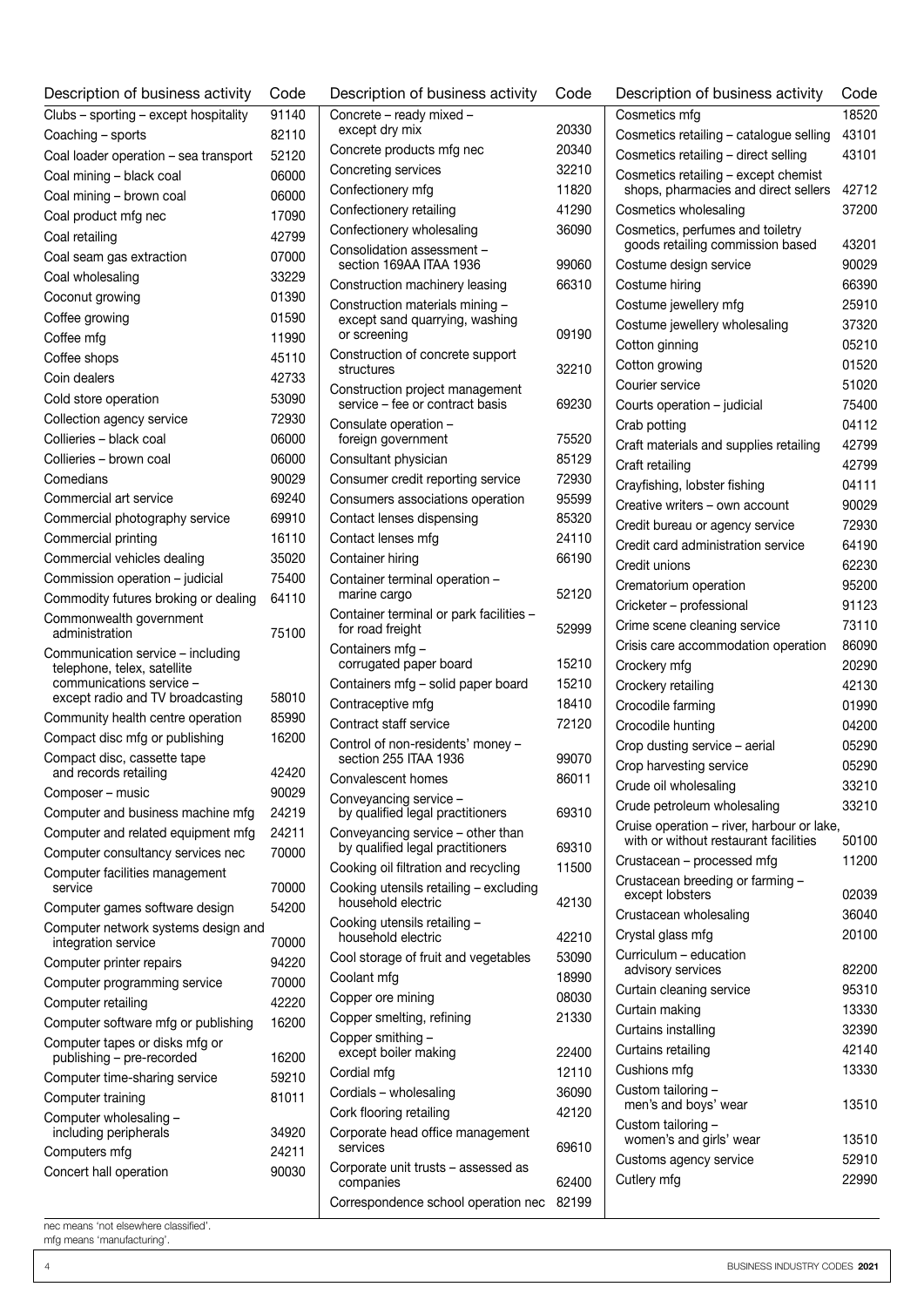| Description of business activity                       | Code  | Description of business activity                                           | Code           | Description of business activity                   | Code  |
|--------------------------------------------------------|-------|----------------------------------------------------------------------------|----------------|----------------------------------------------------|-------|
| D                                                      |       | Display models mfg - metal                                                 | 22990          | Drug referral centre operation                     | 85990 |
| Dairy cattle farming                                   | 01600 | Display models mfg - plaster                                               | 20320          | Drug rehabilitation counselling services 87900     |       |
| Dairy herd testing                                     | 05290 | Disposal of waste paper only                                               | 29210          | Drugs retailing                                    | 42711 |
| Dairy products mfg nec                                 | 11330 | Disposal stores - new goods                                                | 42733          | Drugs wholesaling - except veterinary              | 37200 |
| Dairy products wholesaling                             | 36030 | Distillate retailing                                                       | 40000          | Drugs wholesaling - veterinary                     | 37200 |
| Dams construction                                      | 31099 | Distillate wholesaling                                                     | 33210          | Dry cell battery retailing                         | 42290 |
| Dance hall or studio operation                         | 91390 | Distilling and beverage equipment mfg                                      | 24690          | Dry cleaning machinery mfg                         | 24690 |
| Data entry service                                     | 59210 | Distilling equipment wholesaling                                           | 34190          | Dry cleaning machinery or equipment                |       |
| Data processing service                                | 59210 | Dive boat tours - coastal waters                                           | 50100          | wholesaling                                        | 34190 |
| Datacasting service provision                          | 58020 | Dive boat tours – inland waters                                            | 50100          | Dry cleaning service, agency                       | 95310 |
| Debt collecting service                                | 72930 | Divers - commercial, salvage                                               | 52190          | Dry ice mfg                                        | 18110 |
| Deer breeding, farming                                 | 01800 | Document shredding service                                                 |                | Drydock operation                                  | 23910 |
| Defence forces operation                               |       | for businesses                                                             | 72990          | Duck farming                                       | 01710 |
| and administration                                     | 76000 | Dog breeding                                                               | 01990          | Duct work mfg - air conditioning                   | 22400 |
| Delicatessens                                          | 41290 | Dog obedience training                                                     | 95399          | Ducts mfg - sheet metal                            | 22400 |
| Delivery service - road                                | 46100 | Dog training - for racing                                                  | 91291          | Dyeing service                                     | 13340 |
| Demolition of buildings or                             |       | Dog training for farm work                                                 | 05290          | Dyes mfg – inorganic                               | 18130 |
| other structures                                       | 32120 | Dolls retailing                                                            | 42430          | Dyes mfg – organic                                 | 18120 |
| Dental amalgams mfg                                    | 24120 | Domestic - household cleaning service -                                    |                | Dyes wholesaling                                   | 33230 |
| Dental hospital operation                              | 85310 | except carpets, rugs, drapes,<br>curtains or other soft furnishings        | 73110          | Е                                                  |       |
| Dental instruments or equipment mfg                    | 24120 | Domestic appliance hiring                                                  | 66390          | Earthmoving equipment                              |       |
| Dental surgeon                                         | 85310 | Domestic appliance retailing -                                             |                | operation training                                 | 81019 |
| Dentures fabrication                                   | 24120 | catalogue selling (commission based) 43209                                 |                | Earthmoving machinery mfg                          | 24620 |
| Deodorant mfg                                          | 18520 | Domestic appliance retailing - catalogue                                   |                | Earthmoving plant hire - with operators 32920      |       |
| Department store operation                             | 42600 | selling (except commission based)                                          | 43109          | Earthmoving services                               | 32120 |
| Dermatologist                                          | 85123 | Domestic appliance retailing -                                             |                | Eastern foods retailing                            | 41290 |
| Designing prepaid cards and vouchers                   | 69240 | direct selling (commission based)                                          | 43209          | Eastern foods wholesaling                          | 36090 |
| Design software for smartphones                        | 54200 | Domestic appliance retailing - direct<br>selling (except commission based) | 43109          | Education nec                                      | 82199 |
| Desktop publishing service                             | 72920 | Domestic appliance retailing -                                             |                | Educational workshops or seminars                  | 82199 |
| Detective agency service                               | 77120 | via internet                                                               | 43109          | Egg and egg products wholesaling                   | 36090 |
| Detergent mfg                                          | 18510 | Domestic government representation                                         | 75510          | Egg farm operation                                 | 01720 |
| Detergents wholesaling                                 | 37200 | Domestic service nec -                                                     |                | Electric fittings dealing nec                      | 34940 |
| Development bank operation                             | 62210 | on a contract or fee basis                                                 | 95399          | Electric gaming machines - poker mfg               | 24290 |
| Diagnostic apparatus mfg                               | 24120 | Doors or windows mfg - wooden                                              | 14920          | Electric motors mfg nec                            | 24390 |
| Diamond cutting                                        | 25910 | Doughnuts mfg                                                              | 11720          | Electric rangehood installation                    | 32320 |
| Diamond mining                                         | 09901 | Drafting service - architectural                                           | 69210          | Electrical distribution equipment                  |       |
| Diesel engines mfg nec                                 | 24990 | Drains construction, cleaning or<br>repairing - except sewerage or         |                | wholesaling                                        | 34940 |
| Diesel oil retailing                                   | 40000 | stormwater drains                                                          | 32310          | Electrical engineering service -                   |       |
| Diesel oil wholesaling                                 | 33210 | Drama school operation                                                     | 82120          | consulting                                         | 69230 |
| Dietitian                                              | 85399 | Drawing office service - engineering                                       | 69230          | Electrical equipment or<br>machinery mfg nec       | 24390 |
| Dingo hunting or trapping                              | 04200 | Dredging - harbours or rivers                                              | 31099          | Electrical equipment, industrial,                  |       |
| Dip mfg - animal                                       | 18320 | Dressmaking - custom tailoring                                             | 13510          | wholesaling nec                                    | 34940 |
| Direct marketing services -<br>advertising direct mail | 69400 | Dressmaking - customised                                                   | 13510          | Electrical machinery, heavy,                       |       |
| Direct selling - cosmetics,                            |       | Dressmaking supplies retailing                                             | 42140          | installation - on-site assembly                    | 31099 |
| perfumes and toiletries                                | 43101 | Dried flowers retailing                                                    | 42740          | Electrical measuring or testing                    |       |
| Direct selling - jewellery                             | 43102 | Drilling contractors                                                       | 32990          | instruments wholesaling                            | 34940 |
| Direct selling nec                                     | 43109 | Drilling machinery mfg - woodworking                                       |                | Electrical repairing - automotive                  | 94110 |
| Directory and mailing list publishing                  | 54140 | or metalworking                                                            | 24630          | <b>Electrical services</b>                         | 32320 |
| Disability support service to parents                  |       | Drilling machinery mfg nec                                                 | 24620          | Electricity generation, supply and<br>distribution | 26300 |
| of disabled children                                   | 87900 | Drills mfg - portable electric                                             | 24630          | Electricity meters mfg                             | 24190 |
| Discount store operation                               | 42799 | Drive-in theatre operation                                                 | 55130          | Electricity transmission                           | 26200 |
| Dishwashing machines mfg -                             |       | Driver training - automotive                                               | 82199          | Electronic engineering service -                   |       |
| household                                              | 24410 | Driving school operation -<br>motor vehicle                                |                | consulting                                         | 69230 |
| Disinfectant mfg                                       | 18510 |                                                                            | 82199<br>01590 | Electronic equipment wholesaling nec -             |       |
| Display and notice boards wholesaling                  | 34990 | Drug plants growing                                                        |                | industrial                                         | 34940 |
|                                                        |       |                                                                            |                |                                                    |       |

| Earthmoving equipment                                           |       |
|-----------------------------------------------------------------|-------|
| operation training                                              | 81019 |
| Earthmoving machinery mfg                                       | 24620 |
| Earthmoving plant hire - with operators                         | 32920 |
| Earthmoving services                                            | 32120 |
| Eastern foods retailing                                         | 41290 |
| Eastern foods wholesaling                                       | 36090 |
| Education nec                                                   | 82199 |
| Educational workshops or seminars                               | 82199 |
| Egg and egg products wholesaling                                | 36090 |
| Egg farm operation                                              | 01720 |
| Electric fittings dealing nec                                   | 34940 |
| Electric gaming machines - poker mfg                            | 24290 |
| Electric motors mfg nec                                         | 24390 |
| Electric rangehood installation                                 | 32320 |
| Electrical distribution equipment<br>wholesaling                | 34940 |
| Electrical engineering service -<br>consulting                  | 69230 |
| Electrical equipment or<br>machinery mfg nec                    | 24390 |
| Electrical equipment, industrial,<br>wholesaling nec            | 34940 |
| Electrical machinery, heavy,<br>installation - on-site assembly | 31099 |
| Electrical measuring or testing                                 | 34940 |
| instruments wholesaling<br>Electrical repairing - automotive    | 94110 |
| <b>Flectrical services</b>                                      | 32320 |
|                                                                 |       |
| Electricity generation, supply and<br>distribution              | 26300 |
| Electricity meters mfg                                          | 24190 |
| Electricity transmission                                        | 26200 |
| Electronic engineering service -<br>consulting                  | 69230 |
| Electronic equipment wholesaling nec -                          |       |
| industrial                                                      | 34940 |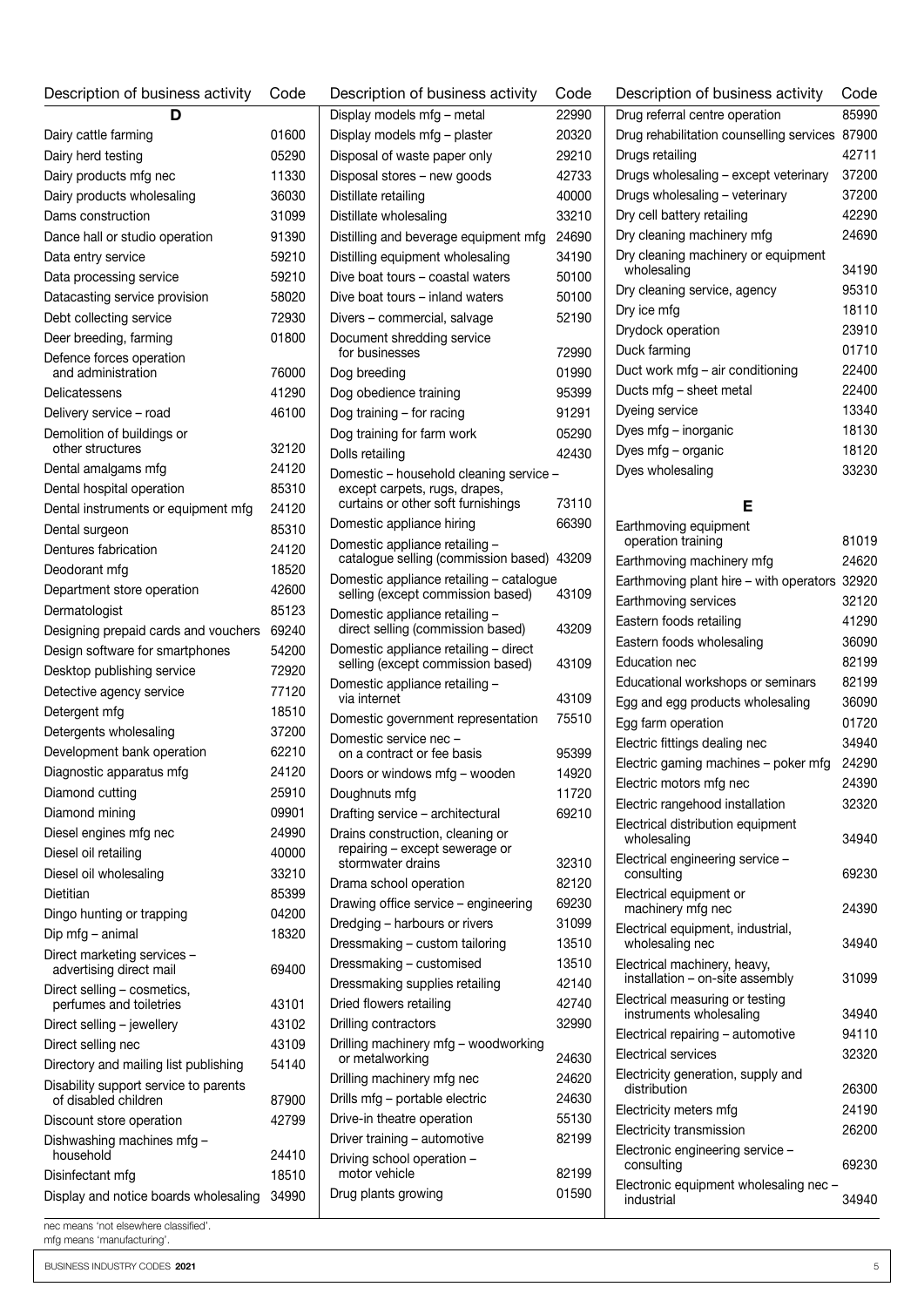| Description of business activity                                    | Code  | Description of business activity                        | Code           |
|---------------------------------------------------------------------|-------|---------------------------------------------------------|----------------|
| Electronic telephone security device                                |       | Fabrics mfg nec                                         | 13340          |
| wholesaling                                                         | 34930 | Fabrics, textile retailing                              | 42140          |
| Elevator installation, repair                                       | 32390 | Factory renting or leasing as                           |                |
| Elevators or elevator parts mfg                                     | 24910 | owner or leaseholder                                    | 67120          |
| Elocution school operation                                          | 82199 | Farm animals and bloodstock leasing                     | 66200          |
| Email services                                                      | 59100 | Farm irrigation service                                 | 05290          |
| Embassy operation -<br>foreign government                           | 75520 | Farm produce or supplies wholesaling<br>Farrier service | 33190<br>05290 |
| Emergency housekeeping service                                      | 87900 |                                                         | 69240          |
| Emergency service - other than                                      |       | Fashion design service                                  |                |
| defence and police                                                  | 77130 | Fashion ware - retailing<br>Fast food retailing         | 42510<br>45120 |
| Employment agency operation                                         | 72110 |                                                         | 75100          |
| Enamelling service                                                  | 22930 | Federal government administration                       | 33190          |
| Endodontist                                                         | 85310 | Feed wholesaling                                        |                |
| Engine oils retailing                                               | 40000 | Fence construction -<br>except agricultural             | 32910          |
| Engine reconditioning - customised                                  | 94199 | Ferry service                                           | 48100          |
| Engineering consultancy service                                     | 69230 | Fertiliser mfg                                          | 18310          |
| Engineering drafting service                                        | 69230 | Fertiliser retailing                                    | 42320          |
| Engineering research activities                                     | 69100 | Fertiliser spreading - aerial                           | 05290          |
| Engineering surveying service                                       | 69220 | Fertiliser spreading - except aerial                    | 05290          |
| Engines, internal combustion mfg nec                                | 24990 | Fertiliser wholesaling                                  | 33230          |
| Engraving on metals -                                               |       | Fibreglass fabrics mfg                                  | 13130          |
| except process or photographic                                      | 22930 | Fibreglass products mfg nec                             | 19190          |
| Enlargers wholesaling - photographic                                | 34940 | Fig growing                                             | 01390          |
| Enquiry agency service                                              | 77120 | Filler or putty mfg                                     | 19160          |
| Entertainer or celebrity                                            |       | Film and video distribution                             | 55120          |
| management service                                                  | 69629 | Film and video production                               | 55110          |
| Entertainers                                                        | 90021 | Film and video tape royalties -                         |                |
| Entertainment centre operation                                      | 90030 | derived by non-residents                                | 99030          |
| Environmental consultancy service -<br>excluding laboratory service | 69621 | Film archive service                                    | 60100          |
| Environmental consultancy services                                  | 69621 | Film mfg - plastic                                      | 19110          |
| Environmental sustainability                                        |       | Film wholesaling - photographic                         | 34990          |
| assessment                                                          | 69621 | Finance company operation                               | 62290          |
| Epilation service                                                   | 95110 | Financial asset broking service                         | 64110          |
| Escalator installation, repair                                      | 32390 | Financial service nec                                   | 64190          |
| Escalators or escalator parts mfg                                   | 24910 | Financing nec                                           | 62300          |
| Escort agency service                                               | 95340 | Fire extinguisher servicing                             | 94290          |
| Events booking agent                                                | 72990 | Fire fighting service - except forest                   | 77130          |
| <b>Excavating service</b>                                           | 32120 | Fire fighting service - forest                          | 77130          |
| Executive search service                                            | 72110 | Fire insurance provision                                | 63220          |
| Executor service                                                    | 64190 | Fire prevention service                                 | 77130          |
| Explosives laying                                                   | 32120 | Fire protection equipment wholesaling                   | 34990          |
| Explosives mfg                                                      | 18920 | Fire sprinklers installation                            | 32340          |
| Export documentation<br>preparation service                         | 52910 | Fire sprinklers mfg                                     | 22990          |
| Eye hospitals                                                       | 84010 | Firearms mfg                                            | 22990          |
| Eye testing - optometrist                                           | 85320 | Firearms retailing                                      | 42410          |
|                                                                     |       | Fireplace construction and installation                 | 32390          |
| F                                                                   |       | Fireplace restoration services                          | 32390          |
| Fabricated metal products mfg nec                                   | 22990 | Firewood cutting - forest                               | 03020          |
| Fabricated structural steel mfg -                                   |       | Firewood cutting and retailing                          | 42799          |
| ready-made parts for structures                                     | 22210 | Firewood wholesaling                                    | 37390          |
| Fabrics mfg - cotton                                                | 13120 | Firework mfg                                            | 18920          |
| Fabrics mfg - embroidered                                           | 13340 | Fireworks retailing                                     | 42799          |
| Fabrics mfg - synthetic                                             | 13130 | Fish and chips retailing - take away                    | 45120          |
| Fabrics mfg – wool                                                  | 13120 | Fish breeding or farming                                | 02039          |

| Fabrics, textile retailing                            | 42140 |
|-------------------------------------------------------|-------|
| Factory renting or leasing as<br>owner or leaseholder | 67120 |
| Farm animals and bloodstock leasing                   | 66200 |
| Farm irrigation service                               | 05290 |
| Farm produce or supplies wholesaling                  | 33190 |
| Farrier service                                       | 05290 |
| Fashion design service                                | 69240 |
| Fashion ware - retailing                              | 42510 |
| Fast food retailing                                   | 45120 |
| Federal government administration                     | 75100 |
| Feed wholesaling                                      | 33190 |
| Fence construction -<br>except agricultural           | 32910 |
| Ferry service                                         | 48100 |
| Fertiliser mfg                                        | 18310 |
| Fertiliser retailing                                  | 42320 |
| Fertiliser spreading - aerial                         | 05290 |
| Fertiliser spreading - except aerial                  | 05290 |
| Fertiliser wholesaling                                | 33230 |
| Fibreglass fabrics mfg                                | 13130 |
| Fibreglass products mfg nec                           | 19190 |
| Fig growing                                           | 01390 |
| Filler or putty mfg                                   | 19160 |
| Film and video distribution                           | 55120 |
| Film and video production                             | 55110 |
| Film and video tape royalties -                       |       |
| derived by non-residents                              | 99030 |
| Film archive service                                  | 60100 |
| Film mfg – plastic                                    | 19110 |
| Film wholesaling - photographic                       | 34990 |
| Finance company operation                             | 62290 |
| Financial asset broking service                       | 64110 |
| Financial service nec                                 | 64190 |
| Financing nec                                         | 62300 |
| Fire extinguisher servicing                           | 94290 |
| Fire fighting service - except forest                 | 77130 |
| Fire fighting service - forest                        | 77130 |
| Fire insurance provision                              | 63220 |
| Fire prevention service                               | 77130 |
| Fire protection equipment wholesaling                 | 34990 |
| Fire sprinklers installation                          | 32340 |
| Fire sprinklers mfg                                   | 22990 |
| Firearms mfg                                          | 22990 |
| Firearms retailing                                    | 42410 |
| Fireplace construction and installation               | 32390 |
| Fireplace restoration services                        | 32390 |
| Firewood cutting - forest                             | 03020 |
| Firewood cutting and retailing                        | 42799 |
| Firewood wholesaling                                  | 37390 |
| Firework mfg                                          | 18920 |
| Fireworks retailing                                   | 42799 |
| Fish and chips retailing - take away                  | 45120 |
| Fish breeding or farming                              | 02039 |
|                                                       |       |

| Description of business activity                           | Code  |
|------------------------------------------------------------|-------|
| Fish cleaning or filleting                                 | 11200 |
| Fish hatchery operation                                    | 02039 |
| Fish mfg - canned                                          | 11200 |
| Fish mfg - dried or smoked                                 | 11200 |
| Fish net mfg                                               | 13320 |
| Fish retailing - fresh                                     | 41212 |
| Fish wholesaling                                           | 36040 |
| Fishing - freshwater                                       | 04199 |
| Fishing - line fishing                                     | 04130 |
| Fishing - marine nec                                       | 04192 |
| Fishing tackle hiring                                      | 66390 |
| Fishing tackle mfg                                         | 25920 |
| Fishing tackle retailing                                   | 42410 |
| Fishing tracing - fin fish                                 | 04140 |
| <b>Fitness centres</b>                                     | 91110 |
| Flags or banners mfg                                       | 13330 |
| <b>Flats construction</b>                                  | 30190 |
| Flavourings mfg - food                                     | 11990 |
| Floor coverings laying nec                                 | 32430 |
| Floor coverings mfg - rubber                               | 19200 |
| Floor coverings mfg - textile                              | 13310 |
| Floor coverings retailing                                  | 42120 |
| Floor coverings wholesaling                                | 37310 |
| Floor or wall tiles mfg - concrete                         | 20340 |
| Floor sanding                                              | 32430 |
| Floor tile wholesaling (except ceramic)                    | 37310 |
| Flooring fixing - wooden                                   | 32420 |
| Florist operation - retail                                 | 42740 |
| Florist operation - wholesale                              | 33190 |
| Flour $mfg - wheat -$                                      |       |
| except self-raising flour                                  | 11610 |
| Flour mfg - wheat - self-raising flour                     | 11610 |
| Flour milling machinery mfg                                | 24690 |
| Flower growing (outdoors)                                  | 01150 |
| Flower growing (under cover)                               | 01140 |
| Flower pots mfg - ceramic                                  | 20290 |
| Flower pots mfg - concrete                                 | 20340 |
| Flowers retailing                                          | 42740 |
| Flowers wholesaling                                        | 33190 |
| Fly spray mfg                                              | 18320 |
| Flying doctor service                                      | 85110 |
| Flying schools                                             | 82191 |
| Flywire installation - screens,<br>shutters or blinds      | 32390 |
| Fodder growing                                             | 01590 |
| Fodder mfg - prepared                                      | 11920 |
|                                                            |       |
| Food dressings mfg                                         | 11990 |
| Food mfg nec                                               | 11990 |
| Food packing machinery mfg                                 | 24690 |
| Food processing machinery mfg                              | 24690 |
| Food processing machinery<br>or equipment wholesaling      | 34190 |
| Food research institution operation -<br>except university | 69100 |
| Food waste disposal units mfg                              | 24410 |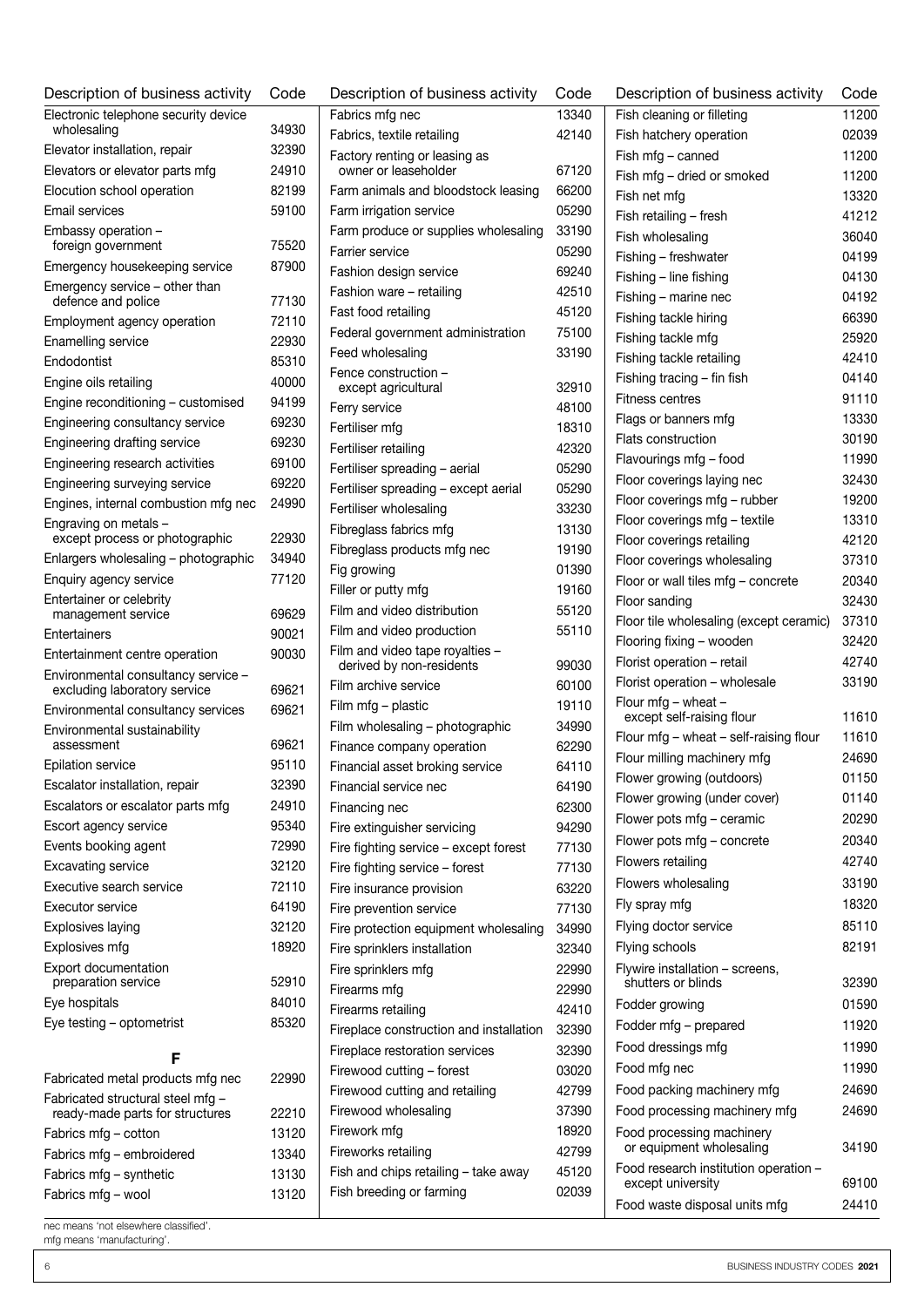| Food wholesaling nec<br>36090<br>Football pools operation<br>92099<br>91124<br>Footballer - professional<br>Footpaths construction - concrete<br>32210<br>13520<br>Footwear mfg<br>94910<br>Footwear repairing<br>Footwear retailing<br>42520<br>Footwear wholesaling<br>37120<br>Forensic science consulting service -<br>other than pathology service<br>69250<br>Forest conservation services<br>05100<br>Forest nursery operation or service<br>05100<br>Forest planting<br>05100<br>03010<br>Forestry<br>Forging machinery mfg<br>24630<br>Forging machinery or equipment<br>wholesaling<br>34190<br>22100<br>Forgings mfg – iron or steel<br>Forgings mfg - non-ferrous metal nec<br>21410<br>Forklift trucks mfg<br>24910<br>Formwork fixing - wooden<br>32420<br>Fortune telling service<br>95391<br>26110<br>Fossil fuel electricity generation<br>Foundation garments mfg<br>13510<br>Foundation garments retailing<br>42510<br>Foundations construction - concrete<br>32210<br>Four-wheel drive tour operation<br>with driver<br>50100<br>Frame mfg - wooden picture or mirror<br>14990<br>Freezers mfg<br>24410<br>Freight brokerage service<br>52999<br>Freight containers mfg - metal<br>22310<br>Freight forwarding service<br>except by road<br>52920<br>Freight forwarding service - road<br>52920<br>Freight terminal operation -<br>sea transport<br>52120<br>50290<br>Freight transport operation nec<br>Freight transport service - coastal sea<br>48100<br>transport<br>Freight transport service -<br>non-scheduled air transport<br>49001<br>Freight transport service - railway<br>47100<br>Freight transport service -<br>river, harbour or lake<br>48100<br>Freight transport service -<br>scheduled domestic air transport<br>49009<br>Freight transport service -<br>scheduled international air transport<br>49009<br>Freshwater crayfish farming<br>or breeding<br>02039<br>Friendly society operation<br>62400<br>Fruit canning or bottling<br>11400<br>Fruit drying - except sun drying<br>11400<br>Fruit fresh - wholesaling,<br>washing or packing<br>36050 | Description of business activity | Code |
|------------------------------------------------------------------------------------------------------------------------------------------------------------------------------------------------------------------------------------------------------------------------------------------------------------------------------------------------------------------------------------------------------------------------------------------------------------------------------------------------------------------------------------------------------------------------------------------------------------------------------------------------------------------------------------------------------------------------------------------------------------------------------------------------------------------------------------------------------------------------------------------------------------------------------------------------------------------------------------------------------------------------------------------------------------------------------------------------------------------------------------------------------------------------------------------------------------------------------------------------------------------------------------------------------------------------------------------------------------------------------------------------------------------------------------------------------------------------------------------------------------------------------------------------------------------------------------------------------------------------------------------------------------------------------------------------------------------------------------------------------------------------------------------------------------------------------------------------------------------------------------------------------------------------------------------------------------------------------------------------------------------------------------------------------------------------------------------------|----------------------------------|------|
|                                                                                                                                                                                                                                                                                                                                                                                                                                                                                                                                                                                                                                                                                                                                                                                                                                                                                                                                                                                                                                                                                                                                                                                                                                                                                                                                                                                                                                                                                                                                                                                                                                                                                                                                                                                                                                                                                                                                                                                                                                                                                                |                                  |      |
|                                                                                                                                                                                                                                                                                                                                                                                                                                                                                                                                                                                                                                                                                                                                                                                                                                                                                                                                                                                                                                                                                                                                                                                                                                                                                                                                                                                                                                                                                                                                                                                                                                                                                                                                                                                                                                                                                                                                                                                                                                                                                                |                                  |      |
|                                                                                                                                                                                                                                                                                                                                                                                                                                                                                                                                                                                                                                                                                                                                                                                                                                                                                                                                                                                                                                                                                                                                                                                                                                                                                                                                                                                                                                                                                                                                                                                                                                                                                                                                                                                                                                                                                                                                                                                                                                                                                                |                                  |      |
|                                                                                                                                                                                                                                                                                                                                                                                                                                                                                                                                                                                                                                                                                                                                                                                                                                                                                                                                                                                                                                                                                                                                                                                                                                                                                                                                                                                                                                                                                                                                                                                                                                                                                                                                                                                                                                                                                                                                                                                                                                                                                                |                                  |      |
|                                                                                                                                                                                                                                                                                                                                                                                                                                                                                                                                                                                                                                                                                                                                                                                                                                                                                                                                                                                                                                                                                                                                                                                                                                                                                                                                                                                                                                                                                                                                                                                                                                                                                                                                                                                                                                                                                                                                                                                                                                                                                                |                                  |      |
|                                                                                                                                                                                                                                                                                                                                                                                                                                                                                                                                                                                                                                                                                                                                                                                                                                                                                                                                                                                                                                                                                                                                                                                                                                                                                                                                                                                                                                                                                                                                                                                                                                                                                                                                                                                                                                                                                                                                                                                                                                                                                                |                                  |      |
|                                                                                                                                                                                                                                                                                                                                                                                                                                                                                                                                                                                                                                                                                                                                                                                                                                                                                                                                                                                                                                                                                                                                                                                                                                                                                                                                                                                                                                                                                                                                                                                                                                                                                                                                                                                                                                                                                                                                                                                                                                                                                                |                                  |      |
|                                                                                                                                                                                                                                                                                                                                                                                                                                                                                                                                                                                                                                                                                                                                                                                                                                                                                                                                                                                                                                                                                                                                                                                                                                                                                                                                                                                                                                                                                                                                                                                                                                                                                                                                                                                                                                                                                                                                                                                                                                                                                                |                                  |      |
|                                                                                                                                                                                                                                                                                                                                                                                                                                                                                                                                                                                                                                                                                                                                                                                                                                                                                                                                                                                                                                                                                                                                                                                                                                                                                                                                                                                                                                                                                                                                                                                                                                                                                                                                                                                                                                                                                                                                                                                                                                                                                                |                                  |      |
|                                                                                                                                                                                                                                                                                                                                                                                                                                                                                                                                                                                                                                                                                                                                                                                                                                                                                                                                                                                                                                                                                                                                                                                                                                                                                                                                                                                                                                                                                                                                                                                                                                                                                                                                                                                                                                                                                                                                                                                                                                                                                                |                                  |      |
|                                                                                                                                                                                                                                                                                                                                                                                                                                                                                                                                                                                                                                                                                                                                                                                                                                                                                                                                                                                                                                                                                                                                                                                                                                                                                                                                                                                                                                                                                                                                                                                                                                                                                                                                                                                                                                                                                                                                                                                                                                                                                                |                                  |      |
|                                                                                                                                                                                                                                                                                                                                                                                                                                                                                                                                                                                                                                                                                                                                                                                                                                                                                                                                                                                                                                                                                                                                                                                                                                                                                                                                                                                                                                                                                                                                                                                                                                                                                                                                                                                                                                                                                                                                                                                                                                                                                                |                                  |      |
|                                                                                                                                                                                                                                                                                                                                                                                                                                                                                                                                                                                                                                                                                                                                                                                                                                                                                                                                                                                                                                                                                                                                                                                                                                                                                                                                                                                                                                                                                                                                                                                                                                                                                                                                                                                                                                                                                                                                                                                                                                                                                                |                                  |      |
|                                                                                                                                                                                                                                                                                                                                                                                                                                                                                                                                                                                                                                                                                                                                                                                                                                                                                                                                                                                                                                                                                                                                                                                                                                                                                                                                                                                                                                                                                                                                                                                                                                                                                                                                                                                                                                                                                                                                                                                                                                                                                                |                                  |      |
|                                                                                                                                                                                                                                                                                                                                                                                                                                                                                                                                                                                                                                                                                                                                                                                                                                                                                                                                                                                                                                                                                                                                                                                                                                                                                                                                                                                                                                                                                                                                                                                                                                                                                                                                                                                                                                                                                                                                                                                                                                                                                                |                                  |      |
|                                                                                                                                                                                                                                                                                                                                                                                                                                                                                                                                                                                                                                                                                                                                                                                                                                                                                                                                                                                                                                                                                                                                                                                                                                                                                                                                                                                                                                                                                                                                                                                                                                                                                                                                                                                                                                                                                                                                                                                                                                                                                                |                                  |      |
|                                                                                                                                                                                                                                                                                                                                                                                                                                                                                                                                                                                                                                                                                                                                                                                                                                                                                                                                                                                                                                                                                                                                                                                                                                                                                                                                                                                                                                                                                                                                                                                                                                                                                                                                                                                                                                                                                                                                                                                                                                                                                                |                                  |      |
|                                                                                                                                                                                                                                                                                                                                                                                                                                                                                                                                                                                                                                                                                                                                                                                                                                                                                                                                                                                                                                                                                                                                                                                                                                                                                                                                                                                                                                                                                                                                                                                                                                                                                                                                                                                                                                                                                                                                                                                                                                                                                                |                                  |      |
|                                                                                                                                                                                                                                                                                                                                                                                                                                                                                                                                                                                                                                                                                                                                                                                                                                                                                                                                                                                                                                                                                                                                                                                                                                                                                                                                                                                                                                                                                                                                                                                                                                                                                                                                                                                                                                                                                                                                                                                                                                                                                                |                                  |      |
|                                                                                                                                                                                                                                                                                                                                                                                                                                                                                                                                                                                                                                                                                                                                                                                                                                                                                                                                                                                                                                                                                                                                                                                                                                                                                                                                                                                                                                                                                                                                                                                                                                                                                                                                                                                                                                                                                                                                                                                                                                                                                                |                                  |      |
|                                                                                                                                                                                                                                                                                                                                                                                                                                                                                                                                                                                                                                                                                                                                                                                                                                                                                                                                                                                                                                                                                                                                                                                                                                                                                                                                                                                                                                                                                                                                                                                                                                                                                                                                                                                                                                                                                                                                                                                                                                                                                                |                                  |      |
|                                                                                                                                                                                                                                                                                                                                                                                                                                                                                                                                                                                                                                                                                                                                                                                                                                                                                                                                                                                                                                                                                                                                                                                                                                                                                                                                                                                                                                                                                                                                                                                                                                                                                                                                                                                                                                                                                                                                                                                                                                                                                                |                                  |      |
|                                                                                                                                                                                                                                                                                                                                                                                                                                                                                                                                                                                                                                                                                                                                                                                                                                                                                                                                                                                                                                                                                                                                                                                                                                                                                                                                                                                                                                                                                                                                                                                                                                                                                                                                                                                                                                                                                                                                                                                                                                                                                                |                                  |      |
|                                                                                                                                                                                                                                                                                                                                                                                                                                                                                                                                                                                                                                                                                                                                                                                                                                                                                                                                                                                                                                                                                                                                                                                                                                                                                                                                                                                                                                                                                                                                                                                                                                                                                                                                                                                                                                                                                                                                                                                                                                                                                                |                                  |      |
|                                                                                                                                                                                                                                                                                                                                                                                                                                                                                                                                                                                                                                                                                                                                                                                                                                                                                                                                                                                                                                                                                                                                                                                                                                                                                                                                                                                                                                                                                                                                                                                                                                                                                                                                                                                                                                                                                                                                                                                                                                                                                                |                                  |      |
|                                                                                                                                                                                                                                                                                                                                                                                                                                                                                                                                                                                                                                                                                                                                                                                                                                                                                                                                                                                                                                                                                                                                                                                                                                                                                                                                                                                                                                                                                                                                                                                                                                                                                                                                                                                                                                                                                                                                                                                                                                                                                                |                                  |      |
|                                                                                                                                                                                                                                                                                                                                                                                                                                                                                                                                                                                                                                                                                                                                                                                                                                                                                                                                                                                                                                                                                                                                                                                                                                                                                                                                                                                                                                                                                                                                                                                                                                                                                                                                                                                                                                                                                                                                                                                                                                                                                                |                                  |      |
|                                                                                                                                                                                                                                                                                                                                                                                                                                                                                                                                                                                                                                                                                                                                                                                                                                                                                                                                                                                                                                                                                                                                                                                                                                                                                                                                                                                                                                                                                                                                                                                                                                                                                                                                                                                                                                                                                                                                                                                                                                                                                                |                                  |      |
|                                                                                                                                                                                                                                                                                                                                                                                                                                                                                                                                                                                                                                                                                                                                                                                                                                                                                                                                                                                                                                                                                                                                                                                                                                                                                                                                                                                                                                                                                                                                                                                                                                                                                                                                                                                                                                                                                                                                                                                                                                                                                                |                                  |      |
|                                                                                                                                                                                                                                                                                                                                                                                                                                                                                                                                                                                                                                                                                                                                                                                                                                                                                                                                                                                                                                                                                                                                                                                                                                                                                                                                                                                                                                                                                                                                                                                                                                                                                                                                                                                                                                                                                                                                                                                                                                                                                                |                                  |      |
|                                                                                                                                                                                                                                                                                                                                                                                                                                                                                                                                                                                                                                                                                                                                                                                                                                                                                                                                                                                                                                                                                                                                                                                                                                                                                                                                                                                                                                                                                                                                                                                                                                                                                                                                                                                                                                                                                                                                                                                                                                                                                                |                                  |      |
|                                                                                                                                                                                                                                                                                                                                                                                                                                                                                                                                                                                                                                                                                                                                                                                                                                                                                                                                                                                                                                                                                                                                                                                                                                                                                                                                                                                                                                                                                                                                                                                                                                                                                                                                                                                                                                                                                                                                                                                                                                                                                                |                                  |      |
|                                                                                                                                                                                                                                                                                                                                                                                                                                                                                                                                                                                                                                                                                                                                                                                                                                                                                                                                                                                                                                                                                                                                                                                                                                                                                                                                                                                                                                                                                                                                                                                                                                                                                                                                                                                                                                                                                                                                                                                                                                                                                                |                                  |      |
|                                                                                                                                                                                                                                                                                                                                                                                                                                                                                                                                                                                                                                                                                                                                                                                                                                                                                                                                                                                                                                                                                                                                                                                                                                                                                                                                                                                                                                                                                                                                                                                                                                                                                                                                                                                                                                                                                                                                                                                                                                                                                                |                                  |      |
|                                                                                                                                                                                                                                                                                                                                                                                                                                                                                                                                                                                                                                                                                                                                                                                                                                                                                                                                                                                                                                                                                                                                                                                                                                                                                                                                                                                                                                                                                                                                                                                                                                                                                                                                                                                                                                                                                                                                                                                                                                                                                                |                                  |      |
|                                                                                                                                                                                                                                                                                                                                                                                                                                                                                                                                                                                                                                                                                                                                                                                                                                                                                                                                                                                                                                                                                                                                                                                                                                                                                                                                                                                                                                                                                                                                                                                                                                                                                                                                                                                                                                                                                                                                                                                                                                                                                                |                                  |      |
|                                                                                                                                                                                                                                                                                                                                                                                                                                                                                                                                                                                                                                                                                                                                                                                                                                                                                                                                                                                                                                                                                                                                                                                                                                                                                                                                                                                                                                                                                                                                                                                                                                                                                                                                                                                                                                                                                                                                                                                                                                                                                                |                                  |      |
|                                                                                                                                                                                                                                                                                                                                                                                                                                                                                                                                                                                                                                                                                                                                                                                                                                                                                                                                                                                                                                                                                                                                                                                                                                                                                                                                                                                                                                                                                                                                                                                                                                                                                                                                                                                                                                                                                                                                                                                                                                                                                                |                                  |      |
|                                                                                                                                                                                                                                                                                                                                                                                                                                                                                                                                                                                                                                                                                                                                                                                                                                                                                                                                                                                                                                                                                                                                                                                                                                                                                                                                                                                                                                                                                                                                                                                                                                                                                                                                                                                                                                                                                                                                                                                                                                                                                                |                                  |      |
|                                                                                                                                                                                                                                                                                                                                                                                                                                                                                                                                                                                                                                                                                                                                                                                                                                                                                                                                                                                                                                                                                                                                                                                                                                                                                                                                                                                                                                                                                                                                                                                                                                                                                                                                                                                                                                                                                                                                                                                                                                                                                                |                                  |      |
|                                                                                                                                                                                                                                                                                                                                                                                                                                                                                                                                                                                                                                                                                                                                                                                                                                                                                                                                                                                                                                                                                                                                                                                                                                                                                                                                                                                                                                                                                                                                                                                                                                                                                                                                                                                                                                                                                                                                                                                                                                                                                                |                                  |      |
|                                                                                                                                                                                                                                                                                                                                                                                                                                                                                                                                                                                                                                                                                                                                                                                                                                                                                                                                                                                                                                                                                                                                                                                                                                                                                                                                                                                                                                                                                                                                                                                                                                                                                                                                                                                                                                                                                                                                                                                                                                                                                                |                                  |      |
|                                                                                                                                                                                                                                                                                                                                                                                                                                                                                                                                                                                                                                                                                                                                                                                                                                                                                                                                                                                                                                                                                                                                                                                                                                                                                                                                                                                                                                                                                                                                                                                                                                                                                                                                                                                                                                                                                                                                                                                                                                                                                                |                                  |      |
|                                                                                                                                                                                                                                                                                                                                                                                                                                                                                                                                                                                                                                                                                                                                                                                                                                                                                                                                                                                                                                                                                                                                                                                                                                                                                                                                                                                                                                                                                                                                                                                                                                                                                                                                                                                                                                                                                                                                                                                                                                                                                                |                                  |      |
|                                                                                                                                                                                                                                                                                                                                                                                                                                                                                                                                                                                                                                                                                                                                                                                                                                                                                                                                                                                                                                                                                                                                                                                                                                                                                                                                                                                                                                                                                                                                                                                                                                                                                                                                                                                                                                                                                                                                                                                                                                                                                                |                                  |      |

| Description of business activity                                         | Code  |
|--------------------------------------------------------------------------|-------|
| Fruit juices or fruit juice drinks mfg -<br>less than single strength    | 12110 |
| Fruit juices, single strength<br>or concentrated                         | 11400 |
| Fruit mfg – frozen                                                       | 11400 |
| Fruit picking                                                            | 05290 |
| Fruit pulp mfg - puree or spreads                                        | 11400 |
| Fruit retailing - fresh                                                  | 41220 |
|                                                                          |       |
| Fruit tree nursery operation (outdoors)                                  | 01120 |
| Fruit tree nursery operation<br>(under cover)                            | 01110 |
| Fuel gas distribution -<br>through mains system                          | 27000 |
| Fuel oil wholesaling                                                     | 33210 |
| Fund raising nec - on a                                                  |       |
| commission or fee basis                                                  | 72990 |
| Funeral benefit provision                                                | 63210 |
| Funeral directing                                                        | 95200 |
| Fur clothing retailing                                                   | 42510 |
| Fur skin animal hunting or trapping                                      | 04200 |
| Fur skin animals farming                                                 | 01990 |
| Furnaces construction -                                                  |       |
| for industrial plants from<br>prefabricated components                   | 31099 |
| Furnaces mfg - electric -<br>except space heaters                        | 24390 |
| Furnaces mfg - industrial - except<br>electric furnaces or space heaters | 24990 |
| Furnaces or furnace equipment,                                           |       |
| industrial, wholesaling -<br>except electrical                           | 34990 |
| Furniture fittings mfg - metal                                           | 25120 |
| Furniture hiring                                                         | 66390 |
| Furniture mfg - sheet metal                                              | 25120 |
| Furniture mfg - wooden                                                   | 25110 |
| Furniture mfg nec                                                        | 25190 |
| Furniture part mfg - except sheet metal 25190                            |       |
| Furniture removal service - road                                         | 46100 |
| Furniture retailing - household                                          | 42110 |
| Furniture storage service                                                | 53090 |
| Furniture wholesaling - except office                                    | 37310 |
| Furniture wholesaling - office                                           | 37310 |
| Furriers – retail                                                        | 42510 |
|                                                                          | 37120 |
| Furriers - wholesale                                                     |       |
| G                                                                        |       |
| Galvanised iron products dealing                                         | 33390 |
| Gambling services nec                                                    | 92099 |
| Game bird farming                                                        | 01710 |
| Game console mfg                                                         | 24211 |
| Game fishing tours - coastal waters                                      | 50100 |
|                                                                          |       |
| Games retailing                                                          | 42430 |
| Gaol operation                                                           | 77140 |
| Garage doors mfg - aluminium                                             | 22230 |
| Garage doors mfg - metal -<br>except aluminium                           | 22290 |
| Garages - prefabricated metal mfg                                        | 22220 |
|                                                                          |       |

Garages – prefabricated wood mfg 14910

| Description of business activity                                        | Code  |
|-------------------------------------------------------------------------|-------|
| Garbage bags mfg - plastic                                              | 19110 |
| Garbage bins mfg - plastic                                              | 19110 |
| Garbage cans mfg - metal                                                | 22390 |
| Garbage collection service                                              | 29110 |
| Garbage disposal service                                                | 29210 |
| Garden drainage systems installation                                    | 32910 |
| Garden ornaments retailing                                              | 42320 |
| Garden sprinkler systems installation -<br>except irrigation systems    | 32910 |
| Garden supplies retailing nec                                           | 42320 |
| Garden tools mfg -<br>except power operated                             | 22990 |
| Garden tools retailing                                                  | 42310 |
| Garden tools wholesaling                                                | 33390 |
| Gardening service nec                                                   | 73130 |
| Gas - natural - exploration on contract                                 | 10112 |
| Gas - natural - exploration own account 10111                           |       |
| Gas - natural - extraction                                              | 07000 |
| Gas appliance repair                                                    | 94210 |
| Gas cylinders mfg                                                       | 22310 |
| Gas engines mfg -                                                       |       |
| except agricultural or motor vehicle                                    | 24990 |
| Gas hauling - by road                                                   | 46100 |
| Gas heating appliances -<br>household - mfg                             | 24490 |
| Gas heating appliances -<br>household - retailing                       | 42210 |
| Gas or fuel oil mfg                                                     | 17010 |
| Gas plumbing                                                            | 32310 |
| Gas stoves mfg - household                                              | 24410 |
| Gas, natural, distribution -                                            |       |
| through mains system<br>Gases - industrial - wholesaling -              | 27000 |
| except liquefied petroleum gas                                          | 33230 |
| Gases mfg - industrial                                                  | 18110 |
| Gasoline refining or blending                                           | 17010 |
| Gates mfg - aluminium                                                   | 22230 |
| Gates mfg - metal -                                                     |       |
| except aluminium or wire                                                | 22290 |
| Gearboxes mfg                                                           | 23190 |
| Gem cutting                                                             | 25910 |
| Gemstone mining -<br>except opals and diamonds                          | 09903 |
| Gemstones mfg - synthetic                                               | 20900 |
| Gemstones wholesaling                                                   | 37320 |
| Genealogy service                                                       | 95399 |
| General household repairs -                                             |       |
| excluding cleaning, gardening or<br>trade services elsewhere classified | 32990 |
| General insurance                                                       | 63220 |
| General line groceries wholesaling                                      | 36010 |
| General practitioner - medical                                          | 85110 |
| General store operation - main grocery                                  | 41100 |
| General store operation -                                               |       |
| other than mainly groceries                                             | 42799 |
| Geological and geophysical<br>consultancy service                       | 69250 |
| Gift shops                                                              | 42799 |

nec means 'not elsewhere classified'.

mfg means 'manufacturing'.

BUSINESS INDUSTRY CODES 2021 7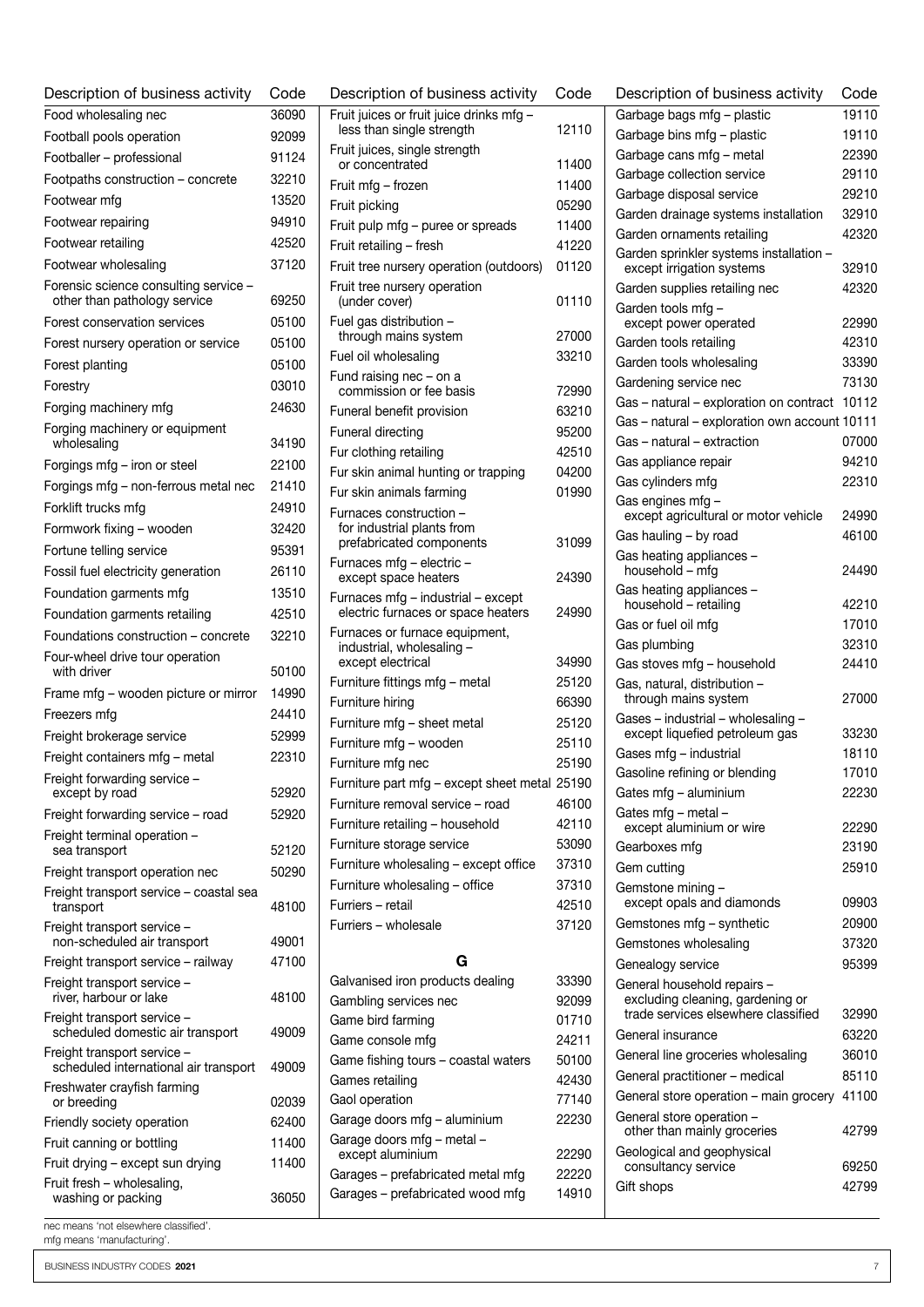| Description of business activity                                          | Code  |
|---------------------------------------------------------------------------|-------|
| Ginger growing                                                            | 01590 |
| Girders mfg - prefabricated steel                                         | 22210 |
| Glass or glass products mfg - except<br>glass wool or glass wool products | 20100 |
|                                                                           | 42130 |
| Glassware retailing                                                       |       |
| Glassware wholesaling - household                                         | 37330 |
| Glazing services                                                          | 32450 |
| Glue mfg                                                                  | 19150 |
| Goat farming                                                              | 01990 |
| Goat shearing                                                             | 05220 |
| Go-kart track operation                                                   | 91310 |
| Go-karts retailing - motorised                                            | 39120 |
| Gold mining or dredging                                                   | 08040 |
| Gold plating                                                              | 22930 |
| Gold smelting, refining                                                   | 21390 |
| Gold, silver merchants                                                    | 33229 |
| Goldsmithing                                                              | 25910 |
| Golf course construction                                                  | 31099 |
| Golf course or practice<br>range operation nec                            | 91139 |
| Golf equipment mfg                                                        | 25920 |
| Golf equipment retailing                                                  | 42410 |
| Golf equipment wholesaling                                                | 37340 |
| Goose farming                                                             | 01710 |
| Gourmet shops                                                             | 41290 |
| Grain elevator operation                                                  | 53010 |
| Grain loader operation - sea transport                                    | 52120 |
| Grain silo operation                                                      | 53010 |
| Grain storage                                                             | 53010 |
| Grain, cereal growing                                                     | 01490 |
| Granite quarrying                                                         | 09190 |
| Grapes growing                                                            | 01310 |
| Graphic design service - for advertising 69240                            |       |
| Gravel quarrying, washing or screening 09110                              |       |
| Greengrocery operation - retail                                           | 41220 |
| Greeting cards mfg                                                        | 15230 |
| Greeting cards retailing                                                  | 42799 |
| Greyhound training                                                        | 91291 |
| Groceries retailing                                                       | 41100 |
| Groceries wholesaling nec                                                 | 36090 |
| Grocery supermarket operation                                             | 41100 |
| Guest house operation                                                     | 44000 |
| Guns or rifles mfg                                                        | 22990 |
| Guns or rifles retailing                                                  | 42410 |
| Guttering installation or repair - roof                                   | 32310 |
| Guttering mfg - sheet metal                                               | 22240 |
| Gymnasium equipment retailing                                             | 42410 |
| Gymnasium equipment wholesaling                                           | 37340 |
| Gymnasium operation                                                       | 91110 |
| Gynaecologist                                                             | 85124 |
|                                                                           |       |
| н                                                                         |       |
| Haberdashery retailing                                                    | 42140 |
| Haberdashery wholesaling                                                  | 37110 |
| Haematologist services                                                    | 85129 |

| Description of business activity                                                              | Code           |
|-----------------------------------------------------------------------------------------------|----------------|
| Hair brushes mfg                                                                              | 25990          |
| Hair care products mfg                                                                        | 18520          |
| Hair driers mfg - electric -<br>except household                                              | 24390          |
| Hair driers mfg - electric - household                                                        | 24490          |
| Hair restoration service - cosmetic                                                           | 95110          |
| Hair restoration service -<br>except by registered medical<br>practitioner or cosmetic        | 85129          |
| Hairdressers' equipment wholesaling                                                           | 34990          |
| Hairdressing service                                                                          | 95110          |
| Ham mfg                                                                                       | 11130          |
| Hamburgers mfg - precooked                                                                    | 11130          |
| Hamburgers retailing                                                                          | 45120          |
| Hand tools mfg nec - except<br>pneumatic or power operated                                    | 22990          |
| Hand tools nec mfg - pneumatic<br>or power operated                                           | 24630          |
| Hand tools wholesaling -<br>including power operated                                          | 33390          |
|                                                                                               | 13200          |
| Handbags mfg                                                                                  | 42590          |
| Handbags retailing                                                                            |                |
| Handyman services                                                                             | 32990          |
| Handyman services - household<br>repairs - excluding cleaning,<br>gardening or trade services |                |
| elsewhere classified                                                                          | 32990          |
| Hang glider mfg                                                                               | 25920          |
| Harbour services nec                                                                          | 52190          |
| Harbour works construction -<br>except buildings                                              | 31099          |
| Hardboard mfg                                                                                 | 14940          |
| Hardware retailing - domestic                                                                 | 42310          |
| Hardware wholesaling - domestic                                                               | 33390          |
| Harness mfg                                                                                   | 13200          |
| Hats mfg                                                                                      | 13510          |
| Hay cutting, baling or pressing                                                               | 05290          |
| Hay growing                                                                                   | 01590          |
| Headphones mfg                                                                                | 24290          |
| Headstones mfg, installation                                                                  | 20900          |
| Health foods direct selling                                                                   | 43109          |
| Health foods retailing                                                                        | 41290          |
| Health foods wholesaling                                                                      | 36090          |
| Health insurance                                                                              | 63210          |
| Health services nec                                                                           | 85990          |
| Hearing aids dispensing                                                                       | 85399          |
| Hearing aids mfg                                                                              | 24120          |
| Heaters – household – mfg                                                                     | 24490          |
| Heating equipment -<br>household electric - repairing                                         | 94210          |
| Heating equipment -<br>household electric - retailing                                         | 42210          |
| Heating equipment installation -                                                              |                |
| except industrial furnaces                                                                    | 32330          |
| Heating oil dealing                                                                           | 33210          |
| Helicopter charter                                                                            | 49001          |
| Helicopter mfg or repairing<br>Helmets mfg                                                    | 23940<br>13510 |

| Description of business activity                            | Code  |
|-------------------------------------------------------------|-------|
| Herb mfg - processed                                        | 11990 |
| Herbalist                                                   | 85391 |
| Herbarium operation                                         | 89210 |
| Herbs growing (outdoors)                                    | 01230 |
| Herbs growing (under cover)                                 | 01220 |
| Hide wholesaling                                            | 33190 |
| <b>High Commission operation</b>                            | 75520 |
| High school operation -<br>except combined primary          |       |
| and secondary school                                        | 80220 |
| Hire car service without driver                             | 66110 |
| Historic house operation                                    | 89100 |
| Hobby equipment and supplies retailing 42430                |       |
| Hobby equipment hiring                                      | 66390 |
| Hobby equipment wholesaling -                               |       |
| except tools                                                | 37340 |
| Hoists or hoisting equipment mfg -<br>except clothes hoists | 24910 |
| Holding company operation - ie holding                      |       |
| shares in subsidiary companies                              | 62400 |
| Holiday houses and flats operation                          | 44000 |
| Home for the disadvantaged                                  |       |
| operation nec                                               | 86090 |
| Home maintenance and repair services                        | 32990 |
| Home page development                                       | 70000 |
| Home units construction                                     | 30190 |
| Homeless accommodation                                      | 86090 |
| Homeless welfare assistance –<br>except accommodation       | 87900 |
| Homoeopath                                                  | 85391 |
| Honey mfg - blended                                         | 11990 |
| Honey wholesaling                                           | 36090 |
| Hops growing                                                | 01590 |
| Horse breeding                                              | 01910 |
| Horse float mfg                                             | 23120 |
| Horse floats wholesaling or retailing                       | 39130 |
| Horse shoes mfa                                             | 22100 |
| Horse trailer hiring                                        | 66190 |
| Horse training - race horse                                 | 91292 |
| Horticultural nursery (undercover)                          | 01110 |
| Horticultural services nec                                  | 05290 |
| Hose mfg - plastic                                          | 19190 |
| Hose mfg - rubber                                           | 19200 |
| Hosiery mfg                                                 | 13400 |
| Hospice operation                                           | 86090 |
| Hospital operation - except psychiatric,                    |       |
| dental or veterinary hospitals                              | 84010 |
| Hot pool operation                                          | 91390 |
| Hot water systems installation                              | 32310 |
| Hot water systems wholesaling                               | 33320 |
| Hotel operation                                             | 44000 |
| Hotel operation - mainly drinking place                     | 45200 |
| Hotels construction                                         | 30200 |
| House cleaning service                                      | 73110 |
| House construction, alteration,                             |       |
| renovation or general repair                                | 30110 |
| House painting                                              | 32440 |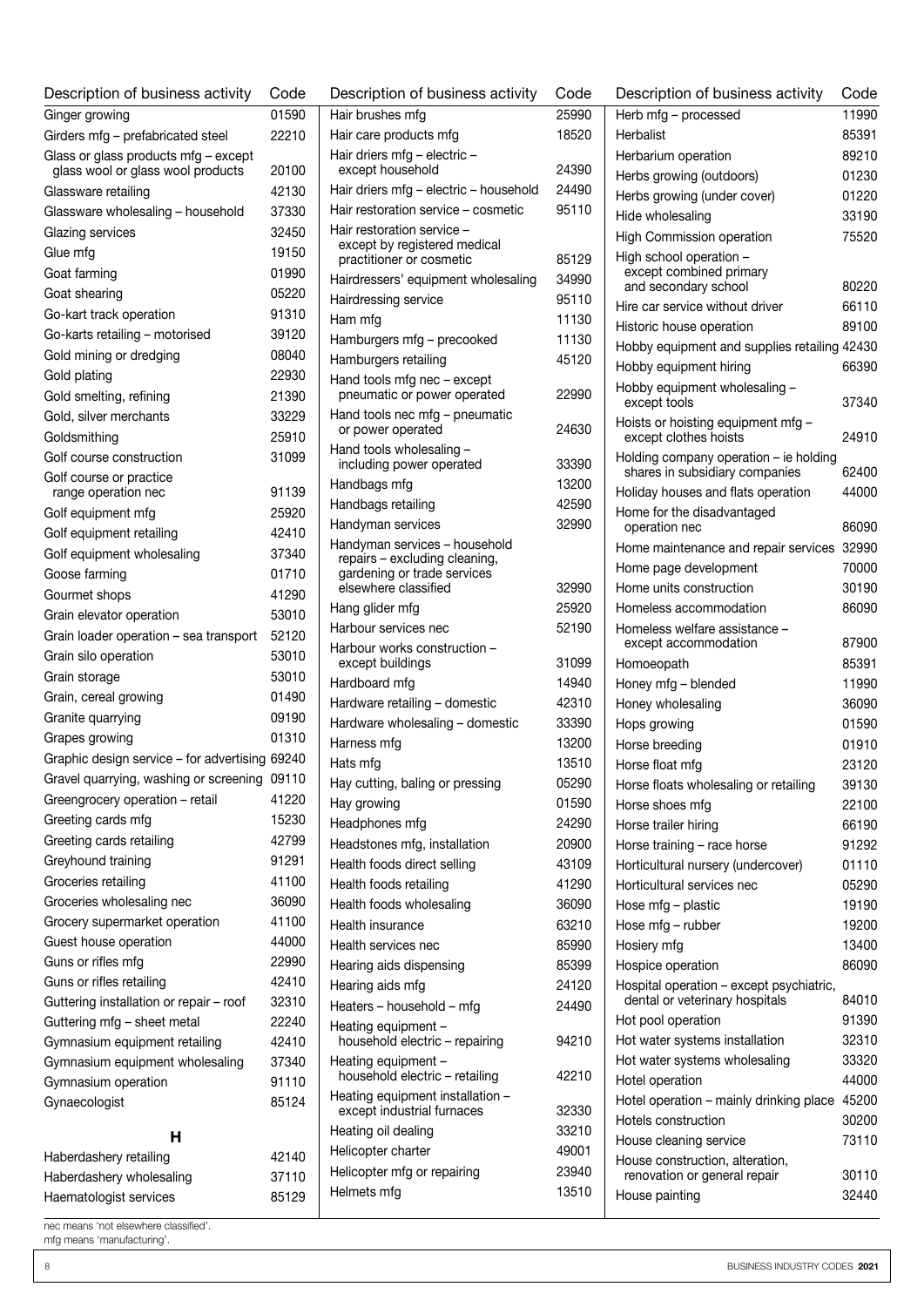| Description of business activity                                      | Code           |
|-----------------------------------------------------------------------|----------------|
| Household appliances mfg                                              | 24490          |
| Household appliances repairing nec                                    | 94210          |
| Household appliances retailing                                        | 42210          |
| Household appliances wholesaling                                      | 34940          |
| Household ceramic giftware                                            |                |
| wholesaling                                                           | 37330          |
| Household freezer retailing                                           | 42210          |
| Household fridge retailing                                            | 42210          |
| Household goods hiring                                                | 66390<br>63220 |
| Household insurance<br>Household internet equipment retailing         | 42210          |
|                                                                       | 37110          |
| Household linen wholesaling<br>Household microwave oven retailing     | 42210          |
| Household textiles retailing                                          | 42140          |
| Household whitegoods retailing                                        | 42210          |
| Houses prefabricated - assembly,                                      |                |
| erection or installation                                              | 30110          |
| Hunting or trapping                                                   | 04200          |
| Hydro-electricity generation                                          | 26120          |
| Hydropath                                                             | 85391          |
| Hypnotherapist                                                        | 85399          |
|                                                                       |                |
|                                                                       |                |
| Ice cream cones or wafers mfg                                         | 11730          |
| Ice cream mfg                                                         | 11320          |
| Ice cream retailing                                                   | 45120<br>36030 |
| Ice cream wholesaling<br>Ice mfg - except dry ice                     | 12110          |
| Ice retailing                                                         | 42799          |
| Import documentation                                                  |                |
| preparation service                                                   | 52910          |
| Indoor plant hire                                                     | 66390          |
| Industrial chemical mfg - inorganic nec                               | 18130          |
| Industrial chemical mfg - organic nec                                 | 18120          |
| Industrial equipment operation training                               | 81019          |
| Industrial gas mfg                                                    | 18110          |
| Industrial machinery or                                               |                |
| equipment mfg nec<br>Industrial machinery or equipment                | 24990          |
| wholesaling nec                                                       | 34990          |
| Industrial research institution                                       |                |
| operation - except university                                         | 69100          |
| Industrial union operation                                            | 95520          |
| Industrial waste collection<br>and disposal service                   | 29110          |
| Infants' clothing mfg - except knitted                                | 13510          |
| Information storage and retrieval                                     |                |
| services - except library                                             | 59220          |
| Ink mfg                                                               | 19160          |
| Innerspring mattress mfg                                              | 25130          |
| Insecticide mfg                                                       | 18320          |
| Installation of domestic water                                        |                |
| recycling equipment                                                   | 32310          |
| Insulating materials wholesaling<br>Insulation materials installation | 33390<br>32390 |
|                                                                       |                |
| Insulation, glass fibre or<br>mineral wool mfg                        | 20900          |
|                                                                       |                |

| nec means 'not elsewhere classified'. |  |
|---------------------------------------|--|
| mfg means 'manufacturing'.            |  |

| Description of business activity                                     | Code  |
|----------------------------------------------------------------------|-------|
| Insurance - accident, house,                                         |       |
| marine and general                                                   | 63220 |
| Insurance agency service                                             | 64200 |
| Insurance and re-insurance with a<br>non-resident - sections 144 and |       |
| 148 ITAA 1936                                                        | 99050 |
| Insurance broking service                                            | 64200 |
| Insurance consultant service                                         | 64200 |
| Interest on bearer debentures                                        | 99010 |
| Interior decorating service nec                                      | 32440 |
| Internet advertising services                                        | 69400 |
| Internet cafe (mainly cafe operation)                                | 45110 |
| Internet cafe (mainly internet                                       |       |
| service operation)                                                   | 59100 |
| Internet consultancy service                                         | 70000 |
| Internet development services                                        | 70000 |
| Internet implementation<br>advisory services                         | 70000 |
| Internet publishing (periodical)                                     | 57000 |
|                                                                      |       |
| Internet retailing - personal<br>and household goods                 | 42210 |
| Internet service providers                                           | 59100 |
| Internet software development                                        | 70000 |
| Internet website design services                                     | 70000 |
| Internet website development                                         | 70000 |
| Interpreting service                                                 | 69990 |
| Introduction agency service                                          | 95392 |
| Investing in patents and copyrights                                  | 64200 |
| Investing in tangible artistic work                                  | 54190 |
| Investment association operation                                     | 62400 |
| Investment company operation                                         | 62400 |
| Investment operation - own account                                   | 62400 |
| Iron and steel mfg - basic                                           | 21100 |
| Iron ore mining                                                      | 08010 |
| Iron pyrite mining                                                   | 08090 |
| Ironing or pressing machinery,                                       |       |
| laundry mfg - except household                                       | 24690 |
| Irrigation systems construction                                      | 31099 |
| Island ferry operation -<br>in coastal waters                        | 48200 |
|                                                                      |       |
| J                                                                    |       |
| Jade mining                                                          | 09903 |
| Jam mfg - including conserves,<br>jellies or fruit spreads           | 11400 |
| Jars mfg - glass                                                     | 20100 |
| Jeans mfg - men's or boys'                                           | 13510 |
| Jeans mfg - women's or girls'                                        | 13510 |
| Jet ski parts retailing                                              | 42450 |
| Jet ski parts wholesaling                                            | 34990 |
|                                                                      | 42450 |
| Jet ski retailing<br>Jet ski wholesaling                             | 34990 |
| Jetties construction                                                 | 31099 |
| Jewellery mfg                                                        | 25910 |
| Jewellery retailing - direct selling                                 | 43102 |
| Jewellery retailing -                                                |       |
| except direct sellers                                                | 42530 |
| Jewellery retailing commission based                                 | 43202 |

| Description of business activity                       | Code  |  |  |  |
|--------------------------------------------------------|-------|--|--|--|
| Jewellery wholesaling                                  | 37320 |  |  |  |
| Jockeys                                                | 91121 |  |  |  |
| Joinery work on construction projects                  | 32420 |  |  |  |
| Joists, prefabricated steel mfg                        | 22210 |  |  |  |
|                                                        |       |  |  |  |
| κ                                                      |       |  |  |  |
| Kangaroo hunting                                       | 04200 |  |  |  |
| Kangaroo meat wholesaling                              | 36020 |  |  |  |
| Kegs mfg - metal                                       | 22390 |  |  |  |
| Kerb and guttering construction -<br>concrete          | 32210 |  |  |  |
| Kerosene mfg                                           | 17010 |  |  |  |
| Kerosene retailing                                     | 40000 |  |  |  |
| Kerosene wholesaling                                   | 33210 |  |  |  |
| Kettles or jugs mfg - electric                         | 24490 |  |  |  |
| Key cutting or duplicating service                     | 94990 |  |  |  |
| Keys mfg                                               | 22990 |  |  |  |
| Kindergarten, pre-school operation -                   |       |  |  |  |
| except child minding centre                            | 80100 |  |  |  |
| Kit home mfg – wooden                                  | 14910 |  |  |  |
| Kitchen appliances wholesaling -<br>household electric | 34940 |  |  |  |
| Kitchen furniture mfg – wooden                         | 25110 |  |  |  |
| Kitchen sinks mfg -                                    |       |  |  |  |
| vitreous china or porcelain                            | 20290 |  |  |  |
| Kitchenware mfg - ceramic                              | 20290 |  |  |  |
| Kitchenware mfg - glass                                | 20100 |  |  |  |
| Kitchenware mfg – plastic nec                          | 19120 |  |  |  |
| Kitchenware retailing                                  | 42130 |  |  |  |
| Kitchenware wholesaling                                | 37330 |  |  |  |
| Kiwi fruit growing                                     | 01320 |  |  |  |
| Knitted fabrics mfg                                    | 13400 |  |  |  |
| Knitting machines mfg                                  | 24690 |  |  |  |
| Knives mfg - hand held -                               |       |  |  |  |
| except power operated                                  | 22990 |  |  |  |
| Kyanite mining                                         | 09903 |  |  |  |
| L                                                      |       |  |  |  |
| Laboratory operation                                   | 69250 |  |  |  |
| Labour hire - temporary                                | 72120 |  |  |  |
| Labouring - air conditioning                           |       |  |  |  |
| and heating services                                   | 32330 |  |  |  |
| Labouring - bricklaying                                | 32220 |  |  |  |
| Labouring - carpentry services                         | 32420 |  |  |  |
| Labouring - concreting                                 | 32210 |  |  |  |
| Labouring - construction services nec                  | 32990 |  |  |  |
| Labouring - electrical services                        | 32320 |  |  |  |
| Labouring - farming                                    | 05290 |  |  |  |
| Labouring - glazing services                           | 32450 |  |  |  |
| Labouring - landscaping services                       | 32910 |  |  |  |
| Labouring - mining services                            | 10900 |  |  |  |
| Labouring - painting and<br>decorating services        | 32440 |  |  |  |
| Labouring - plastering and                             |       |  |  |  |
| ceiling services                                       | 32410 |  |  |  |
| Labouring - plumbing services                          | 32310 |  |  |  |
| Labouring - roofing services                           | 32230 |  |  |  |
| Labouring - site preparation services                  | 32120 |  |  |  |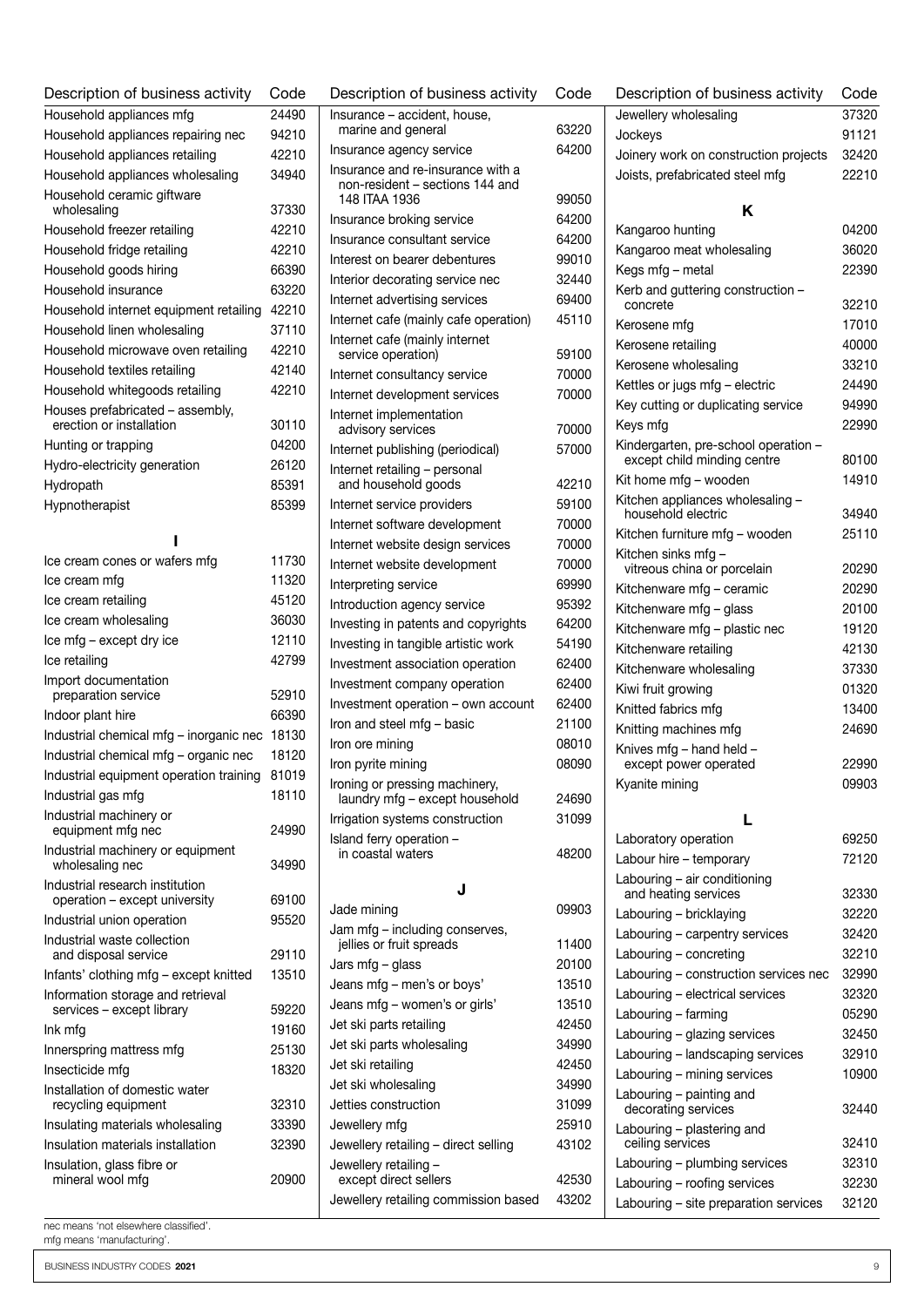| Linen retailing - household<br>Lingerie wholesaling | 95310<br>42140                                                                                                                                                                        |
|-----------------------------------------------------|---------------------------------------------------------------------------------------------------------------------------------------------------------------------------------------|
|                                                     |                                                                                                                                                                                       |
|                                                     |                                                                                                                                                                                       |
|                                                     | 13510                                                                                                                                                                                 |
|                                                     | 42510                                                                                                                                                                                 |
|                                                     | 37120                                                                                                                                                                                 |
| Linoleum or linotile fixing                         | 32430                                                                                                                                                                                 |
|                                                     | 18520                                                                                                                                                                                 |
| Liquefied gases wholesaling -                       |                                                                                                                                                                                       |
| except liquefied petroleum gas (LPG)                | 33230                                                                                                                                                                                 |
| Liquefied natural gas production                    | 07000                                                                                                                                                                                 |
| Liquefied petroleum gas -<br>automotive - retailing | 40000                                                                                                                                                                                 |
| Liquefied petroleum gas - dealing                   | 33210                                                                                                                                                                                 |
| Liquefied petroleum gas mfg - refinery              | 17010                                                                                                                                                                                 |
|                                                     | 12130                                                                                                                                                                                 |
|                                                     | 41230                                                                                                                                                                                 |
|                                                     | 05290                                                                                                                                                                                 |
| Livestock dipping, drafting or droving              |                                                                                                                                                                                       |
| Livestock raising nec                               | 01990                                                                                                                                                                                 |
| Livestock wholesaling                               | 33190                                                                                                                                                                                 |
| Livestock yarding equipment                         | 22990                                                                                                                                                                                 |
|                                                     | 69629                                                                                                                                                                                 |
|                                                     | 02031                                                                                                                                                                                 |
|                                                     | 04111                                                                                                                                                                                 |
| Local government administration                     | 75300                                                                                                                                                                                 |
|                                                     | 22990                                                                                                                                                                                 |
|                                                     | 33390                                                                                                                                                                                 |
|                                                     | 77120                                                                                                                                                                                 |
| Locomotives mfg and repair                          | 23930                                                                                                                                                                                 |
| Log haulage service                                 | 46100                                                                                                                                                                                 |
|                                                     | 03020                                                                                                                                                                                 |
|                                                     | 92020                                                                                                                                                                                 |
| Lottery agency operation                            | 92020                                                                                                                                                                                 |
|                                                     | 24290                                                                                                                                                                                 |
|                                                     |                                                                                                                                                                                       |
|                                                     | 25110                                                                                                                                                                                 |
|                                                     | 01590                                                                                                                                                                                 |
| Luggage wholesaling                                 | 37390                                                                                                                                                                                 |
| м                                                   |                                                                                                                                                                                       |
| Macadamia nut growing                               | 01390                                                                                                                                                                                 |
| Machine tools wholesaling                           | 34190                                                                                                                                                                                 |
|                                                     | 42441                                                                                                                                                                                 |
| Magazine wholesaling                                | 37350                                                                                                                                                                                 |
|                                                     |                                                                                                                                                                                       |
|                                                     | 24290                                                                                                                                                                                 |
| Magnetic tapes mfg -                                | 16200                                                                                                                                                                                 |
| except pre-recorded<br>Magnetic tapes mfg -         | 85391                                                                                                                                                                                 |
| pre-recorded or publishing                          | 51010                                                                                                                                                                                 |
|                                                     | 51010                                                                                                                                                                                 |
|                                                     | 01490                                                                                                                                                                                 |
|                                                     |                                                                                                                                                                                       |
|                                                     | 13510                                                                                                                                                                                 |
|                                                     | 11610                                                                                                                                                                                 |
|                                                     | 11610                                                                                                                                                                                 |
|                                                     | 69629                                                                                                                                                                                 |
|                                                     | Magnetic therapy service<br>Mailbox rental services<br>Male and female clothing mfg -<br>mfg equal amount of each<br>Malt mfg - except malt extract<br>Management consultancy service |

| Description of business activity                             | Code  |
|--------------------------------------------------------------|-------|
| Management training service                                  | 81019 |
| Managing prepaid card and                                    |       |
| voucher programmes                                           | 72990 |
| Mango growing                                                | 01390 |
| Manicure service                                             | 95110 |
| Map preparation service                                      | 69220 |
| Maps publishing                                              | 54130 |
| Marble quarrying                                             | 09190 |
| Margarine mfg                                                | 11500 |
| Marina operation - pleasure craft                            | 91390 |
| Marine accessories retailing nec                             | 42450 |
| Marine engineering service                                   | 69230 |
| Marine oils wholesaling                                      | 33230 |
| Market research service                                      | 69500 |
| Marriage celebrant                                           | 95399 |
| Marriage guidance service                                    | 87900 |
| Marron fishing                                               | 04192 |
| Martial arts and self-defence instruction                    | 82110 |
| Massage (adult industry) services nec                        | 95340 |
| Massage therapy (medical) service                            | 85391 |
| Masts mfg - aluminium                                        | 22990 |
| Match mfg                                                    | 18920 |
| Maternity hospital operation                                 | 84010 |
| Matriculation college operation                              | 80220 |
|                                                              | 25130 |
| Mattress mfg – except rubber                                 |       |
| Mattress mfg - rubber                                        | 25130 |
| Mattresses retailing                                         | 42110 |
| Mattresses wholesaling                                       | 37310 |
| Meals on wheels service                                      | 87900 |
| Measuring instruments mfg                                    | 24190 |
| Meat mfg - except bacon, ham<br>or uncanned poultry          | 11110 |
| Meat packing - except poultry                                | 11110 |
| Meat retailing - except canned meat                          | 41211 |
| Meat wholesaling -<br>except canned, cured or                |       |
| smoked poultry or rabbit meat                                | 36020 |
| Meat, cooked mfg - except poultry                            | 11130 |
| Mechanical services - general                                | 94199 |
| Medal mfq                                                    | 25910 |
| Medical equipment mfg                                        | 24120 |
| Medical equipment wholesaling nec                            | 34910 |
| Medical gas mfg nec                                          | 18410 |
|                                                              | 85209 |
| Medical imaging clinic                                       | 85202 |
| Medical laboratory operation<br>Medical research institution |       |
| operation - except university                                | 69100 |
| Medical science research activities                          | 69100 |
| Medical service - GP                                         | 85110 |
| Medical service, specialist nec                              | 85129 |
| Medicine mfg                                                 | 18410 |
| Medicine retailing                                           | 42711 |
| Medicines wholesaling -                                      |       |
| except veterinary                                            | 37200 |
| Melons growing                                               | 01230 |
| Menswear mfg                                                 | 13510 |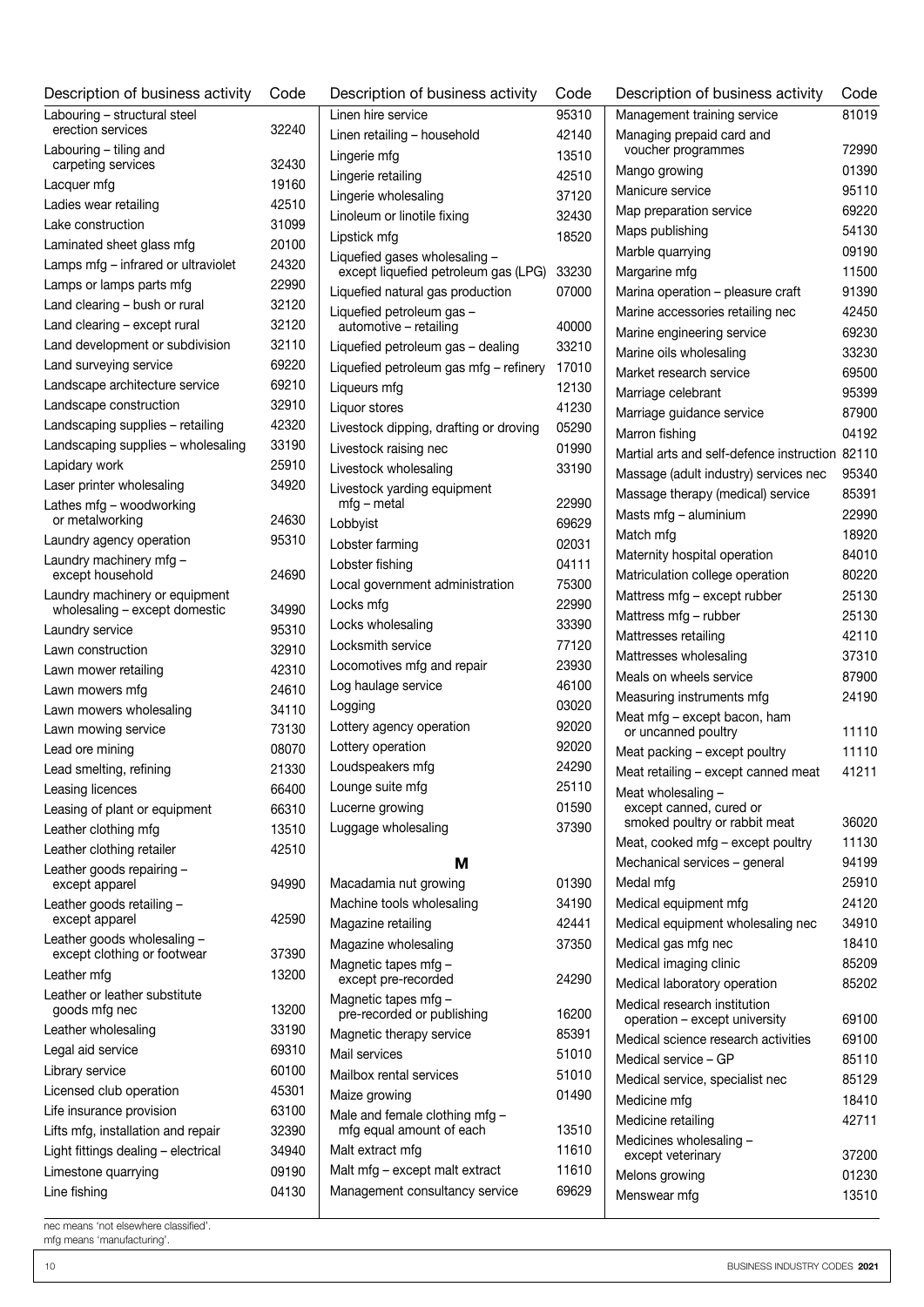| Description of business activity                      | Code  |
|-------------------------------------------------------|-------|
| Menswear retailing                                    | 42510 |
| Menswear wholesaling                                  | 37120 |
| Merchandising consultancy service                     | 69629 |
| Merry-go-round operation                              | 91310 |
| Messenger service                                     | 51020 |
| Metal coating of manufactured<br>products nec         | 22930 |
| Metal polishing or finishing                          | 22930 |
| Metal roof fixing                                     | 32230 |
| Metal scrap wholesaling                               | 33221 |
| Metallic ores mining nec                              | 08090 |
| Metallic ores wholesaling                             | 33229 |
| Metallurgical services                                | 69250 |
| Metalworking hand tools mfg - except                  |       |
| pneumatic or power operated                           | 22990 |
| Metalworking machinery mfg nec                        | 24630 |
| Metalworking machinery wholesaling                    | 34190 |
| Meteorological instruments mfg nec                    | 24190 |
| Meteorological services                               | 69990 |
| Meters mfg - gas or water                             | 24190 |
| Microchip mfg                                         | 24290 |
| Microfiche production services                        | 59210 |
| Microphones mfg                                       | 24290 |
| Midwifery services                                    | 85399 |
| Migration consultants and services                    | 69990 |
| Mild steel anchors mfg                                | 22920 |
| Milk mfg - condensed or evaporated                    | 11330 |
| Milk powder mfg                                       | 11330 |
| Milk processing - cream                               | 11310 |
| Milk processing machinery or<br>equipment wholesaling | 34190 |
| Milk production - dairy cattle                        | 01600 |
| Milk products mfg nec                                 | 11330 |
| Milk receiving or distribution<br>depot operation     | 11310 |
| Milk vendor                                           | 43109 |
| Milk wholesaling                                      | 36030 |
| Millinery retailing                                   | 42510 |
| Millinery wholesaling                                 | 37120 |
| Mine site construction nec                            | 31099 |
| Mine site preparation                                 | 32120 |
| Mineral exploration - own account                     | 10121 |
| Mineral exploration services                          | 10122 |
| Mineral water mfg                                     | 12110 |
| Minerals wholesaling nec                              | 33229 |
| Mining engineering service                            | 69230 |
| Mining machinery mfg                                  | 24620 |
| Mining machinery or equipment<br>wholesaling          | 34190 |
| Mining nec                                            | 09909 |
| Mining services nec                                   | 10900 |
| Mining surveying service                              | 69220 |
| Mirrors mfg                                           | 20100 |
| Mobile homes dealing                                  | 39130 |
| Mobile phone battery retailing                        | 42210 |
| Mobile phone battery wholesaling                      | 34930 |
| nec means 'not elsewhere classified'.                 |       |

Description of business activity Code Mobile phone retailing 42210 Model agency 72120 Modelling school 81019 Modem equipment mfg 24220 Money market dealers 62290 Monorail operation 47200 Monuments making **20900** Monuments or grave markers mfg – concrete 20340 Mortgage broking service 64110 Motel operation and 44000 Motion picture distribution 55120 Motion picture editing and the state 55140 Motion picture film or tape production 55110 Motion picture leasing 55120 Motion picture screening 55130 Motion picture theatre operation 55130 Motor accessory shops operation 35040 Motor cars mfg 23110 Motor cycle tour operation – with driver 50100 Motor cycles mfg 23990 Motor cycles or scooters repairing 94199 Motor cycles or scooters wholesaling or retailing 39120 Motor trimming and the settlement of the 94129 Motor vehicle – hiring, leasing or renting – except licensed hire cars or taxi cabs 66110 Motor vehicle accessories dealing – new 35040 Motor vehicle body repairing 94129 Motor vehicle clutch or brake repairing 94191 Motor vehicle conversion 23120 Motor vehicle covers mfg – textile 13330 Motor vehicle crash repairs 94129 Motor vehicle electrical parts and instrument mfg 23130 Motor vehicle engine mfg 23110 Motor vehicle insurance 63220 Motor vehicle mechanical repairs – general repairs **94199** Motor vehicle paint wholesaling 35040 Motor vehicle parts dealing – new 35040 Motor vehicle parts dealing – used 35050 Motor vehicle radiator repairing 94192 Motor vehicle restoration 94129 Motor vehicle rust proofing 94129 Motor vehicle servicing – electrical repairs 94110 Motor vehicle smash repairing 94129 Motor vehicle tyres mfg 19140 Motor vehicle warranty inspection service 94199 Motor vehicle washing or cleaning service 94129 Motor vehicles distributing – new 35010 Motor vehicles retailing – new 39110

| Description of business activity                                                                        | Code  |
|---------------------------------------------------------------------------------------------------------|-------|
| Motor vehicles retailing - used                                                                         | 39110 |
| Motor vehicles wholesaling                                                                              | 35010 |
| Motor wreckers                                                                                          | 35050 |
| Motors mfg - internal combustion nec                                                                    | 24990 |
| Mufflers and exhaust systems<br>repairing - automotive                                                  | 94193 |
| Mufflers mfg                                                                                            | 23190 |
| Museum operation                                                                                        | 89100 |
| Mushroom (non-cultivated) gathering                                                                     | 03010 |
| Mushroom growing                                                                                        | 01210 |
| Music group management service                                                                          | 69629 |
| Music hall operation - excluding<br>theatre restaurant operation                                        | 90030 |
| Music school operation nec                                                                              | 82120 |
| Music teaching                                                                                          | 82120 |
| Musical group operation                                                                                 | 90010 |
| Musical instrument mfg                                                                                  | 25990 |
| Musical instruments retailing                                                                           | 42799 |
| Musical instruments wholesaling                                                                         | 37390 |
| Musicians                                                                                               | 90021 |
| Mustering - aerial                                                                                      | 05290 |
|                                                                                                         |       |
| N                                                                                                       |       |
| Nail polish mfg                                                                                         | 18520 |
| Nails mfg                                                                                               | 22910 |
| Natural sciences - astronomy,<br>chemistry, mathematics, physics,<br>earth sciences research activities | 69100 |
| Nautical instruments mfg                                                                                | 24190 |
| Naval architecture service                                                                              | 69230 |
| Navigation service - air transport                                                                      | 52200 |
| Navigation service - water transport                                                                    | 52190 |
| Navigational equipment mfg                                                                              | 24190 |
| Neon signs mfg                                                                                          | 24320 |
| Netball court or facility operation                                                                     | 91139 |
| Nets and netting mfg                                                                                    | 13320 |
| Network communication<br>service (wired)                                                                | 58010 |
| Network communication                                                                                   |       |
| service (wireless)<br>Network marketing (except perfume,                                                | 58020 |
| cosmetics, toiletries or jewellery)                                                                     | 43209 |
| Network marketing of jewellery                                                                          | 43202 |
| Network marketing of perfumes,<br>cosmetics and toiletries                                              | 43201 |
| Neurologist                                                                                             | 85129 |
| News collection for radio broadcasting                                                                  | 60200 |
| News collection for television<br>broadcasting                                                          | 60200 |
| Newsagent operation                                                                                     | 42441 |
| Newspaper wholesaling                                                                                   | 37350 |
| Newspapers printing                                                                                     | 16110 |
| Newspapers publishing                                                                                   | 54110 |
| Newspapers retailing                                                                                    | 42441 |
| Newsprint mfg                                                                                           | 15100 |

Newsreel production 55110 Newsreel theatre operation 55130 Nickel ore mining 08060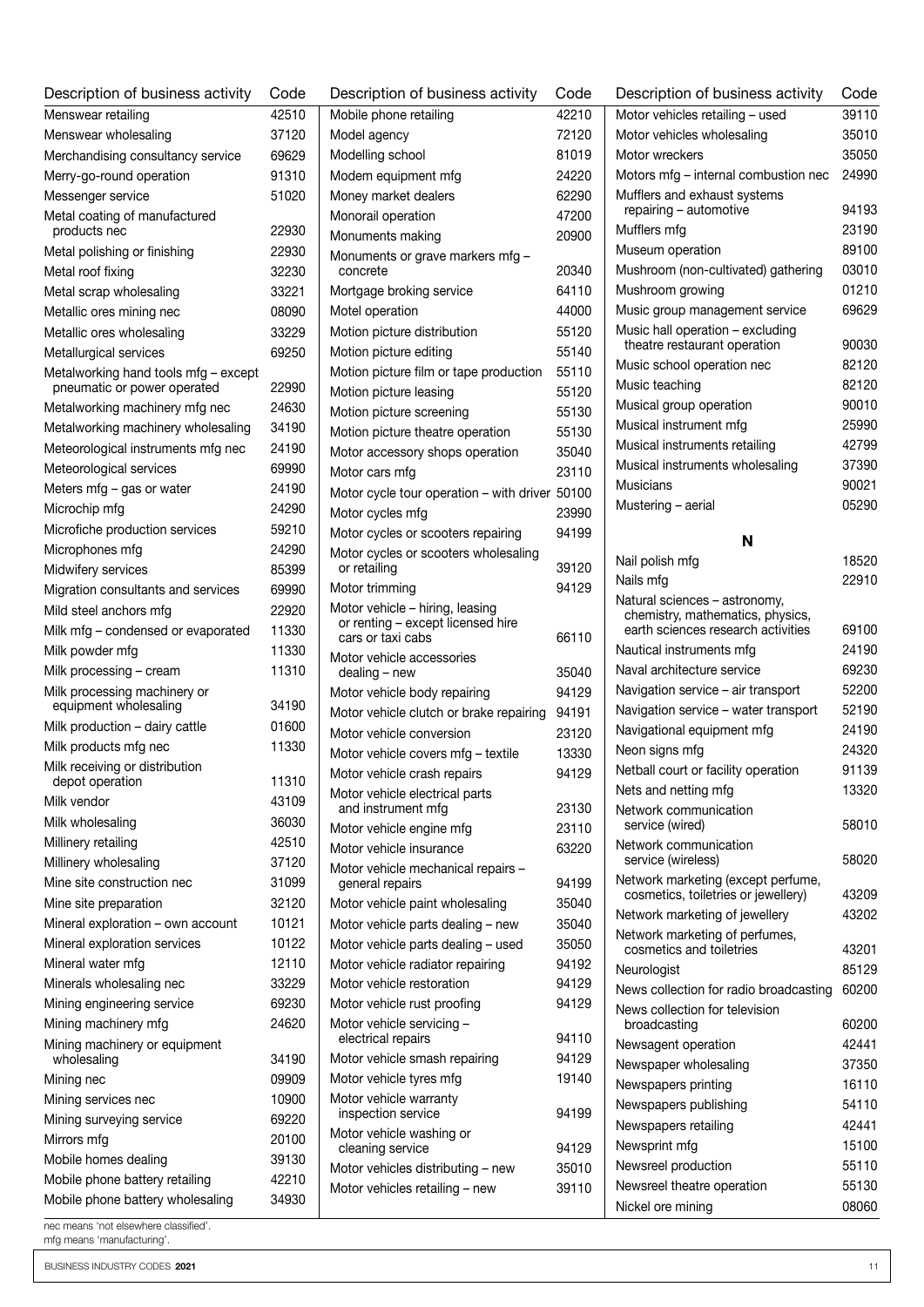| Description of business activity                                | Code           | D                 |
|-----------------------------------------------------------------|----------------|-------------------|
| Night watchman service                                          | 77120          | C                 |
| Nightclub operation                                             | 45200          |                   |
| Nominee service                                                 | 64190          | C                 |
| Non-financial asset broking service                             | 69990          | C                 |
| Non-resident insurance company -<br>section 143 ITAA 1936       | 99040          | C                 |
| Non-taxable or NIL company tax returns -                        |                | C                 |
| no income, expense or balance<br>sheet data present             | 98000          | C<br>C            |
| Notary                                                          | 69310          | C                 |
| Numerology service                                              | 95391          | C                 |
| Nurseries - retail                                              | 42320          | Ċ                 |
| Nursery farm (except forest) -<br>(under cover)                 | 01110          | C                 |
| Nursery stock - wholesale                                       | 33190          | C                 |
| Nursing care (in patient's home,<br>predominantly home support) | 87900          | C<br>C            |
| Nursing care (in patient's home,<br>predominantly medical)      | 85399          | C                 |
| Nursing college operation                                       | 82120          | C<br>C            |
| Nursing home operation                                          | 86011          | C                 |
| Nursing service                                                 | 85399          | C                 |
| Nut supplies - wholesaling                                      | 33190          | C                 |
| Nuts mfg - candied                                              | 11820          | C                 |
| Nuts or bolts mfg - metal                                       | 22920          | C                 |
| Nuts wholesaling                                                | 36090          | C                 |
| O                                                               |                | C                 |
| Oat growing                                                     | 01490          | C                 |
| Oatmeal mfg                                                     | 11620          | C                 |
| Observatory operation -                                         |                | C                 |
| except university                                               | 69100          | C                 |
| Obstetric hospital operation                                    | 84010          | C                 |
| Obstetrician                                                    | 85124          | C                 |
| Occupational health and safety<br>(OH&S) consultancy services   | 69622          | $\mathsf{C}$<br>C |
| Occupational therapy service                                    | 85399          | C                 |
| Ocean cruise services -<br>between domestic and foreign ports   | 48200          | C<br>C            |
| Ocean cruise services -<br>between domestic ports               | 48200          | C                 |
| Oceanographic surveying service                                 | 69220          | C                 |
| Office cleaning service                                         | 73110          | C                 |
| Office furniture mfg - sheet metal                              | 25120          | C                 |
| Office furniture mfg - wooden                                   | 25110          | C                 |
| Office installation and fitout services                         | 32390          | C                 |
| Office machinery or equipment hiring                            | 66390          | C<br>C            |
| Office machines mfg                                             | 24219          | C                 |
| Office space renting or leasing<br>as owner or leaseholder      | 67120          | C                 |
| Oil and gas field services nec                                  | 10900          |                   |
| Oil heaters installation                                        | 32330          | C                 |
| Oil heaters mfg - household                                     | 24490          | C                 |
| Oil heaters retailing - household                               | 42210          |                   |
| Oil or gas extraction nec<br>Oil or gas mining nec              | 07000<br>07000 |                   |
| Oil shale mining                                                | 07000          | Ρ                 |
|                                                                 |                |                   |

| Description of business activity                                           | Code  |  |  |
|----------------------------------------------------------------------------|-------|--|--|
| Oils or greases wholesaling -                                              |       |  |  |
| industrial or lubricating                                                  | 33210 |  |  |
| Oilseed growing                                                            | 01490 |  |  |
| Olive growing                                                              | 01370 |  |  |
| On-selling electricity and                                                 |       |  |  |
| electricity market operation                                               | 26400 |  |  |
| Onions growing                                                             | 01230 |  |  |
| Opal mining                                                                | 09902 |  |  |
| Opera company operation                                                    | 90010 |  |  |
| Opera house operation                                                      | 90030 |  |  |
| Operations research service                                                | 69629 |  |  |
| Ophthalmic articles and<br>instruments mfg                                 | 24110 |  |  |
| Ophthalmologist                                                            | 85129 |  |  |
| Optical dispensing                                                         | 85320 |  |  |
| Optical fibre cable mfg - insulated                                        | 24310 |  |  |
| Optical fibre cable mfg - uninsulated                                      | 24190 |  |  |
| Optical glass mfg                                                          | 20100 |  |  |
| Optical instruments or equipment mfg                                       | 24110 |  |  |
| Optical lens grinding                                                      | 24110 |  |  |
| Optician                                                                   | 85320 |  |  |
| Oral pathologist                                                           | 85310 |  |  |
| Orchard supplies wholesaling nec                                           | 33190 |  |  |
|                                                                            | 90010 |  |  |
| Orchestra operation                                                        | 18120 |  |  |
| Organic industrial chemical mfg nec<br>Ornamental plant growing (outdoors) | 01120 |  |  |
| Ornamental plant growing (under cover) 01110                               |       |  |  |
| Orthodontist                                                               | 85310 |  |  |
|                                                                            | 24120 |  |  |
| Orthopaedic extension footwear mfg<br>Orthopaedic footwear mfg             | 13520 |  |  |
| Orthopaedic specialist                                                     | 85129 |  |  |
| Orthoptist                                                                 | 85320 |  |  |
| Orthotics – arch supports mfg                                              | 24120 |  |  |
| Osteopath service                                                          | 85340 |  |  |
| Other basic polymer mfg                                                    | 18290 |  |  |
| Other electricity generation                                               | 26190 |  |  |
| Other horse and dog racing activities                                      | 91299 |  |  |
| Other public order and safety services                                     | 77190 |  |  |
| Other telecommunications services                                          | 58090 |  |  |
| Other waste collection services                                            | 29190 |  |  |
| Otorhinolaryngologist                                                      | 85129 |  |  |
| Outboard motors mfg                                                        | 24990 |  |  |
| Outboard motors retailing                                                  | 42450 |  |  |
| Outdoor furniture mfg - wooden                                             | 25110 |  |  |
| Outplacement service                                                       | 72110 |  |  |
|                                                                            | 24410 |  |  |
| Ovens mfg - household<br>Ovens mfg - industrial - except electric 24690    |       |  |  |
| Overseas ships freight -                                                   |       |  |  |
| section 129 Income Tax<br>Assessment Act 1936 (ITAA 1936)                  | 99020 |  |  |
| Oyster farming                                                             | 02011 |  |  |
| Oysters mfg - canned                                                       | 11200 |  |  |
| Р                                                                          |       |  |  |
| Packing or filling service -                                               |       |  |  |
| contract basis                                                             | 73200 |  |  |
| Paediatrician                                                              | 85129 |  |  |

| Description of business activity                    | Code  |
|-----------------------------------------------------|-------|
| Paedodontist                                        | 85310 |
| Paint brushes mfg                                   | 25990 |
| Paint mfg - except bituminous                       | 19160 |
| Paint remover mfg                                   | 19160 |
| Paint retailing                                     | 42310 |
| Paint wholesaling                                   | 33390 |
| Painter – artist                                    | 90029 |
| Painting of buildings or other structures 32440     |       |
| Painting of manufactured                            |       |
| metal products                                      | 22930 |
| Panel beating                                       | 94129 |
| Pantihose mfq                                       | 13400 |
| Paper hanging                                       | 32440 |
| Paper mfg nec                                       | 15100 |
| Paper products mfg nec                              | 15290 |
| Paper products wholesaling nec                      | 37360 |
| Paper pulp mfg                                      | 15100 |
| Paper shredding for production<br>of recycled paper | 15100 |
| Paper stationery mfg -                              |       |
| except commission printing                          | 15230 |
| Paper wholesaling                                   | 37360 |
| Paperboard mfg nec                                  | 15100 |
| Parachutes mfg                                      | 13330 |
| Parachuting school operation                        | 82110 |
| Paramedical services                                | 85399 |
| Parents and citizens associations                   | 95591 |
| Parking lot construction -<br>except buildings      | 31010 |
| Parking meters mfg                                  | 24190 |
| Parking station operation                           | 95330 |
| Parks and gardens operation                         | 89220 |
| Particle board mfg                                  | 14940 |
| Passionfruit growing                                | 01390 |
| Pasta mfg                                           | 11620 |
| Pastries retailing                                  | 41290 |
| Pastry dough mfg - frozen                           | 11720 |
| Pastry mfg - except frozen pastry dough 11720       |       |
| Pate mfg - except fish                              | 11130 |
| Pathologist                                         | 85202 |
| Pathology laboratory operation                      | 85202 |
| Paving laying                                       | 32910 |
| Paving material - hot-mix bitumen                   | 31010 |
| Paving material mfg - except hot-mix                | 17090 |
| Pawnbroking                                         | 42731 |
| Pawpaw growing                                      | 01390 |
| Pay TV antennae installation                        | 32320 |
| Pay TV installation -<br>antennae, decoder          | 32320 |
| Pay TV operation                                    | 56220 |
| Pay TV station operation                            | 56220 |
| Peach growing                                       | 01350 |
| Peanut growing                                      | 01590 |
| Pearl diving                                        | 04191 |
| Pears growing                                       | 01340 |
| Pebbles quarrying                                   | 09110 |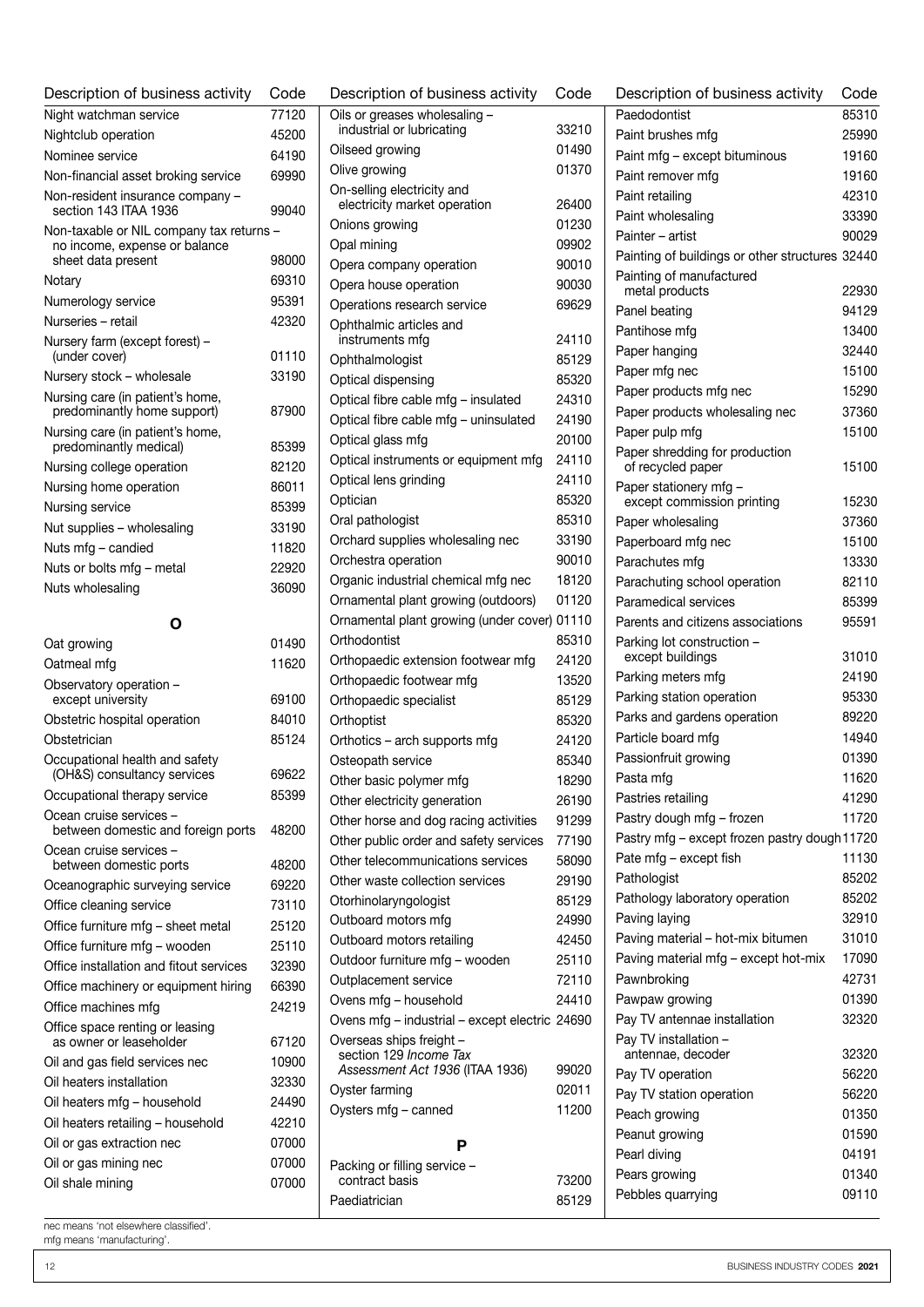| Description of business activity                                              | Code  |
|-------------------------------------------------------------------------------|-------|
| Pecan nut growing                                                             | 01390 |
| Pedicure service                                                              | 95110 |
| Pencils mfg                                                                   | 25990 |
| Pens mfg                                                                      | 25990 |
| Pension fund separately constituted -<br>operation                            | 63300 |
| Performing artist operation                                                   | 90021 |
| Perfume mfa                                                                   | 18520 |
| Perfumes retailing - direct selling                                           | 43101 |
| Perfumes retailing - except chemist<br>shops, pharmacies and direct sellers   | 42712 |
| Perfumes wholesaling                                                          | 37200 |
| Periodicals publishing                                                        | 54120 |
| Periodicals retailing                                                         | 42441 |
| Periodicals wholesaling                                                       | 37350 |
| Periodontist                                                                  | 85310 |
| Permanent building society operation                                          | 62220 |
| Personal services nec                                                         | 95399 |
| Personnel management service                                                  | 69629 |
| Pest control service - aerial                                                 | 05290 |
| Pest control service - agricultural -<br>except aerial or wild animal control | 05290 |
| Pest control service - forest -<br>except aerial or wild animal control       | 05100 |
| Pest control service nec                                                      | 73120 |
| Pesticide mfg                                                                 | 18320 |
| Pesticides retailing                                                          | 42320 |
| Pesticides wholesaling                                                        | 33230 |
| Pet breeding                                                                  | 01990 |
| Pet food mfg - canned                                                         | 11920 |
| Pet foods wholesaling                                                         | 37390 |
| Pet grooming service                                                          | 95399 |
| Pet shops                                                                     | 42794 |
| Petrol bowsers installation                                                   | 32990 |
| Petrol bowsers mfg                                                            | 24510 |
| Petrol mfg                                                                    | 17010 |
| Petrol retailing                                                              | 40000 |
| Petrol wholesaling                                                            | 33210 |
| Petroleum exploration - own account                                           | 10111 |
| Petroleum exploration on contract                                             | 10112 |
| Petroleum product mfg nec                                                     | 17090 |
| Petroleum products wholesaling                                                | 33210 |
| Pets wholesaling                                                              | 37390 |
| Pharmaceutical preparation mfg                                                | 18410 |
| Pharmacy operation - retail                                                   | 42711 |
| Phonograph records retailing                                                  | 42420 |
| Photocopier wholesaling                                                       | 34940 |
| Photocopying machines mfg                                                     | 24219 |
| Photocopying machines wholesaling                                             | 34940 |
| Photographic archive service                                                  | 60100 |
| Photographic equipment hiring                                                 | 66390 |
| Photographic equipment mfg                                                    | 24110 |
| Photographic equipment retailing                                              | 42210 |
| Photographic equipment wholesaling                                            | 34940 |
| Photographic film or plates mfg                                               | 18910 |
| Photographic film processing                                                  | 95320 |

| Description of business activity                                 | Code  |
|------------------------------------------------------------------|-------|
| Photography service - except                                     |       |
| aerial photography, motion<br>picture production or photographic |       |
| film processing                                                  | 69910 |
| Phototypesetting and layout service                              | 16120 |
| Physiotherapy service                                            | 85330 |
| Picnic ground operation                                          | 89220 |
| Picnicware mfg - plastic                                         | 19120 |
| Picture framing service                                          | 42799 |
| Pies, pastries, sausage rolls mfg                                | 11720 |
| Pig farming                                                      | 01920 |
| Pig iron mfg                                                     | 21100 |
| Pillow or cushion mfg                                            | 13330 |
| Pilotage service                                                 | 52190 |
| Pineapple growing                                                | 01390 |
| Pipe fittings mfg - non-ferrous metal                            | 22990 |
| Pipeline engineering service                                     | 69230 |
| Pipeline operation                                               | 50210 |
| Pipelines construction                                           | 31099 |
| Pipes and tubes mfg - aluminium                                  | 21420 |
| Pipes and tubes mfg - non-ferrous                                |       |
| metal - except aluminium                                         | 21490 |
| Pipes and tubes mfg - steel                                      | 21220 |
| Pipes mfg - ceramic - except<br>vitreous china or porcelain      | 20290 |
| Pipes mfg - concrete                                             | 20340 |
| Pipes mfg - plastic                                              | 19120 |
| Pipes or pipe fittings - vitreous                                |       |
| china or porcelain mfg                                           | 20290 |
| Pizza take away – retailing                                      | 45120 |
| Plant hiring or leasing                                          | 66390 |
| Plant hormone mfg                                                | 18310 |
| Plants, garden - retailing                                       | 42320 |
| Plaster board mfg                                                | 20320 |
| Plaster products mfg - except<br>dental or medical plasters      | 20320 |
| Plasterboard fixing or finishing                                 | 32410 |
| Plasterers                                                       | 32410 |
| Plastic foam products mfg                                        | 19130 |
| Plastic injection moulded product mfg                            | 19120 |
| Plastic raw material mfg                                         | 18120 |
| Plastic recycling                                                | 29220 |
| Plastic surgeon                                                  | 85129 |
| Plate glass mfg                                                  | 20100 |
| Plate mfg - aluminium                                            | 21420 |
| Plate mfg - non-ferrous metal - except<br>aluminium              | 21490 |
| Platemaking film service                                         | 16120 |
| Platework nec                                                    | 22990 |
| Playground equipment wholesaling                                 | 37340 |
| Playhouse operation                                              | 90030 |
| Playwright                                                       | 90029 |
| Plum or prune growing                                            | 01350 |
| Plum pudding mfg                                                 | 11720 |
| Plumbers' fittings wholesaling                                   | 33320 |
| Plumbing – except marine                                         | 32310 |
| Plywood mfg                                                      | 14930 |
|                                                                  |       |

| Description of business activity             | Code  |
|----------------------------------------------|-------|
| Pneumatic tools mfg nec                      | 24630 |
| Pocket calculators retailing - electronic    | 42210 |
| Podiatry service                             | 85399 |
| Poet                                         | 90029 |
| Poison mfg                                   | 18320 |
| Poker machine -<br>electronic maintenance    | 94220 |
| Poker machine - electronic mfg               | 24290 |
| Poker machines or parts mfg                  | 24690 |
| Police services - government                 | 77110 |
| Polish mfg                                   | 18510 |
| Political party operation                    | 95599 |
| Pollution monitoring service                 | 69250 |
| Pool cleaning equipment wholesaling          | 37390 |
| Port services nec                            | 52190 |
| Portable toilet building mfg - plastic       | 19120 |
| Portfolio investment                         |       |
| management services                          | 64190 |
| Portrait photography services                | 69910 |
| Possum hunting and trapping                  | 04200 |
| Post office operation                        | 51010 |
| Postal agency operation                      | 51010 |
| Postcards retailing                          | 42799 |
| Posts or poles mfg - concrete                | 20340 |
| Potato crisp mfg                             | 11910 |
| Potato crisps wholesaling                    | 36090 |
| Potato growing                               | 01230 |
| Pottery goods mfg - ornamental               | 20290 |
| Poultry farming - for eggs                   | 01720 |
| Poultry farming - for meat                   | 01710 |
| Poultry feed mfg - prepared                  | 11920 |
| Poultry hatchery operation -<br>egg breeds   | 01720 |
| Poultry hatchery operation -<br>meat breeds  | 01710 |
| Poultry meat mfg                             | 11120 |
| Poultry packing                              | 11120 |
| Poultry retailing - fresh                    | 41213 |
| Poultry wholesaling                          | 36020 |
| Powder coating of metallic products          | 22930 |
| Power saws mfg - woodworking or              |       |
| metalworking                                 | 24630 |
| Power station turbine mfg                    | 24990 |
| Power tool demonstration                     | 72990 |
| Pram and trolley hire                        | 66390 |
| Prawn fishing                                | 04120 |
| Precious metals scrap dealing                | 33221 |
| Precious metals wholesaling                  | 37320 |
| Prefabricated bus shelter mfg -<br>concrete  | 20340 |
| Prefabricated bus shelter mfg - metal        | 22220 |
| Prefabricated bus shelter mfg - wooden       | 14910 |
| Prefabricated furniture mfg - wooden         | 25110 |
| Prefabricated garage mfg - metal             | 22220 |
| Prefabricated kit home mfg - metal           | 22220 |
| Prefabricated portable<br>toilet mfg - metal | 22220 |

mfg means 'manufacturing'.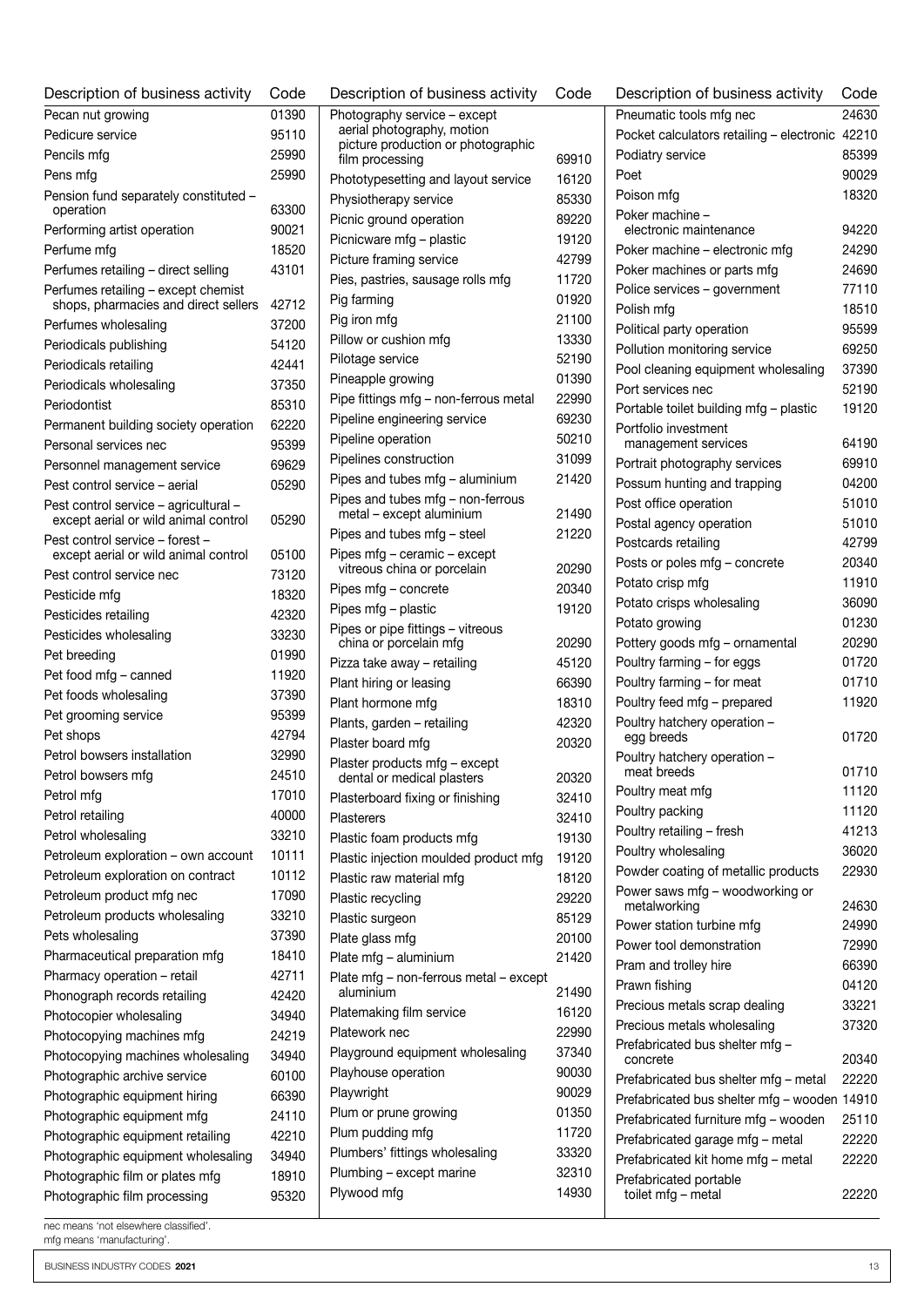| Description of business activity                                | Code  | Description of business activity                          | Code  |
|-----------------------------------------------------------------|-------|-----------------------------------------------------------|-------|
| Prefabricated shed mfg - metal                                  | 22220 | Prostitution service                                      | 95340 |
| Prefabricated sheds mfg - wooden                                | 14910 | Protection service                                        | 77120 |
| Prefabricated transportable                                     |       | Protective clothing retailing                             | 42510 |
| home mfg - metal                                                | 22220 | Psychiatric hospital                                      | 84020 |
| Premium SMS services -<br>distributing content                  | 60200 | Psychiatrist                                              | 85125 |
| Prepaid card mfg                                                | 24290 | Psychologist                                              | 85399 |
| Prepaid cards and vouchers -                                    |       | Psychotherapist                                           | 85399 |
| issuing to businesses                                           | 37390 | Pub operation - mainly drinking place                     | 45200 |
| Prepaid cards and vouchers -                                    |       | Public affairs consultant                                 | 69629 |
| selling for other businesses                                    | 43209 | Public boys' school operation -                           |       |
| Premium SMS services - designing                                |       | combined primary/secondary school                         | 80230 |
| and developing software                                         | 70000 | Public boys' school operation -<br>primary school only    | 80210 |
| Premium SMS services -<br>writing content                       | 90029 | Public boys' school operation -                           |       |
| Pre-prepared meals mfg nec                                      | 11910 | secondary school only                                     | 80220 |
| Pre-school centre operation -                                   |       | Public girls' school operation -                          |       |
| except child minding centre                                     | 80100 | combined primary/secondary school                         | 80230 |
| Primary and secondary school                                    |       | Public girls' school operation -                          |       |
| operation - combined                                            | 80230 | primary school only                                       | 80210 |
| Primary school operation -                                      |       | Public girls' school operation -<br>secondary school only | 80220 |
| except combined primary<br>and secondary school                 | 80210 | Public opinion research service                           | 69500 |
| Printed circuits board mfg                                      | 24290 | Public relations counselling service                      | 69629 |
| Printing                                                        | 16110 | Public school operation -                                 |       |
| Printing machinery or equipment mfg                             | 24690 | combined primary/secondary school                         | 80230 |
| Printing machinery or equipment                                 |       | Public school operation -                                 |       |
| wholesaling                                                     | 34190 | primary school only                                       | 80210 |
| Printing services                                               | 16120 | Public school operation -<br>secondary school only        | 80220 |
| Private boys' school operation -                                |       | Public trading trust operation -                          |       |
| combined primary/secondary school                               | 80230 | assessed as companies                                     | 62400 |
| Private boys' school operation -<br>primary school only         | 80210 | Pulpwood cutting - forest                                 | 03020 |
| Private boys' school operation -                                |       | Pumping station operation - sewerage                      | 28120 |
| secondary school only                                           | 80220 | Pumping station operation -                               |       |
| Private girls' school operation -                               |       | water supply                                              | 28110 |
| combined primary/secondary school                               | 80230 | Pumps mfg                                                 | 24510 |
| Private girls' school operation -<br>primary school only        | 80210 | Puppet show operation                                     | 90010 |
| Private girls' school operation -                               |       | Pyrotechnic goods mfg nec                                 | 18920 |
| secondary school only                                           | 80220 |                                                           |       |
| Private hotel operation - short-term                            |       | O                                                         |       |
| accommodation                                                   | 44000 | Quantity surveying service                                | 69230 |
| Private households employing staff                              | 96010 | Quartz quarrying nec                                      | 09909 |
| Private school operation - combined<br>primary/secondary school | 80230 | R                                                         |       |
| Private school operation -                                      |       | Rabbit farming                                            | 01990 |
| primary school only                                             | 80210 | Rabbit hunting or trapping                                | 04200 |
| Private school operation -                                      |       | Rabbit meat wholesaling                                   | 36020 |
| secondary school only                                           | 80220 | Race course or track operation -                          |       |
| Product design service                                          | 69230 | horse or dog                                              | 91210 |
| Professional associations                                       | 95510 | Race course or track operation                            |       |
| Professional equipment wholesaling                              | 34910 | (except dog or horse)                                     | 91139 |
| Project management -                                            |       | Race horse training                                       | 91292 |
| house construction                                              | 30110 | Racing information service                                | 95399 |
| Project management - non-residential<br>building construction   | 30200 | Racing kennels operation                                  | 91291 |
| Promotion/sale of internet coupons                              | 72990 | Racing stables operation                                  | 91292 |
| Property auctions internet                                      | 67200 | Radar equipment mfg                                       | 24190 |
| Prosthetic products mfg                                         | 24120 | Radiators mfg                                             | 23190 |
| Prosthodontist                                                  | 85310 | Radio broadcast studio equipment mfg                      | 24220 |
|                                                                 |       | Radio or television parts wholesaling                     | 34940 |

| Radiologist                                                              | 85203          |
|--------------------------------------------------------------------------|----------------|
| Radiology services                                                       | 85203          |
| Radios mfg                                                               | 24290          |
| Radios repairing – except car radios                                     | 94210          |
| Radios retailing - except car radios                                     | 42210          |
| Radios wholesaling                                                       | 34940          |
| Railway operation - by historical railway                                |                |
| societies or as a tourist attraction                                     | 50100          |
| Railway rolling stock mfg and repair                                     | 23930          |
| Railway sleepers mfg - concrete                                          | 20340          |
| Railway station operation                                                | 52999          |
| Raw peanut shelling                                                      | 11990          |
| Razors or razor blades mfg -<br>except power operated                    | 22990          |
| Ready mixed concrete mfg -<br>except dry mix                             | 20330          |
| Real estate agency service                                               | 67200          |
| Real estate auctioning service                                           | 67200          |
| Real estate body corporate                                               |                |
| management service                                                       | 67200          |
| Real estate broking service                                              | 67200          |
| Real estate management service                                           | 67200          |
| Real estate rental agency service                                        | 67200          |
| Real estate title transfer service ·<br>other than by units of qualified |                |
| legal practitioners                                                      | 67200          |
| Recorded media mfg and publishing                                        | 16200          |
| Recorded media mfg and<br>publishing nec                                 | 16200          |
| Recorded music retailing                                                 | 42420          |
| Records – phonograph –<br>mfg or publishing                              | 16200          |
| Recovery and sorting of waste                                            |                |
| paper only                                                               | 29220          |
| Recreation ground operation -<br>except sporting                         | 89220          |
| Recycling - auto parts                                                   | 35050          |
| Recycling of cans, metal<br>waste and scrap                              | 29220          |
| Recycling of glass, plastic bottles, etc                                 | 29220          |
| Recycling of other non-metal waste<br>and scrap                          | 29220          |
| Referee, umpire - professional                                           | 91125          |
| Reforestation services                                                   | 05100          |
| Refrigeration equipment installation                                     | 32330          |
| Refrigeration equipment mfg -                                            |                |
| commercial or industrial                                                 | 24410          |
| Refrigeration equipment wholesaling -                                    |                |
| commercial                                                               | 34940<br>24410 |
| Refrigerators mfg                                                        |                |

Description of business activity Code Radio relay station operation 58020 Radio remote control equipment mfg 24190 Radio service 56100 Radio station operation 66100 Radio telephone service 58020 Radio transceivers mfg – transmitters 24220 Radiographer 85203

household electric 94210

Refrigerators repairing –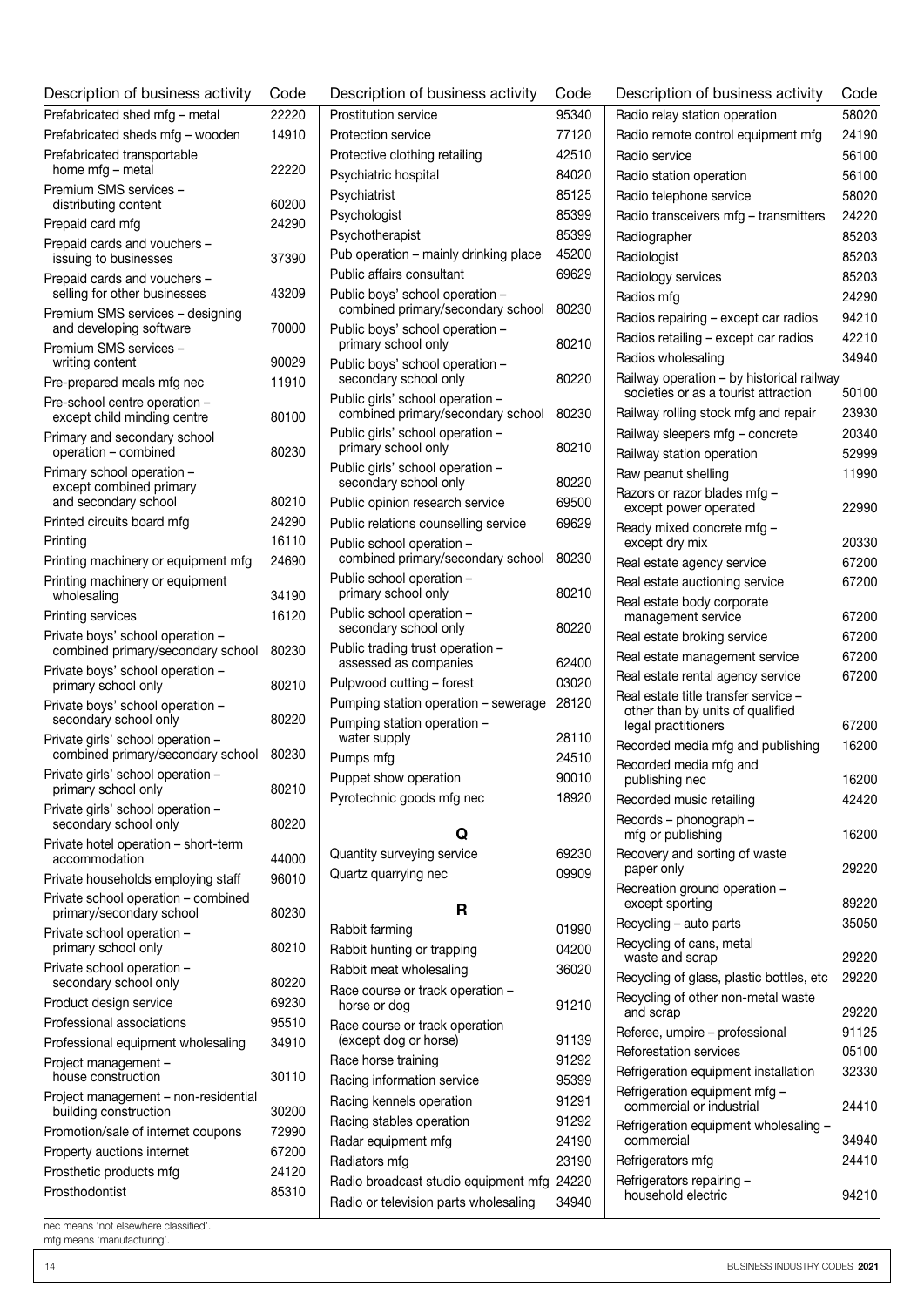| Description of business activity                                           | Code           | Description of business activity                                      | Code           |
|----------------------------------------------------------------------------|----------------|-----------------------------------------------------------------------|----------------|
| Refrigerators retailing - household                                        | 42210          | Roof decking mfg - steel                                              | 21100          |
| Regulatory services                                                        | 77200          | Roof racks mfg                                                        | 23190          |
| Religious goods retailing                                                  | 42799          | Roof tiles mfg - concrete                                             | 20340          |
| Religious organisation operation -                                         |                | Roof tiles mfg - terracotta or clay                                   | 20290          |
| except units mainly engaged in the                                         |                | Roof tiling                                                           | 32230          |
| provision of goods or services which<br>are primary to other industries    | 95400          | Roof trusses fixing - wooden                                          | 32420          |
| Renting of Installed Fibre Capacity                                        | 58010          | Roof trusses mfg - prefabricated steel                                | 22210          |
| Renting or leasing flats as                                                |                | Roof trusses mfg - wooden                                             | 14920          |
| owner or leaseholder<br>(except holiday houses and flats)                  | 67110          | Roofing materials installation -<br>except insulation materials       | 32230          |
| Renting or leasing houses as                                               |                | Roofing materials wholesaling                                         | 33390          |
| owner or leaseholder<br>(except holiday houses and flats)                  | 67110          | Roofing mfg - bitumen or asphalt                                      | 17090          |
| Renting or leasing of non-residential                                      |                | Rope mfg                                                              | 13320          |
| buildings (except as owner or                                              |                | Rope wholesaling                                                      | 37110          |
| leaseholder)                                                               | 67200          | Rubber products mfg nec                                               | 19200          |
| Renting or leasing of non-residential<br>buildings as owner or leaseholder | 67120          | Rubber recycling                                                      | 29220          |
| Renting or leasing of non-residential                                      |                | Rubbish and waste removal                                             | 29110          |
| property (except as owner or                                               |                | Rubbish dump or tip operation                                         | 29210          |
| leaseholder)                                                               | 67200          | Rugs mfg - animal                                                     | 13330          |
| Renting or leasing of non-residential<br>property as owner or leaseholder  | 67120          | Rust proofing - automotive                                            | 94129          |
| Repair service – including computer                                        |                | S                                                                     |                |
| peripherals                                                                | 94220          | Saddles mfg                                                           | 13200          |
| Repairing household electrical<br>appliances                               | 94210          | Safes or vaults installation                                          | 32390          |
| Repairing household non-electrical                                         |                | Safes or vaults mfg                                                   | 22990          |
| and personal goods nec                                                     | 94990          | Safety glass mfg                                                      | 20100          |
| Research school operation - university                                     | 81020          | Safflower growing                                                     | 01490          |
| Residential care for the aged operation 86012                              |                | Sail cloth wholesaling                                                | 37110          |
| Residential refuge operation                                               | 86090          | Sailboards mfg                                                        | 25920          |
| Restaurant operation                                                       | 45110          | Sailboat mfg                                                          | 23920          |
| Restaurant vat and cooker<br>cleaning services                             | 73110          | Sailing or nautical accessories retailing<br>Sailing school operation | 42450<br>82110 |
| Retail commission-based buying                                             |                | Sails mfg                                                             | 13330          |
| and/or selling nec                                                         | 43209          | Sales advisory service                                                | 69629          |
| Retailing nec                                                              | 42799          | Salmon farming (caged)                                                | 02020          |
| Rheumatologist                                                             | 85129          | Salmon farming (pond or tank)                                         | 02039          |
| Rice growing                                                               | 01460          | Salt harvesting                                                       | 09909          |
| Rice mfg                                                                   | 11610          | Salt mfg - cooking or table                                           | 11990          |
| Rice preparations mfg - canned                                             | 11400          | Salt refining - except cooking                                        |                |
| Rice preparations mfg nec                                                  | 11990          | or table salt                                                         | 18130          |
| Rice wholesaling - milled or polished                                      | 36090          | Saltwater crayfish farming or breeding                                | 02031          |
| Riding school operation                                                    | 82110          | Salvage service - marine                                              | 52190          |
| River works construction                                                   | 31099          | Samples distribution service                                          | 69400          |
| Road construction, repair or sealing                                       | 31010          | Sand dealing                                                          | 33390          |
| Road freight transport service                                             | 46100          | Sand mining - mineral                                                 | 08050          |
| Road passenger transport nec                                               | 46239          | Sand or other abrasive blasting                                       |                |
| Road sweeping - cleaning services                                          | 73110          | of building exteriors                                                 | 32990          |
| Roadside and nature strip grass<br>mowing or slashing service              | 73130          | Sand quarrying, washing or screening<br>Sandals mfg                   | 09110<br>13520 |
| Rock lobster fishing                                                       | 04111          | Sandstone quarrying                                                   | 09190          |
| Rockery work                                                               | 32910          | Sanitary disposal service                                             | 29210          |
| Rocks gathering - ornamental                                               | 09110          | Sanitary engineering service                                          | 69230          |
| Roller shutters mfg - aluminium                                            | 22230          | Sanitary napkins mfg                                                  | 15240          |
| Roller shutters mfg - metal -                                              |                | Sanitary ware mfg - iron or steel                                     | 22400          |
| except aluminium<br>Roof components mfg - concrete                         | 22290<br>20340 | Sanitary ware mfg - vitreous china<br>or porcelain                    | 20290          |
|                                                                            |                |                                                                       |                |

mfg means 'manufacturing'.

| Description of business activity                         | Code           |
|----------------------------------------------------------|----------------|
| Roof decking mfg - steel                                 | 21100          |
| Roof racks mfg                                           | 23190          |
| Roof tiles mfg - concrete                                | 20340          |
| Roof tiles mfg - terracotta or clay                      | 20290          |
| Roof tiling                                              | 32230          |
| Roof trusses fixing - wooden                             | 32420          |
| Roof trusses mfg - prefabricated steel                   | 22210          |
| Roof trusses mfg - wooden                                | 14920          |
| Roofing materials installation -                         |                |
| except insulation materials                              | 32230          |
| Roofing materials wholesaling                            | 33390          |
| Roofing mfg - bitumen or asphalt                         | 17090          |
| Rope mfg                                                 | 13320          |
| Rope wholesaling                                         | 37110          |
| Rubber products mfg nec                                  | 19200          |
| Rubber recycling                                         | 29220          |
| Rubbish and waste removal                                | 29110          |
| Rubbish dump or tip operation                            | 29210          |
| Rugs mfg - animal                                        | 13330          |
| Rust proofing - automotive                               | 94129          |
|                                                          |                |
| S                                                        |                |
| Saddles mfg                                              | 13200          |
| Safes or vaults installation                             | 32390          |
| Safes or vaults mfg                                      | 22990          |
| Safety glass mfg                                         | 20100          |
| Safflower growing                                        | 01490          |
| Sail cloth wholesaling                                   | 37110          |
| Sailboards mfg                                           | 25920          |
| Sailboat mfg                                             | 23920          |
| Sailing or nautical accessories retailing                | 42450          |
| Sailing school operation<br>Sails mfg                    | 82110<br>13330 |
|                                                          |                |
| Sales advisory service<br>Salmon farming (caged)         | 69629<br>02020 |
| Salmon farming (pond or tank)                            | 02039          |
|                                                          | 09909          |
| Salt harvesting<br>Salt mfg - cooking or table           | 11990          |
| Salt refining - except cooking                           |                |
| or table salt                                            | 18130          |
| Saltwater crayfish farming or breeding                   | 02031          |
| Salvage service - marine                                 | 52190          |
| Samples distribution service                             | 69400          |
| Sand dealing                                             | 33390          |
| Sand mining - mineral                                    | 08050          |
| Sand or other abrasive blasting<br>of building exteriors | 32990          |
| Sand quarrying, washing or screening                     | 09110          |
| Sandals mfg                                              | 13520          |
| Sandstone quarrying                                      | 09190          |
| Sanitary disposal service                                | 29210          |
| Sanitary engineering service                             | 69230          |
| Sanitary napkins mfg                                     | 15240          |
| Sanitary ware mfg - iron or steel                        | 22400          |
|                                                          |                |

| Description of business activity                                      | Code  |
|-----------------------------------------------------------------------|-------|
| Satellite communications service                                      | 58020 |
| Sauces mfg                                                            | 11400 |
| Sausages mfg - except canned                                          | 11130 |
| Sausages wholesaling                                                  | 36020 |
| Savings bank operation                                                | 62210 |
| Sawmill operation                                                     | 14110 |
| Saws mfg - power - food processing                                    | 24690 |
| Saws mfg - power nec                                                  | 24990 |
| Scaffolding construction                                              | 32990 |
| Scaffolding mfg - prefabricated steel                                 | 22210 |
| School - combined primary and                                         |       |
| secondary                                                             | 80230 |
| School - primary school                                               | 80210 |
| School bus service                                                    | 46220 |
| School, high school - secondary                                       | 80220 |
| Scientific equipment wholesaling                                      | 34910 |
| Scientific glassware mfg                                              | 20100 |
| Scientific instruments or<br>equipment mfg nec                        | 24190 |
| Scientific or technical services nec                                  | 69250 |
| Scientific research institution operation                             |       |
| – except university                                                   | 69100 |
| Scissors mfg - except electric                                        | 22990 |
| Scrap metal merchants                                                 | 33221 |
| Screen doors mfg - aluminium                                          | 22230 |
| Screen doors mfg - metal -<br>except aluminium                        | 22290 |
| Screen printing                                                       | 16110 |
| Screen printing positive mfg                                          | 16120 |
| Screening mfg - wire                                                  | 22910 |
| Screens - window - wholesaling                                        | 33390 |
| Screwdrivers mfg - including bits                                     |       |
| or blades - except pneumatic<br>or power operated                     | 22990 |
|                                                                       | 22920 |
| Screws mfg – metal                                                    | 82110 |
| Scuba diving school                                                   | 90029 |
| Sculptor                                                              | 11200 |
| Seafood processing                                                    |       |
| Seafoods mfg - canned                                                 | 11200 |
| Seafoods mfg - preserved                                              | 11200 |
| Seafoods retailing - fresh                                            | 41212 |
| Seafoods wholesaling - canned                                         | 36090 |
| Seafoods wholesaling - fresh or frozen                                | 36040 |
| Seasonings mfg - food                                                 | 11990 |
| Seat covers mfg - textile                                             | 13330 |
| Seat-belts mfg                                                        | 23190 |
| Seats mfg - upholstered                                               | 25110 |
| Seaweed - algae harvesting                                            | 04192 |
| Second-hand books retailing                                           | 42733 |
| Second-hand clothes retailing                                         | 42733 |
| Second-hand furniture retailing or<br>auctioning - except pawnbrokers | 42733 |
| Second-hand goods retailing - except<br>motor vehicles, pawnbrokers   | 42733 |
| Second-hand goods wholesaling nec                                     | 37390 |
| Second-hand jewellery retailing -                                     |       |
| except pawnbrokers                                                    | 42733 |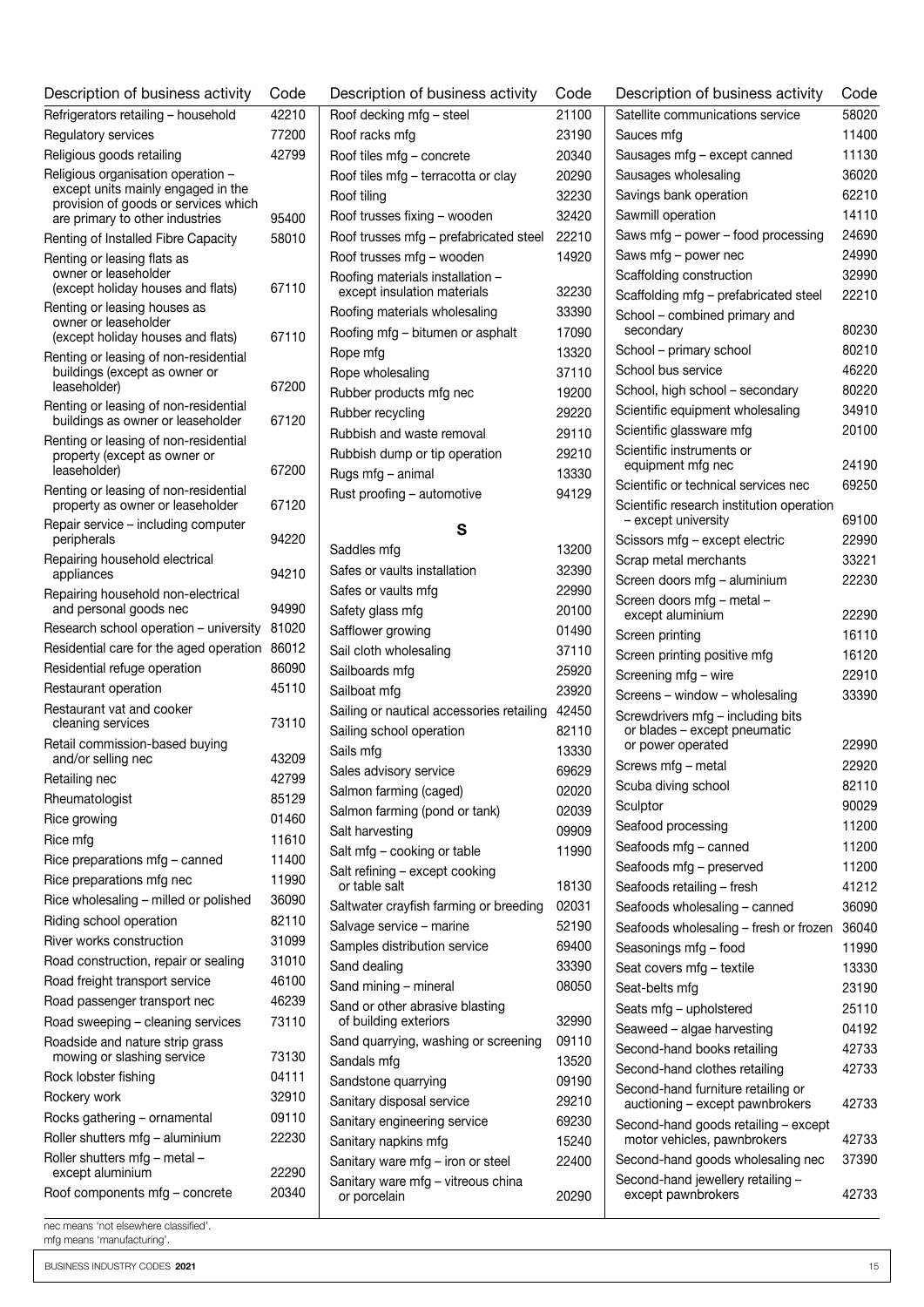| Description of business activity                             | Code  | Description of business activity                                             | Code  | Description of business activity                          | Code           |
|--------------------------------------------------------------|-------|------------------------------------------------------------------------------|-------|-----------------------------------------------------------|----------------|
| Second-hand motor vehicle                                    |       | Sheep farming and cereal                                                     |       | Silver-lead bullion mfg                                   | 21330          |
| parts dealing                                                | 35050 | grains growing                                                               | 01450 | Silver-lead-zinc ore mining                               | 0807C          |
| Secondary school or college operation<br>Secretarial service | 80220 | Sheet metal products mfg nec                                                 | 22400 | Silverware mfg                                            | 25910          |
|                                                              | 72910 | Sheet mfa - aluminium                                                        | 21420 | Silverware retailing                                      | 42130          |
| Secure document destruction<br>service for businesses        | 72990 | Sheet mfg - non-ferrous metal -<br>except aluminium                          | 21490 | Skateboards mfg                                           | 25920          |
| Security door mfg - metal                                    | 22290 | Sheet music publishing                                                       | 55210 | Skating rink operation                                    | 91139          |
| Security service                                             | 77120 | Ship charter, lease or rental                                                | 48100 | Ski equipment hire                                        | 66390          |
| Security systems - installation                              | 32340 | Ship charter, lease or rental -                                              |       | Ski equipment mfg                                         | 25920          |
| Security valuation service                                   | 64190 | with crew for freight transport                                              | 48100 | Ski equipment retailing                                   | 42410          |
| Seed cleaning or grading                                     | 05290 | Ship leasing                                                                 | 66190 | Ski equipment wholesaling                                 | 37340          |
| Seed growing nec                                             | 01590 | Ship loading or unloading service                                            | 52110 | Ski-lodge operation                                       | 4400C          |
| Seedling growing nec (outdoors)                              | 01120 | Ship management service for                                                  |       | Skin diving equipment mfg                                 | 25920          |
| Seedling growing nec (under cover)                           | 01110 | coastal sea transport                                                        | 48100 | Skin diving equipment retailing                           | 42410          |
| Seedlings retailing                                          | 42320 | Ship management service for<br>international sea transport                   | 48100 | Skin diving equipment wholesaling                         | 37340          |
| Seeds retailing - garden                                     | 42320 | Ship mooring service                                                         | 52120 | Skins wholesaling                                         | 33190          |
| Seeds wholesaling - farm or garden                           | 33190 | Ship registration service                                                    | 52190 | Ski-tow operation                                         | 50290          |
| Seeds, flower, growing (outdoors)                            | 01150 | Ship repairing                                                               | 23910 | Skylights mfg - aluminium                                 | 22230          |
| Seeds, flower, growing (under cover)                         | 01140 | Ship wrecking                                                                | 23910 | Skylights mfg - metal -<br>except aluminium               | 22290          |
| Seismic survey data analysis service                         | 69250 | Shipbuilding                                                                 | 23910 | Slate flooring installation                               | 32430          |
| Seismic surveying service                                    | 69220 | Shipping agency service                                                      | 52190 |                                                           | 09190          |
| Self-raising flour mfg                                       | 11610 | Ships agency service                                                         | 52190 | Slate quarrying<br>Sleeping bags mfg                      | 13330          |
| Self-service laundry operation                               | 95310 | Ships, boats hull cleaning                                                   | 23910 | Sleepwear mfg - except knitted                            | 13510          |
| Self-storage renting or leasing                              |       | Shire administration                                                         | 75300 | Sleepwear mfg - knitted                                   | 13400          |
| as owner or leaseholder                                      | 67120 | Shock absorbers mfg                                                          | 23190 | Smallgoods mfg                                            | 11130          |
| Selling and promotion of internet                            |       | Shoes mfg                                                                    | 13520 | Smallgoods retailing                                      | 41290          |
| coupons                                                      | 72990 | Shoes retailing                                                              | 42520 | Smallgoods wholesaling                                    | 36020          |
| Selling and renting property<br>(on behalf of owner)         | 67200 | Shop fittings mfg - built-in                                                 |       | Smash repairing                                           | 94129          |
| Selling residential and commercial                           |       | timber display cabinets (factory built) 14920                                |       | Smoke detectors - installation                            | 32340          |
| property (on behalf of owner)                                | 67200 | Shop fittings mfg - freestanding                                             |       | Snake catching                                            | 04200          |
| Selling residential property                                 |       | timber display cabinets (factory built)                                      | 25110 | Snake farming                                             | 01990          |
| (on behalf of owner)                                         | 67200 | Shop fittings mfg - timber display<br>cabinets built at the clients premises |       | Soap mfg                                                  | 18510          |
| Selling residential, commercial<br>and industrial property   |       | (on-site fabrication)                                                        | 32420 | Soap wholesaling                                          | 37200          |
| (on behalf of owner)                                         | 67200 | Shop fronts mfg, installation -                                              |       | Social sciences - economics,                              |                |
| Septic tank installation                                     | 32310 | aluminium                                                                    | 22230 | psychology, sociology                                     |                |
| Septic tank service                                          | 29210 | Shop fronts mfg, installation -                                              |       | research activities                                       | 69100          |
| Service station operation                                    | 40000 | metal - except aluminium                                                     | 22290 | Socks mfg                                                 | 13400          |
| Services to the arts nec                                     | 90029 | Shopping centre renting or leasing<br>as owner or leaseholder                | 67120 | Soft drinks mfg                                           | 12110          |
| Set designing service                                        | 90029 | Shopping trolley collection service                                          | 72990 | Soft drinks retailing                                     | 45120          |
| Sewerage or stormwater                                       |       | Shopping trolley repair and                                                  |       | Soft drinks wholesaling                                   | 36090          |
| drainage systems construction                                | 31099 | maintenance                                                                  | 94290 | Soft furnishings mfg                                      | 13330          |
| Sewerage system operation                                    | 28120 | Shopping trolleys mfg                                                        | 22910 | Soft furnishings retailing                                | 42140          |
| Sewing machines (household) repairing                        | 94210 | Shower screens mfg -                                                         |       | Soft furnishings wholesaling                              | 37110          |
| Sewing machines (industrial) repairing                       | 94290 | aluminium framed                                                             | 22230 | Software development services nec                         | 7000C          |
| Sewing machines mfg - household                              | 24490 | Shrubs or trees retailing                                                    | 42320 | Software production service                               | 7000C          |
| Sewing machines mfg - industrial                             | 24690 | Shutters mfg - aluminium                                                     | 22230 | Software publishing                                       | 54200          |
| Sewing machines wholesaling -<br>household                   | 34940 | Shutters mfg - metal -<br>except aluminium                                   | 22290 | Software simulation and testing service<br>Solar cell mfg | 70000<br>24390 |
| Shade houses (metal) mfg -                                   |       | Signalling equipment, electrical mfg nec 24190                               |       | Solar electricity panel mfg                               | 24390          |
| prefabricated                                                | 22220 | Signs mfg - electric                                                         | 24320 | Solar hot water systems installation                      | 32310          |
| Share registry operation                                     | 64190 | Signwriting                                                                  | 69240 | Solar panel retailing                                     | 42290          |
| Shearing services                                            | 05220 | Silicone mfg                                                                 | 18120 | Solar pool equipment and                                  |                |
| Sheds mfg - prefabricated metal                              | 22220 | Silver ore mining                                                            | 08070 | supplies retailing                                        | 42791          |
| Sheep and beef cattle farming                                | 01440 | Silver plating                                                               | 22930 | Solar water heating systems mfg                           | 24520          |
| Sheep farming                                                | 01410 | Silver smelting, refining                                                    | 21330 | Solarium - sun tanning operation                          | 95110          |
|                                                              |       |                                                                              |       | Solicitor                                                 | 69310          |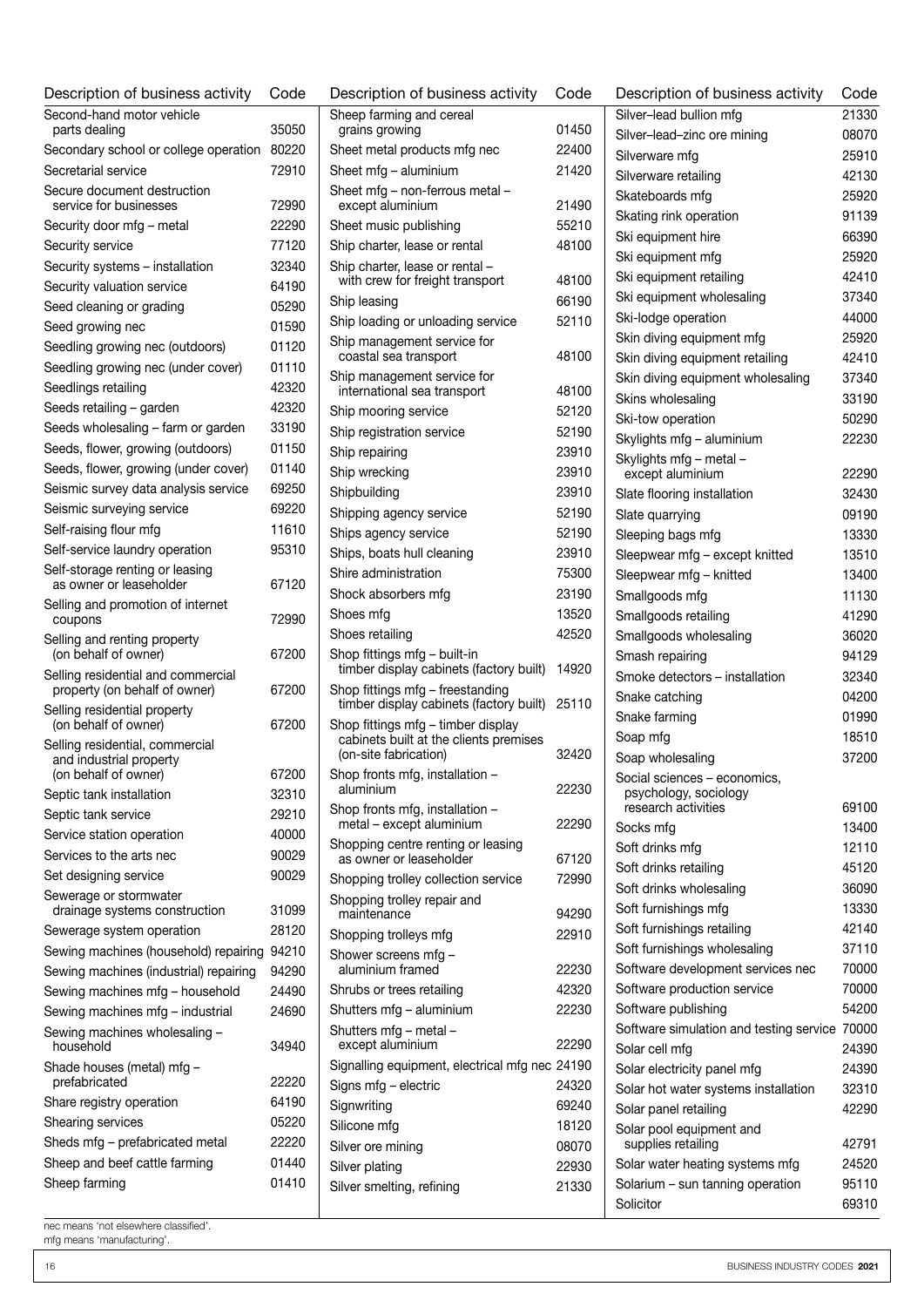| Description of business activity                              | Code           | D               |
|---------------------------------------------------------------|----------------|-----------------|
| Sonawriter                                                    | 90029          | $S_{\parallel}$ |
| Sorghum growing - except<br>forage sorghum                    | 01490          | S               |
| Sound archive service                                         | 60100          | S               |
| Sound recording equipment mfg                                 | 24290          | S               |
| Sound recording or reproducing                                |                | S               |
| equipment - industrial - wholesaling                          | 34940<br>55220 | S               |
| Sound recording studio operation                              |                | S               |
| Sound reproducing equipment -<br>household - hiring           | 66390          | S               |
| Sound reproducing equipment -<br>household - retailing        | 42210          | S               |
| Sound reproducing equipment -<br>household - wholesaling      | 34940          | S<br>S          |
| Sound reproducing equipment mfg                               | 24290          | S               |
| Soup mfg                                                      | 11400          | S               |
| Souvenirs retailing                                           | 42799          | S               |
| Soybean growing                                               | 01490          | S               |
| Spa pool and hot tub mfg                                      | 19120          | S               |
| Spa pool and hot tub retailing                                | 42791          | S               |
| Spa pool and hot tub wholesaling                              | 33390          | S               |
| Space heaters mfg - household                                 | 24490          | S               |
| Space heating systems mfg -                                   |                | S               |
| commercial or industrial                                      | 24520          | S               |
| Spaghetti mfg - canned                                        | 11400          |                 |
| Spark plugs mfg                                               | 23130          | S               |
| Sparkling wines mfg                                           | 12140          | S               |
| Spaying service                                               | 69700          | S               |
| Special school operation                                      | 80240          | S               |
| Specialised foods retailing nec                               | 41290          | S               |
| Specialist medical clinic operation                           | 85122          | S               |
| Specialist medical practitioner nec                           | 85129          | S               |
| Spectacle frames mfg                                          | 24110          | S               |
| Spectacle lens grinding                                       | 24110          | S               |
| Spectacles dispensing                                         | 85320          | S               |
| Speech therapy service                                        | 85399          |                 |
| Speedway operation                                            | 91139          | S               |
| Spices mfg                                                    | 11990          | S               |
| Spirits-based mixed drinks mfg                                | 12130          | S               |
| Spirits, potable mfg nec                                      | 12130          | S               |
| Sport and physical recreation clubs nec                       | 91129          | S               |
| Sporting club or association -<br>except hospitality          | 91140          | S               |
| Sporting equipment hiring                                     | 66390          | S               |
| Sporting equipment retailing -<br>except clothing or footwear | 42410          | S<br>S          |
| Sporting goods wholesaling -<br>except clothing or footwear   | 37340          | S               |
| Sporting machinery mfg nec                                    | 24990          | S               |
| Sports administration service                                 | 91140          | S               |
| Sports coaching service                                       | 82110          |                 |
| Sports fields construction                                    | 31099          | S               |
| Sports goods mfg nec                                          | 25920          | S               |
| Sports ground operation nec                                   | 91139          | S               |
| Sports ticket agency operation                                | 72990          | S               |
| Sportsperson nec - professional                               | 91126          | S               |
| Spray painting - motor body                                   | 94129          | S               |
|                                                               |                | S               |

| Description of business activity                                     | Code  |
|----------------------------------------------------------------------|-------|
| Spray painting of buildings or<br>other structures                   | 32440 |
| Spring mfg                                                           | 22910 |
| Squash court operation                                               | 91131 |
|                                                                      | 04130 |
| Squid jigging                                                        |       |
| Stage management operation                                           | 90029 |
| Stainless steel mfg                                                  | 21100 |
| Stairs or staircases mfg - prefabricated<br>metal - except aluminium | 22290 |
| Stamp dealing - except pawnbrokers                                   | 42733 |
| Stamp pads mfg                                                       | 25990 |
| Starter motors mfg                                                   | 23130 |
| State government administration                                      | 75200 |
| Stationery retailing                                                 | 42720 |
| Stationery wholesaling                                               | 37360 |
| Stationery, paper, printing                                          | 16110 |
| Steam-cleaning of building exteriors                                 | 32990 |
| Steel alloys mfg                                                     | 21100 |
| Steel wire safety screens mfg                                        | 22910 |
| Stevedoring                                                          | 52110 |
| Stockbroking or trading                                              | 64110 |
| Stockings mfg                                                        | 13400 |
| Stone – cutting, dressing, polishing<br>or shaping                   | 20900 |
| Stone quarrying                                                      | 09190 |
| Stoneware mfg - table or kitchen                                     | 20290 |
| Stonework on construction projects                                   | 32220 |
| Storage service - grain                                              | 53010 |
| Storage service nec                                                  | 53090 |
| Storage tanks erection - metal                                       | 32240 |
| Storage tanks, metal plate mfg                                       | 22310 |
| Stoves - household - retailing                                       | 42210 |
| Stoves mfg - household                                               | 24410 |
| Stoves or heaters - household -<br>wholesaling                       | 34940 |
| Stoves or heaters – household                                        |       |
| electric - repairing                                                 | 94210 |
| Stoves or heaters hiring                                             | 66390 |
| Strawberry growing                                                   | 01330 |
| Street photography service                                           | 69910 |
| Street sweeping - cleaning services                                  | 73110 |
| String mfg                                                           | 13320 |
| Structural fitting mfg - wooden                                      | 14920 |
| Structural steel erection                                            | 32240 |
| Stud beef cattle breeding or farming                                 | 01420 |
| Stud dairy cattle breeding or farming                                | 01600 |
| Stud farm operation - horses                                         | 01910 |
| Student residences operation - except<br>boarding schools            | 44000 |
| Studio photography service                                           | 69910 |
| Submarine constructing                                               | 23910 |
| Sugar beet growing                                                   | 01230 |
| Sugar cane growing                                                   | 01510 |
| Sugar mfg                                                            | 11810 |
| Sugar wholesaling - raw                                              | 33190 |
| Suitcases mfg                                                        | 13200 |
|                                                                      |       |

| Description of business activity                                              | Code           |
|-------------------------------------------------------------------------------|----------------|
| Suits mfg - men's or boys'                                                    | 13510          |
| Suits mfg - women's or girls'                                                 | 13510          |
| Sun tanning salon operation                                                   | 95110          |
| Sunflower growing                                                             | 01490          |
| Sunglass mfg                                                                  | 24110          |
| Sunscreen preparation mfg                                                     | 18520          |
| Superannuation fund management                                                |                |
| service – on a fee or                                                         |                |
| commission basis                                                              | 64190          |
| Superannuation fund operation -<br>separately constituted                     | 63300          |
| Supermarket trolley collection service                                        | 72990          |
| Supermarket trolley repair                                                    |                |
| and maintenance                                                               | 94290          |
| Surfboards mfg                                                                | 25920          |
| Surgeon nec - medical                                                         | 85129          |
| Surgical equipment mfg                                                        | 24120          |
| Surveillance systems installation                                             | 32340          |
| Surveying instruments mfg                                                     | 24190          |
| Surveying service                                                             | 69220          |
| Sushi and sashimi mfg                                                         | 11990          |
| Suspension components mfg                                                     | 23190          |
| Swimming pool chemicals retailing                                             | 42791          |
| Swimming pool cleaning service                                                | 73110          |
| Swimming pool operation                                                       | 91139          |
| Swimming pool retailing                                                       | 42791          |
| Swimming pool shells mfg                                                      | 19190          |
| Swimming pools construction -<br>above ground                                 | 32990          |
| Swimming pools construction -<br>concrete or fibre glass - below ground 31091 |                |
| Swimming pools wholesaling -                                                  |                |
| fibreglass - below ground<br>Swimming school operation                        | 33390<br>82110 |
| Swimwear mfg                                                                  | 13510          |
|                                                                               | 18210          |
| Synthetic rubber and resin mfg<br>Syrups mfg - chocolate, caramel             |                |
| or vanilla                                                                    | 12110          |
| Systems analysis service                                                      | 70000          |
|                                                                               |                |
| т                                                                             |                |
| TAB agency operation                                                          | 92092          |
| Tables mfg - wooden                                                           | 25110          |
| Tableware wholesaling                                                         | 37330          |
| <b>Tabulating service</b>                                                     | 59210          |
| Take away foods - retailing                                                   | 45120          |
| Tampons mfg                                                                   | 15240          |
| Tanks mfg – concrete                                                          | 20340          |
| Tanks mfg - fibre-reinforced plastic                                          | 19190          |
| Tanks mfg - sheet metal                                                       | 22310          |
| Tape recorders mfg                                                            | 24290          |
| Tar mfg - refined                                                             | 17090          |
| Tariff consultancy service                                                    | 69629          |
| Tattooing service                                                             | 95399          |
| Tavern operation - mainly drinking place 45200                                |                |
| Tax agent                                                                     | 69320          |
| Taxi cab management service                                                   | 46231          |

mfg means 'manufacturing'.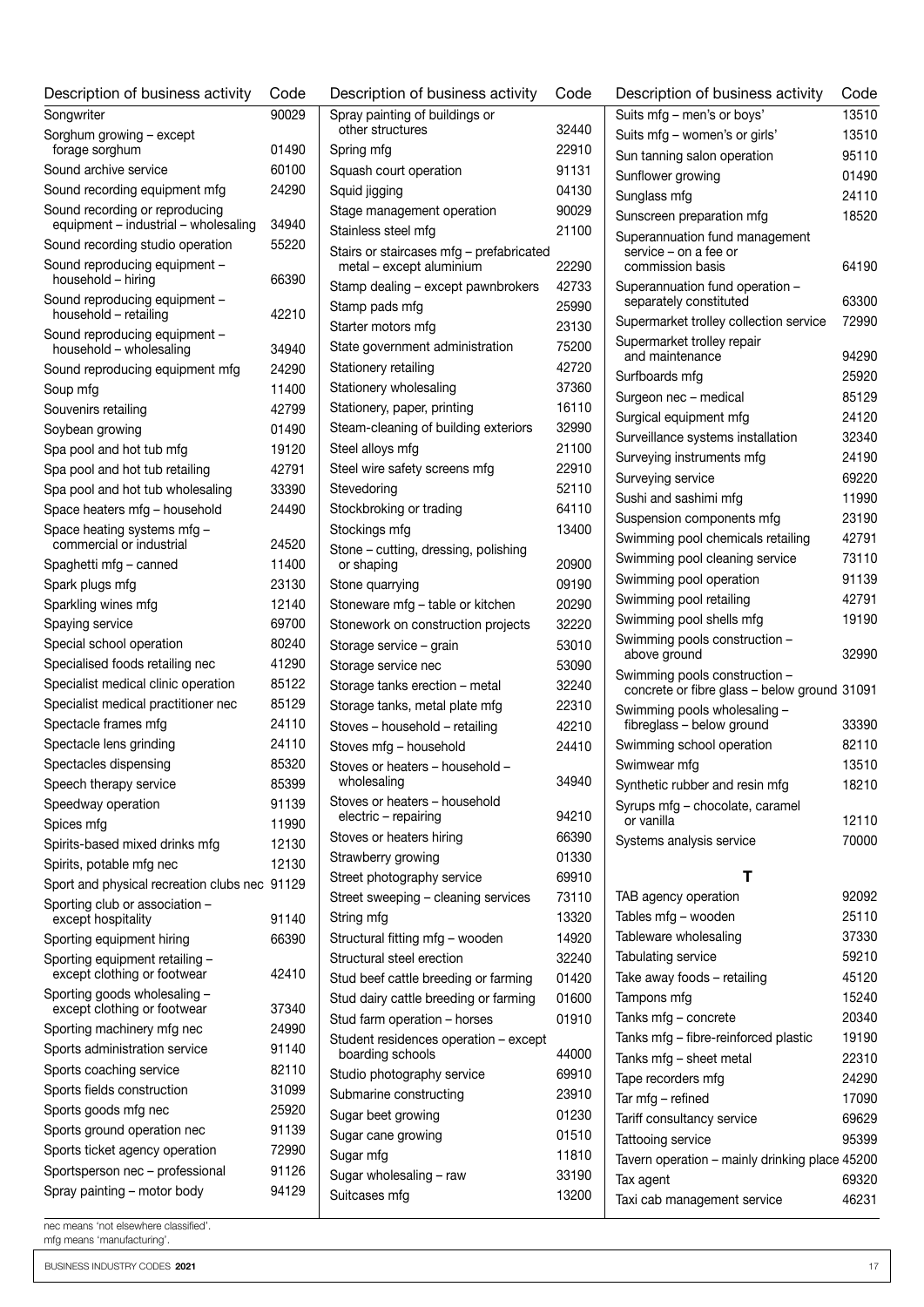| Description of business activity                        | Code  | Description of business activity                     | Code  |
|---------------------------------------------------------|-------|------------------------------------------------------|-------|
| Taxi cab plate leasing                                  | 66400 | Textile printing                                     | 13340 |
| Taxi cab service (owner operator)                       | 46231 | Textile products mfg nec                             | 13340 |
| Taxi driver and ride sourcing services                  |       | Textile working machinery mfg                        | 24690 |
| (except owner operator)                                 | 52991 | Textile working machinery or                         |       |
| Taxi meters mfg                                         | 24190 | equipment wholesaling                                | 34190 |
| Taxi radio base operation -                             | 52999 | Textiles wholesaling nec                             | 37110 |
| except for taxi trucks<br>Taxi truck service            | 46100 | Theatre lighting service                             | 90029 |
|                                                         | 11990 | Theatre operation - except<br>motion picture theatre | 90030 |
| Tea mfg<br>Tea wholesaling                              | 36090 | Theatre restaurant operation                         | 90010 |
| Teachers college operation nec                          | 82120 | Theatre ticket agency operation                      | 72990 |
| Technical and further education                         |       | Theatrical company operation                         | 90010 |
| college operation                                       | 81019 | Theological college or seminary                      |       |
| Technical college operation                             | 81019 | operation                                            | 81019 |
| Technology research activities                          | 69100 | Therapeutic massage service                          | 85391 |
| Teflon mfg                                              | 18210 | Thermal pool operation                               | 91390 |
| Telecommunications cable mfg                            | 24310 | Thermographic testing services                       | 69250 |
| Telecommunications equipment mfg                        | 24220 | Third-party insurance                                | 63220 |
| Telecommunications service                              | 58010 | Thongs mfg - rubber                                  | 13520 |
| Telephone answering service                             | 72940 | Thoracic specialist                                  | 85129 |
| Telephone cleaning service                              | 73110 | Ticket selling - for non-resident airlines           | 72200 |
| Telephone equipment mfg                                 | 24220 | Ticket writina                                       | 69240 |
| Telephone exchange operation                            | 58010 | Ties mfg                                             | 13510 |
| Telephone or telegraph equipment                        |       | Tights mfg                                           | 13400 |
| wholesaling                                             | 34930 | Tiles - floor - retailing                            | 42120 |
| Telephone retailing including                           |       | Tiles mfg - acoustic, plaster                        | 20320 |
| mobile phones                                           | 42210 | Tiles mfg - ceramic                                  | 20290 |
| Telephone service                                       | 58010 | Tiles mfg - concrete                                 | 20340 |
| Telephone switching equipment mfg                       | 24220 | Tiles mfg - plaster                                  | 20320 |
| Teleprinter service                                     | 58010 | Tiles mfg – rubber                                   | 19200 |
| Television antennae installing                          | 32320 | Tiles mfg - sheet metal                              | 22400 |
| Television antennae mfg                                 | 24220 | Tiles mfg - terracotta                               | 20290 |
| Television antennae retailing                           | 42210 | Tiles wholesaling - except                           |       |
| Television film or tape production                      | 55110 | non-ceramic floor tiles                              | 33390 |
| Television hiring                                       | 66390 | Tiling services - floor and wall                     | 32430 |
| Television or radio transmitting towers<br>construction | 31099 | Tiling services - roof                               | 32230 |
| Television receiving sets mfg                           | 24290 | Timber dealing - except firewood                     | 33310 |
| Television relay station operation                      | 58020 | Timber hewing - forest                               | 03020 |
| Television service                                      | 56210 | Timber mfg - other wood product                      |       |
| Television sets repairing                               | 94210 | manufacturing                                        | 14130 |
| Television sets retailing                               | 42210 | Timber mfg - rough sawn                              | 14110 |
| Television sets wholesaling                             | 34940 | Timber plantation maintenance                        | 05100 |
| Television station operation                            | 56210 | Timeshare apartment management<br>service            | 67200 |
| Television studio equipment mfg                         | 24220 | Tin ore mining                                       | 08090 |
| Telex service                                           | 58010 | Tin smelting                                         | 21390 |
| Temporary labour hire                                   | 72120 | Tinplate sheet or strip mfg                          | 21100 |
| Tennis coaching                                         | 82110 | Tissue or sanitary papers mfg                        | 15240 |
| Tennis court operation                                  | 91131 | Title searching service                              | 69310 |
| Tenpin bowling centres                                  | 91139 | Tobacco farming or growing                           | 01590 |
| Tents mfg                                               | 13330 | Tobacco leaf wholesaling                             | 33190 |
| Tents wholesaling                                       | 37110 | Tobacco mfg                                          | 12200 |
| Terminating building society operation                  | 62300 | Tobacco products retailing                           | 42799 |
| Terracotta construction goods mfg                       | 20290 | Tobacco products wholesaling                         | 36062 |
| Terracotta ware mfg nec                                 | 20290 | Toilet cisterns mfg - vitreous                       |       |
| Testing or assay service                                | 69250 | china or porcelain                                   | 20290 |

| f business activity           | Code           | Description of business activity                           | Code           |
|-------------------------------|----------------|------------------------------------------------------------|----------------|
|                               | 13340          | Toilet paper rolls mfg                                     | 15240          |
| mfg nec                       | 13340          | Toiletries retailing - direct selling                      | 43101          |
| nachinery mfg                 | 24690          | Toiletries retailing - except chemist                      |                |
| nachinery or                  |                | shops, pharmacies and direct sellers                       | 42712          |
| olesaling                     | 34190          | Toiletries wholesaling                                     | 37200          |
| ling nec                      | 37110          | Toll bridge operation                                      | 52999          |
| service                       | 90029          | Toll road operation<br>Tomato growing (outdoors)           | 52999<br>01230 |
| n – except<br>theatre         | 90030          | Tomato growing (under cover)                               | 01220          |
| nt operation                  | 90010          | Tool boxes mfg - sheet metal                               | 22390          |
| gency operation               | 72990          | Tools, household, retailing                                | 42310          |
| any operation                 | 90010          | Toothbrushes mfg                                           | 25990          |
| ege or seminary               |                | Toothpaste mfg                                             | 18510          |
|                               | 81019          | Totalisator agency operation                               | 92092          |
| ssage service                 | 85391          | Tour guide service                                         | 72200          |
| eration                       | 91390          | Tour retailing service                                     | 72200          |
| testing services              | 69250          | Tourism development                                        |                |
| rance                         | 63220          | consultancy service                                        | 69629          |
| <b>bber</b>                   | 13520          | Tourist bureau service                                     | 72990          |
| list                          | 85129          | Tourist caves operation                                    | 89220          |
| or non-resident airlines      | 72200          | Tourist coach service - long distance                      | 46210          |
|                               | 69240          | Tourist coach service - short distance                     | 50100          |
|                               | 13510          | Tourist information centre operation                       | 72990          |
|                               | 13400          | Towbar fitting services                                    | 94199          |
| tailing                       | 42120          | Towboat operation                                          | 52190          |
| ıstic, plaster                | 20320          | Towing service, motor vehicle                              | 46100          |
| mic                           | 20290          | Town planning service                                      | 69210          |
| rete:                         | 20340          | Toy library (non-welfare service)                          | 66390          |
| er:                           | 20320          | Toy library (welfare service)                              | 87900          |
| er                            | 19200          | Toys mfg                                                   | 25920          |
| t metal                       | 22400          | Toys retailing                                             | 42430          |
| cotta                         | 20290          | Toys wholesaling                                           | 37340          |
| g – except<br>oor tiles       |                | Tractors mfg - agricultural -                              |                |
| floor and wall                | 33390<br>32430 | except crawler tractors                                    | 24610          |
| roof                          |                | Tractors mfg - for construction or<br>earthmoving purposes | 24620          |
|                               | 32230          | Tractors mfg nec                                           | 24910          |
| - except firewood<br>- forest | 33310<br>03020 | Trade association operation -                              |                |
|                               |                | except trade union                                         | 95510          |
| her wood product              | 14130          | Trade commission operation -                               |                |
| ugh sawn                      | 14110          | foreign government                                         | 75520          |
| n maintenance                 | 05100          | Trade union operation                                      | 95520          |
| ment management               |                | Trading bank operation                                     | 62210          |
|                               | 67200          | Traffic engineering service                                | 69230          |
|                               | 08090          | Traffic signals mfg - electrical                           | 24190          |
|                               | 21390          | Trailer and other motor vehicle<br>wholesaling             | 35030          |
| r strip mfg                   | 21100          | Trailer hiring                                             | 66190          |
| y papers mfg                  | 15240          | Trailer mfg                                                | 23120          |
| ervice                        | 69310          | Trailers dealing - boat                                    | 42450          |
| g or growing                  | 01590          | Trailers dealing - except boat                             | 39130          |
| olesaling                     | 33190          | Tram mfg                                                   | 23930          |
|                               | 12200          | Tramway passenger transport service                        | 46220          |
| ts retailing                  | 42799          | Transformers mfg                                           | 24390          |
| ts wholesaling                | 36062          | Transistors mfg                                            | 24290          |
| fg - vitreous                 |                | Translation service                                        | 69990          |
| lain                          | 20290          |                                                            |                |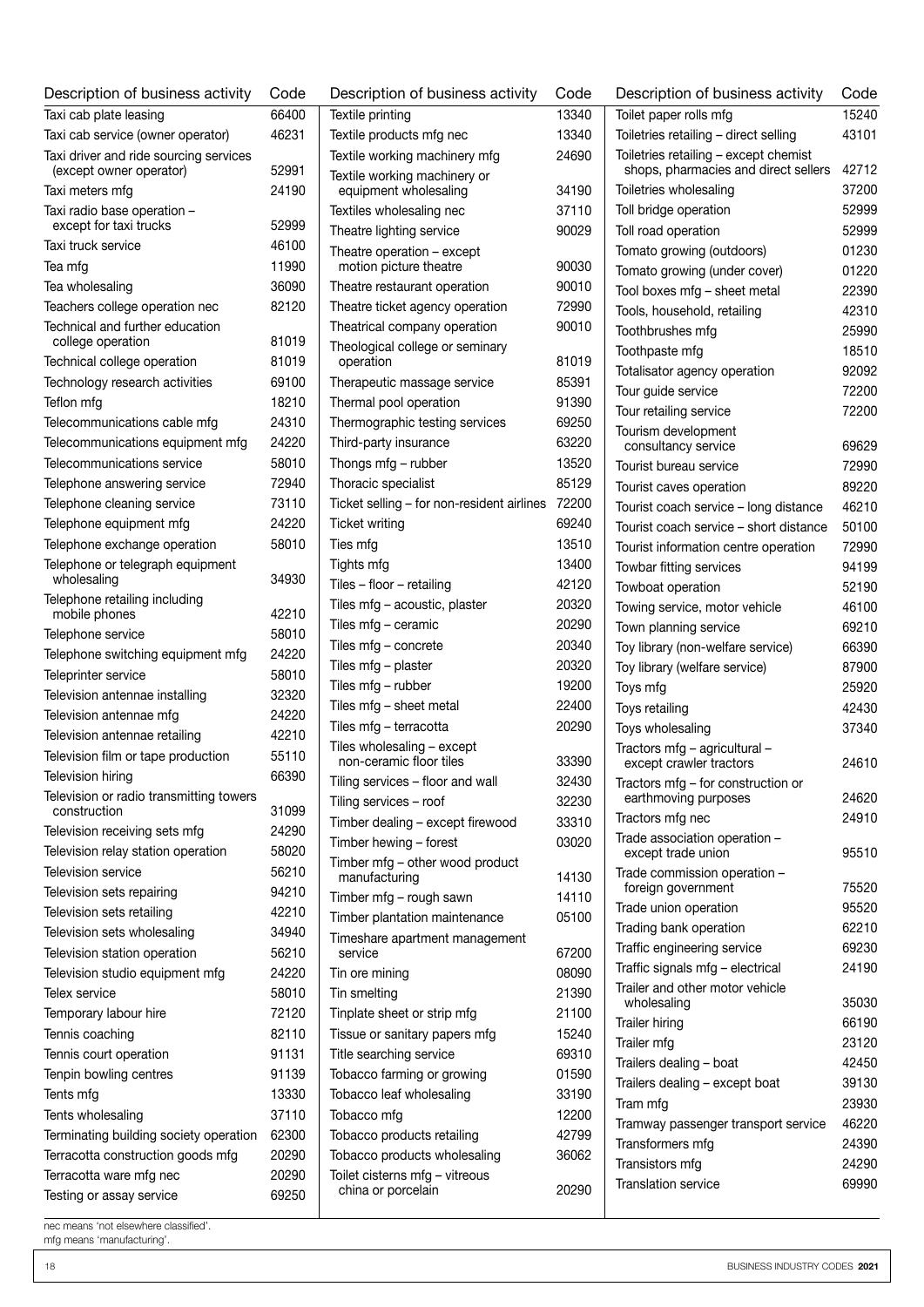| Description of business activity                                                              | Code  |
|-----------------------------------------------------------------------------------------------|-------|
| Transmission equipment mfg<br>electricity                                                     | 24390 |
| Transmission or gearbox assemblies,<br>motor vehicle reconditioning                           |       |
| or rebuilding                                                                                 | 94199 |
| Transmissions mfg                                                                             | 23190 |
| Transport container repair<br>or refurbishing                                                 | 52999 |
| Transport equipment mfg nec                                                                   | 23990 |
| Transport operation nec                                                                       | 50290 |
| Transportable home mfg (wooden)                                                               | 14910 |
| Travel agency and tour management<br>services: international airline<br>representative office | 72200 |
| Travel agency service                                                                         | 72200 |
| Travel goods retailing                                                                        | 42799 |
| Travel insurance provision                                                                    | 63220 |
| Trawling for fin fish                                                                         | 04140 |
| Tree cutting or felling - forest                                                              | 03020 |
| Tree pruning - forest                                                                         | 05100 |
| Tree thinning - forest                                                                        | 05100 |
| Trees or shrubs, potted - wholesaling                                                         | 33190 |
| Trench digging                                                                                | 32120 |
| Tribute shows                                                                                 | 90010 |
| Trotting gigs mfg                                                                             | 23990 |
| Trout farming (caged)                                                                         | 02020 |
| Trout farming (pond or tank)                                                                  | 02039 |
|                                                                                               | 23120 |
| Truck body mfg                                                                                |       |
| Truck driver training                                                                         | 82199 |
| Truck hire service - with driver                                                              | 46100 |
| Truck leasing, hiring or renting                                                              | 66190 |
| Trucks wholesaling                                                                            | 35020 |
| Trusses or joists erection - steel                                                            | 32240 |
| Trustee service                                                                               | 64190 |
| Tubes mfg - pneumatic                                                                         | 19140 |
| Tubing mfg - flexible metal                                                                   | 22990 |
| Tubing mfg - glass                                                                            | 20100 |
| Tugboat operation                                                                             | 52190 |
| Tunnels construction                                                                          | 31099 |
| Turf growing                                                                                  | 01130 |
| Turkey farming                                                                                | 01710 |
| Turkish bath operation                                                                        | 95399 |
| Tutoring service - academic                                                                   | 82199 |
| Typesetting and composing service                                                             | 16120 |
| Typewriters or typewriter<br>attachments mfg                                                  | 24219 |
| Typing service                                                                                | 72920 |
| Tyre retreading or recapping                                                                  | 19140 |
| Tyre retreading or repairing<br>machinery mfg                                                 | 24690 |
| Tyre wholesaling - motor vehicles -                                                           |       |
| except motor cycles                                                                           | 35040 |
| Tyres mfg                                                                                     | 19140 |
| Tyres or tubes for motor vehicle -<br>retailing                                               | 39220 |
| Tyres or tubes for motor vehicle,<br>repairing - except retreading                            | 19140 |
| Tyres or tubes wholesaling                                                                    | 35040 |
|                                                                                               |       |

|  | nec means 'not elsewhere classified'. |  |
|--|---------------------------------------|--|
|  | mfa moono imanufaaturina'             |  |

| Description of business activity                                                      | Code  |
|---------------------------------------------------------------------------------------|-------|
| U                                                                                     |       |
| Umbrellas mfg                                                                         | 25990 |
| Umbrellas retailing                                                                   | 42590 |
| Umpire, referee - professional                                                        | 91125 |
| Underfelt mfg                                                                         | 13340 |
| Undertaking                                                                           | 95200 |
| Underwear mfg                                                                         | 13510 |
| Undifferentiated goods-producing<br>activities of private households<br>for own use   | 96020 |
| Undifferentiated service-producing<br>activities of private households<br>for own use | 96030 |
| Uniforms mfg – men's or boys'                                                         | 13510 |
| Uniforms mfg - women's or girls'                                                      | 13510 |
| Unisex clothing mfg                                                                   | 13510 |
| Unit trust – corporate operation,                                                     |       |
| assessed as companies<br>Unit trust - public trading operation,                       | 62400 |
| assessed as companies<br>Unit trust operation - except                                | 62400 |
| corporate and public trading trusts                                                   | 62400 |
| University operation                                                                  | 81020 |
| Uranium ore mining                                                                    | 08090 |
| Urologist                                                                             | 85129 |
| v                                                                                     |       |
| Vacuum cleaners mfg - commercial                                                      | 24690 |
| Vacuum cleaners mfg - household                                                       | 24490 |
| Vacuum cleaners retailing                                                             | 42210 |
| Vacuum cleaners wholesaling -<br>household                                            | 34940 |
| Valuation service - except for<br>real estate, wool or livestock                      | 69990 |
| Valuing service - real estate                                                         | 67200 |
| Variety store operation                                                               | 42799 |
| Vegetable and seed growing (outdoors) 01230                                           |       |
| Vegetable and seed growing<br>(under cover)                                           | 01220 |
| Vegetable growing - for fodder                                                        | 01590 |
| Vegetable juices or soups mfg                                                         | 11400 |
| Vegetable oil, meal or cake mfg                                                       | 11500 |
| Vegetables fresh - retailing                                                          | 41220 |
| Vegetables fresh - wholesaling,<br>washing or packing                                 | 36050 |
| Vegetables growing (except dry field<br>peas or beans or soybeans or                  |       |
| for fodder) (outdoors)<br>Vegetables growing (except dry field                        | 01230 |
| peas or beans or soybeans or<br>for fodder) (under cover)                             | 01220 |
| Vegetables mfg - preserved                                                            | 11400 |
| Vehicular ferry operation -<br>in coastal waters                                      | 48100 |
| Vehicular ferry or punt operation -<br>in inland waters                               | 52999 |
| Vending machines mfg -<br>except refrigerated                                         | 24990 |
| Vending machines mfg - refrigerated                                                   | 24520 |
| Veneer or veneer sheets mfg - wooden                                                  | 14930 |

| Description of business activity                                            | Code           |
|-----------------------------------------------------------------------------|----------------|
| Veneer wood - dealing                                                       | 33310          |
| Ventilation equipment installation nec                                      | 32330          |
| Ventilators mfg - sheet metal                                               | 22400          |
| Veterinary hospitals                                                        | 69700          |
| Veterinary instruments mfg                                                  | 24120          |
| Veterinary pharmaceutical and<br>medicinal product mfg                      | 18420          |
| Veterinary surgeon                                                          | 69700          |
| Video cameras retailing                                                     | 42210          |
| Video cassette retailing                                                    | 42420          |
| Video filming                                                               | 69910          |
| Video recorder mfg                                                          | 24290          |
| Video recorder or equipment hiring                                          | 66390          |
| Video surveillance systems installation                                     | 32340          |
| Video tapes and games hiring<br>to general public                           | 66320          |
| Video tapes leasing - excluding hire<br>to the public by video hire outlets | 55120          |
| Video tapes, pre-recorded mfg<br>or publishing                              | 16200          |
| Vine stock nursery operation (outdoors)                                     | 01120          |
| Vine stock nursery operation                                                |                |
| (under cover)                                                               | 01110          |
| Vineyard operation                                                          | 01310          |
| Visual display units mfg                                                    | 24211          |
| Vitamin product mfg                                                         | 18410          |
| Vitreous china goods mfg - except tiles 20290                               |                |
|                                                                             |                |
| Vitreous enamelling                                                         | 22930          |
|                                                                             |                |
| Wall or ceiling boards mfg - plaster                                        | 20320          |
| Wall or ceiling boards wholesaling                                          | 33390          |
| Wall or floor tiles mfg - ceramic                                           | 20290          |
| Wall papering                                                               | 32440          |
| Wall tiling                                                                 | 32430          |
| Wallpaper retailing                                                         | 42310          |
| Wallpaper wholesaling                                                       | 33390          |
| Wallpapers mfg                                                              | 15290          |
| Walnut growing                                                              | 01390          |
| Warehouse renting or leasing as                                             |                |
| owner or leaseholder                                                        | 67120          |
| Warehousing nec<br>Wash basins mfg - vitreous china                         | 53090          |
| or porcelain                                                                | 20290          |
| Washing machine hiring                                                      | 66390          |
| Washing machines - household - mfg<br>Washing machines -                    | 24410<br>42210 |
| household - retailing<br>Washing machines -                                 | 34940          |
| household - wholesaling<br>Washing machines -                               |                |
| household electric - repairing                                              | 94210          |
| Washing powder or liquid mfg                                                | 18510          |
| Waste disposal services                                                     | 29210          |
| Waste paper transport – road<br>Watch or clock parts wholesaling            | 46100<br>37320 |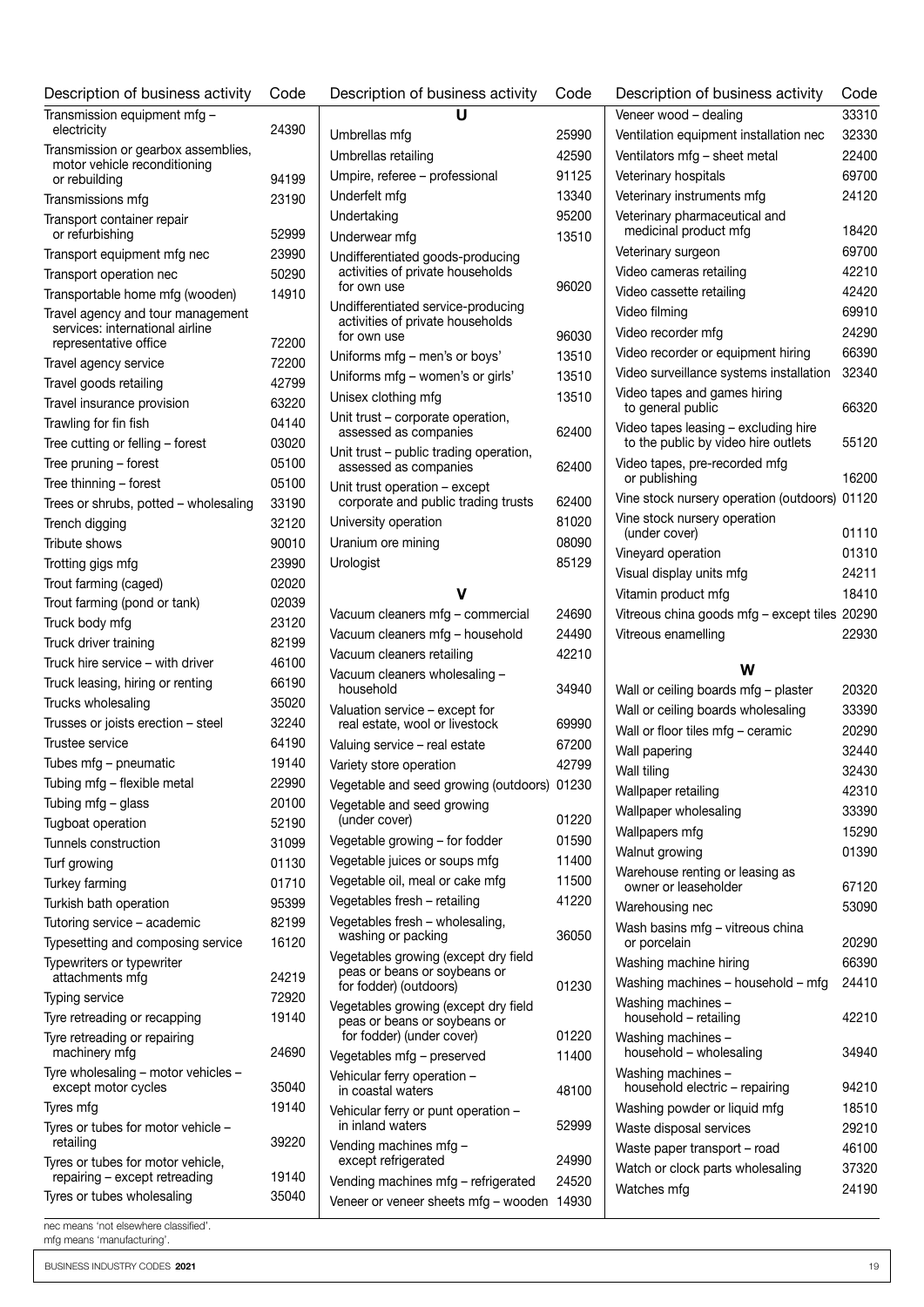| Description of business activity                                        | Code  |  |
|-------------------------------------------------------------------------|-------|--|
| Watches retailing                                                       | 42530 |  |
| Watches wholesaling                                                     | 37320 |  |
| Water coolers mfg                                                       | 24490 |  |
| Water filtration plant construction                                     | 31099 |  |
| Water heaters mfg - industrial,<br>commercial or household              | 24520 |  |
| Water mattress mfg                                                      | 25130 |  |
| Water purification equipment                                            |       |  |
| wholesaling                                                             | 34190 |  |
| Water ski equipment hire                                                | 66390 |  |
| Water ski equipment mfg                                                 | 25920 |  |
| Water ski equipment retailing                                           | 42410 |  |
| Water ski equipment wholesaling                                         | 37340 |  |
| Water supply system operation                                           | 28110 |  |
| Water tank construction -                                               |       |  |
| except of structural steel                                              | 31099 |  |
| Water taxi service                                                      | 48200 |  |
| Water treatment equipment mfg -<br>except household                     | 24990 |  |
| Water treatment equipment mfg -<br>household                            | 24490 |  |
| Waterproofing of buildings                                              | 32990 |  |
| Website development                                                     | 70000 |  |
| Weed control service                                                    | 73120 |  |
|                                                                         | 18320 |  |
| Weedkiller mfg                                                          | 24990 |  |
| Weighing machinery mfg                                                  |       |  |
| Weighing machinery wholesaling nec                                      | 34990 |  |
| Weight reducing service                                                 | 95120 |  |
| Welding equipment mfg - electrical                                      | 24390 |  |
| Welding equipment wholesaling -<br>electrical                           | 34940 |  |
| Welding machinery or equipment<br>wholesaling - non-electrical          | 34190 |  |
| Welding nec                                                             | 22990 |  |
| Welding or cutting equipment mfg - gas 24630                            |       |  |
| Welding rods mfg                                                        | 21390 |  |
| Welding work on construction projects                                   | 32240 |  |
| Welfare counselling service                                             | 87900 |  |
| Welfare services for the elderly -<br>except accommodation              | 87900 |  |
| Wet suits mfg                                                           | 13510 |  |
| Whale watching tours - coastal waters                                   | 50100 |  |
| Wharf facility leasing                                                  | 52120 |  |
| Wharf provision                                                         | 52120 |  |
| Wheat growing                                                           | 01490 |  |
| Wheel mfg                                                               | 23190 |  |
| Wheelbarrows mfg                                                        | 23990 |  |
| Wheelchairs mfg                                                         | 23990 |  |
| White water rafting tours -                                             |       |  |
| inland waters                                                           | 91390 |  |
| Wholesale trade nec                                                     | 37390 |  |
| Wigs mfg                                                                | 25990 |  |
| Wigs retailing                                                          | 42590 |  |
| Wilderness tour operation - mainly<br>by four-wheel drive - with driver | 50100 |  |
| Wildlife sanctuary operation                                            | 89220 |  |
| Winches mfg                                                             | 24910 |  |

| Description of business activity                          | Code           |
|-----------------------------------------------------------|----------------|
| Windmills mfg                                             | 24610          |
| Window cleaning service                                   | 73110          |
| Window curtain wall installation                          | 32450          |
| Window frame installation                                 | 32450          |
| Window frames or sashes mfg -<br>aluminium                | 22230          |
| Window frames or sashes mfg -                             |                |
| metal - except aluminium                                  | 22290          |
| Window glass mfg                                          | 20100          |
| Window installation                                       | 32450          |
| Window insulation fixing                                  | 32450          |
| Window or door fittings mfg - metal                       | 22990          |
| Window screens mfg - aluminium                            | 22230          |
| Window screens mfg - metal - except<br>aluminium          | 22290          |
| Windows - aluminium framed mfg -                          |                |
| complete with glass                                       | 22230          |
| Windscreen glass mfg                                      | 20100          |
| Windscreen repairing                                      | 94121          |
| Wine and spirit merchants - retail                        | 41230          |
| Wine bar operation -                                      |                |
| mainly drinking place                                     | 45200          |
| Wine mfg                                                  | 12140          |
| Wire mesh or netting mfg -                                |                |
| except reinforcing mesh                                   | 22910<br>21420 |
| Wire mfg - aluminium<br>Wire mfg - non-ferrous metal -    |                |
| except aluminium                                          | 21490          |
| Wire or cable mfg - electric                              | 24310          |
| Wire products mfg nec                                     | 22910          |
| Women's hospital operation                                | 84010          |
| Women's wear retailing                                    | 42510          |
| Wood floor mfg                                            | 14990          |
| Wood products mfg nec                                     | 14990          |
| Wood pulp mfg                                             | 15100          |
| Woodchip mfg                                              | 14120          |
| Woodworking hand tools mfg -<br>except of wood, pneumatic |                |
| or power operated                                         | 22990          |
| Woodworking machinery mfg nec                             | 24630          |
| Woodworking machinery or                                  |                |
| equipment wholesaling                                     | 34190          |
| Woodworking tools wholesaling                             | 33390          |
| Wool broking - wholesaling                                | 38000          |
| Wool classing - except reclassing<br>or bulk classing     | 05290          |
| Wool growing                                              | 01410          |
| Wool mfg - carded or combed                               | 13110          |
| Wool reclassing or bulk classing                          | 05290          |
| Wool testing service                                      | 69250          |
| Wool wholesaling                                          | 33110          |
| Word processing service                                   | 72920          |
| Work clothing retailing                                   | 42510          |
| Workers compensation insurance                            | 63220          |
| Workplace training                                        | 81019          |
| Writer                                                    | 90029          |
| Writing materials retailing                               | 42720          |
|                                                           |                |

| Description of business activity                                                          | Code  |
|-------------------------------------------------------------------------------------------|-------|
| x                                                                                         |       |
| X-ray clinic operation                                                                    | 85201 |
| X-ray equipment mfg                                                                       | 24190 |
|                                                                                           |       |
| Y<br>Yabby farming, pond or tank                                                          |       |
| (except fishing)                                                                          | 02039 |
| Yabby fishing (except farming)                                                            | 04199 |
| Yacht broking                                                                             | 43209 |
| Yacht constructing                                                                        | 23920 |
| Yarns mfg – cotton, flax or silk                                                          | 13120 |
| Yarns mfg - elastic or elastomeric                                                        | 13130 |
| Yarns mfg - woollen                                                                       | 13120 |
| Yarns retailing                                                                           | 42140 |
| Yarns wholesaling                                                                         | 37110 |
| Yoghurt mfg                                                                               | 11330 |
| Youth camp operation                                                                      | 91390 |
| Youth hostel operation                                                                    | 44000 |
|                                                                                           |       |
| z                                                                                         |       |
| Zinc ore mining                                                                           | 08070 |
| Zinc oxide mfg                                                                            | 18130 |
| Zinc smelting or refining                                                                 | 21330 |
| Zoological garden operation                                                               | 89210 |
| <b>SPECIAL SECTION ASSESSMENTS</b>                                                        |       |
| Consolidation assessment -<br>section 169AA Income Tax Assessment<br>Act 1936 (ITAA 1936) | 99060 |
| Control of non-residents'<br>money - section 255 ITAA 1936                                | 99070 |
| Insurance and re-insurance with a<br>non-resident - sections 144 and                      |       |
| 148 ITAA 1936                                                                             | 99050 |
| Interest on bearer debentures                                                             | 99010 |
| Non-resident insurance company -<br>section 143 ITAA 1936                                 | 99040 |
| Overseas ships freight -<br>section 129 ITAA 1936                                         | 99020 |
| NIL COMPANY TAX RETURNS                                                                   |       |
| Non-taxable or Nil company tax returns -                                                  |       |
| no income, expense or balance                                                             |       |
| sheet data present                                                                        | 98000 |
| <b>ATO USE ONLY</b>                                                                       |       |
| Private households employing staff -                                                      |       |
| PAYG, FBT use only                                                                        | 97000 |
|                                                                                           |       |
|                                                                                           |       |
|                                                                                           |       |
|                                                                                           |       |
|                                                                                           |       |
|                                                                                           |       |

mfg means 'manufacturing'.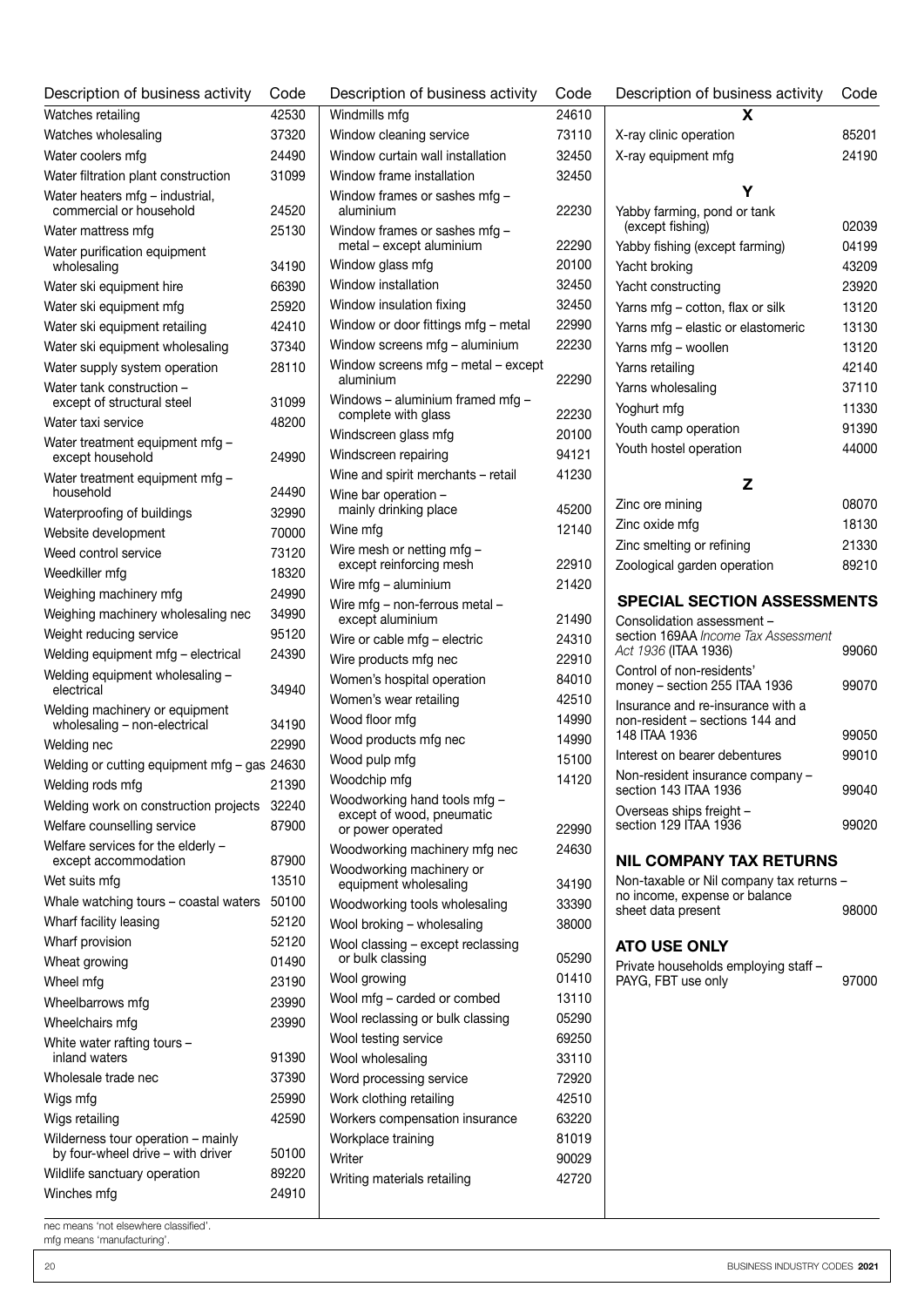### BUSINESS INDUSTRY CODES 2021

#### Numeric listing

Code Description of business activity

|       | <b>AGRICULTURE, FORESTRY</b><br><b>AND FISHING</b>                                                |
|-------|---------------------------------------------------------------------------------------------------|
|       | Nursery and floriculture production                                                               |
| 01110 | Fruit tree nursery operation (under<br>cover)                                                     |
| 01110 | Horticultural nursery (under cover)                                                               |
| 01110 | Nursery farm (except forest) -<br>(under cover)                                                   |
| 01110 | Ornamental plant growing (under<br>cover)                                                         |
| 01110 | Seedling growing nec (under cover)                                                                |
| 01110 | Vine stock nursery operation (under<br>cover)                                                     |
| 01120 | Fruit tree nursery operation (outdoors)                                                           |
| 01120 | Ornamental plant growing (outdoors)                                                               |
| 01120 | Seedling growing nec (outdoors)                                                                   |
| 01120 | Vine stock nursery operation<br>(outdoors)                                                        |
| 01130 | Turf growing                                                                                      |
| 01140 | Flower growing (under cover)                                                                      |
| 01140 | Seeds, flower, growing (under cover)                                                              |
| 01150 | Flower growing (outdoors)                                                                         |
| 01150 | Seeds, flower, growing (outdoors)                                                                 |
|       | Mushroom and vegetable growing                                                                    |
| 01210 | Mushroom growing                                                                                  |
| 01220 | Herbs growing (under cover)                                                                       |
| 01220 | Tomato growing (under cover)                                                                      |
| 01220 | Vegetable and seed growing (under<br>cover)                                                       |
| 01220 | Vegetables growing (except dry field<br>peas or beans or soybeans or for<br>fodder) (under cover) |
| 01230 | Herbs growing (outdoors)                                                                          |
| 01230 | Melons growing                                                                                    |
| 01230 | Onions growing                                                                                    |
| 01230 | Potato growing                                                                                    |
| 01230 | Sugar beet growing                                                                                |
| 01230 | Tomato growing (outdoors)                                                                         |
| 01230 | Vegetable and seed growing (outdoors)                                                             |
| 01230 | Vegetables growing (except dry field                                                              |
|       | peas or beans or soybeans or for<br>fodder) (outdoors)                                            |
|       | Fruit and tree nut growing                                                                        |
| 01310 | Grapes growing                                                                                    |
| 01310 | Vineyard operation                                                                                |
| 01320 | Kiwi fruit growing                                                                                |
| 01330 | Berry fruit growing                                                                               |
| 01330 | Strawberry growing                                                                                |
| 01340 |                                                                                                   |
|       | Apple growing                                                                                     |
| 01340 | Pears growing                                                                                     |
| 01350 | Apricot growing                                                                                   |
| 01350 | Cherry growing                                                                                    |
| 01350 | Peach growing                                                                                     |
| 01350 | Plum or prune growing                                                                             |
| 01360 | Citrus fruit growing                                                                              |
| 01370 | Olive growing                                                                                     |
| 01390 | Almond growing                                                                                    |

| nec means 'not elsewhere classified'. |  |  |
|---------------------------------------|--|--|
| mfg means 'manufacturing'.            |  |  |

| on         |       | 01390 Coconut growing                            |
|------------|-------|--------------------------------------------------|
| ınder      |       | 01390 Fig growing                                |
|            |       | 01390 Macadamia nut growing                      |
| over)      |       | 01390 Mango growing                              |
|            |       | 01390 Passionfruit growing                       |
|            |       | 01390 Pawpaw growing                             |
| าder       |       | 01390 Pecan nut growing                          |
| cover)     |       | 01390 Pineapple growing                          |
| (under     |       | 01390 Walnut growing                             |
|            |       | Sheep, beef cattle and grain farming             |
| butdoors)  |       | 01410 Agistment service (sheep)                  |
| utdoors)   |       | 01410 Sheep farming                              |
| ors)       |       | 01410 Wool growing                               |
|            |       | 01420 Agistment service (cattle)                 |
|            |       | 01420 Beef cattle farming                        |
|            |       | 01420 Stud beef cattle breeding or farming       |
|            |       | 01430 Beef cattle feedlots (specialised)         |
| r cover)   |       | 01440 Beef cattle and sheep farming              |
|            |       | 01440 Sheep and beef cattle farming              |
| ors)       |       | 01450 Beef cattle farming and cereal grain       |
| ıg         |       | growing                                          |
|            |       | 01450 Sheep farming and cereal grains<br>growing |
|            |       | 01460 Rice growing                               |
| ጎ          |       | 01490 Cereal grain growing                       |
| (under     |       | 01490 Grain, cereal growing                      |
| dry field  |       | 01490 Maize growing                              |
| r for      |       | 01490 Oat growing                                |
|            |       | 01490 Oilseed growing                            |
|            |       | 01490 Safflower growing                          |
|            | 01490 | Sorghum growing - except forage<br>sorghum       |
|            |       | 01490 Soybean growing                            |
|            |       | 01490 Sunflower growing                          |
|            |       | 01490 Wheat growing                              |
| (outdoors) |       | Other crop growing                               |
| dry field  |       | 01510 Sugar cane growing                         |
| r for      |       | 01520 Cotton growing                             |
|            |       | 01590 Broom millet growing                       |
|            |       | 01590 Coffee growing                             |
|            |       | 01590 Drug plants growing                        |
|            |       | 01590 Fodder growing                             |
|            |       | 01590 Ginger growing                             |
|            |       | 01590 Hay growing                                |
|            |       | 01590 Hops growing                               |
|            |       | 01590 Lucerne growing                            |
|            |       | 01590 Peanut growing                             |
|            |       | 01590 Seed growing nec                           |
|            |       | 01590 Tobacco farming or growing                 |
|            |       | 01590 Vegetable growing - for fodder             |
|            |       | Dairy cattle farming                             |
|            |       | 01600 Dairy cattle farming                       |

Code Description of business activity

 Avocado growing Banana growing

|             | Code Description of business activity                     |
|-------------|-----------------------------------------------------------|
|             | 01600 Milk production - dairy cattle                      |
|             | 01600 Stud dairy cattle breeding or farming               |
|             | Poultry farming                                           |
|             | 01710 Chicken farming                                     |
|             | 01710 Duck farming                                        |
|             | 01710 Game bird farming                                   |
|             | 01710 Goose farming                                       |
|             | 01710 Poultry farming - for meat                          |
|             | 01710 Poultry hatchery operation - meat<br>breeds         |
|             | 01710 Turkey farming                                      |
|             | 01720 Egg farm operation                                  |
|             | 01720 Poultry farming - for eggs                          |
|             | 01720 Poultry hatchery operation - egg<br>breeds          |
|             | Deer farming                                              |
|             | 01800 Deer breeding, farming                              |
|             | Other livestock farming                                   |
|             | 01910 Agistment service (horse)                           |
|             | 01910 Horse breeding                                      |
|             | 01910 Stud farm operation - horses                        |
|             | 01920 Pig farming                                         |
|             | 01930 Apiarist                                            |
|             | 01930 Beekeeping                                          |
|             | 01990 Agistment service (goat)                            |
|             | 01990 Bird breeding - except poultry or<br>game birds     |
|             | 01990 Butterfly breeding                                  |
|             | 01990 Cat breeding                                        |
|             | 01990 Crocodile farming                                   |
|             | 01990 Dog breeding                                        |
|             | 01990 Fur skin animals farming                            |
|             | 01990 Goat farming                                        |
|             | 01990 Livestock raising nec                               |
|             | 01990 Pet breeding                                        |
|             | 01990 Rabbit farming                                      |
|             | 01990 Snake farming                                       |
| Aquaculture |                                                           |
|             | 02011 Oyster farming                                      |
|             | 02019 Aquaculture - except lobsters or<br>oysters         |
|             | 02020 Salmon farming (caged)                              |
|             | 02020 Trout farming (caged)                               |
|             | 02031 Lobster farming                                     |
|             | 02031 Saltwater crayfish farming or breeding              |
|             | 02039 Crustacean breeding or farming -<br>except lobsters |
|             | 02039 Fish breeding or farming                            |
|             | 02039 Fish hatchery operation                             |
|             | 02039 Freshwater crayfish farming or<br>breeding          |
|             | 02039 Salmon farming (pond or tank)                       |
|             | 02030 Trout farming (pond or tank)                        |

 Trout farming (pond or tank) Yabby farming, pond or tank (except fishing)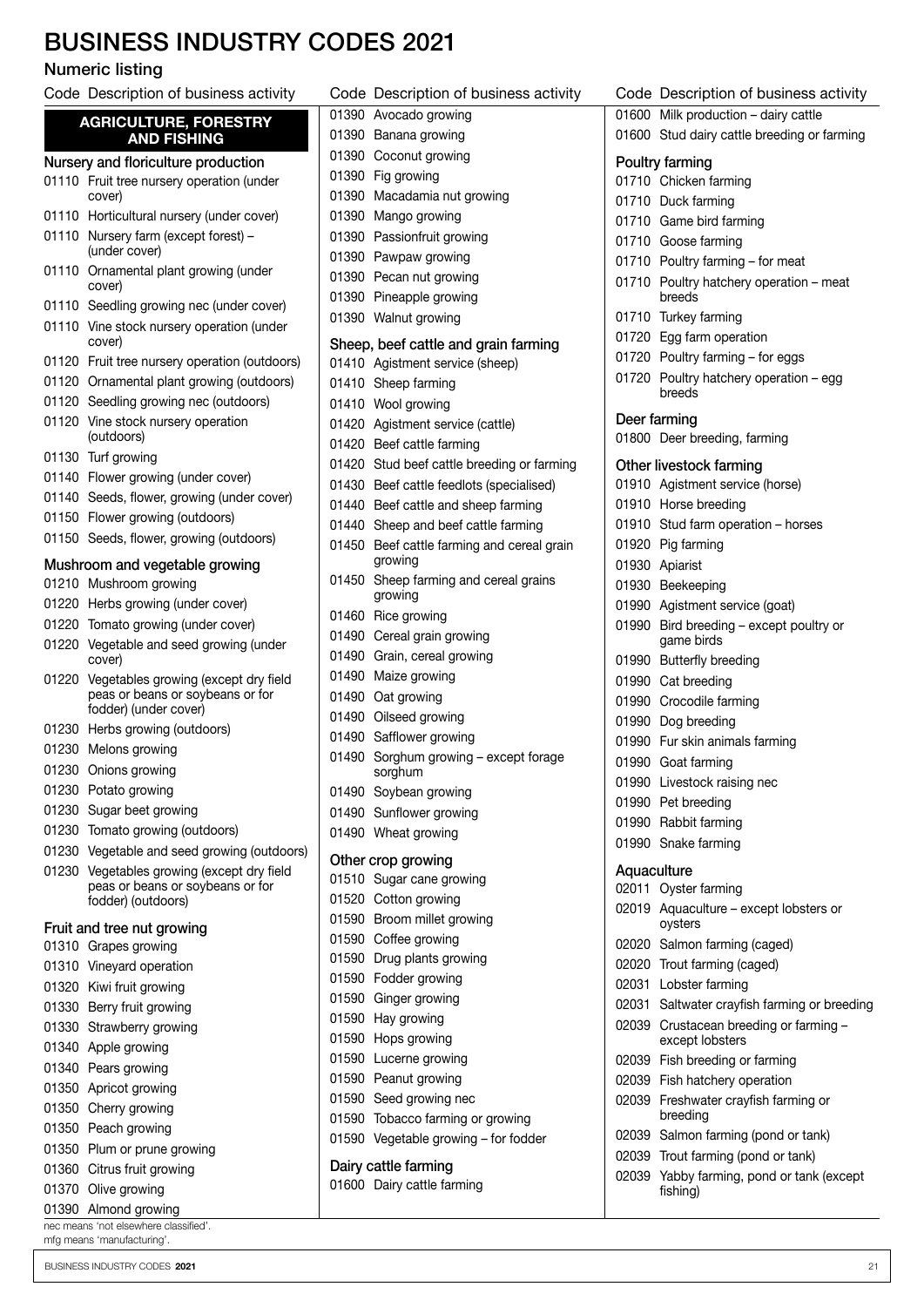#### Code Description of business activity

| Forestry and logging |                                           |  |
|----------------------|-------------------------------------------|--|
|                      | 03010 Forestry                            |  |
|                      | 03010 Mushroom (non-cultivated) gathering |  |
|                      | 03020 Firewood cutting – forest           |  |
|                      | 03020 Logging                             |  |
|                      | 03020 Pulpwood cutting - forest           |  |
|                      | 03020 Timber hewing - forest              |  |
|                      | 03020 Tree cutting or felling – forest    |  |

#### Fishing

| 04111 | Crayfishing, lobster fishing   |
|-------|--------------------------------|
| 04111 | Lobster fishing                |
| 04111 | Rock lobster fishing           |
| 04112 | Crab potting                   |
| 04120 | Prawn fishing                  |
| 04130 | Fishing – line fishing         |
| 04130 | Line fishing                   |
| 04130 | Squid jigging                  |
| 04140 | Fishing tracing – fin fish     |
| 04140 | Trawling for fin fish          |
| 04191 | Abalone fishing                |
| 04191 | Pearl diving                   |
| 04192 | Fishing – marine nec           |
| 04192 | Marron fishing                 |
| 04192 | Seaweed – algae harvesting     |
| 04199 | Fishing – freshwater           |
| 04199 | Yabby fishing (except farming) |
|       |                                |

#### Hunting and trapping

| Hunting and trapping |                                                                               |  |  |
|----------------------|-------------------------------------------------------------------------------|--|--|
|                      | 04200 Bird trapping                                                           |  |  |
|                      | 04200 Buffalo hunting                                                         |  |  |
| 04200                | Crocodile hunting                                                             |  |  |
| 04200                | Dingo hunting or trapping                                                     |  |  |
| 04200                | Fur skin animal hunting or trapping                                           |  |  |
| 04200                | Hunting or trapping                                                           |  |  |
| 04200                | Kangaroo hunting                                                              |  |  |
| 04200                | Possum hunting and trapping                                                   |  |  |
| 04200                | Rabbit hunting or trapping                                                    |  |  |
| 04200                | Snake catching                                                                |  |  |
|                      | Forestry support services                                                     |  |  |
|                      | 05100 Forest conservation services                                            |  |  |
|                      | 05100 Forest nursery operation or service                                     |  |  |
|                      | 05100 Forest planting                                                         |  |  |
|                      | 05100 Pest control service - forest - except<br>aerial or wild animal control |  |  |
|                      | 05100 Reforestation services                                                  |  |  |
|                      | 05100 Timber plantation maintenance                                           |  |  |
| 05100                | Tree pruning – forest                                                         |  |  |
| 05100                | Tree thinning - forest                                                        |  |  |
|                      | Agriculture and fishing support services                                      |  |  |
|                      | 05210 Cotton ginning                                                          |  |  |
|                      | 05220 Goat shearing                                                           |  |  |
|                      | 05220 Shearing services                                                       |  |  |
|                      | 05290 Aerial crop dusting or spraying                                         |  |  |
|                      | 05290 Aerial fertiliser spreading                                             |  |  |
|                      | $\triangle$ FOOO Asulal asustanias                                            |  |  |

| 05290 Aerial mustering |  |   |  |
|------------------------|--|---|--|
|                        |  | . |  |

nec means 'not elsewhere classified'. mfg means 'manufacturing'.

| Code        | Description of business activity                                              |
|-------------|-------------------------------------------------------------------------------|
| 05290       | Aerial pest control                                                           |
| 05290       | Agricultural services nec                                                     |
| 05290       | Artificial insemination service                                               |
| 05290       | Branding services - animal                                                    |
| 05290       | Cane cutting service                                                          |
| 05290       | Crop dusting service - aerial                                                 |
| 05290       | Crop harvesting service                                                       |
| 05290       | Dairy herd testing                                                            |
| 05290       | Dog training for farm work                                                    |
| 05290       | Farm irrigation service                                                       |
| 05290       | Farrier service                                                               |
| 05290       | Fertiliser spreading - aerial                                                 |
| 05290       | Fertiliser spreading - except aerial                                          |
| 05290       | Fruit picking                                                                 |
| 05290       | Hay cutting, baling or pressing                                               |
| 05290       | Horticultural services nec                                                    |
| 05290       | Labouring - farming                                                           |
| 05290       | Livestock dipping, drafting or droving                                        |
| 05290       | Mustering - aerial                                                            |
| 05290       | Pest control service - aerial                                                 |
| 05290       | Pest control service - agricultural -<br>except aerial or wild animal control |
| 05290       | Seed cleaning or grading                                                      |
| 05290       | Wool classing – except reclassing or<br>bulk classing                         |
| 05290       | Wool reclassing or bulk classing                                              |
|             | <b>MINING</b>                                                                 |
| Coal mining |                                                                               |
| 06000       | Coal mining - black coal                                                      |
| 06000       | Coal mining - brown coal                                                      |
| 06000       | Collieries - black coal                                                       |
| 06000       | Collieries - brown coal                                                       |

#### Oil and gas extraction

| 07000 Coal seam gas extraction         |
|----------------------------------------|
| 07000 Gas - natural - extraction       |
| 07000 Liquefied natural gas production |
| 07000 Oil or gas extraction nec        |
| 07000 Oil or gas mining nec            |
| 07000 Oil shale mining                 |
| Metal ore mining                       |
| 08010 Iron ore mining                  |
| 08020 Aluminium ores mining            |
| 08020 Bauxite mining                   |
| 08030 Copper ore mining                |
| 08040 Gold mining or dredging          |
| 08050 Sand mining - mineral            |

08050 Sand mining - mineral

- Nickel ore mining
- Lead ore mining
- Silver ore mining
- Silver–lead–zinc ore mining
- Zinc ore mining
- Iron pyrite mining
- Metallic ores mining nec
- Tin ore mining

| Code        | Description of business activity                                                     |
|-------------|--------------------------------------------------------------------------------------|
|             | 08090 Uranium ore mining                                                             |
|             | Construction material mining                                                         |
|             | 09110 Gravel quarrying, washing or screening                                         |
|             | 09110 Pebbles quarrying                                                              |
|             | 09110 Rocks gathering - ornamental                                                   |
|             | 09110 Sand quarrying, washing or screening                                           |
|             | 09190 Aggregate quarrying                                                            |
|             | 09190 Clay quarrying                                                                 |
|             | 09190 Construction materials mining - except<br>sand quarrying, washing or screening |
|             | 09190 Granite quarrying                                                              |
|             | 09190 Limestone quarrying                                                            |
|             | 09190 Marble quarrying                                                               |
| 09190       | Sandstone quarrying                                                                  |
|             | 09190 Slate quarrying                                                                |
| 09190       | Stone quarrying                                                                      |
|             | Other non-metallic mineral mining and                                                |
| quarrying   |                                                                                      |
|             | 09901 Diamond mining                                                                 |
|             | 09902 Opal mining                                                                    |
|             | 09903 Gemstone mining - except opals and<br>diamonds                                 |
|             | 09903 Jade mining                                                                    |
|             | 09903 Kyanite mining                                                                 |
|             | 09909 Mining nec                                                                     |
|             | 09909 Quartz quarrying nec                                                           |
|             | 09909 Salt harvesting                                                                |
| Exploration |                                                                                      |
| 10111       | Gas - natural - exploration own<br>account                                           |
|             | 10111 Petroleum exploration - own account                                            |
|             | 10112 Gas - natural - exploration on contract                                        |
|             | 10112 Petroleum exploration on contract                                              |
| 10121       | Mineral exploration - own account                                                    |
|             | 10122 Mineral exploration services                                                   |
|             | Other mining support services                                                        |
|             | 10900 Labouring - mining services                                                    |
|             | 10900 Mining services nec                                                            |
|             | 10900 Oil and gas field services nec                                                 |
|             | <b>MANUFACTURING</b>                                                                 |
|             |                                                                                      |
| 11110       | Meat and meat product manufacturing<br>Abattoir operation - except poultry           |
| 11110       | Meat mfg – except bacon, ham or                                                      |
|             | uncanned poultry                                                                     |
|             | 11110 Meat packing - except poultry                                                  |
| 11120       | Abattoir operation - poultry                                                         |
| 11120       | Poultry meat mfg                                                                     |
| 11120       | Poultry packing                                                                      |

- Ham mfg
- Hamburgers mfg precooked
- Meat, cooked mfg except poultry
- Pate mfg except fish
- Sausages mfg except canned
- Smallgoods mfg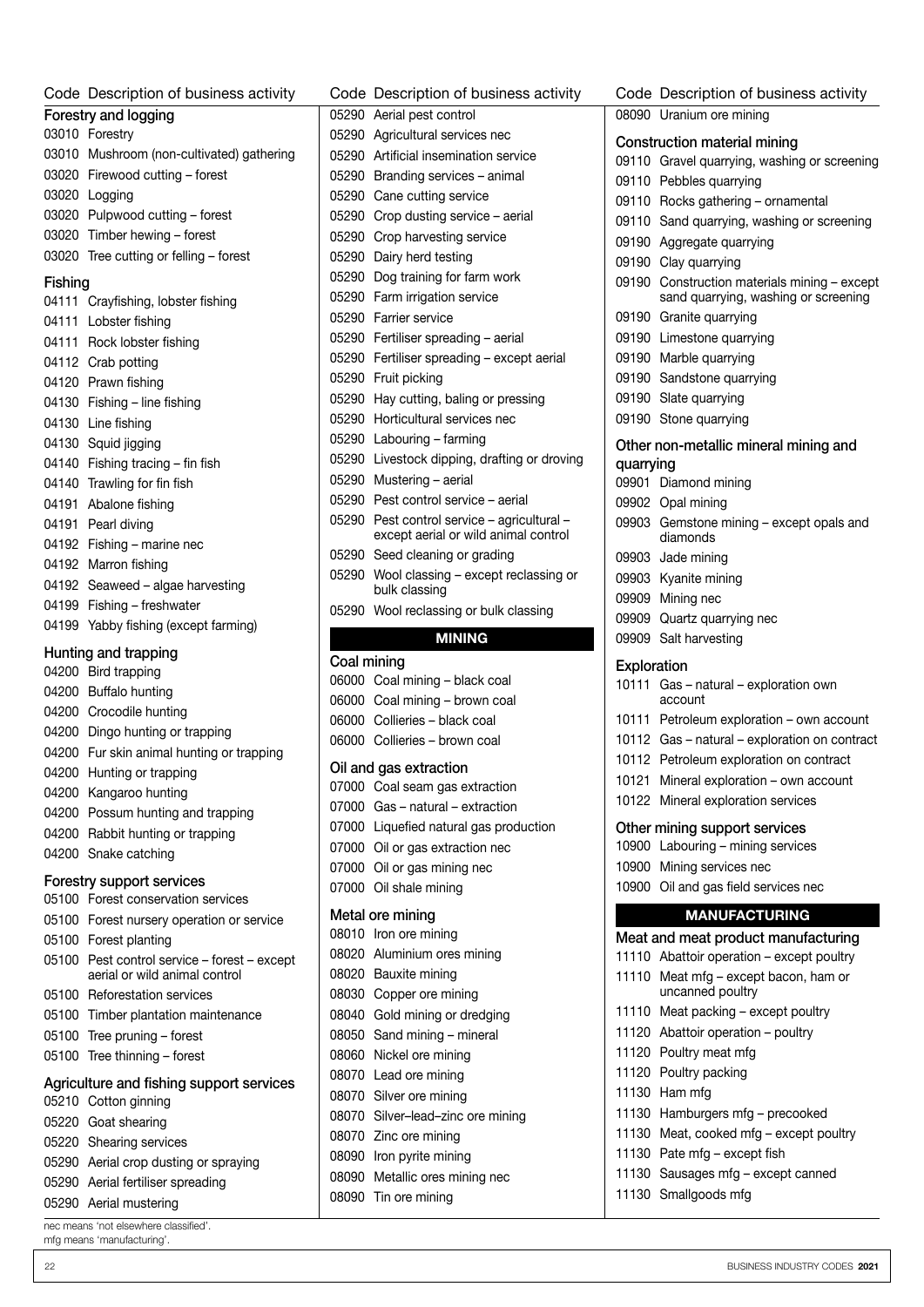| Code Description of business activity                                       | Code Description of business activity                                       |
|-----------------------------------------------------------------------------|-----------------------------------------------------------------------------|
| Seafood processing                                                          | 11620 Oatmeal mfg                                                           |
| 11200 Crustacean - processed mfg                                            | 11620 Pasta mfg                                                             |
| 11200 Fish cleaning or filleting                                            | Bakery product manufacturing                                                |
| 11200 Fish mfg - canned                                                     | 11710 Bakeries for bread, etc mfg - except                                  |
| 11200 Fish mfg - dried or smoked                                            | those selling directly to public                                            |
| 11200 Oysters mfg - canned                                                  | 11710 Bread bakery operation - except thos                                  |
| 11200 Seafood processing                                                    | selling direct to public                                                    |
| 11200 Seafoods mfg - canned                                                 | 11720 Cake or pastries mfg - except those                                   |
| 11200 Seafoods mfg - preserved                                              | selling direct to public<br>11720 Doughnuts mfg                             |
| Dairy product manufacturing                                                 | 11720 Pastry dough mfg - frozen                                             |
| 11310 Milk processing - cream                                               | 11720 Pastry mfg - except frozen pastry                                     |
| 11310 Milk receiving or distribution depot<br>operation                     | dough<br>11720 Pies, pastries, sausage rolls mfg                            |
| 11320 Ice cream mfg                                                         | 11720 Plum pudding mfg                                                      |
| 11330 Baby foods mfg - milk based                                           | 11730 Biscuit mfa                                                           |
| 11330 Butter mfg                                                            | 11730 Ice cream cones or wafers mfg                                         |
| 11330 Cheese mfg                                                            | 11740 Bakery product mfg - non-factory-                                     |
| 11330 Dairy products mfg nec                                                | based                                                                       |
| 11330 Milk mfg - condensed or evaporated                                    |                                                                             |
| 11330 Milk powder mfg                                                       | Sugar and confectionery manufacturing<br>11810 Sugar mfg                    |
| 11330 Milk products mfg nec                                                 | 11820 Chocolate mfg                                                         |
| 11330 Yoghurt mfg                                                           | 11820 Confectionery mfg                                                     |
|                                                                             | 11820 Nuts mfg - candied                                                    |
| Fruit and vegetable processing<br>11400 Baby foods, canned or bottled mfg - |                                                                             |
| except milk based                                                           | Other food product manufacturing                                            |
| 11400 Chutneys or relishes mfg                                              | 11910 Potato crisp mfg                                                      |
| 11400 Fruit canning or bottling                                             | 11910 Pre-prepared meals mfg nec                                            |
| 11400 Fruit drying - except sun drying                                      | 11920 Animal food mfg                                                       |
| 11400 Fruit juices, single strength or                                      | 11920 Bird feed mfg                                                         |
| concentrated                                                                | 11920 Fodder mfg - prepared                                                 |
| 11400 Fruit mfg - frozen                                                    | 11920 Pet food mfg - canned                                                 |
| 11400 Fruit pulp mfg - puree or spreads                                     | 11920 Poultry feed mfg - prepared                                           |
| 11400 Jam mfg - including conserves, jellies                                | 11990 Coffee mfa                                                            |
| or fruit spreads<br>11400 Rice preparations mfg - canned                    | 11990 Flavourings mfg - food<br>11990 Food dressings mfg                    |
| 11400 Sauces mfg                                                            | 11990 Food mfg nec                                                          |
| 11400 Soup mfg                                                              |                                                                             |
| 11400 Spaghetti mfg - canned                                                | 11990 Herb mfg - processed<br>11990 Honey mfg - blended                     |
| 11400 Vegetable juices or soups mfg                                         |                                                                             |
| 11400 Vegetables mfg - preserved                                            | 11990 Raw peanut shelling<br>11990 Rice preparations mfg nec                |
|                                                                             | 11990 Salt mfg - cooking or table                                           |
| Oil and fat manufacturing                                                   | 11990 Seasonings mfg - food                                                 |
| 11500 Cooking oil filtration and recycling                                  | 11990 Spices mfg                                                            |
| 11500 Margarine mfg                                                         | 11990 Sushi and sashimi mfg                                                 |
| 11500 Vegetable oil, meal or cake mfg                                       | 11990 Tea mfg                                                               |
| Grain mill and cereal product                                               |                                                                             |
| manufacturing                                                               | Beverage manufacturing                                                      |
| 11610 Flour mfg - wheat - except self-raising                               | 12110 Cordial mfg                                                           |
| flour                                                                       | 12110 Fruit juices or fruit juice drinks mfg -<br>less than single strength |
| 11610 Flour mfg - wheat - self-raising flour                                | 12110 Ice mfg - except dry ice                                              |
| 11610 Malt extract mfg                                                      | 12110 Mineral water mfg                                                     |
| 11610 Malt mfg - except malt extract                                        | 12110 Soft drinks mfg                                                       |
| 11610 Rice mfg                                                              | 12110 Syrups mfg - chocolate, caramel or                                    |
| 11610 Self-raising flour mfg                                                | vanilla                                                                     |
| 11620 Cereal foods mfg                                                      | 12120 Beer mfg                                                              |
|                                                                             |                                                                             |

|       | Code Description of business activity                |
|-------|------------------------------------------------------|
|       | 12120 Breweries                                      |
|       | 12130 Liqueurs mfg                                   |
|       | 12130 Spirits-based mixed drinks mfg                 |
|       | 12130 Spirits, potable mfg nec                       |
|       | 12140 Sparkling wines mfg                            |
|       | 12140 Wine mfg                                       |
|       | Cigarette and tobacco product                        |
|       | manufacturing                                        |
|       | 12200 Cigarettes mfg                                 |
|       | 12200 Tobacco mfg                                    |
|       | <b>Textile manufacturing</b>                         |
|       | 13110 Wool mfg - carded or combed                    |
|       | 13120 Fabrics mfg - cotton                           |
|       | 13120 Fabrics mfg - wool                             |
|       | 13120 Yarns mfg - cotton, flax or silk               |
|       | 13120 Yarns mfg - woollen                            |
|       | 13130 Fabrics mfg - synthetic                        |
|       | 13130 Fibreglass fabrics mfg                         |
|       | 13130 Yarns mfg - elastic or elastomeric             |
|       | Leather tanning, fur dressing and leather            |
|       | product manufacturing                                |
| 13200 | Bags mfg - leather or leather<br>substitute          |
|       | 13200 Handbags mfg                                   |
|       | 13200 Harness mfg                                    |
|       | 13200 Leather mfg                                    |
|       | 13200 Leather or leather substitute goods<br>mfg nec |
|       | 13200 Saddles mfg                                    |
|       | 13200 Suitcases mfg                                  |
|       | Textile product manufacturing                        |
|       | 13310 Carpet, rug mfg                                |
|       | 13310 Floor coverings mfg - textile                  |
|       | 13320 Fish net mfg                                   |
|       | 13320 Nets and netting mfg                           |
|       | 13320 Rope mfg                                       |
|       | 13320 String mfg                                     |
|       | 13330 Awnings mfg - textile                          |
|       | 13330 Bags or sacks mfg - textile                    |
|       | 13330 Blanket mfg - cotton                           |
|       | 13330 Blanket mfg - synthetic                        |
|       | 13330 Blanket mfg - wool                             |
|       | 13330 Blinds mfg - textile                           |
|       | 13330 Canvas goods mfg                               |
|       | 13330 Curtain making                                 |
|       | 13330 Cushions mfg                                   |
|       | 13330 Flags or banners mfg                           |
|       | 13330 Motor vehicle covers mfg - textile             |
|       | 13330 Parachutes mfg                                 |
|       | 13330 Pillow or cushion mfg                          |
|       | 13330 Rugs mfg - animal                              |
|       | 13330 Sails mfg                                      |
|       | 13330 Seat covers mfg - textile                      |

13330 Sleeping bags mfg

BUSINESS INDUSTRY CODES 2021 23 ACCORD 2021 23 nec means 'not elsewhere classified'. mfg means 'manufacturing'.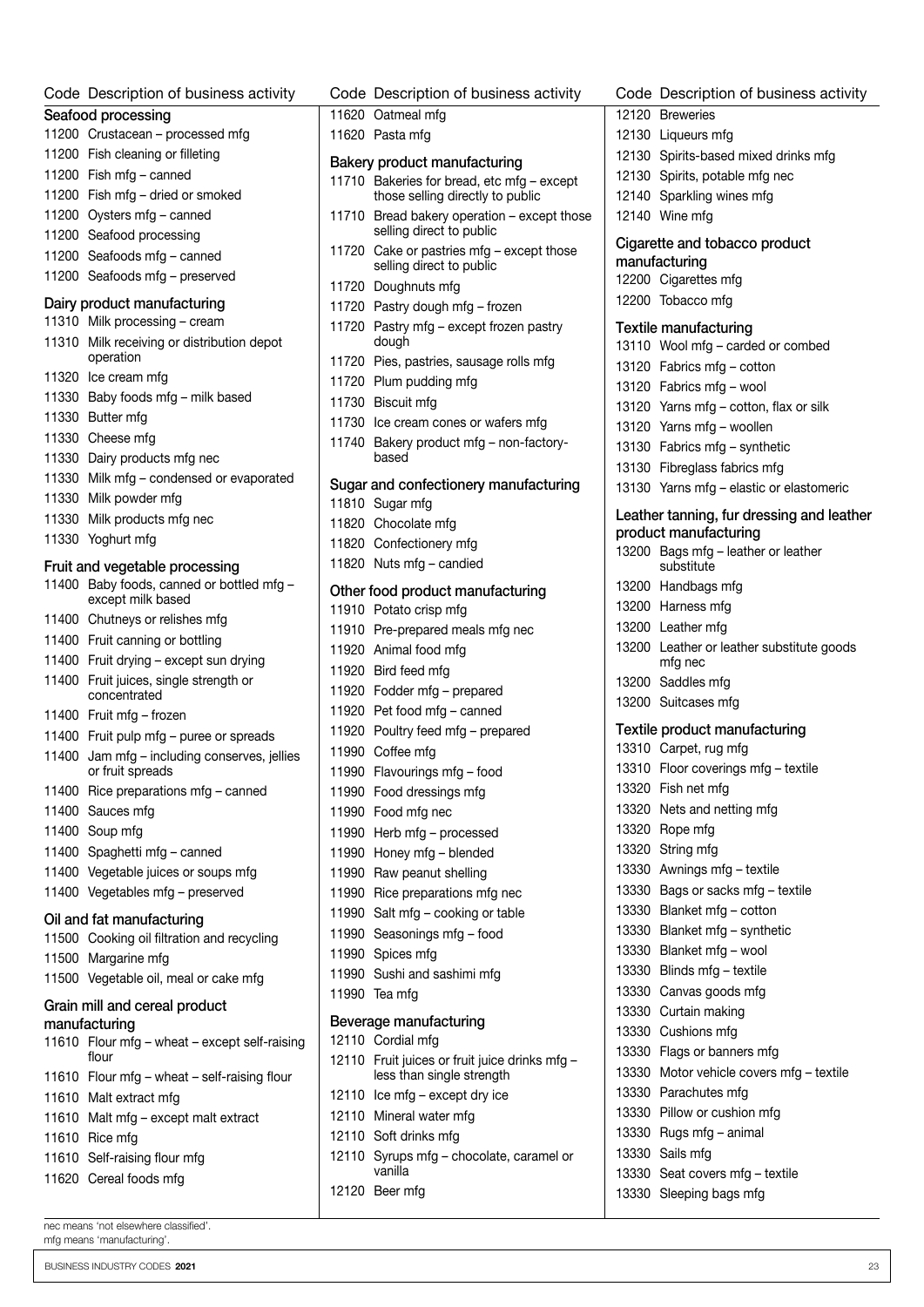| Code Description of business activity                            | Code Description of business activity                                           | Code Description of business activity                                         |
|------------------------------------------------------------------|---------------------------------------------------------------------------------|-------------------------------------------------------------------------------|
| 13330 Soft furnishings mfg                                       | 13510 Unisex clothing mfg                                                       | Converted paper product manufacturing                                         |
| 13330 Tents mfg                                                  | 13510 Wet suits mfg                                                             | 15210 Containers mfg - corrugated paper                                       |
| 13340 Badge mfg - cloth                                          | 13520 Boots mfg                                                                 | board                                                                         |
| 13340 Dyeing service                                             | 13520 Footwear mfg                                                              | 15210 Containers mfg - solid paper board                                      |
| 13340 Fabrics mfg - embroidered                                  | 13520 Orthopaedic footwear mfg                                                  | 15220 Bags mfg - paper                                                        |
| 13340 Fabrics mfg nec                                            | 13520 Sandals mfg                                                               | 15230 Albums mfg                                                              |
| 13340 Textile printing                                           | 13520 Shoes mfg                                                                 | 15230 Greeting cards mfg                                                      |
| 13340 Textile products mfg nec                                   | 13520 Thongs mfg - rubber                                                       | 15230 Paper stationery mfg - except<br>commission printing                    |
| 13340 Underfelt mfg                                              | Log sawmilling and timber dressing                                              | 15240 Baby napkins mfg - disposable                                           |
| Knitted product manufacturing                                    | 14110 Bark mfg - ground                                                         | 15240 Sanitary napkins mfg                                                    |
| 13400 Cardigan and pullover mfg                                  | 14110 Sawmill operation                                                         | 15240 Tampons mfg                                                             |
| 13400 Hosiery mfg                                                | 14110 Timber mfg - rough sawn                                                   | 15240 Tissue or sanitary papers mfg                                           |
| 13400 Knitted fabrics mfg                                        | 14120 Woodchip mfg                                                              | 15240 Toilet paper rolls mfg                                                  |
| 13400 Pantihose mfg                                              | 14130 Building timber, dressed mfg                                              | 15290 Paper products mfg nec                                                  |
| 13400 Sleepwear mfg - knitted                                    | 14130 Timber mfg - other wood                                                   | 15290 Wallpapers mfg                                                          |
| 13400 Socks mfg                                                  | product manufacturing                                                           |                                                                               |
| 13400 Stockings mfg                                              |                                                                                 | Printing                                                                      |
| 13400 Tights mfg                                                 | Other wood product manufacturing<br>14910 Bus shelters - prefabricated wood mfg | 16110 Commercial printing<br>16110 Newspapers printing                        |
|                                                                  | 14910 Garages - prefabricated wood mfg                                          | 16110 Printing                                                                |
| Clothing and footwear manufacturing                              | 14910 Kit home mfg - wooden                                                     | 16110 Screen printing                                                         |
| 13510 Clothing accessories mfg nec                               | 14910 Prefabricated bus shelter mfg -                                           | 16110 Stationery, paper, printing                                             |
| 13510 Clothing and footwear mfg                                  | wooden                                                                          | 16120 Artwork preparation service                                             |
| 13510 Clothing mfg - knitted fabric                              | 14910 Prefabricated sheds mfg - wooden                                          | 16120 Bookbinding                                                             |
| 13510 Clothing mfg - leather                                     | 14910 Transportable home mfg - wooden                                           | 16120 Calligraphy service                                                     |
| 13510 Clothing mfg - men's and boys' wear                        | 14920 Cabinet making, joinery - except                                          | 16120 Phototypesetting and layout service                                     |
| 13510 Clothing mfg - sleepwear, underwear<br>and infant clothing | furniture and on-site fabrication of<br>built-in furniture or other joinery     | 16120 Platemaking film service                                                |
| 13510 Clothing mfg - waterproof                                  | 14920 Carpentry, joinery - except furniture                                     | 16120 Printing services                                                       |
| 13510 Clothing mfg - women's and girls'<br>wear                  | and on-site fabrication of built-in<br>furniture or other joinery               | 16120 Screen printing positive mfg<br>16120 Typesetting and composing service |
| 13510 Clothing mfg nec                                           | 14920 Doors or windows mfg - wooden                                             | Reproduction of recorded media                                                |
| 13510 Custom tailoring - men's and boys'                         | 14920 Roof trusses mfg - wooden                                                 | 16200 Compact disc mfg or publishing                                          |
| wear                                                             | 14920 Shop fittings mfg - built-in timber<br>display cabinets (factory built)   | 16200 Computer software mfg or publishing                                     |
| 13510 Custom tailoring - women's and girls'<br>wear              | 14920 Structural fitting mfg - wooden                                           | 16200 Computer tapes or disks mfg or                                          |
| 13510 Dressmaking - custom tailoring                             | 14930 Plywood mfg                                                               | publishing – pre-recorded<br>16200 Magnetic tapes mfg - pre-recorded or       |
| 13510 Dressmaking - customised                                   | 14930 Veneer or veneer sheets mfg - wooden                                      | publishing                                                                    |
| 13510 Foundation garments mfg                                    | 14940 Chipboard mfg                                                             | 16200 Recorded media mfg and publishing                                       |
| 13510 Hats mfg                                                   | 14940 Hardboard mfg                                                             | 16200 Recorded media mfg and publishing                                       |
| 13510 Helmets mfg                                                | 14940 Particle board mfg                                                        | nec                                                                           |
| 13510 Infants' clothing mfg - except knitted                     | 14990 Barrels mfg - wooden                                                      | 16200 Records - phonograph - mfg or                                           |
| 13510 Jeans mfg - men's or boys'                                 | 14990 Frame mfg - wooden picture or mirror                                      | publishing                                                                    |
| 13510 Jeans mfg - women's or girls'                              | 14990 Wood floor mfg                                                            | 16200 Video tapes, pre-recorded mfg or<br>publishing                          |
| 13510 Leather clothing mfg                                       | 14990 Wood products mfg nec                                                     |                                                                               |
| 13510 Lingerie mfg                                               | Pulp, paper and paperboard                                                      | Petroleum refining and petroleum and                                          |
| 13510 Male and female clothing mfg - mfg<br>equal amount of each | manufacturing<br>15100 Cardboard mfg nec                                        | coal product manufacturing<br>17010 Gas or fuel oil mfg                       |
| 13510 Menswear mfg                                               | 15100 Newsprint mfg                                                             | 17010 Gasoline refining or blending                                           |
| 13510 Sleepwear mfg - except knitted                             | 15100 Paper mfg nec                                                             | 17010 Kerosene mfg                                                            |
| 13510 Suits mfg - men's or boys'                                 | 15100 Paper pulp mfg                                                            | 17010 Liquefied petroleum gas mfg - refinery                                  |
| 13510 Suits mfg - women's or girls'                              | 15100 Paper shredding for production                                            | 17010 Petrol mfg                                                              |
| 13510 Swimwear mfg                                               | of recycled paper                                                               | 17090 Coal product mfg nec                                                    |
| 13510 Ties mfg                                                   | 15100 Paperboard mfg nec                                                        | 17090 Paving material mfg - except hot-mix                                    |
| 13510 Underwear mfg                                              | 15100 Wood pulp mfg                                                             | 17090 Petroleum product mfg nec                                               |
| 13510 Uniforms mfg - men's or boys'                              |                                                                                 | 17090 Roofing mfg - bitumen or asphalt                                        |
| 13510 Uniforms mfg - women's or girls'                           |                                                                                 | 17090 Tar mfg - refined                                                       |
|                                                                  |                                                                                 |                                                                               |
|                                                                  |                                                                                 |                                                                               |

BUSINESS INDUSTRY CODES 2021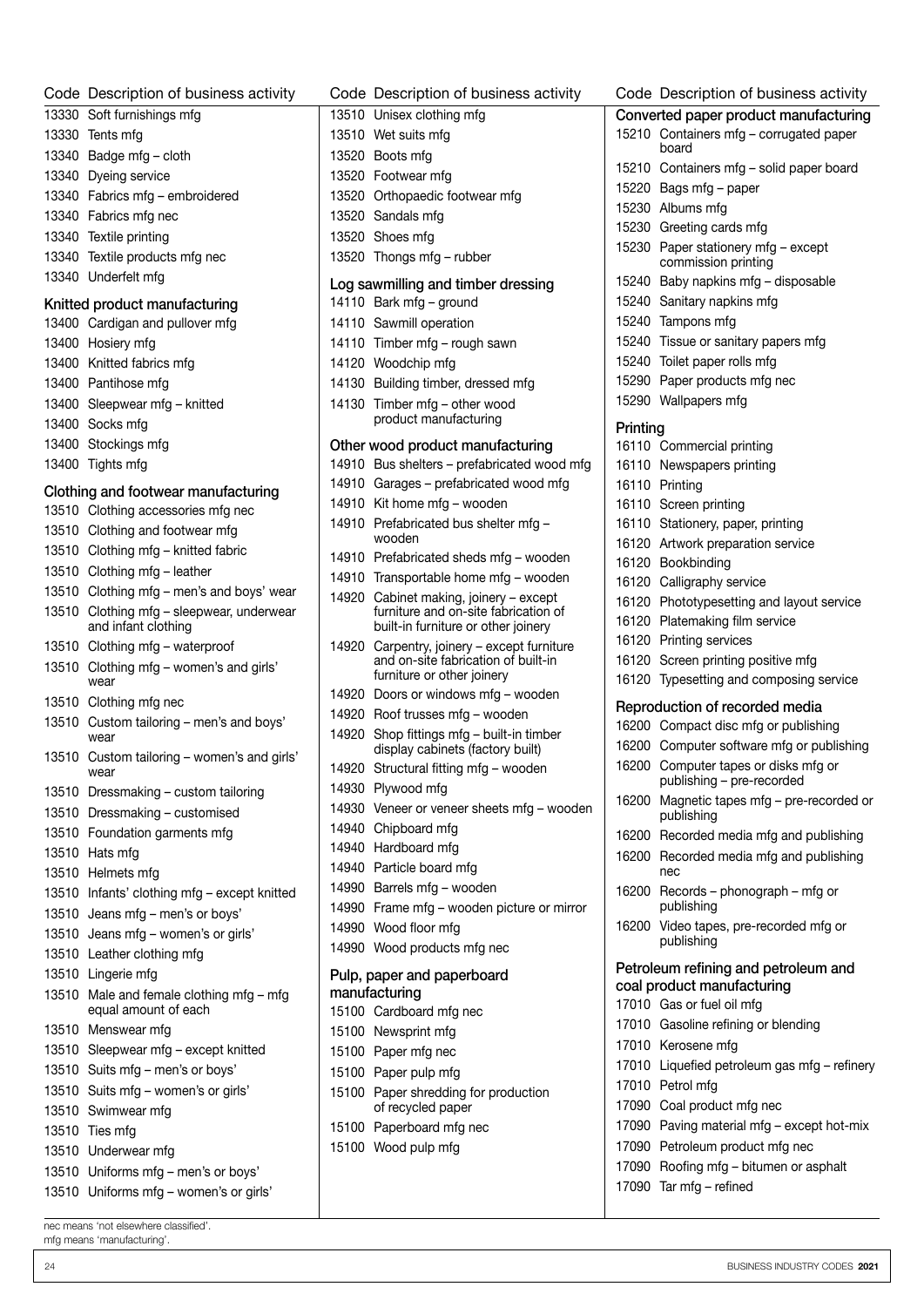| Code Description of business activity                          |  | Code Description of business activity                                    | Code Description of business activity                             |
|----------------------------------------------------------------|--|--------------------------------------------------------------------------|-------------------------------------------------------------------|
| Basic chemical manufacturing                                   |  | 18520 Perfume mfg                                                        | 20100 Laminated sheet glass mfg                                   |
| 18110 Acetylene gas mfg                                        |  | 18520 Sunscreen preparation mfg                                          | 20100 Mirrors mfg                                                 |
| 18110 Ammonia mfg                                              |  | Other basic chemical product                                             | 20100 Optical glass mfg                                           |
| 18110 Dry ice mfg                                              |  | manufacturing                                                            | 20100 Plate glass mfg                                             |
| 18110 Gases mfg - industrial                                   |  | 18910 Photographic film or plates mfg                                    | 20100 Safety glass mfg                                            |
| 18110 Industrial gas mfg                                       |  | 18920 Explosives mfg                                                     | 20100 Scientific glassware mfg                                    |
| 18120 Biodiesel mfg                                            |  | 18920 Firework mfg                                                       | 20100 Tubing mfg $-$ glass                                        |
| 18120 Dyes mfg – organic                                       |  | 18920 Match mfg                                                          | 20100 Window glass mfg                                            |
| 18120 Industrial chemical mfg - organic nec                    |  | 18920 Pyrotechnic goods mfg nec                                          | 20100 Windscreen glass mfg                                        |
| 18120 Organic industrial chemical mfg nec                      |  | 18990 Chemical products mfg nec                                          | Ceramic product manufacturing                                     |
| 18120 Plastic raw material mfg                                 |  | 18990 Coolant mfg                                                        | 20210 Bricks mfg - clay - except                                  |
| 18120 Silicone mfg                                             |  |                                                                          | refractory bricks                                                 |
| 18130 Chlorine mfg                                             |  | Polymer product manufacturing<br>19110 Bags mfg - plastic                | 20290 Art pottery mfg                                             |
| 18130 Dyes mfg - inorganic                                     |  | 19110 Film mfg - plastic                                                 | 20290 Bathroom fixtures mfg - vitreous china                      |
| 18130 Industrial chemical mfg - inorganic nec                  |  | 19110 Garbage bags mfg - plastic                                         | 20290 Bricks mfg - refractory                                     |
| 18130 Salt refining - except cooking                           |  |                                                                          | 20290 Ceramic product mfg nec                                     |
| or table salt                                                  |  | 19110 Garbage bins mfg - plastic                                         | 20290 Ceramic products, industrial mfg                            |
| 18130 Zinc oxide mfg                                           |  | 19120 Bottles mfg - plastic                                              | 20290 Ceramic tiles and pipes mfg                                 |
| Basic polymer manufacturing                                    |  | 19120 Kitchenware mfg - plastic nec                                      | 20290 China goods mfg                                             |
| 18210 Synthetic rubber and resin mfg                           |  | 19120 Picnicware mfg - plastic                                           | 20290 Clay roof tiles mfg                                         |
| 18210 Teflon mfg                                               |  | 19120 Pipes mfg - plastic                                                | 20290 Crockery mfg                                                |
| 18290 Other basic polymer mfg                                  |  | 19120 Plastic injection moulded product mfg                              | 20290 Flower pots mfg - ceramic                                   |
|                                                                |  | 19120 Portable toilet building mfg - plastic                             | 20290 Kitchen sinks mfg - vitreous                                |
| Fertiliser and pesticide manufacturing<br>18310 Bone calcining |  | 19120 Spa pool and hot tub mfg                                           | china or porcelain                                                |
| 18310 Fertiliser mfg                                           |  | 19130 Plastic foam products mfg                                          | 20290 Kitchenware mfg - ceramic                                   |
|                                                                |  | 19140 Motor vehicle tyres mfg                                            | 20290 Pipes mfg - ceramic - except                                |
| 18310 Plant hormone mfg                                        |  | 19140 Tubes mfg - pneumatic                                              | vitreous china or porcelain                                       |
| 18320 Dip mfg - animal                                         |  | 19140 Tyre retreading or recapping                                       | 20290 Pipes or pipe fittings - vitreous<br>china or porcelain mfg |
| 18320 Fly spray mfg                                            |  | 19140 Tyres mfg                                                          | 20290 Pottery goods mfg - ornamental                              |
| 18320 Insecticide mfg<br>18320 Pesticide mfg                   |  | 19140 Tyres or tubes for motor vehicle,<br>repairing - except retreading | 20290 Roof tiles mfg - terracotta or clay                         |
|                                                                |  | 19150 Adhesives mfg                                                      | 20290 Sanitary ware mfg - vitreous china                          |
| 18320 Poison mfg                                               |  | 19150 Glue mfg                                                           | or porcelain                                                      |
| 18320 Weedkiller mfg                                           |  | 19160 Filler or putty mfg                                                | 20290 Stoneware mfg - table or kitchen                            |
| Pharmaceutical and medicinal product                           |  | 19160 Ink mfg                                                            | 20290 Terracotta construction goods mfg                           |
| manufacturing                                                  |  | 19160 Lacquer mfg                                                        | 20290 Terracotta ware mfg nec                                     |
| 18410 Contraceptive mfg                                        |  | 19160 Paint mfg - except bituminous                                      | 20290 Tiles mfg - ceramic                                         |
| 18410 Medical gas mfg nec                                      |  | 19160 Paint remover mfg                                                  | 20290 Tiles mfg - terracotta                                      |
| 18410 Medicine mfg                                             |  | 19190 Awnings mfg - fibreglass                                           | 20290 Toilet cisterns mfg - vitreous china                        |
| 18410 Pharmaceutical preparation mfg                           |  | 19190 Fibreglass products mfg nec                                        | or porcelain                                                      |
| 18410 Vitamin product mfg                                      |  | 19190 Hose mfg - plastic                                                 | 20290 Vitreous china goods mfg - except<br>tiles                  |
| 18420 Veterinary pharmaceutical and<br>medicinal product mfg   |  | 19190 Swimming pool shells mfg                                           | 20290 Wall or floor tiles mfg - ceramic                           |
|                                                                |  | 19190 Tanks mfg - fibre-reinforced plastic                               | 20290 Wash basins mfg - vitreous china                            |
| Cleaning compound and toiletry                                 |  |                                                                          | or porcelain                                                      |
| preparation manufacturing                                      |  | Natural rubber product manufacturing                                     | Cement, lime, plaster and concrete                                |
| 18510 Detergent mfg                                            |  | 19200 Floor coverings mfg - rubber                                       | product manufacturing                                             |
| 18510 Disinfectant mfg                                         |  | 19200 Hose mfg - rubber                                                  | 20310 Cement mfg                                                  |
| 18510 Polish mfg                                               |  | 19200 Rubber products mfg nec                                            | 20320 Display models mfg - plaster                                |
| 18510 Soap mfg                                                 |  | 19200 Tiles mfg - rubber                                                 | 20320 Plaster board mfg                                           |
| 18510 Toothpaste mfg                                           |  | Glass and glass product manufacturing                                    | 20320 Plaster products mfg - except                               |
| 18510 Washing powder or liquid mfg                             |  | 20100 Bottles mfg - glass                                                | dental or medical plasters                                        |
| 18520 Cosmetics mfg                                            |  | 20100 Crystal glass mfg                                                  | 20320 Tiles mfg - acoustic, plaster                               |
|                                                                |  | 20100 Glass or glass products mfg - except                               | 20320 Tiles mfg - plaster                                         |
| 18520 Deodorant mfg                                            |  |                                                                          |                                                                   |
| 18520 Hair care products mfg                                   |  | glass wool or glass wool products                                        | 20320 Wall or ceiling boards mfg - plaster                        |
| 18520 Lipstick mfg<br>18520 Nail polish mfg                    |  | 20100 Jars mfg - glass<br>20100 Kitchenware mfg - glass                  | 20330 Concrete - ready mixed - except<br>dry mix                  |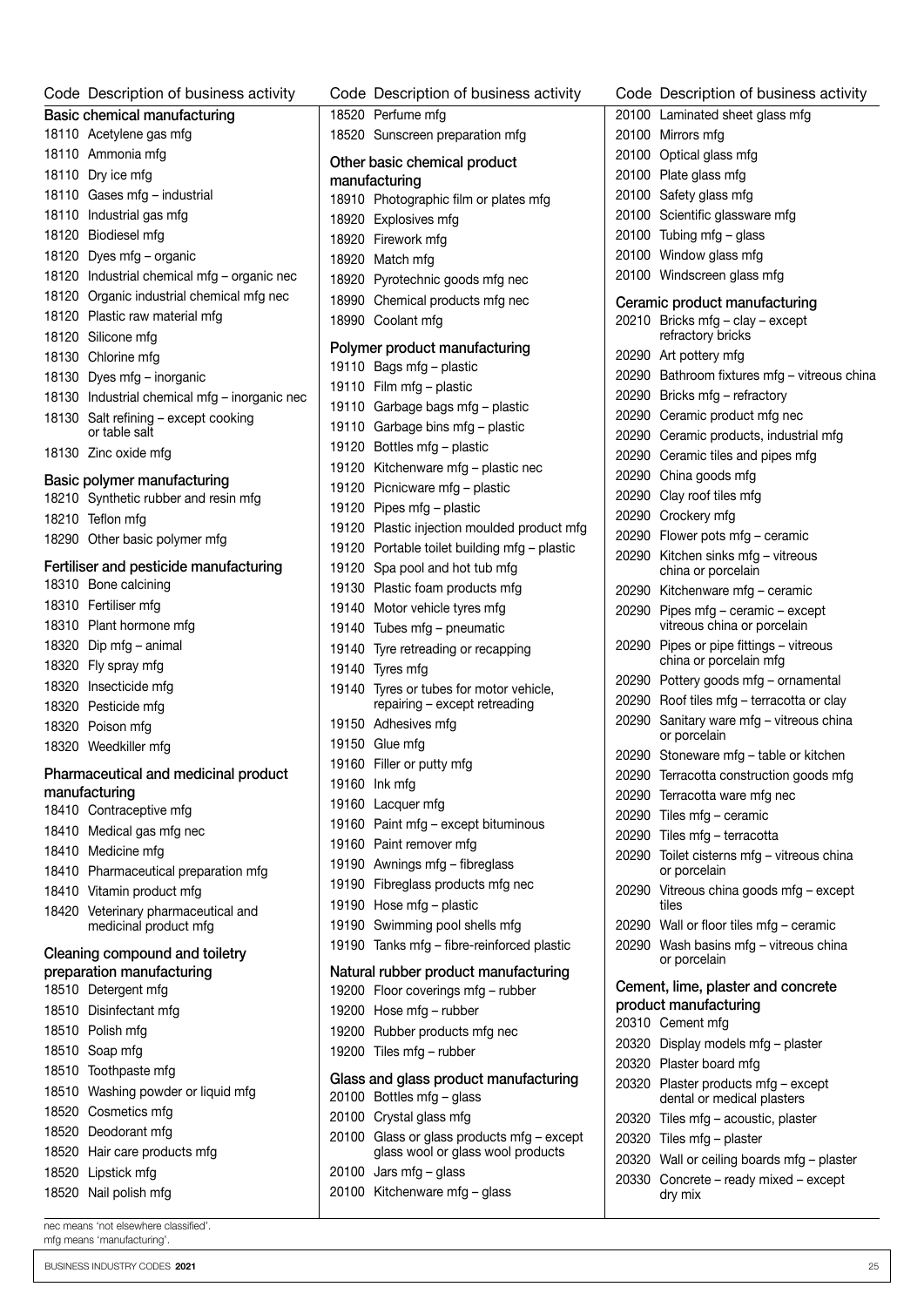|       | Code Description of business activity                           |
|-------|-----------------------------------------------------------------|
| 20330 | Ready mixed concrete mfg - except<br>dry mix                    |
| 20340 | Bricks mfg - concrete                                           |
| 20340 | Concrete products mfg nec                                       |
| 20340 | Floor or wall tiles mfg - concrete                              |
| 20340 | Flower pots mfg - concrete                                      |
| 20340 | Monuments or grave markers<br>mfg - concrete                    |
| 20340 | Pipes mfg - concrete                                            |
| 20340 | Posts or poles mfg - concrete                                   |
| 20340 | Prefabricated bus shelter<br>mfg – concrete                     |
| 20340 | Railway sleepers mfg - concrete                                 |
| 20340 | Roof components mfg - concrete                                  |
| 20340 | Roof tiles mfg - concrete                                       |
| 20340 | Tanks mfg - concrete                                            |
| 20340 | Tiles mfg - concrete                                            |
|       | Other non-metallic mineral product                              |
|       | manufacturing                                                   |
|       | 20900 Abrasives mfg                                             |
| 20900 | Acoustic tile, panels and boards<br>mfg - glass or mineral wool |
| 20900 | Gemstones mfg - synthetic                                       |
|       | 20900 Headstones mfg, installation                              |
| 20900 | Insulation, glass fibre or mineral                              |
|       | wool mfg                                                        |
| 20900 | Monuments making                                                |
| 20900 | Stone – cutting, dressing, polishing<br>or shaping              |
|       | Basic ferrous metal manufacturing                               |
| 21100 | Iron and steel mfg - basic                                      |
| 21100 | Pig iron mfg                                                    |
| 21100 | Roof decking mfg - steel                                        |
| 21100 | Stainless steel mfg                                             |
|       | 21100 Steel alloys mfg                                          |
|       | 21100 Tinplate sheet or strip mfg                               |
|       | Basic ferrous metal product                                     |
|       | manufacturing                                                   |
|       | 21210 Blacksmith service                                        |
|       | 21210 Castings mfg - iron or steel                              |
|       | 21220 Pipes and tubes mfg - steel                               |
|       | Basic non-ferrous metal manufacturing                           |
|       | 21310 Alumina mfg                                               |
|       | 21320 Aluminium smelting                                        |
|       | 21330 Copper smelting, refining                                 |
|       | 21330 Lead smelting, refining                                   |
|       | 21330 Silver smelting, refining                                 |
|       | 21330 Silver-lead bullion mfg                                   |
|       |                                                                 |
|       | 21330 Zinc smelting or refining                                 |
|       | 21390 Gold smelting, refining                                   |
| 21390 | Tin smelting                                                    |
|       | 21390 Welding rods mfg                                          |
|       |                                                                 |
|       |                                                                 |

Code Description of business activity Basic non-ferrous metal product manufacturing Castings mfg – non-ferrous metal Forgings mfg – non-ferrous metal nec Aluminium rolling, drawing or extruding Pipes and tubes mfg – aluminium Plate mfg – aluminium Sheet mfg – aluminium Wire mfg – aluminium Pipes and tubes mfg – non-ferrous metal – except aluminium Plate mfg – non-ferrous metal – except aluminium Sheet mfg – non-ferrous metal – except aluminium Wire mfg – non-ferrous metal – except aluminium Iron and steel forging Forgings mfg – iron or steel Horse shoes mfg Structural metal product manufacturing Fabricated structural steel mfg – ready-made parts for structures Girders mfg – prefabricated steel Joists, prefabricated steel mfg Roof trusses mfg – prefabricated steel Scaffolding mfg – prefabricated steel Garages – prefabricated metal mfg Prefabricated metal bus shelter mfg Prefabricated metal garage mfg Prefabricated metal kit home mfg Prefabricated metal portable toilet mfg Prefabricated metal shed mfg Prefabricated metal transportable home mfg Shade houses (metal) mfg – prefabricated Sheds mfg – prefabricated metal Garage doors mfg – aluminium Gates mfg – aluminium Roller shutters mfg – aluminium Screen doors mfg – aluminium Shop fronts mfg, installation – aluminium Shower screens mfg – aluminium framed Shutters mfg – aluminium Skylights mfg – aluminium Window frames or sashes mfg – aluminium Window screens mfg – aluminium Windows – aluminium framed mfg – complete with glass Guttering mfg – sheet metal Garage doors mfg – metal – except aluminium Gates mfg – metal – except

aluminium or wire

#### Roller shutters mfg – metal – except aluminium Screen doors mfg – metal – except aluminium Security door mfg – metal Shop fronts mfg, installation – metal – except aluminium Shutters mfg – metal – except aluminium Skylights mfg – metal – except aluminium Stairs or staircases mfg – prefabricated metal – except aluminium Window frames or sashes mfg – metal – except aluminium Window screens mfg – metal – except aluminium Metal container manufacturing Boilermaking and installation Freight containers mfg – metal Gas cylinders mfg Storage tanks, metal plate mfg Tanks mfg – sheet metal Aerosol containers mfg Barrels mfg – metal Garbage cans mfg – metal Kegs mfg – metal Tool boxes mfg – sheet metal Other sheet metal product manufacturing Copper smithing – except boiler making Duct work mfg – air conditioning Ducts mfg – sheet metal Sanitary ware mfg – iron or steel Sheet metal products mfg nec Tiles mfg – sheet metal Ventilators mfg – sheet metal Other fabricated metal product manufacturing Nails mfg Screening mfg – wire Shopping trolleys mfg Spring mfg Steel wire safety screens mfg Wire mesh or netting mfg – except reinforcing mesh Wire products mfg nec Mild steel anchors mfg Nuts or bolts mfg – metal Screws mfg – metal Brass finishing or plating Cans mfg – metal Chromium plating Enamelling service Engraving on metals – except

Code Description of business activity

nec means 'not elsewhere classified'. mfg means 'manufacturing'.

process or photographic

Gold plating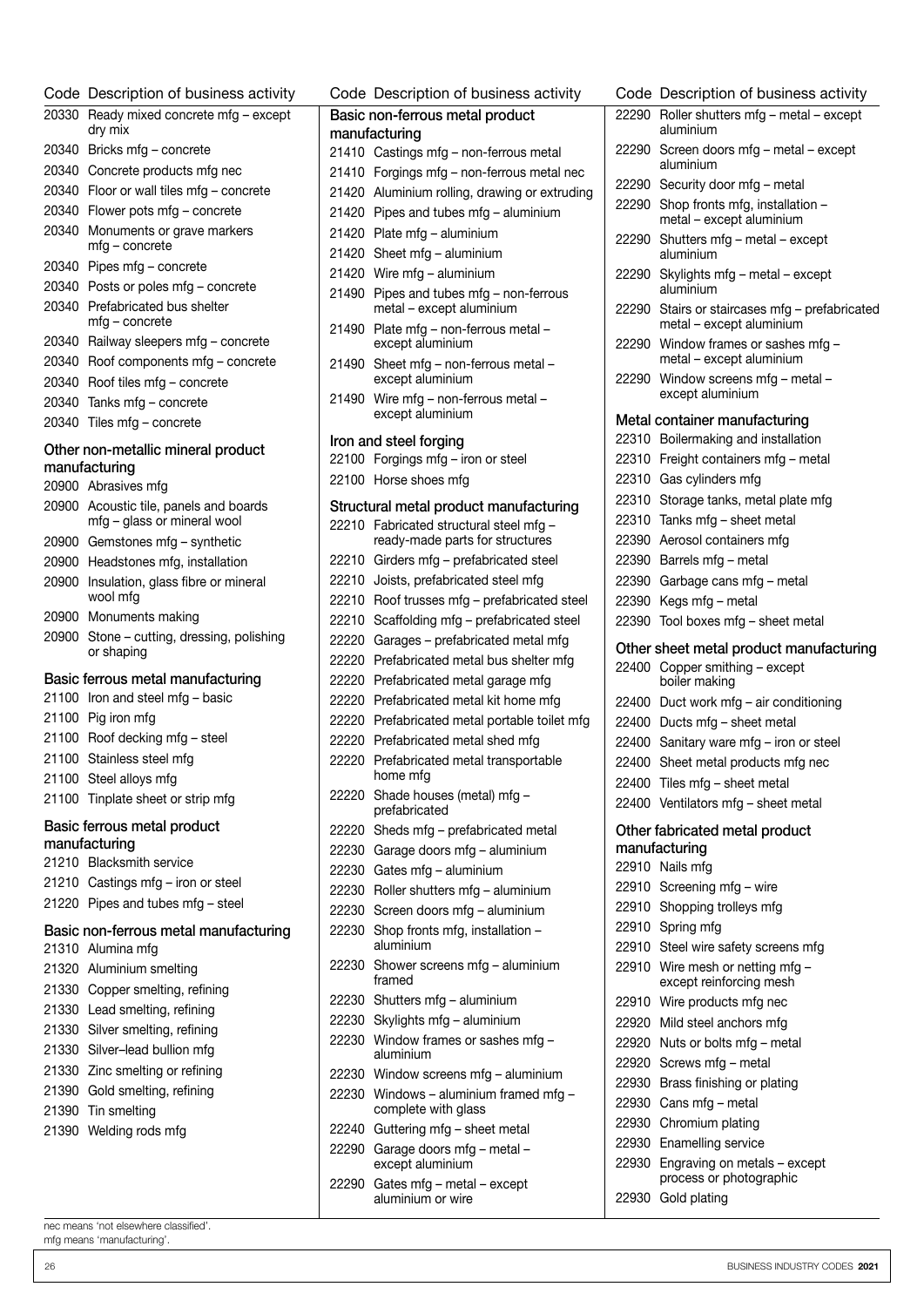|       | Code Description of business activity                                       | Cс       |
|-------|-----------------------------------------------------------------------------|----------|
| 22930 | Metal coating of manufactured                                               | 23       |
|       | products nec                                                                | 23       |
| 22930 | Metal polishing or finishing                                                | 23       |
| 22930 | Painting of manufactured metal<br>products                                  | 23       |
| 22930 | Powder coating of metallic products                                         | 23       |
| 22930 | Silver plating                                                              |          |
| 22930 | Vitreous enamelling                                                         | 23       |
|       | 22990 Ammunition mfg                                                        | 23<br>23 |
|       | 22990 Aquarium mfg                                                          | 23       |
|       | 22990 Awnings mfg - metal                                                   | 23       |
| 22990 | Bathroom and toilet fittings mfg -<br>metal                                 | 23       |
| 22990 | Blinds mfg - metal                                                          | 23       |
|       | 22990 Clothes hoists mfg                                                    | 23       |
|       | 22990 Cutlery mfg                                                           | 23       |
|       | 22990 Display models mfg - metal                                            | 23       |
|       | 22990 Fabricated metal products mfg nec                                     | 23       |
| 22990 | Fire sprinklers mfg                                                         | 23       |
| 22990 | Firearms mfg                                                                | 23       |
| 22990 | Garden tools mfg - except<br>power operated                                 | Ot<br>23 |
|       | 22990 Guns or rifles mfg                                                    | 23       |
| 22990 | Hand tools mfg nec - except                                                 | 23       |
|       | pneumatic or power operated                                                 | 23       |
|       | 22990 Keys mfg                                                              | 23       |
| 22990 | Knives mfg - hand held - except<br>power operated                           | 23       |
|       | 22990 Lamps or lamps parts mfg                                              | 23       |
| 22990 | Livestock yarding equipment mfg<br>– metal                                  | 23<br>23 |
|       | 22990 Locks mfg                                                             | 23       |
|       | 22990 Masts mfg - aluminium                                                 | 23       |
| 22990 | Metalworking hand tools mfg - except<br>pneumatic or power operated         | 23<br>23 |
|       | 22990 Pipe fittings mfg - non-ferrous metal                                 | 23       |
| 22990 | Platework nec                                                               | 23       |
| 22990 | Razors or razor blades mfg - except<br>power operated                       | 23       |
| 22990 | Safes or vaults mfg                                                         | 23       |
| 22990 | Scissors mfg - except electric                                              | 23       |
| 22990 | Screwdrivers mfg - including bits or                                        | 23       |
|       | blades - except pneumatic or power<br>operated                              | 23       |
| 22990 | Tubing mfg – flexible metal                                                 | 23       |
| 22990 | Welding nec                                                                 | 23       |
| 22990 | Window or door fittings mfg - metal                                         | Pr       |
| 22990 | Woodworking hand tools mfg - except<br>of wood, pneumatic or power operated | ma<br>24 |
|       | Motor vehicle and motor vehicle part                                        | 24       |
|       | manufacturing                                                               | 24       |
|       | 23110 Car mfg                                                               | 24       |
|       | 23110 Motor cars mfg                                                        |          |
| 23110 | Motor vehicle engine mfg                                                    | 24       |
|       | 23120 Boat trailer mfg                                                      | 24       |
|       | 23120 Bus, coach body mfg                                                   | 24       |
| 23120 | Campervan and camper trailer mfg                                            | 24       |
| 23120 | Caravan and camper trailer mfg                                              | 24       |
|       | nec means 'not elsewhere classified'.                                       |          |

| у    | Code Description of business activity                      |
|------|------------------------------------------------------------|
|      | 23120 Horse float mfg                                      |
|      | 23120 Motor vehicle conversion                             |
|      | 23120 Trailer mfg                                          |
|      | 23120 Truck body mfg                                       |
| 5    | 23130 Motor vehicle electrical parts and<br>instrument mfg |
|      | 23130 Spark plugs mfg                                      |
|      | 23130 Starter motors mfg                                   |
|      | 23190 Car accessories mfg                                  |
|      | 23190 Child car restraints mfg                             |
|      | 23190 Gearboxes mfg                                        |
|      | 23190 Mufflers mfg                                         |
|      | 23190 Radiators mfg                                        |
|      | 23190 Roof racks mfg                                       |
|      | 23190 Seat-belts mfg                                       |
|      | 23190 Shock absorbers mfg                                  |
|      | 23190 Suspension components mfg                            |
|      | 23190 Transmissions mfg                                    |
|      | 23190 Wheel mfg                                            |
|      | Other transport equipment manufacturing                    |
|      | 23910 Drydock operation                                    |
|      | 23910 Ship repairing<br>23910 Ship wrecking                |
|      | 23910 Shipbuilding                                         |
|      | 23910 Ships, boats hull cleaning                           |
|      | 23910 Submarine constructing                               |
|      | 23920 Boat building or repair                              |
|      | 23920 Sailboat mfg                                         |
|      | 23920 Yacht constructing                                   |
|      | 23930 Locomotives mfg and repair                           |
|      | 23930 Railway rolling stock mfg and repair                 |
| эрt  | 23930 Tram mfg                                             |
|      | 23940 Aircraft engine building or repair                   |
| ıl   | 23940 Aircraft mfg, maintenance and repair                 |
| t    | 23940 Aircraft wheels and brakes<br>reconditioning service |
|      | 23940 Helicopter mfg or repairing                          |
|      | 23990 Bicycles mfg                                         |
|      | 23990 Motor cycles mfg                                     |
|      | 23990 Transport equipment mfg nec                          |
| ۱r   | 23990 Trotting gigs mfg                                    |
|      | 23990 Wheelbarrows mfg                                     |
|      | 23990 Wheelchairs mfg                                      |
|      | Professional and scientific equipment                      |
| ept  | manufacturing                                              |
| ιted | 24110 Binocular mfg                                        |
|      | 24110 Cameras, accessories mfg                             |
|      | 24110 Contact lenses mfg                                   |
|      | 24110 Ophthalmic articles and<br>instruments mfg           |
|      | 24110 Optical instruments or equipment mfg                 |
|      | 24110 Optical lens grinding                                |
|      | 24110 Photographic equipment mfg                           |
|      | 24110 Spectacle frames mfg                                 |

110 Spectacle lens grinding

|       | Code Description of business activity               |
|-------|-----------------------------------------------------|
| 24110 | Sunglass mfg                                        |
| 24120 | Artificial limbs, eyes, etc mfg                     |
| 24120 | Dental amalgams mfg                                 |
|       | 24120 Dental instruments or equipment mfg           |
|       | 24120 Dentures fabrication                          |
|       | 24120 Diagnostic apparatus mfg                      |
| 24120 | Hearing aids mfg                                    |
| 24120 | Medical equipment mfg                               |
|       | 24120 Orthopaedic extension footwear mfg            |
|       | 24120 Orthotics - arch supports mfg                 |
|       | 24120 Prosthetic products mfg                       |
| 24120 | Surgical equipment mfg                              |
| 24120 | Veterinary instruments mfg                          |
|       | 24190 Clock mfg                                     |
| 24190 | Electricity meters mfg                              |
|       | 24190 Measuring instruments mfg                     |
| 24190 | Meteorological instruments mfg nec                  |
| 24190 | Meters mfg - gas or water                           |
| 24190 | Nautical instruments mfg                            |
|       | 24190 Navigational equipment mfg                    |
|       | 24190 Optical fibre cable mfg - uninsulated         |
|       | 24190 Parking meters mfg                            |
| 24190 | Radar equipment mfg                                 |
| 24190 | Radio remote control equipment mfg                  |
| 24190 | Scientific instruments or equipment<br>mfg nec      |
| 24190 | Signalling equipment, electrical<br>mfg nec         |
| 24190 | Surveying instruments mfg                           |
| 24190 | Taxi meters mfg                                     |
| 24190 | Traffic signals mfg - electrical                    |
| 24190 | Watches mfg                                         |
|       | 24190 X-ray equipment mfg                           |
|       | Computer and electronic equipment                   |
| 24211 | manufacturing<br>Computer and related equipment mfg |
| 24211 | Computers mfg                                       |
| 24211 | Game console mfg                                    |
| 24211 | Visual display units mfg                            |
| 24219 | Business machine mfg nec                            |
| 24219 | Business machines, equipment mfg                    |
| 24219 | Computer and business machine mfg                   |
| 24219 | Office machines mfg                                 |
| 24219 | Photocopying machines mfg                           |
| 24219 | Typewriters or typewriter<br>attachments mfg        |
| 24220 | Broadcast equipment mfg                             |
| 24220 | Modem equipment mfg                                 |
| 24220 | Radio broadcast studio equipment mfg                |
| 24220 | Radio transceivers mfg - transmitters               |
| 24220 | Telecommunications equipment mfg                    |
| 24220 | Telephone equipment mfg                             |
| 24220 | Telephone switching equipment mfg                   |
| 24220 | Television antennae mfg                             |
| 24220 | Television studio equipment mfg                     |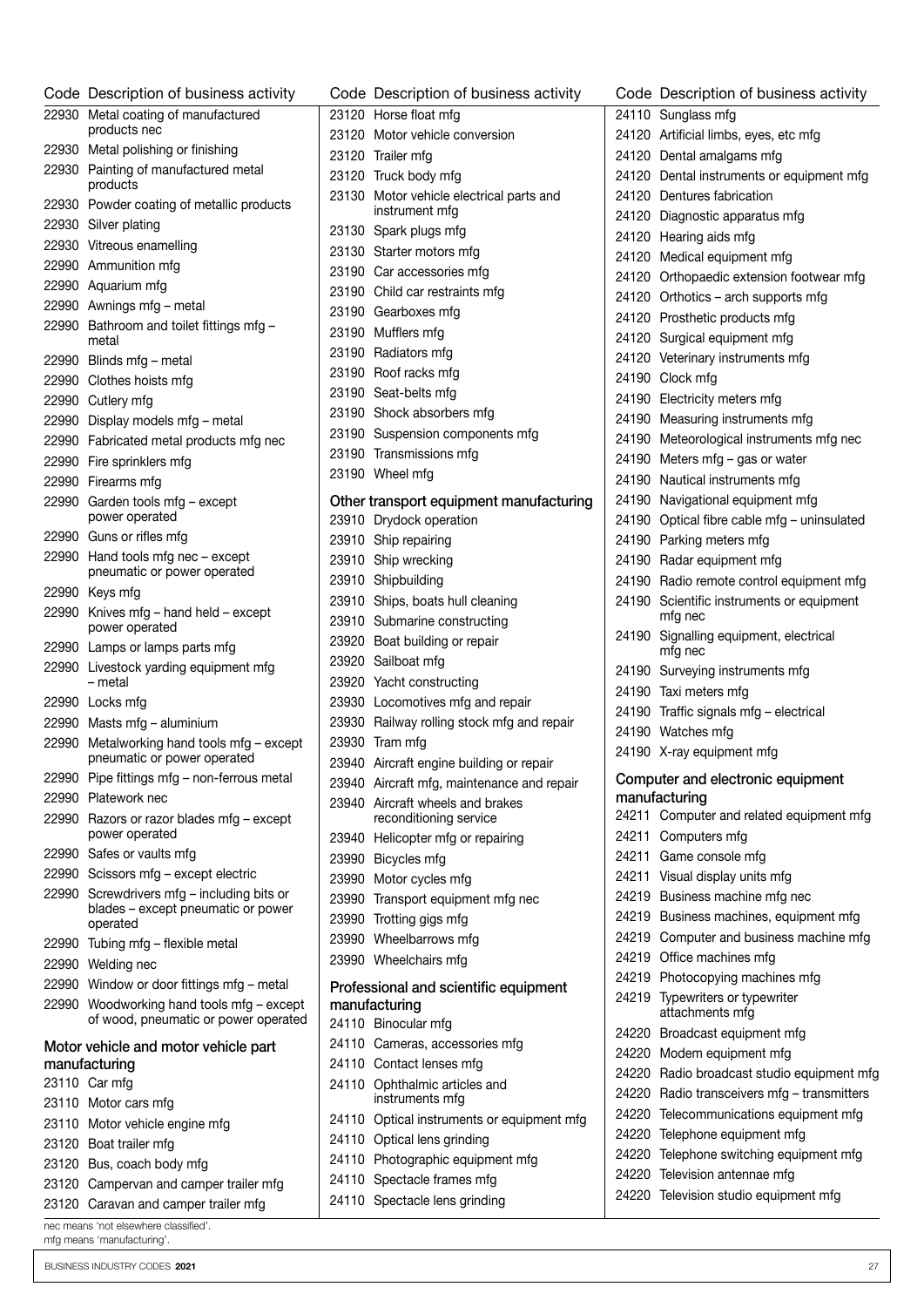| Code Description of business activity                   | Code Description of business activity                            |
|---------------------------------------------------------|------------------------------------------------------------------|
| 24290 Alarm systems mfg                                 | 24490 Hair driers mfg - electric - household                     |
| 24290 Burglar alarms mfg                                | 24490 Heaters - household - mfg                                  |
| 24290 Electric gaming machines - poker mfg              | 24490 Household appliances mfg                                   |
| 24290 Headphones mfg                                    | 24490 Kettles or jugs mfg - electric                             |
| 24290 Loudspeakers mfg                                  | 24490 Oil heaters mfg - household                                |
| 24290 Magnetic tapes mfg - except                       | 24490 Sewing machines mfg - household                            |
| pre-recorded                                            | 24490 Space heaters mfg - household                              |
| 24290 Microchip mfg                                     | 24490 Vacuum cleaners mfg - household                            |
| 24290 Microphones mfg                                   | 24490 Water coolers mfg                                          |
| 24290 Poker machine - electronic mfg                    | 24490 Water treatment equipment mfg -                            |
| 24290 Prepaid card mfg                                  | household                                                        |
| 24290 Printed circuits board mfg                        | Pump, compressor, heating and                                    |
| 24290 Radios mfg                                        | ventilation equipment manufacturing                              |
| 24290 Sound recording equipment mfg                     | 24510 Petrol bowsers mfg                                         |
| 24290 Sound reproducing equipment mfg                   | 24510 Pumps mfg                                                  |
| 24290 Tape recorders mfg                                | 24520 Air conditioning equipment mfg                             |
| 24290 Television receiving sets mfg                     | 24520 Solar water heating systems mfg                            |
| 24290 Transistors mfg                                   | 24520 Space heating systems mfg -                                |
| 24290 Video recorder mfg                                | commercial or industrial                                         |
| Electrical equipment manufacturing                      | 24520 Vending machines mfg - refrigerated                        |
| 24310 Optical fibre cable mfg - insulated               | 24520 Water heaters mfg - industrial,<br>commercial or household |
| 24310 Telecommunications cable mfg                      |                                                                  |
| 24310 Wire or cable mfg - electric                      | Specialised machinery and equipment                              |
| 24320 Bulbs or tubes, electric light mfg                | manufacturing<br>24610 Agricultural machinery or                 |
| 24320 Lamps mfg - infrared or ultraviolet               | equipment mfg                                                    |
| 24320 Neon signs mfg                                    | 24610 Lawn mowers mfg                                            |
| 24320 Signs mfg - electric                              | 24610 Tractors mfg - agricultural - except                       |
| 24390 Batteries mfg                                     | crawler tractors                                                 |
| 24390 Electric motors mfg nec                           | 24610 Windmills mfg                                              |
| 24390 Electrical equipment or machinery                 | 24620 Drilling machinery mfg nec                                 |
| mfg nec                                                 | 24620 Earthmoving machinery mfg                                  |
| 24390 Furnaces mfg - electric - except<br>space heaters | 24620 Mining machinery mfg                                       |
| 24390 Hair driers mfg - electric - except               | 24620 Tractors mfg - for construction or<br>earthmoving purposes |
| household                                               | 24630 Drilling machinery mfg - woodworking                       |
| 24390 Solar cell mfg                                    | or metalworking                                                  |
| 24390 Solar electricity panel mfg                       | 24630 Drills mfg - portable electric                             |
| 24390 Transmission equipment mfg -                      | 24630 Forging machinery mfg                                      |
| electricity<br>24390 Transformers mfg                   | 24630 Hand tools nec mfg - pneumatic or                          |
| 24390 Welding equipment mfg - electrical                | power operated                                                   |
|                                                         | 24630 Lathes mfg - woodworking<br>or metalworking                |
| Domestic appliance manufacturing                        | 24630 Metalworking machinery mfg nec                             |
| 24410 Barbecues mfg                                     | 24630 Pneumatic tools mfg nec                                    |
| 24410 Dishwashing machines mfg -<br>household           | 24630 Power saws mfg - woodworking                               |
| 24410 Food waste disposal units mfg                     | or metalworking                                                  |
| 24410 Freezers mfg                                      | 24630 Welding or cutting equipment mfg -                         |
| 24410 Gas stoves mfg - household                        | gas                                                              |
| 24410 Ovens mfg - household                             | 24630 Woodworking machinery mfg nec                              |
| 24410 Refrigeration equipment mfg -                     | 24690 Amusement machines mfg                                     |
| commercial or industrial                                | 24690 Bakery machinery mfg<br>24690 Bottling machines mfg        |
| 24410 Refrigerators mfg                                 | 24690 Brewery equipment mfg                                      |
| 24410 Stoves mfg - household                            | 24690 Carnival or fairground equipment mfg                       |
| 24410 Washing machines - household - mfg                | 24690 Distilling and beverage equipment mfg                      |
| 24490 Gas heating appliances -                          | 24690 Dry cleaning machinery mfg                                 |
| household - mfg                                         |                                                                  |

|       | Code Description of business activity                                       |
|-------|-----------------------------------------------------------------------------|
| 24690 | Flour milling machinery mfg                                                 |
| 24690 | Food packing machinery mfg                                                  |
| 24690 | Food processing machinery mfg                                               |
| 24690 | Ironing or pressing machinery, laundry<br>mfg - except household            |
| 24690 | Knitting machines mfg                                                       |
| 24690 | Laundry machinery mfg -<br>except household                                 |
| 24690 | Ovens mfg - industrial -<br>except electric                                 |
| 24690 | Poker machines or parts mfg                                                 |
| 24690 | Printing machinery or equipment mfg                                         |
| 24690 | Saws mfg - power - food processing                                          |
| 24690 | Sewing machines mfg - industrial                                            |
| 24690 | Textile working machinery mfg                                               |
| 24690 | Tyre retreading or repairing<br>machinery mfq                               |
| 24690 | Vacuum cleaners mfg - commercial                                            |
|       | Other machinery and equipment<br>manufacturing                              |
| 24910 | Elevators or elevator parts mfg                                             |
| 24910 | Escalators or escalator parts mfg                                           |
| 24910 | Forklift trucks mfg                                                         |
| 24910 | Hoists or hoisting equipment mfg -<br>except clothes hoists                 |
| 24910 | Tractors mfg nec                                                            |
| 24910 | Winches mfg                                                                 |
| 24990 | Bearings mfg                                                                |
| 24990 | Diesel engines mfg nec                                                      |
| 24990 | Engines, internal combustion mfg nec                                        |
| 24990 | Furnaces mfg - industrial - except<br>electric furnaces or space heaters    |
| 24990 | Gas engines mfg - except agricultural<br>or motor vehicle                   |
| 24990 | Industrial machinery or equipment<br>mfg nec                                |
| 24990 | Motors mfg - internal combustion nec                                        |
| 24990 | Outboard motors mfg                                                         |
| 24990 | Power station turbine mfg                                                   |
| 24990 | Saws mfg - power nec                                                        |
| 24990 | Sporting machinery mfg nec                                                  |
| 24990 | Vending machines mfg - except<br>refrigerated                               |
| 24990 | Water treatment equipment mfg -<br>except household                         |
| 24990 | Weighing machinery mfg                                                      |
|       | <b>Furniture manufacturing</b>                                              |
| 25110 | Antique wooden furniture mfg                                                |
| 25110 | Beds mfg nec                                                                |
| 25110 | Shop fittings mfg - freestanding<br>timber display cabinets (factory built) |
| 25110 | Beds mfg - wooden                                                           |
| 25110 | Cabinet making, joinery - furniture                                         |
| 25110 | Carpentry, joinery - furniture                                              |
| 25110 | Chair mfg - wooden                                                          |
| 25110 | Furniture mfg - wooden                                                      |
| 25110 | Kitchen furniture mfg - wooden                                              |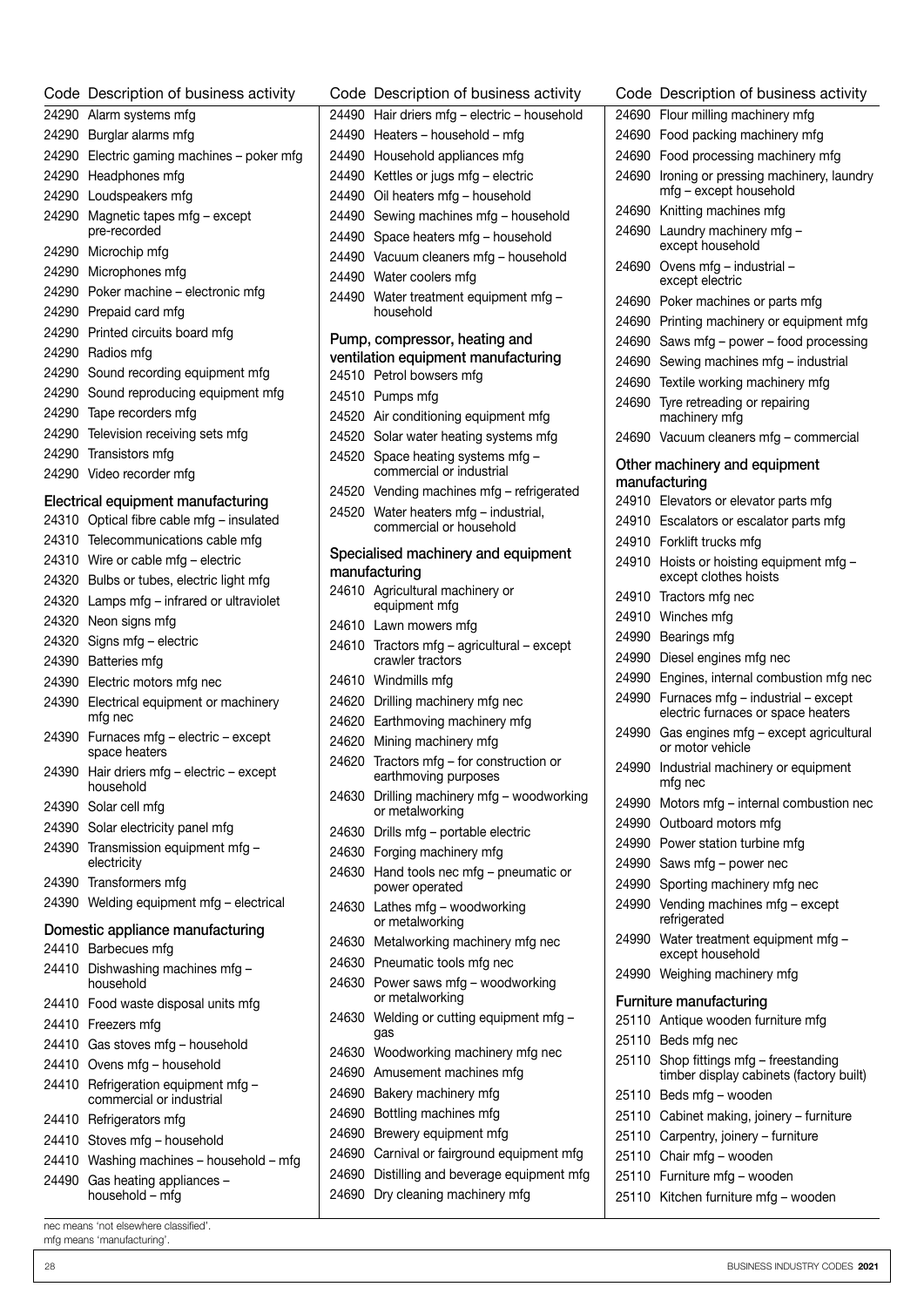| Code  | Description of business activity           |
|-------|--------------------------------------------|
|       | 25110 Lounge suite mfg                     |
|       | 25110 Office furniture mfg - wooden        |
|       | 25110 Outdoor furniture mfg - wooden       |
|       | 25110 Prefabricated furniture mfg - wooden |
| 25110 | Seats mfg - upholstered                    |
| 25110 | Tables mfg - wooden                        |
| 25120 | Furniture fittings mfg – metal             |
| 25120 | Furniture mfg - sheet metal                |
| 25120 | Office furniture mfg - sheet metal         |
|       | 25130 Bed base mfg - upholstered           |
| 25130 | Innerspring mattress mfg                   |
| 25130 | Mattress mfg – except rubber               |
| 25130 | Mattress mfg - rubber                      |
| 25130 | Water mattress mfg                         |
|       | 25190 Furniture mfg nec                    |
|       | 25190 Furniture part mfg - except sheet    |
|       | metal                                      |
|       | Other manufacturing                        |
|       | 25910 Badge mfg - metal                    |
|       | 25910 Costume jewellery mfg                |
|       | 25910 Diamond cutting                      |
|       | 25910 Gem cutting                          |
|       | 25910 Goldsmithing                         |
|       | 25910 Jewellery mfg                        |
|       | 25910 Lapidary work                        |
|       | 25910 Medal mfg                            |
| 25910 | Silverware mfg                             |
|       | 25920 Billiard table mfg                   |
|       | 25920 Fishing tackle mfg                   |
| 25920 | Golf equipment mfg                         |
|       | 25920 Hang glider mfg                      |
|       | 25920 Sailboards mfg                       |
| 25920 | Skateboards mfg                            |
| 25920 | Ski equipment mfg                          |
| 25920 | Skin diving equipment mfg                  |
| 25920 | Sports goods mfg nec                       |
| 25920 | Surfboards mfg                             |
| 25920 | Toys mfg                                   |
| 25920 | Water ski equipment mfg                    |
|       | 25990 Brooms and brushes mfg               |
|       | 25990 Candle mfg                           |
| 25990 | Hair brushes mfg                           |
| 25990 | Musical instrument mfg                     |
|       | 25990 Paint brushes mfg                    |
|       | 25990 Pencils mfg                          |
|       | 25990 Pens mfg                             |
| 25990 | Stamp pads mfg                             |
| 25990 | Toothbrushes mfg                           |
| 25990 | Umbrellas mfg                              |
| 25990 | Wigs mfg                                   |

Code Description of business activity ELECTRICITY, GAS, WATER AND

#### WASTE SERVICES Electricity generation

 Fossil fuel electricity generation Hydro-electricity generation

|            | 26190 Other electricity generation                                                          |
|------------|---------------------------------------------------------------------------------------------|
|            | <b>Electricity transmission</b><br>26200 Electricity transmission                           |
|            | <b>Electricity distribution</b><br>26300 Electricity generation, supply<br>and distribution |
|            | On-selling electricity and electricity                                                      |
|            | market operation                                                                            |
|            | 26400 On-selling electricity and electricity<br>market operation                            |
| Gas supply |                                                                                             |
| 27000      | Fuel gas distribution - through<br>mains system                                             |
| 27000      | Gas, natural, distribution - through<br>mains system                                        |
|            | Water supply, sewerage and drainage                                                         |
| services   |                                                                                             |
| 28110      | Pumping station operation - water<br>supply                                                 |
| 28110      | Water supply system operation                                                               |
|            | 28120 Pumping station operation - sewerage                                                  |
|            | 28120 Sewerage system operation                                                             |
|            | <b>Waste collection services</b>                                                            |
|            | 29110 Garbage collection service                                                            |
| 29110      | Industrial waste collection and<br>disposal service                                         |
|            | 29110 Rubbish and waste removal                                                             |
|            | 29190 Other waste collection services                                                       |
|            | Waste treatment, disposal and<br>remediation services                                       |
| 29210      | Disposal of waste paper only                                                                |
|            | 29210 Garbage disposal service                                                              |
|            | 29210 Rubbish dump or tip operation                                                         |
| 29210      | Sanitary disposal service                                                                   |
| 29210      | Septic tank service                                                                         |
| 29210      | Waste disposal services                                                                     |
| 29220      | Asbestos removal service                                                                    |
| 29220      | Bottles recycling                                                                           |
| 29220      | Plastic recycling                                                                           |
| 29220      | Recovery and sorting of waste<br>paper only                                                 |
| 29220      | Recycling of cans, metal waste<br>and scrap                                                 |
| 29220      | Recycling of glass, plastic bottles, etc                                                    |
| 29220      | Recycling of other non-metal waste<br>and scrap                                             |
| 29220      | Rubber recycling                                                                            |

#### Code Description of business activity

| <b>CONSTRUCTION</b> |                                                                                |  |
|---------------------|--------------------------------------------------------------------------------|--|
|                     | Residential building construction                                              |  |
| 30110               | Building, house construction                                                   |  |
| 30110               | House construction, alteration,<br>renovation or general repair                |  |
| 30110               | Houses prefabricated - assembly,<br>erection or installation                   |  |
| 30110               | Project management -<br>house construction                                     |  |
| 30190               | Apartments construction                                                        |  |
| 30190               | Building, residential - flats, home<br>units, apartments, etc                  |  |
| 30190               | Flats construction                                                             |  |
| 30190               | Home units construction                                                        |  |
|                     | Non-residential building construction                                          |  |
| 30200               | Building, non-residential construction -                                       |  |
|                     | commercial buildings, hotels, etc<br>Hotels construction                       |  |
| 30200               |                                                                                |  |
| 30200               | Project management - non-residential<br>building construction                  |  |
|                     | Heavy and civil engineering construction                                       |  |
| 31010               | Aerodrome runway construction                                                  |  |
| 31010               | Asphalt surfacing                                                              |  |
| 31010               | Bridge construction or repair                                                  |  |
| 31010               | Civil engineering - road or<br>bridge construction                             |  |
| 31010               | Parking lot construction - except<br>buildings                                 |  |
| 31010               | Paving material - hot mix bitumen                                              |  |
| 31010               | Road construction, repair or sealing                                           |  |
| 31091               | Swimming pools construction -<br>concrete or fibre glass - below ground        |  |
| 31099               | Bowling green construction                                                     |  |
| 31099               | Cable laying                                                                   |  |
| 31099               | Canal construction                                                             |  |
| 31099               | Civil engineering - non-building<br>construction nec                           |  |
| 31099               | Dams construction                                                              |  |
| 31099               | Dredging - harbours or rivers                                                  |  |
| 31099               | Electrical machinery, heavy, installation<br>- on-site assembly                |  |
| 31099               | Furnaces construction - for industrial<br>plants from prefabricated components |  |
| 31099               | Golf course construction                                                       |  |
| 31099               | Harbour works construction - except<br>buildings                               |  |
| 31099               | Irrigation systems construction                                                |  |
| 31099               | Jetties construction                                                           |  |
| 31099               | Lake construction                                                              |  |
| 31099               | Mine site construction nec                                                     |  |
| 31099               | Pipelines construction                                                         |  |
| 31099               | River works construction                                                       |  |
| 31099               | Sewerage or stormwater drainage<br>systems construction                        |  |
| 31099               | Sports fields construction                                                     |  |
| 31099               | Television or radio transmitting<br>towers construction                        |  |

Tunnels construction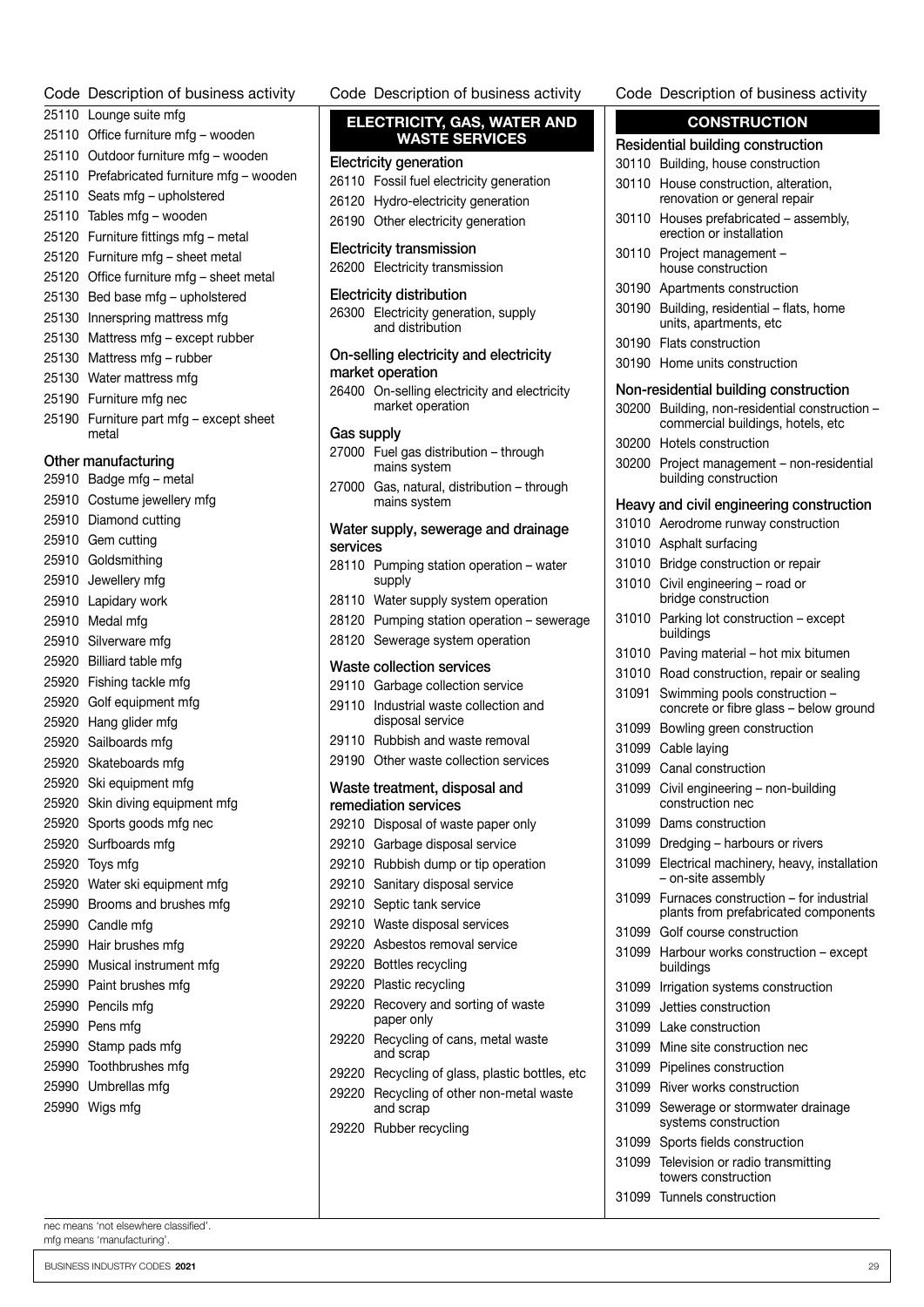| Code     | Description of business activity                                |
|----------|-----------------------------------------------------------------|
| 31099    | Water filtration plant construction                             |
| 31099    | Water tank construction – except of<br>structural steel         |
| services | Land development and site preparation                           |
| 32110    | Land development or subdivision                                 |
| 32120    | <b>Blasting services</b>                                        |
| 32120    | Demolition of buildings or<br>other structures                  |
| 32120    | Earthmoving services                                            |
| 32120    | <b>Excavating service</b>                                       |
| 32120    | Explosives laying                                               |
| 32120    | Labouring - site preparation services                           |
| 32120    | Land clearing - bush or rural                                   |
| 32120    | Land clearing - except rural                                    |
| 32120    | Mine site preparation                                           |
| 32120    | Trench digging                                                  |
|          | <b>Building structure services</b>                              |
| 32210    | Concreting services                                             |
| 32210    | Construction of concrete                                        |
|          | support structures                                              |
| 32210    | Footpaths construction - concrete                               |
| 32210    | Foundations construction - concrete                             |
| 32210    | Kerb and guttering construction -<br>concrete                   |
| 32210    | Labouring - concreting                                          |
| 32220    | <b>Bricklaying services</b>                                     |
| 32220    | Labouring - bricklaying                                         |
| 32220    | Stonework on construction projects                              |
| 32230    | Labouring - roofing services                                    |
| 32230    | Metal roof fixing                                               |
| 32230    | Roof tiling                                                     |
| 32230    | Roofing materials installation - except<br>insulation materials |
| 32230    | Tiling services - roof                                          |
| 32240    | Labouring - structural steel<br>erection services               |
| 32240    | Storage tanks erection - metal                                  |
| 32240    | Structural steel erection                                       |
| 32240    | Trusses or joists erection - steel                              |
| 32240    | Welding work on construction projects                           |
|          | <b>Building installation services</b>                           |
| 32310    | Drains construction, cleaning                                   |
|          | or repairing - except sewerage or<br>stormwater drains          |
| 32310    | Gas plumbing                                                    |
| 32310    | Guttering installation or repair - roof                         |
| 32310    | Hot water systems installation                                  |
| 32310    | Installation of domestic water                                  |
|          | recycling equipment                                             |
| 32310    | Labouring - plumbing services                                   |
| 32310    | Plumbing - except marine                                        |
| 32310    | Septic tank installation                                        |
| 32310    | Solar hot water systems installation                            |
| 32320    | Automatic electrical door maintenance                           |
| 32320    | Electric rangehood installation                                 |
| 32320    | <b>Electrical services</b>                                      |

|       | Code Description of business activity                                                      | Cod          |
|-------|--------------------------------------------------------------------------------------------|--------------|
| 32320 | Labouring - electrical services                                                            | 3243         |
| 32320 | Pay TV antennae installation                                                               | 3243         |
| 32320 | Pay TV installation - antennae,                                                            | 3243         |
|       | decoder                                                                                    | 3243         |
|       | 32320 Television antennae installing                                                       | 3244         |
| 32330 | Air conditioning equipment installation                                                    | 3244         |
| 32330 | - except motor vehicles<br>Heating equipment installation -<br>except industrial furnaces  | 3244         |
| 32330 | Labouring - air conditioning and<br>heating services                                       | 3244         |
| 32330 | Oil heaters installation                                                                   | 3244         |
|       | 32330 Refrigeration equipment installation                                                 | 3244         |
| 32330 | Ventilation equipment installation nec                                                     | 3244         |
| 32340 | Alarm systems installation                                                                 | 3245         |
| 32340 | Burglar alarms installation                                                                | 3245         |
| 32340 | Fire sprinklers installation                                                               | 3245         |
| 32340 | Security systems - installation                                                            | 3245         |
| 32340 | Smoke detectors - installation                                                             | 3245         |
| 32340 | Surveillance systems installation                                                          | 3245         |
| 32340 | Video surveillance systems installation                                                    |              |
| 32390 | Awnings installation or repair                                                             | Othe         |
| 32390 | Blinds installation or repair                                                              | 3291         |
|       | 32390 Curtains installing                                                                  |              |
| 32390 | Elevator installation, repair                                                              | 3291         |
| 32390 | Escalator installation, repair                                                             | 3291         |
| 32390 | Fireplace construction and installation                                                    | 3291         |
| 32390 | Fireplace restoration services                                                             | 3291         |
| 32390 | Flywire installation - screens, shutters                                                   | 3291         |
|       | or blinds                                                                                  | 3291         |
| 32390 | Insulation materials installation                                                          | 3291         |
|       | 32390 Lifts mfg, installation and repair                                                   | 3292         |
|       | 32390 Office installation and fitout services                                              | 3299         |
|       | 32390 Safes or vaults installation                                                         | 3299         |
|       | <b>Building completion services</b>                                                        | 3299         |
|       | 32410 Cement rendering of buildings                                                        | 3299         |
| 32410 | Labouring - plastering and<br>ceiling services                                             | 3299         |
| 32410 | Plasterboard fixing or finishing                                                           | 3299         |
| 32410 | Plasterers                                                                                 |              |
| 32420 | Cabinet making, joinery - on-site<br>fabrication of built-in furniture or<br>other joinery | 3299<br>3299 |
| 32420 | Carpentry, joinery – on construction<br>projects                                           | 3299         |
| 32420 | Flooring fixing - wooden                                                                   | 3299         |
| 32420 | Formwork fixing - wooden                                                                   | 3299         |
| 32420 | Joinery work on construction projects                                                      | 3299         |
| 32420 | Labouring - carpentry services                                                             |              |
| 32420 | Roof trusses fixing - wooden                                                               | 3299         |
| 32420 | Shop fittings mfg - timber display                                                         | 3299         |
|       | cabinets built at the clients premises<br>(on-site fabrication)                            | 3299         |
| 32430 | Carpet laying                                                                              | 3299         |
| 32430 | Floor coverings laying nec                                                                 |              |
|       | 32430 Floor sanding                                                                        |              |
|       | 32430 Labouring – tiling and                                                               |              |

carpeting services

e Description of business activity 0 Linoleum or linotile fixing 0 Slate flooring installation 0 Tiling services – floor and wall 0 Wall tiling 0 House painting 0 Interior decorating service nec 0 Labouring – painting and decorating services 0 Painting of buildings or other structures 0 Paper hanging 0 Spray painting of buildings or other structures 0 Wall papering 0 Glazing services 0 Labouring – glazing services 0 Window curtain wall installation 0 Window frame installation 0 Window installation 0 Window insulation fixing **r** construction services 0 Fence construction – except agricultural 0 Garden drainage systems installation 0 Garden sprinkler systems installation – except irrigation systems 0 Labouring – landscaping services 0 Landscape construction 0 Lawn construction 0 Paving laying 0 Rockery work 0 Earthmoving plant hire – with operators 0 Abrasive blasting 0 Bath resurfacing 0 Billboard construction/erection 0 Clothes hoist installation 0 Drilling contractors 0 General household repairs – excluding cleaning, gardening or trade services elsewhere classified 0 Handyman services 0 Handyman services – household repairs – excluding cleaning, gardening or trade services elsewhere classified 0 Home maintenance and repair services 0 Labouring – construction services nec 0 Petrol bowsers installation 0 Sand or other abrasive blasting of building exteriors 0 Scaffolding construction 0 Steam-cleaning of building exteriors 0 Swimming pools construction – above ground 0 Waterproofing of buildings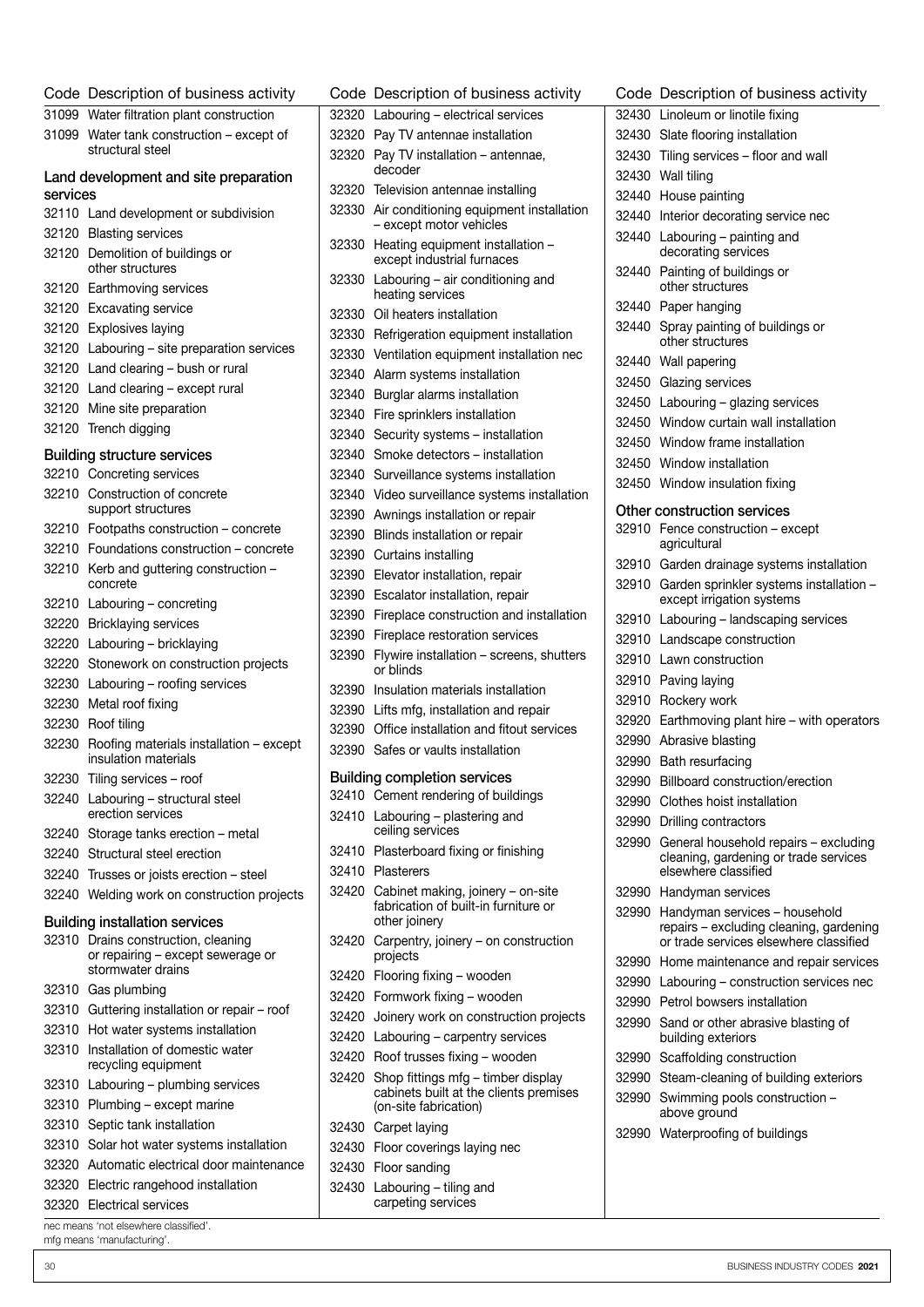#### Code Description of business activity

| <b>WHOLESALE TRADE</b>           |                                                                               |       | 33230 Liquefied gases wholesaling - except<br>liquefied petroleum gas (LPG) |
|----------------------------------|-------------------------------------------------------------------------------|-------|-----------------------------------------------------------------------------|
| Agricultural product wholesaling |                                                                               |       | 33230 Marine oils wholesaling                                               |
|                                  | 33110 Wool wholesaling                                                        |       | 33230 Pesticides wholesaling                                                |
|                                  | 33120 Cereal grain wholesaling                                                |       |                                                                             |
|                                  | 33190 Farm produce or supplies wholesaling                                    |       | Timber and hardware goods wholesaling                                       |
|                                  | 33190 Feed wholesaling                                                        |       | 33310 Timber dealing - except firewood                                      |
|                                  | 33190 Florist operation - wholesale                                           |       | 33310 Veneer wood - dealing                                                 |
|                                  | 33190 Flowers wholesaling                                                     |       | 33320 Bathroom and toilet fittings -                                        |
|                                  | 33190 Hide wholesaling                                                        |       | wholesaling                                                                 |
|                                  | 33190 Landscaping supplies - wholesaling                                      |       | 33320 Hot water systems wholesaling<br>33320 Plumbers' fittings wholesaling |
|                                  | 33190 Leather wholesaling                                                     |       |                                                                             |
|                                  | 33190 Livestock wholesaling                                                   |       | 33390 Bricks dealing                                                        |
|                                  | 33190 Nursery stock - wholesale                                               |       | 33390 Builders hardware dealing nec                                         |
|                                  | 33190 Nut supplies - wholesaling                                              |       | 33390 Building materials dealing nec                                        |
|                                  | 33190 Orchard supplies wholesaling nec                                        |       | 33390 Cement wholesaling                                                    |
|                                  | 33190 Seeds wholesaling - farm or garden                                      |       | 33390 Ceramic floor or wall tile wholesaling                                |
|                                  | 33190 Skins wholesaling                                                       |       | 33390 Galvanised iron products dealing                                      |
|                                  | 33190 Sugar wholesaling - raw                                                 |       | 33390 Garden tools wholesaling                                              |
|                                  | 33190 Tobacco leaf wholesaling                                                |       | 33390 Hand tools wholesaling - including<br>power operated                  |
|                                  | 33190 Trees or shrubs, potted - wholesaling                                   |       | 33390 Hardware wholesaling - domestic                                       |
|                                  |                                                                               |       | 33390 Insulating materials wholesaling                                      |
|                                  | Mineral, metal and chemical wholesaling                                       |       | 33390 Locks wholesaling                                                     |
|                                  | 33210 Bitumen wholesaling                                                     |       | 33390 Paint wholesaling                                                     |
|                                  | 33210 Crude oil wholesaling                                                   |       | 33390 Roofing materials wholesaling                                         |
|                                  | 33210 Crude petroleum wholesaling                                             |       | 33390 Sand dealing                                                          |
|                                  | 33210 Diesel oil wholesaling                                                  |       | 33390 Screens - window - wholesaling                                        |
|                                  | 33210 Distillate wholesaling                                                  |       | 33390 Spa pool and hot tub wholesaling                                      |
|                                  | 33210 Fuel oil wholesaling                                                    | 33390 | Swimming pools wholesaling -                                                |
|                                  | 33210 Heating oil dealing                                                     |       | fibreglass - below ground                                                   |
|                                  | 33210 Kerosene wholesaling                                                    |       | 33390 Tiles wholesaling - except non-                                       |
|                                  | 33210 Liquefied petroleum gas - dealing                                       |       | ceramic floor tiles                                                         |
|                                  | 33210 Oils or greases wholesaling - industrial<br>or lubricating              |       | 33390 Wall or ceiling boards wholesaling                                    |
|                                  | 33210 Petrol wholesaling                                                      |       | 33390 Wallpaper wholesaling                                                 |
|                                  | 33210 Petroleum products wholesaling                                          |       | 33390 Woodworking tools wholesaling                                         |
|                                  | 33221 Aluminium can recycling - collecting,<br>sorting, dealing, wholesaling  |       | Specialised industrial machinery and<br>equipment wholesaling               |
|                                  | 33221 Cans, metal - recycling, collecting,<br>sorting, dealing or wholesaling |       | 34110 Agricultural machinery or equipment<br>wholesaling                    |
|                                  | 33221 Metal scrap wholesaling                                                 |       | 34110 Lawn mowers wholesaling                                               |
|                                  | 33221 Precious metals scrap dealing                                           |       | 34190 Distilling equipment wholesaling                                      |
|                                  | 33221 Scrap metal merchants                                                   |       | 34190 Dry cleaning machinery or equipment                                   |
|                                  | 33229 Charcoal suppliers                                                      |       | wholesaling                                                                 |
|                                  | 33229 Coal wholesaling                                                        |       | 34190 Food processing machinery or<br>equipment wholesaling                 |
|                                  | 33229 Gold, silver merchants                                                  |       | 34190 Forging machinery or equipment                                        |
|                                  | 33229 Metallic ores wholesaling                                               |       | wholesaling                                                                 |
|                                  | 33229 Minerals wholesaling nec                                                |       | 34190 Machine tools wholesaling                                             |
|                                  | 33230 Adhesives wholesaling                                                   |       | 34190 Metalworking machinery wholesaling                                    |
|                                  | 33230 Agricultural chemicals wholesaling                                      |       | 34190 Milk processing machinery or                                          |
|                                  | 33230 Chemicals wholesaling nec                                               |       | equipment wholesaling                                                       |
|                                  | 33230 Cleaning products - chemical-based -<br>wholesaling                     |       | 34190 Mining machinery or equipment<br>wholesaling                          |
|                                  | 33230 Dyes wholesaling                                                        | 34190 | Printing machinery or equipment                                             |
|                                  | 33230 Fertiliser wholesaling                                                  |       | wholesaling<br>34190 Textile working machinery or                           |
|                                  | 33230 Gases - industrial - wholesaling -<br>except liquefied petroleum gas    |       | equipment wholesaling                                                       |

efied petroleum gas (LPG) ine oils wholesaling ticides wholesaling d hardware goods wholesaling ber dealing – except firewood eer wood – dealing aroom and toilet fittings – lesaling water systems wholesaling mbers' fittings wholesaling ks dealing ders hardware dealing nec ding materials dealing nec nent wholesaling amic floor or wall tile wholesaling anised iron products dealing den tools wholesaling d tools wholesaling – including er operated dware wholesaling – domestic lating materials wholesaling ks wholesaling at wholesaling fing materials wholesaling d dealing ens – window – wholesaling pool and hot tub wholesaling 33390 Swimming pools wholesaling – fibreglass – below ground wholesaling – except nonamic floor tiles or ceiling boards wholesaling Ipaper wholesaling dworking tools wholesaling d industrial machinery and wholesaling cultural machinery or equipment lesaling n mowers wholesaling illing equipment wholesaling cleaning machinery or equipment lesaling d processing machinery or pment wholesaling ging machinery or equipment lesaling chine tools wholesaling alworking machinery wholesaling processing machinery or ipment wholesaling ng machinery or equipment lesaling ting machinery or equipment lesaling ile working machinery or ipment wholesaling

Code Description of business activity

|                | Code Description of business activity                                                      |
|----------------|--------------------------------------------------------------------------------------------|
| 34190          | Water purification equipment<br>wholesaling                                                |
| 34190          | Welding machinery or equipment<br>wholesaling - non-electrical                             |
| 34190          | Woodworking machinery or equipment<br>wholesaling                                          |
| wholesaling    | Other machinery and equipment                                                              |
| 34910          | Medical equipment wholesaling nec                                                          |
| 34910          | Professional equipment wholesaling                                                         |
| 34910          | Scientific equipment wholesaling                                                           |
| 34920          | Computer wholesaling - including<br>peripherals                                            |
| 34920          | Laser printer wholesaling                                                                  |
| 34930          | Electronic telephone security device<br>wholesaling                                        |
| 34930          | Mobile phone battery wholesaling                                                           |
| 34930          | Telephone or telegraph equipment<br>wholesaling                                            |
| 34940          | Electric fittings dealing nec                                                              |
| 34940          | Electrical distribution equipment<br>wholesaling                                           |
| 34940          | Electrical equipment, industrial,<br>wholesaling nec                                       |
| 34940          | Electrical measuring or testing<br>instruments wholesaling                                 |
| 34940          | Electronic equipment wholesaling nec<br>– industrial                                       |
| 34940          | Enlargers wholesaling - photographic                                                       |
| 34940          | Household appliances wholesaling                                                           |
| 34940          | Kitchen appliances wholesaling -<br>household electric                                     |
| 34940          | Light fittings dealing - electrical                                                        |
| 34940          | Photocopier wholesaling                                                                    |
| 34940<br>34940 | Photocopying machines wholesaling                                                          |
|                | Photographic equipment wholesaling<br>34940 Radio or television parts wholesaling          |
| 34940          | Radios wholesaling                                                                         |
| 34940          | Refrigeration equipment wholesaling -                                                      |
|                | commercial                                                                                 |
| 34940          | Sewing machines wholesaling -<br>household                                                 |
| 34940          | Sound recording or reproducing<br>equipment - industrial - wholesaling                     |
| 34940          | Sound reproducing equipment -<br>household - wholesaling                                   |
| 34940          | Stoves or heaters - household -<br>wholesaling                                             |
| 34940          | Television sets wholesaling                                                                |
| 34940          | Vacuum cleaners wholesaling -<br>household                                                 |
| 34940          | Washing machines - household -<br>wholesaling                                              |
| 34940          | Welding equipment wholesaling -<br>electrical                                              |
| 34990          | Business machines, equipment -<br>wholesaling - except computing<br>equipment or furniture |
| 34990          | Display and notice boards wholesaling                                                      |
|                | 34990 Film wholesaling - photographic                                                      |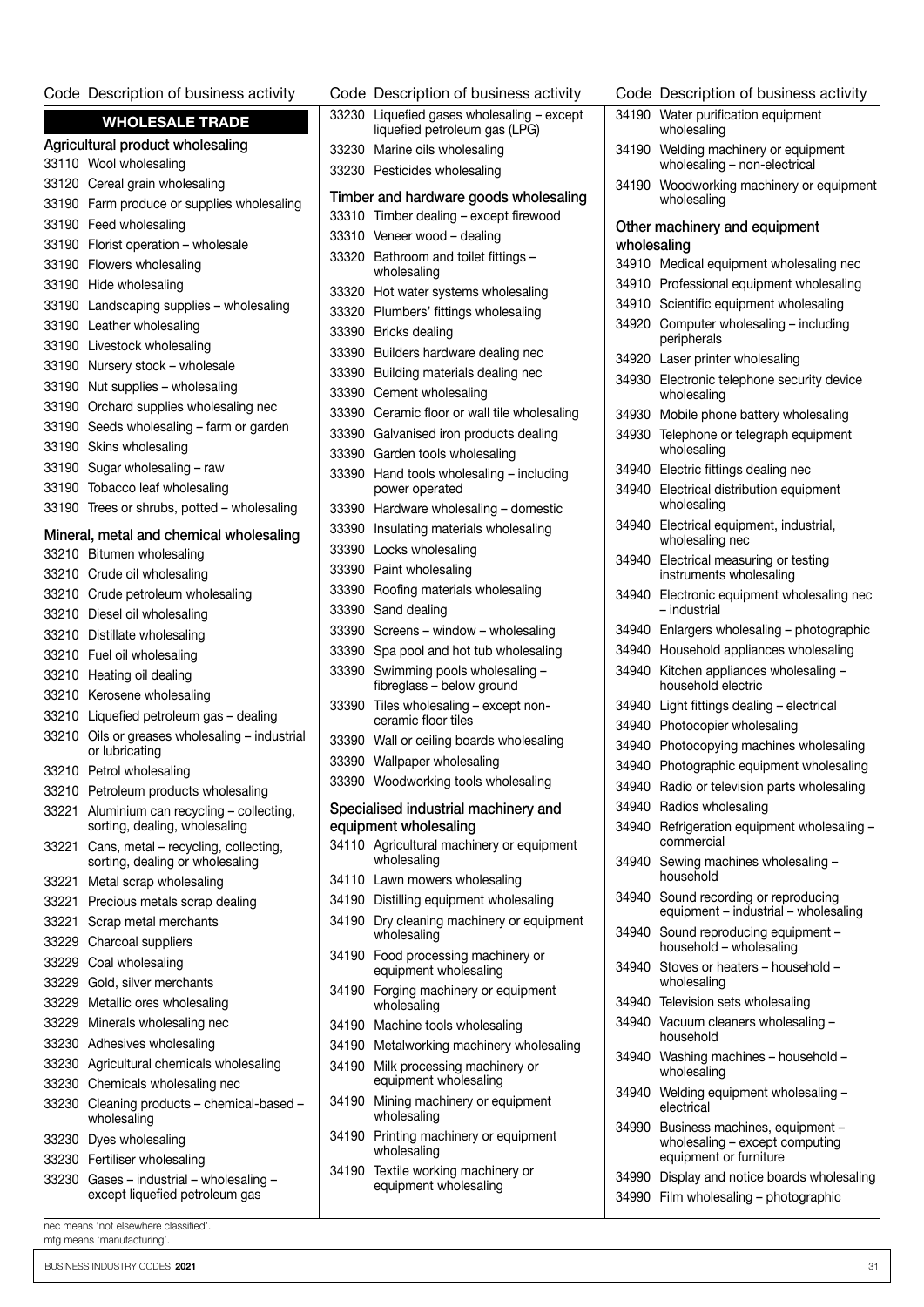|             | Code Description of business activity                            |             | Code Description of business activity         |
|-------------|------------------------------------------------------------------|-------------|-----------------------------------------------|
|             | 34990 Fire protection equipment wholesaling                      |             | 36061 Beer, wine and spirits wholesalers      |
|             | 34990 Furnaces or furnace equipment,                             |             | 36062 Tobacco products wholesaling            |
|             | industrial, wholesaling - except<br>electrical                   |             | 36090 Cereal foods wholesaling                |
|             | 34990 Hairdressers' equipment wholesaling                        |             | 36090 Chinese groceries wholesaling           |
|             | 34990 Industrial machinery or equipment                          |             | 36090 Confectionery wholesaling               |
|             | wholesaling nec                                                  |             | 36090 Cordials - wholesaling                  |
|             | 34990 Jet ski parts wholesaling                                  |             | 36090 Eastern foods wholesaling               |
|             | 34990 Jet ski wholesaling                                        |             | 36090 Egg and egg products wholesaling        |
|             | 34990 Laundry machinery or equipment                             |             | 36090 Food wholesaling nec                    |
|             | wholesaling - except domestic                                    |             | 36090 Groceries wholesaling nec               |
|             | 34990 Weighing machinery wholesaling nec                         |             | 36090 Health foods wholesaling                |
|             | Motor vehicle and motor vehicle parts                            |             | 36090 Honey wholesaling                       |
| wholesaling |                                                                  |             | 36090 Nuts wholesaling                        |
|             | 35010 Motor vehicles distributing - new                          |             | 36090 Potato crisps wholesaling               |
|             | 35010 Motor vehicles wholesaling                                 |             | 36090 Rice wholesaling - milled or polished   |
|             | 35020 Bus, coach dealers                                         |             | 36090 Seafoods wholesaling - canned           |
|             | 35020 Commercial vehicles dealing                                |             | 36090 Soft drinks wholesaling                 |
|             | 35020 Trucks wholesaling                                         |             | 36090 Tea wholesaling                         |
|             | 35030 Trailer and other motor vehicle<br>wholesaling             | wholesaling | Textile, clothing and footwear                |
|             | 35040 Batteries wholesaling - motor vehicle                      |             | 37110 Bags or sacks wholesaling - textile     |
|             | 35040 Motor accessory shops operation                            |             | 37110 Haberdashery wholesaling                |
|             | 35040 Motor vehicle accessories dealing -                        |             | 37110 Household linen wholesaling             |
|             | new                                                              |             | 37110 Rope wholesaling                        |
|             | 35040 Motor vehicle paint wholesaling                            |             | 37110 Sail cloth wholesaling                  |
|             | 35040 Motor vehicle parts dealing - new                          |             | 37110 Soft furnishings wholesaling            |
|             | 35040 Tyre wholesaling - motor vehicles -<br>except motor cycles |             | 37110 Tents wholesaling                       |
|             | 35040 Tyres or tubes wholesaling                                 |             | 37110 Textiles wholesaling nec                |
|             | 35050 Auto parts recyclers                                       |             | 37110 Yarns wholesaling                       |
|             | 35050 Motor vehicle parts dealing - used                         |             | 37120 Bicycle helmet wholesaling              |
|             | 35050 Motor wreckers                                             |             | 37120 Clothing wholesalers                    |
|             | 35050 Recycling - auto parts                                     |             | 37120 Footwear wholesaling                    |
|             | 35050 Second hand motor vehicle                                  |             | 37120 Furriers - wholesale                    |
|             | parts dealing                                                    |             | 37120 Lingerie wholesaling                    |
|             | Grocery, liquor and tobacco product                              |             | 37120 Menswear wholesaling                    |
| wholesaling |                                                                  |             | 37120 Millinery wholesaling                   |
|             | 36010 General line groceries wholesaling                         |             | Pharmaceutical and toiletry goods             |
|             | 36020 Butchers - wholesale                                       | wholesaling |                                               |
|             | 36020 Kangaroo meat wholesaling                                  |             | 37200 Cosmetics wholesaling                   |
|             | 36020 Meat wholesaling - except canned,                          |             | 37200 Detergents wholesaling                  |
|             | cured or smoked poultry or rabbit meat                           |             | 37200 Drugs wholesaling - except veterinary   |
|             | 36020 Poultry wholesaling                                        |             | 37200 Drugs wholesaling - veterinary          |
|             | 36020 Rabbit meat wholesaling                                    |             | 37200 Medicines wholesaling - except          |
|             | 36020 Sausages wholesaling                                       |             | veterinary                                    |
|             | 36020 Smallgoods wholesaling                                     |             | 37200 Perfumes wholesaling                    |
|             | 36030 Dairy products wholesaling                                 |             | 37200 Soap wholesaling                        |
|             | 36030 Ice cream wholesaling                                      |             | 37200 Toiletries wholesaling                  |
|             | 36030 Milk wholesaling                                           |             | Furniture, floor coverings and other          |
|             | 36040 Crustacean wholesaling                                     |             | goods wholesaling                             |
|             | 36040 Fish wholesaling                                           |             | 37310 Beds wholesaling                        |
|             | 36040 Seafoods wholesaling - fresh or frozen                     |             | 37310 Floor coverings wholesaling             |
|             | 36050 Fruit fresh - wholesaling, washing<br>or packing           |             | 37310 Floor tile wholesaling (except ceramic) |
|             | 36050 Vegetables fresh - wholesaling,                            |             | 37310 Furniture wholesaling - except office   |
|             | washing or packing                                               |             | 37310 Furniture wholesaling - office          |
|             |                                                                  |             | 37310 Mattresses wholesaling                  |
|             | nec means 'not elsewhere classified'.                            |             |                                               |

nec means 'not elsewhere classified'. mfg means 'manufacturing'.

| 37320 | Watch or clock parts wholesaling                            |
|-------|-------------------------------------------------------------|
| 37320 | Watches wholesaling                                         |
| 37330 | China, glassware and<br>earthenware wholesaling             |
| 37330 | Glassware wholesaling - household                           |
| 37330 | Household ceramic<br>giftware wholesaling                   |
| 37330 | Kitchenware wholesaling                                     |
| 37330 | Tableware wholesaling                                       |
| 37340 | Golf equipment wholesaling                                  |
| 37340 | Gymnasium equipment wholesaling                             |
| 37340 | Hobby equipment wholesaling -<br>except tools               |
| 37340 | Playground equipment wholesaling                            |
| 37340 | Ski equipment wholesaling                                   |
| 37340 | Skin diving equipment wholesaling                           |
| 37340 | Sporting goods wholesaling - except<br>clothing or footwear |
| 37340 | Toys wholesaling                                            |
| 37340 | Water ski equipment wholesaling                             |
| 37350 | Books wholesaling                                           |
| 37350 | Magazine wholesaling                                        |
| 37350 | Newspaper wholesaling                                       |
| 37350 | Periodicals wholesaling                                     |
| 37360 | Bags wholesaling - paper                                    |
| 37360 | Paper products wholesaling nec                              |
| 37360 | Paper wholesaling                                           |
| 37360 | Stationery wholesaling                                      |
| 37390 | Artists' supplies wholesaling                               |
| 37390 | Firewood wholesaling                                        |
| 37390 | Leather goods wholesaling - except<br>clothing or footwear  |
| 37390 | Luggage wholesaling                                         |
| 37390 | Musical instruments wholesaling                             |
| 37390 | Pet foods wholesaling                                       |
| 37390 | Pets wholesaling                                            |
| 37390 | Pool cleaning equipment wholesaling                         |
| 37390 | Prepaid cards and vouchers -<br>issuing to businesses       |
| 37390 | Second-hand goods wholesaling nec                           |
| 37390 | Wholesale trade nec                                         |
|       | Commission-based wholesaling                                |
| 38000 | Antiques auctioning service                                 |
| 38000 | Auctioning service - electronic                             |
|       | 38000 Auctioning service - furniture,<br>second-hand goods  |
|       | 38000 Auctioning service - livestock                        |
|       | 38000 Auctioning service - used motor<br>vehicles           |
|       |                                                             |

Code Description of business activity Costume jewellery wholesaling Gemstones wholesaling Jewellery wholesaling Precious metals wholesaling

- Auctioning service nec
- Wool broking wholesaling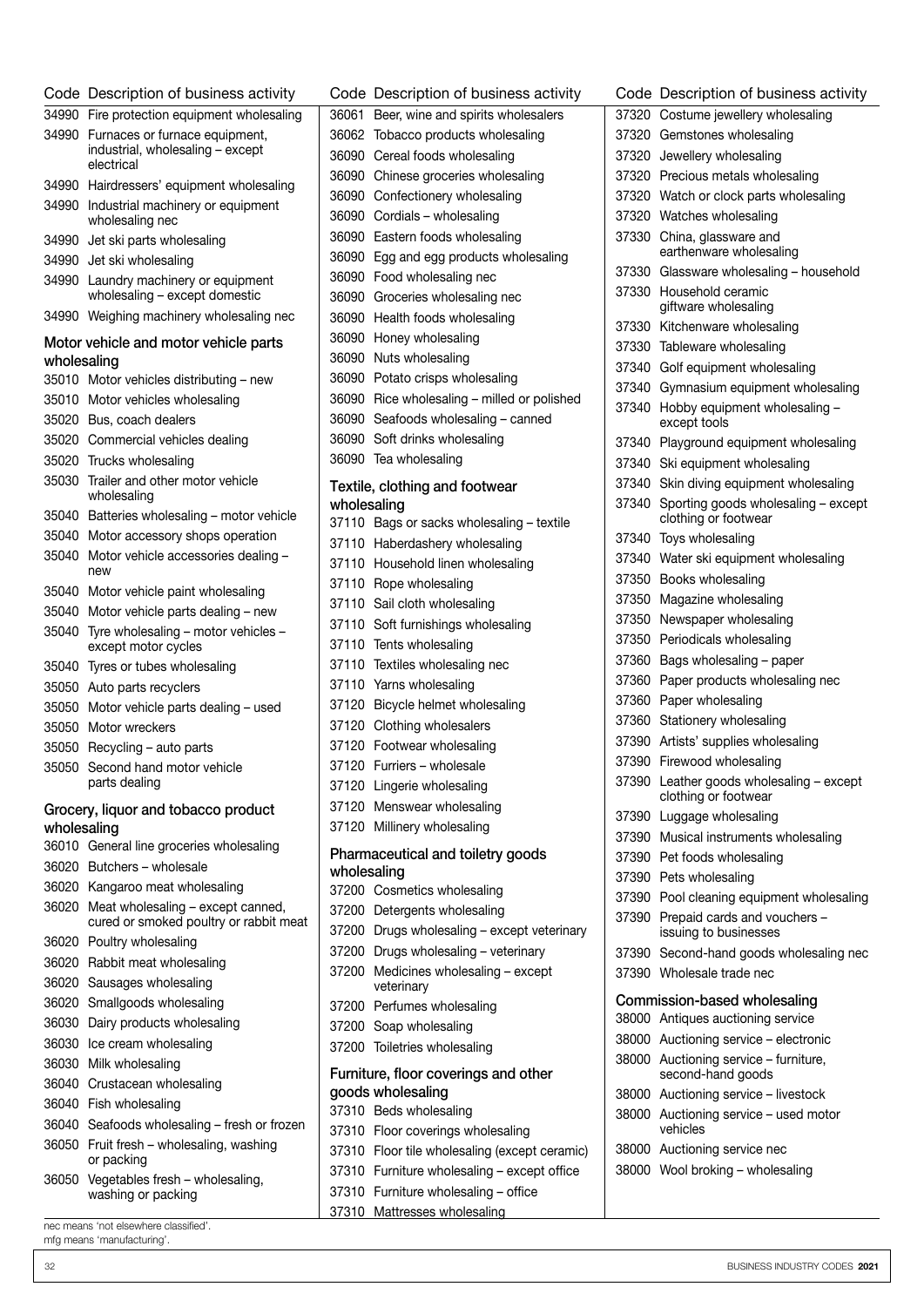#### Code Description of business activity

|                       | <b>RETAIL TRADE</b>                                  |
|-----------------------|------------------------------------------------------|
|                       | Motor vehicle retailing                              |
|                       | 39110 Car dealer – new and/or used                   |
|                       | 39110 Motor vehicles retailing - new                 |
|                       | 39110 Motor vehicles retailing - used                |
|                       | 39120 Go-karts retailing - motorised                 |
| 39120                 | Motor cycles or scooters wholesaling<br>or retailing |
| 39130                 | Caravan dealers                                      |
| 39130                 | Horse floats wholesaling or retailing                |
| 39130                 | Mobile homes dealing                                 |
| 39130                 | Trailers dealing - except boat                       |
|                       | Motor vehicle parts retailing                        |
| 39211                 | Batteries retail - motor vehicle                     |
| 39211                 | Caravan battery retailing                            |
| 39219                 | Car accessories dealing                              |
| 39220                 | Tyres or tubes for motor vehicle -<br>retailing      |
| <b>Fuel retailing</b> |                                                      |
|                       | 40000 Diesel oil retailing                           |
|                       | 40000 Distillate retailing                           |
|                       | 40000 Engine oils retailing                          |
|                       | 40000 Kerosene retailing                             |
|                       | 40000 Liquefied petroleum gas - automotive           |
|                       | - retailing<br>40000 Petrol retailing                |
|                       | 40000 Service station operation                      |
|                       | Supermarket and grocery stores                       |
|                       | 41100 General store operation - main grocery         |
|                       | 41100 Groceries retailing                            |
|                       | 41100 Grocery supermarket operation                  |
|                       | Specialised food retailing                           |
| 41211                 | Butchers, butcher shops - retail                     |
|                       | 41211 Meat retailing - except canned meat            |
|                       | 41212 Fish retailing - fresh                         |
|                       | 41212 Seafoods retailing - fresh                     |
|                       | 41213 Poultry retailing - fresh                      |
|                       | 41220 Fruit retailing - fresh                        |
|                       | 41220 Greengrocery operation - retail                |
|                       | 41220 Vegetables fresh - retailing                   |
|                       | 41230 Liquor stores                                  |
|                       | 41230 Wine and spirit merchants - retail             |
|                       | 41290 Bakeries and hot bread shops                   |
|                       | 41290 Biscuits retailing                             |
|                       |                                                      |
|                       | 41290 Bread retailing                                |
|                       | 41290 Bread vendors                                  |
|                       | 41290 Cakes retailing                                |
|                       | 41290 Confectionery retailing                        |
|                       | 41290 Delicatessens                                  |
|                       | 41290 Eastern foods retailing                        |
|                       | 41290 Gourmet shops                                  |
|                       | 41290 Health foods retailing                         |
|                       | 41290 Pastries retailing                             |

nec means 'not elsewhere classified'. mfg means 'manufacturing'.

|       | Code Description of business activity                 | C٥         |
|-------|-------------------------------------------------------|------------|
|       | 41290 Smallgoods retailing                            | 422        |
|       | 41290 Specialised foods retailing nec                 | 422        |
|       | Furniture, floor coverings, houseware and             | 422        |
|       | textile goods retailing                               |            |
|       | 42110 Antique reproduction furniture retailing        | 422        |
|       | 42110 Awnings retailing                               | 422        |
|       | 42110 Beds retailing                                  | 422        |
|       | 42110 Blinds retailing                                | 422        |
|       | 42110 Furniture retailing - household                 | 422        |
|       | 42110 Mattresses retailing                            |            |
|       | 42120 Carpet retailing                                | 422        |
|       | 42120 Cork flooring retailing                         | 422        |
|       | 42120 Floor coverings retailing                       | 422        |
|       | 42120 Tiles - floor - retailing                       | Har        |
| 42130 | China, glassware and earthenware                      | reta       |
|       | retailing                                             | 423        |
| 42130 | Cooking utensils retailing - excluding                | 423        |
|       | household electric                                    | 423        |
|       | 42130 Crockery retailing                              | 423        |
|       | 42130 Glassware retailing                             | 423        |
|       | 42130 Kitchenware retailing                           | 423        |
|       | 42130 Silverware retailing                            | 423        |
|       | 42140 Curtains retailing                              | 423        |
|       | 42140 Dressmaking supplies retailing                  | 423        |
|       | 42140 Fabrics, textile retailing                      | 423        |
|       | 42140 Haberdashery retailing                          | 423        |
|       | 42140 Household textiles retailing                    | 423        |
|       | 42140 Linen retailing - household                     | 423        |
|       | 42140 Soft furnishings retailing                      | 423        |
|       | 42140 Yarns retailing                                 | 423        |
|       | Electrical and electronic goods retailing             | 423        |
|       | 42210 Air conditioners retailing - household          | 423        |
|       | 42210 Barbecues retail                                |            |
|       | 42210 Cameras, accessories retailing                  | Red        |
| 42210 | Cooking utensils retailing - household                | 424        |
|       | electric                                              | 424        |
| 42210 | Gas heating appliances - household -                  | 424        |
|       | retailing                                             | 424        |
| 42210 | Heating equipment - household<br>electric - retailing | 424        |
| 42210 | Household appliances retailing                        | 424<br>424 |
| 42210 | Household freezer retailing                           | 424        |
| 42210 | Household fridge retailing                            | 424        |
| 42210 | Household internet equipment retailing                | 424        |
| 42210 | Household microwave oven retailing                    | 424        |
| 42210 | Household whitegoods retailing                        |            |
| 42210 | Internet retailing - personal and                     | 424        |
|       | household goods                                       | 424        |
| 42210 | Mobile phone battery retailing                        |            |
| 42210 | Mobile phone retailing                                | 424<br>424 |
| 42210 | Oil heaters retailing - household                     | 424        |
| 42210 | Photographic equipment retailing                      | 424        |
| 42210 | Pocket calculators retailing - electronic             | 424        |
| 42210 | Radios retailing - except car radios                  | 424        |
| 42210 | Refrigerators retailing - household                   |            |
|       |                                                       | 424        |

|                | Code Description of business activity                         |
|----------------|---------------------------------------------------------------|
| 42210          | Sound reproducing equipment -<br>household - retailing        |
| 42210          | Stoves - household - retailing                                |
| 42210          | Telephone retailing including mobile<br>phones                |
| 42210          | Television antennae retailing                                 |
| 42210          | Television sets retailing                                     |
| 42210          | Vacuum cleaners retailing                                     |
| 42210          | Video cameras retailing                                       |
| 42210          | Washing machines - household -<br>retailing                   |
| 42220          | Computer retailing                                            |
| 42290          | Dry cell battery retailing                                    |
| 42290          | Solar panel retailing                                         |
| retailing      | Hardware, building and garden supplies                        |
| 42310          | Bathroom and toilet fittings - retailing                      |
| 42310          | Garden tools retailing                                        |
|                | 42310 Hardware retailing - domestic                           |
|                | 42310 Lawn mower retailing                                    |
| 42310          | Paint retailing                                               |
| 42310          | Tools, household, retailing                                   |
| 42310          | Wallpaper retailing                                           |
| 42320          | Fertiliser retailing                                          |
| 42320          | Garden ornaments retailing                                    |
| 42320          | Garden supplies retailing nec                                 |
| 42320          | Landscaping supplies - retailing                              |
| 42320          | Nurseries - retail                                            |
| 42320          | Pesticides retailing                                          |
| 42320          | Plants, garden - retailing                                    |
| 42320          | Seedlings retailing                                           |
| 42320          | Seeds retailing - garden                                      |
| 42320          | Shrubs or trees retailing                                     |
|                |                                                               |
|                | Recreational goods retailing                                  |
| 42410<br>42410 | Bicycle parts retailing<br>Bicycles and accessories retailing |
| 42410          | Camping equipment retailing                                   |
| 42410          | Firearms retailing                                            |
| 42410          | Fishing tackle retailing                                      |
| 42410          | Golf equipment retailing                                      |
| 42410          | Guns or rifles retailing                                      |
| 42410          | Gymnasium equipment retailing                                 |
| 42410          | Ski equipment retailing                                       |
| 42410          | Skin diving equipment retailing                               |
| 42410          | Sporting equipment retailing - except<br>clothing or footwear |
| 42410          | Water ski equipment retailing                                 |
| 42420          | Compact disc, cassette tape and<br>records retailing          |
| 42420          | Phonograph records retailing                                  |
| 42420          | Recorded music retailing                                      |
| 42420          | Video cassette retailing                                      |
| 42430          | Dolls retailing                                               |
| 42430<br>42430 | Games retailing                                               |
|                | Hobby equipment and supplies<br>retailing                     |
| 42430          | Toys retailing                                                |

BUSINESS INDUSTRY CODES 2021 33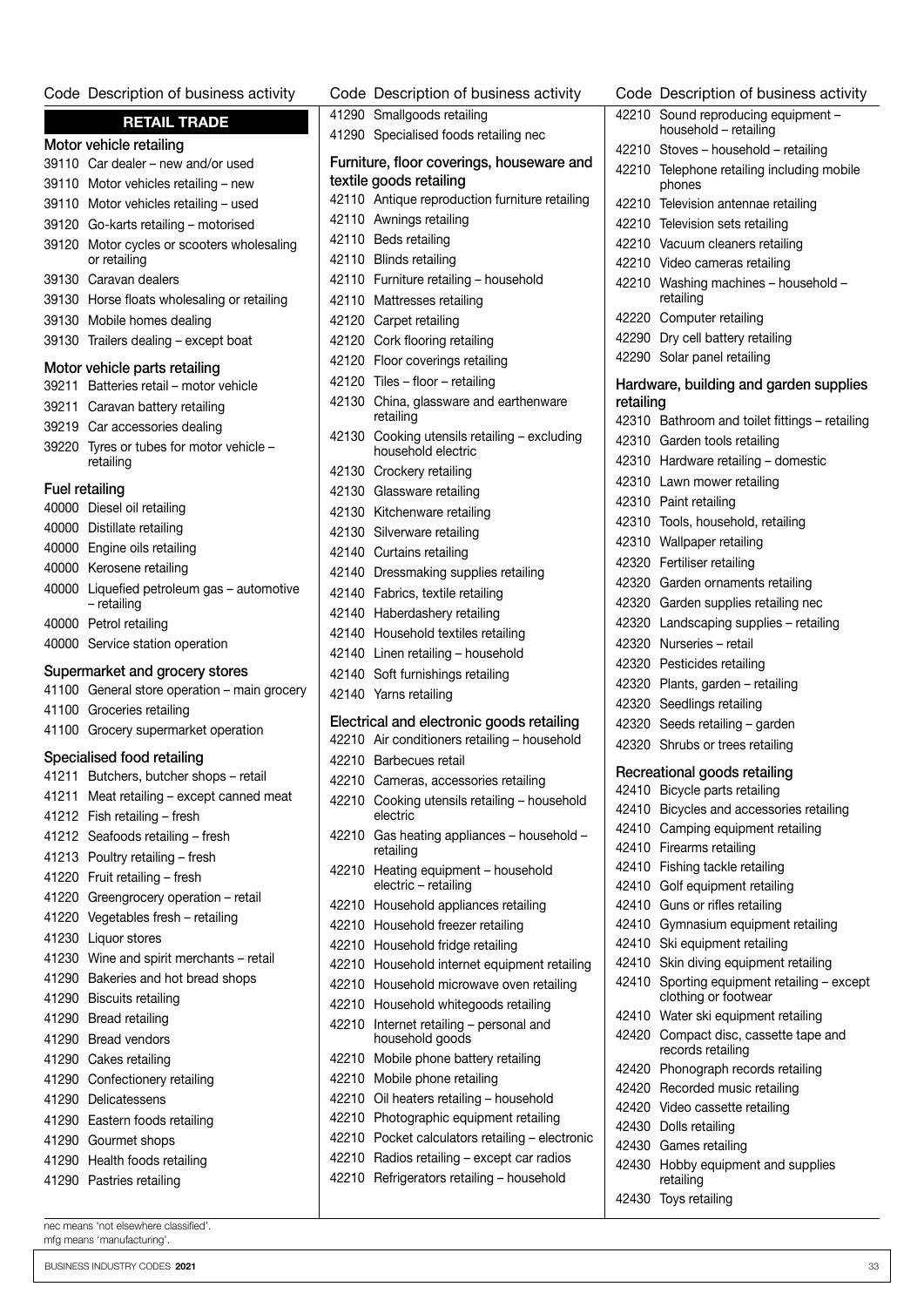|           | Code Description of business activity                                              |
|-----------|------------------------------------------------------------------------------------|
|           | 42441 Magazine retailing                                                           |
| 42441     | Newsagent operation                                                                |
|           | 42441 Newspapers retailing                                                         |
|           | 42441 Periodicals retailing                                                        |
|           | 42442 Books retailing                                                              |
|           | 42450 Boat dealers                                                                 |
|           | 42450 Boat trailer dealing                                                         |
|           | 42450 Jet ski parts retailing                                                      |
|           | 42450 Jet ski retailing                                                            |
|           | 42450 Marine accessories retailing nec                                             |
|           | 42450 Outboard motors retailing                                                    |
|           | 42450 Sailing or nautical accessories retailing                                    |
|           | 42450 Trailers dealing - boat                                                      |
|           | Clothing, footwear and personal                                                    |
|           | accessories retailing                                                              |
|           | 42510 Babies' wear retailing                                                       |
|           | 42510 Bicycle clothing/apparel retailing                                           |
|           | 42510 Bicycle helmet retailing                                                     |
|           | 42510 Bridal wear and accessories retailing                                        |
|           | 42510 Clothing accessories retailing                                               |
|           | 42510 Clothing retailing                                                           |
|           | 42510 Fashion ware - retailing                                                     |
|           | 42510 Foundation garments retailing                                                |
|           | 42510 Fur clothing retailing                                                       |
|           | 42510 Furriers - retail                                                            |
|           | 42510 Ladies' wear retailing                                                       |
|           | 42510 Leather clothing retailer                                                    |
|           | 42510 Lingerie retailing                                                           |
|           | 42510 Menswear retailing                                                           |
|           | 42510 Millinery retailing                                                          |
|           | 42510 Protective clothing retailing                                                |
|           | 42510 Women's wear retailing                                                       |
|           | 42510 Work clothing retailing                                                      |
|           | 42520 Footwear retailing                                                           |
|           | 42520 Shoes retailing                                                              |
|           | 42530 Jewellery retailing - except direct<br>sellers                               |
|           | 42530 Watches retailing                                                            |
|           | 42590 Handbags retailing                                                           |
|           | 42590 Leather goods retailing - except<br>apparel                                  |
|           | 42590 Umbrellas retailing                                                          |
|           | 42590 Wigs retailing                                                               |
|           | <b>Department stores</b>                                                           |
|           | 42600 Department store operation                                                   |
|           | Pharmaceutical and other store-based                                               |
| retailing |                                                                                    |
| 42711     | Bandages/dressings - medical retailing                                             |
| 42711     | Chemist shop operation - pharmacy                                                  |
| 42711     | Drugs retailing                                                                    |
| 42711     | Medicine retailing                                                                 |
| 42711     | Pharmacy operation - retail                                                        |
|           | 42712 Cosmetics retailing - except chemist<br>shops, pharmacies and direct sellers |
|           | 42712 Perfumes retailing - except chemist<br>shops, pharmacies and direct sellers  |

| ×<br>I | $ -$ |  |
|--------|------|--|
|        |      |  |

|       | Code Description of business activity                                         |
|-------|-------------------------------------------------------------------------------|
| 42712 | Toiletries retailing - except chemist<br>shops, pharmacies and direct sellers |
| 42720 | Artists' supplies retailing                                                   |
| 42720 | Stationery retailing                                                          |
| 42720 | Writing materials retailing                                                   |
| 42731 | Pawnbroking                                                                   |
| 42732 | Antiques retailing (except<br>pawnbroking)                                    |
| 42733 | Coin dealers                                                                  |
| 42733 | Disposal stores - new goods                                                   |
| 42733 | Second-hand books retailing                                                   |
| 42733 | Second-hand clothes retailing                                                 |
| 42733 | Second-hand furniture retailing or<br>auctioning - except pawnbrokers         |
| 42733 | Second-hand goods retailing - except<br>motor vehicles, pawnbrokers           |
| 42733 | Second-hand jewellery retailing -<br>except pawnbrokers                       |
| 42733 | Stamp dealing - except pawnbrokers                                            |
| 42740 | Dried flowers retailing                                                       |
| 42740 | Florist operation - retail                                                    |
| 42740 | Flowers retailing                                                             |
| 42791 | Solar pool equipment and<br>supplies retailing                                |
| 42791 | Spa pool and hot tub retailing                                                |
| 42791 | Swimming pool chemicals retailing                                             |
| 42791 | Swimming pool retailing                                                       |
| 42792 | Art dealers                                                                   |
| 42792 | Art gallery operation - retail                                                |
| 42793 | Adult shop operation                                                          |
| 42794 | Animals retailing - live                                                      |
| 42794 | Pet shops                                                                     |
| 42799 | Clocks retailing                                                              |
| 42799 | Coal retailing                                                                |
| 42799 | Craft materials and supplies retailing                                        |
| 42799 | Craft retailing                                                               |
|       | 42799 Discount store operation                                                |
|       | 42799 Firewood cutting and retailing                                          |
|       | 42799 Fireworks retailing                                                     |
|       | 42799 General store operation - other than<br>mainly groceries                |
| 42799 | Gift shops                                                                    |
|       | 42799 Greeting cards retailing                                                |
|       | 42799 Ice retailing                                                           |
|       | 42799 Musical instruments retailing                                           |
|       | 42799 Picture framing service                                                 |
|       | 42799 Postcards retailing                                                     |
|       | 42799 Religious goods retailing                                               |
|       | 42799 Retailing nec                                                           |
|       | 42799 Souvenirs retailing                                                     |
|       | 42799 Tobacco products retailing                                              |
| 42799 | Travel goods retailing                                                        |
|       | 42799 Variety store operation                                                 |
|       | Non-store retailing                                                           |
|       | 43101 Cosmetics retailing - catalogue selling                                 |
|       | 43101 Cosmetics retailing - direct selling                                    |

| Code     | Description of business activity                                                 |
|----------|----------------------------------------------------------------------------------|
| 43101    | Direct selling - cosmetics, perfumes                                             |
|          | and toiletries                                                                   |
| 43101    | Perfumes retailing - direct selling                                              |
| 43101    | Toiletries retailing - direct selling                                            |
| 43102    | Direct selling - jewellery                                                       |
| 43102    | Jewellery retailing - direct selling                                             |
| 43109    | Health foods direct selling                                                      |
| 43109    | Amway sales                                                                      |
| 43109    | Book retailing - catalogue selling                                               |
| 43109    | Book retailing - direct selling                                                  |
| 43109    | Direct selling nec                                                               |
| 43109    | Domestic appliance retailing -<br>catalogue selling<br>(except commission based) |
| 43109    | Domestic appliance retailing - direct<br>selling (except commission based)       |
| 43109    | Domestic appliance retailing -<br>via internet                                   |
| 43109    | Milk vendor                                                                      |
|          | Retail commission-based buying and/or                                            |
| selling  |                                                                                  |
| 43201    | Cosmetics, perfumes and toiletry<br>goods retailing commission based             |
| 43201    | Network marketing of perfumes,<br>cosmetics and toiletries                       |
| 43202    | Jewellery retailing commission based                                             |
| 43202    | Network marketing of jewellery                                                   |
| 43209    | Domestic appliance retailing -<br>catalogue selling (commission based)           |
| 43209    | Domestic appliance retailing - direct<br>selling (commission based)              |
| 43209    | Network marketing (except perfume,<br>cosmetics, toiletries or jewellery)        |
| 43209    | Prepaid cards and vouchers - selling<br>for other businesses                     |
| 43209    | Retail commission-based buying and/<br>or selling nec                            |
|          | 43209 Yacht broking                                                              |
|          | <b>ACCOMMODATION AND FOOD</b>                                                    |
|          | <b>SERVICES</b>                                                                  |
|          | Accommodation                                                                    |
| 44000    | Boarding houses                                                                  |
| 44000    | Camping ground operation                                                         |
| 44000    | Caravan parks and camping grounds                                                |
| 44000    | Guest house operation                                                            |
| 44000    | Holiday houses and flats operation                                               |
|          | 44000 Hotel operation                                                            |
|          | 44000 Motel operation                                                            |
| 44000    | Private hotel operation - short-term<br>accommodation                            |
| 44000    | Ski-lodge operation                                                              |
| 44000    | Student residences operation - except<br>boarding schools                        |
|          | 44000 Youth hostel operation                                                     |
| services | Cafes, restaurants and takeaway food                                             |
|          | 45110 Internet cafe (mainly cafe operation)                                      |
|          | 45110 Cafe operation                                                             |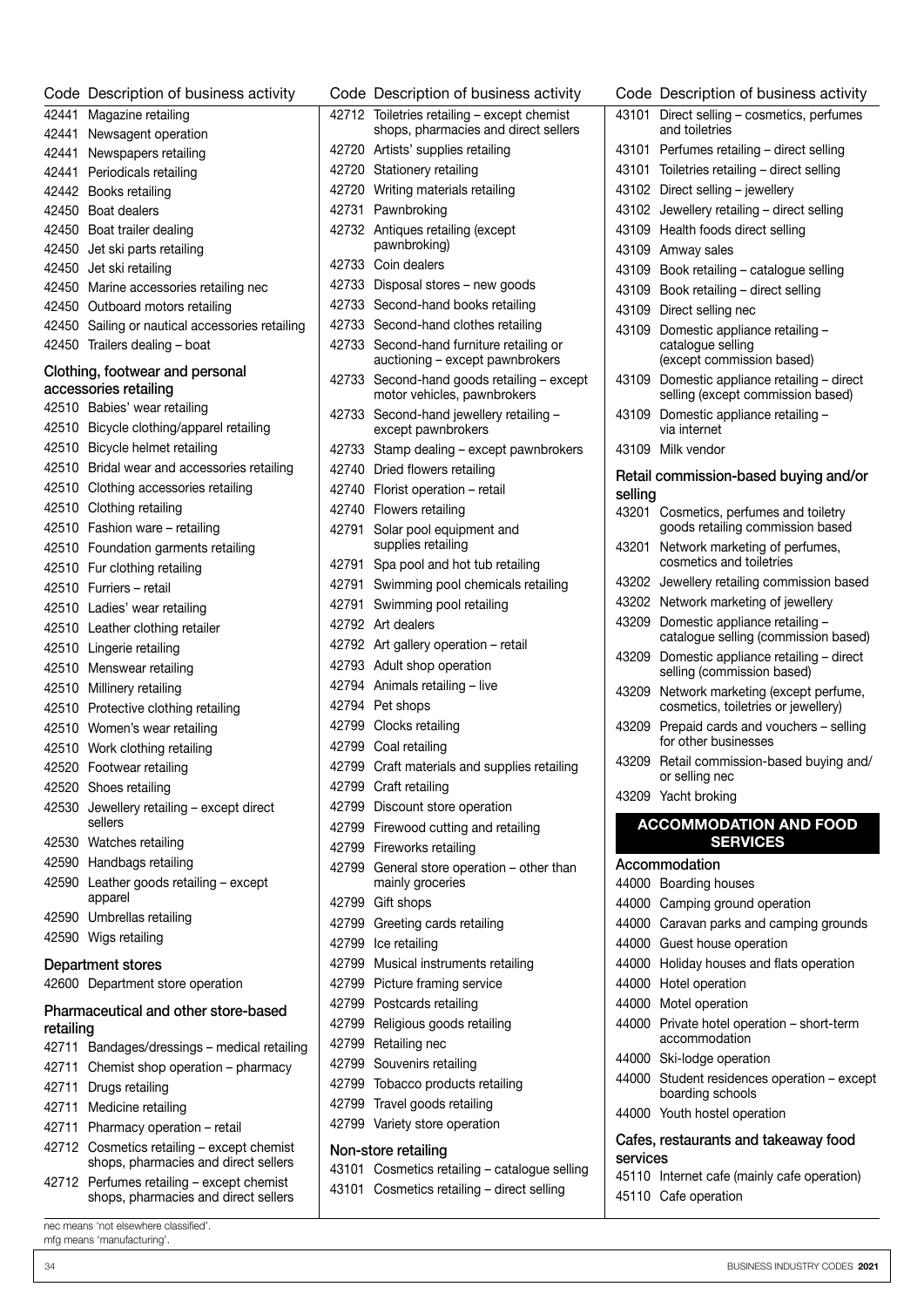|       | Code Description of business activity                                        |
|-------|------------------------------------------------------------------------------|
|       | 45110 Coffee shops                                                           |
|       | 45110 Restaurant operation                                                   |
|       | 45120 Chicken, take away and retailing -<br>cooked and ready to eat          |
|       | 45120 Fast food retailing                                                    |
|       | 45120 Fish and chips retailing - take away                                   |
|       | 45120 Hamburgers retailing                                                   |
| 45120 | Ice cream retailing                                                          |
|       | 45120 Pizza take away - retailing                                            |
|       | 45120 Soft drinks retailing                                                  |
|       | 45120 Take away foods - retailing                                            |
|       | 45130 Airline catering service                                               |
|       | 45130 Catering service                                                       |
|       | Pubs, tavern and bars                                                        |
|       | 45200 Bar - licensed                                                         |
|       | 45200 Hotel operation - mainly drinking place                                |
|       | 45200 Nightclub operation                                                    |
|       | 45200 Pub operation – mainly drinking place                                  |
| 45200 | Tavern operation - mainly<br>drinking place                                  |
|       | 45200 Wine bar operation - mainly<br>drinking place                          |
|       | Clubs (Hospitality)                                                          |
|       | 45301 Clubs - licensed                                                       |
|       | 45301 Licensed club operation                                                |
|       | 45302 Clubs - not licensed, hospitality,<br>with staff                       |
|       | <b>TRANSPORT, POSTAL AND</b><br><b>WAREHOUSING</b>                           |
|       | Road freight transport                                                       |
|       | 46100 Delivery service - road                                                |
|       | 46100 Furniture removal service - road                                       |
|       | 46100 Gas hauling - by road                                                  |
|       | 46100 Log haulage service                                                    |
| 46100 | Road freight transport service                                               |
|       | 46100 Taxi truck service                                                     |
|       | 46100 Towing service, motor vehicle                                          |
| 46100 | Truck hire service - with driver                                             |
| 46100 | Waste paper transport – road                                                 |
|       |                                                                              |
| 46210 | Road passenger transport<br>Bus, coach transport – long distance             |
| 46210 |                                                                              |
| 46210 | Charter bus service – long distance<br>Tourist coach service – long distance |
|       |                                                                              |
| 46220 | Airport bus service                                                          |
|       | 46220 Bus, coach transport – short distance                                  |
|       | 46220 Charter bus service - short distance                                   |
| 46220 | School bus service                                                           |
| 46220 | Tramway passenger transport service                                          |
| 46231 | Taxi cab management service                                                  |
| 46231 | Taxi cab service (owner operator)                                            |
| 46239 | Car hire service - chauffeur driven                                          |
| 46239 | Road passenger transport nec                                                 |
|       | Rail freight transport<br>47100 Freight transport service - railway          |
|       | nec means 'not elsewhere classified'.<br>mfg means 'manufacturing'.          |

|       | Code Description of business activity                                               | Code           |
|-------|-------------------------------------------------------------------------------------|----------------|
|       | Rail passenger transport                                                            | Pipelin        |
|       | 47200 Monorail operation                                                            | 50210          |
|       |                                                                                     | 50290          |
|       | Water freight transport                                                             | 50290          |
|       | 48100 Ferry service                                                                 | 50290          |
| 48100 | Freight transport service -                                                         |                |
|       | coastal sea transport                                                               | Postal         |
| 48100 | Freight transport service -<br>river, harbour or lake                               | service        |
| 48100 |                                                                                     | 51010          |
|       | Ship charter, lease or rental                                                       | 51010          |
| 48100 | Ship charter, lease or rental -<br>with crew for freight transport                  | 51010<br>51010 |
| 48100 | Ship management service for<br>coastal sea transport                                | 51020          |
| 48100 | Ship management service for<br>international sea transport                          | 51020          |
| 48100 | Vehicular ferry operation -                                                         | Water          |
|       | in coastal waters                                                                   | 52110          |
|       |                                                                                     | 52110          |
| 48200 | Water passenger transport<br>Boat charter, lease or rental, with                    | 52120          |
|       | crew for passenger transport                                                        | 52120          |
| 48200 | Island ferry operation -<br>in coastal waters                                       | 52120          |
| 48200 | Ocean cruise services - between<br>domestic and foreign ports                       | 52120          |
| 48200 | Ocean cruise services - between                                                     | 52120          |
|       | domestic ports                                                                      | 52120          |
|       | 48200 Water taxi service                                                            | 52120          |
|       |                                                                                     | 52190          |
|       | Air and space transport                                                             | 52190          |
| 49001 | Aircraft charter, lease or rental -<br>with crew                                    | 52190          |
| 49001 | Freight transport service - non-                                                    | 52190          |
|       | scheduled air transport                                                             | 52190          |
| 49001 | Helicopter charter                                                                  | 52190          |
| 49009 | Airline operation - scheduled domestic                                              |                |
| 49009 | Airline operation - scheduled                                                       | 52190          |
|       | international                                                                       | 52190<br>52190 |
| 49009 | Freight transport service - scheduled<br>domestic air transport                     | 52190          |
| 49009 | Freight transport service - scheduled                                               | 52190          |
|       | international air transport                                                         |                |
|       |                                                                                     | Air trar       |
|       | Scenic and sightseeing transport                                                    | 52200          |
|       | 50100 Cable car operation                                                           | 52200          |
| 50100 | Chair lift operation                                                                | 52200          |
| 50100 | Cruise operation - river, harbour or lake,<br>with or without restaurant facilities | 52200          |
| 50100 | Dive boat tours - coastal waters                                                    | Other t        |
| 50100 | Dive boat tours – inland waters                                                     | 52910          |
| 50100 | Four-wheel drive tour operation                                                     | 52910          |
|       | with driver                                                                         | 52910          |
| 50100 | Game fishing tours - coastal waters                                                 |                |
| 50100 | Motor cycle tour operation -<br>with driver                                         | 52910          |
| 50100 | Railway operation - by historical<br>railway societies or as a tourist              | 52920          |
|       | attraction                                                                          | 52920          |
| 50100 | Tourist coach service – short distance                                              | 52991          |
| 50100 | Whale watching tours - coastal waters                                               | 52991          |
| 50100 | Wilderness tour operation - mainly by<br>four-wheel drive - with driver             | 52991          |

|          | Code Description of business activity                             |
|----------|-------------------------------------------------------------------|
|          | Pipeline and other transport                                      |
| 50210    | Pipeline operation                                                |
|          | 50290 Freight transport operation nec                             |
|          | 50290 Ski-tow operation                                           |
|          | 50290 Transport operation nec                                     |
|          | Postal and courier pick-up and delivery                           |
| services |                                                                   |
|          | 51010 Mail services                                               |
| 51010    | Mailbox rental services                                           |
| 51010    | Post office operation                                             |
| 51010    | Postal agency operation                                           |
| 51020    | Courier service                                                   |
| 51020    | Messenger service                                                 |
|          | Water transport support services                                  |
| 52110    | Ship loading or unloading service                                 |
| 52110    | Stevedoring                                                       |
|          | 52120 Coal loader operation - sea transport                       |
|          | 52120 Container terminal operation -<br>marine cargo              |
| 52120    | Freight terminal operation -<br>sea transport                     |
| 52120    | Grain loader operation - sea transport                            |
| 52120    | Ship mooring service                                              |
| 52120    | Wharf facility leasing                                            |
| 52120    | Wharf provision                                                   |
| 52190    | Divers - commercial, salvage                                      |
| 52190    | Harbour services nec                                              |
| 52190    | Navigation service - water transport                              |
| 52190    | Pilotage service                                                  |
| 52190    | Port services nec                                                 |
| 52190    | Salvage service - marine                                          |
| 52190    | Ship registration service                                         |
| 52190    | Shipping agency service                                           |
|          | 52190 Ships agency service                                        |
|          | 52190 Towboat operation                                           |
| 52190    | Tugboat operation                                                 |
|          | Air transport support services                                    |
| 52200    | Airport operation                                                 |
|          | 52200 Airport services                                            |
|          | 52200 Aviation consultancy service                                |
|          | 52200 Navigation service - air transport                          |
|          | Other transport support services                                  |
| 52910    | Baggage agency service                                            |
| 52910    | Customs agency service                                            |
| 52910    | Export documentation<br>preparation service                       |
| 52910    | Import documentation<br>preparation service                       |
| 52920    | Freight forwarding service - except<br>by road                    |
|          | 52920 Freight forwarding service - road                           |
| 52991    | Taxi driver                                                       |
| 52991    | Taxi driver and ride sourcing services<br>(except owner operator) |
| 52991    | Taxi driver (except owner operator)                               |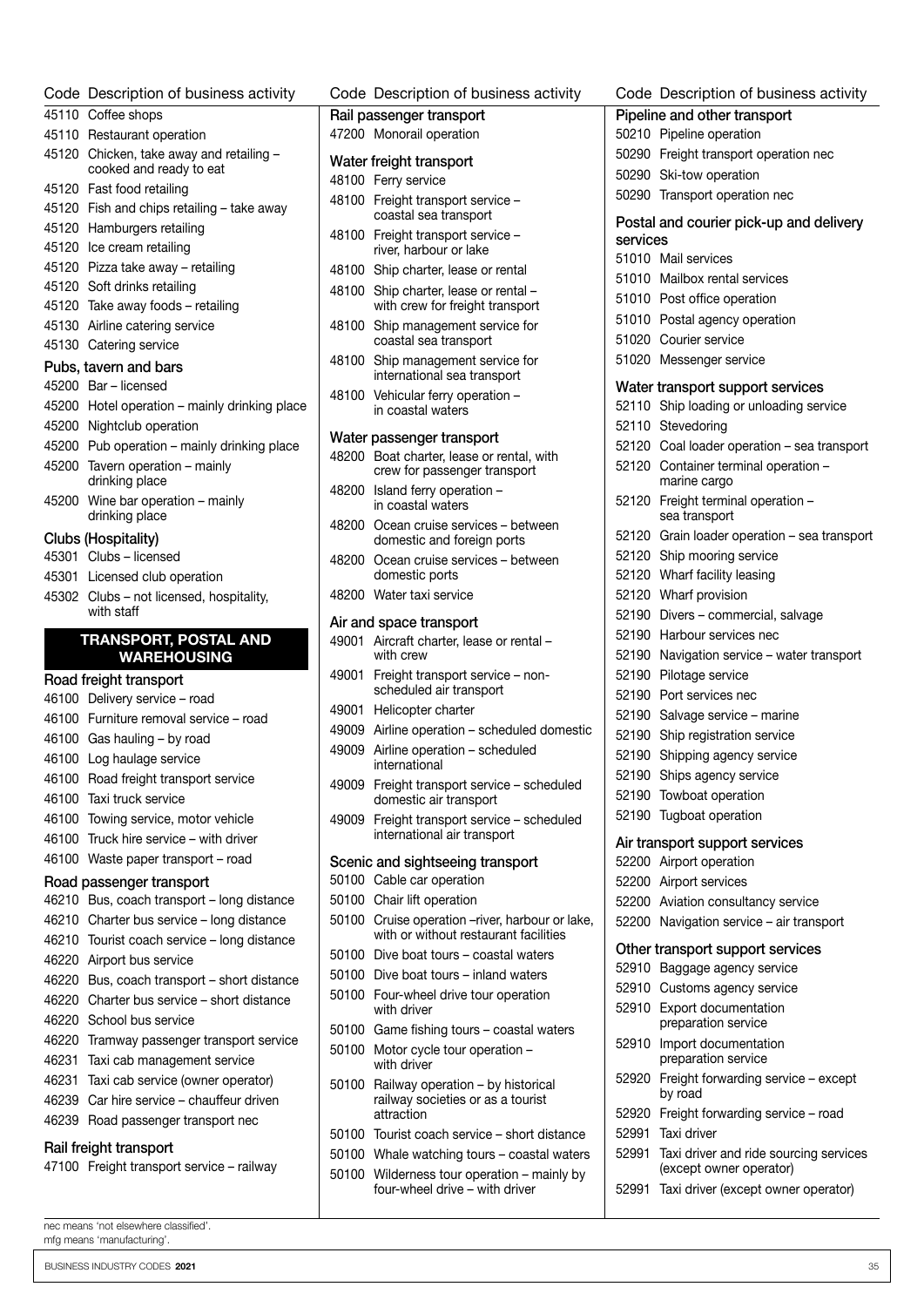|       | 52999 Chauffeur service                                                | Sound recor                   |                    |
|-------|------------------------------------------------------------------------|-------------------------------|--------------------|
|       | 52999 Container terminal or park facilities -                          | 55210 Sheet                   |                    |
|       | for road freight                                                       | 55220 Sound                   |                    |
|       | 52999 Freight brokerage service                                        | Radio broad                   |                    |
|       | 52999 Railway station operation                                        | 56100 Radio                   |                    |
|       | 52999 Taxi radio base operation - except<br>for taxi trucks            | 56100 Radio                   |                    |
|       | 52999 Toll bridge operation                                            | <b>Television br</b>          |                    |
|       | 52999 Toll road operation                                              | 56210 Televis                 |                    |
|       | 52999 Transport container repair or<br>refurbishing                    | 56210 Televis<br>56220 Pay T\ |                    |
| 52999 | Vehicular ferry or punt operation -<br>in inland waters                | 56220 Pay T\                  |                    |
|       | Warehousing and storage services                                       | Internet publ                 |                    |
|       | 53010 Grain elevator operation                                         | 57000 Interne                 |                    |
|       | 53010 Grain silo operation                                             | Telecommun                    |                    |
|       | 53010 Grain storage                                                    | 58010 Comm                    |                    |
|       | 53010 Storage service - grain                                          |                               | teleph<br>comm     |
|       | 53090 Bond store operation                                             |                               | radio a            |
|       | 53090 Cold store operation                                             | 58010                         | Netwo              |
|       | 53090 Cool storage of fruit and vegetables                             |                               | (wired)            |
|       | 53090 Furniture storage service                                        | 58010 Rentin                  |                    |
|       | 53090 Storage service nec                                              | 58010 Teleco                  |                    |
|       | 53090 Warehousing nec                                                  | 58010 Teleph                  |                    |
|       | <b>INFORMATION MEDIA AND</b>                                           | 58010 Teleph                  |                    |
|       | <b>TELECOMMUNICATIONS</b>                                              | 58010 Telepri                 |                    |
|       | Newspaper, periodical, book and                                        | 58010                         | Telex s            |
|       | directory publishing                                                   | 58020                         | Dataca             |
|       | 54110 Newspapers publishing                                            | 58020                         | Netwo<br>(wirele   |
|       | 54120 Periodicals publishing                                           | 58020 Radio                   |                    |
|       | 54130 Books publishing                                                 | 58020                         | Radio              |
|       | 54130 Maps publishing                                                  | 58020                         | Satellit           |
|       | 54140 Directory and mailing list publishing                            | 58020                         | Televis            |
|       | 54190 Investing in tangible artistic work                              | 58090 Other                   |                    |
|       | Software publishing                                                    | Internet servi                |                    |
|       | 54200 Software publishing                                              | search porta                  |                    |
|       | 54200 Computer games software design                                   | 59100                         | Email s            |
|       | 54200 Design software for smartphones                                  | 59100                         | Interne            |
|       | Motion picture and video activities<br>55110 Film and video production | 59100                         | (mainly<br>Interne |
|       | 55110 Motion picture film or tape production                           | Data process                  |                    |
|       | 55110 Newsreel production                                              | electronic inf                |                    |
|       | 55110 Television film or tape production                               | 59210 Compi                   |                    |
|       | 55120 Film and video distribution                                      | 59210                         | Data e             |
|       | 55120 Motion picture distribution                                      | 59210                         | Data p             |
|       | 55120 Motion picture leasing                                           | 59210                         | Microf             |
|       | 55120 Video tapes leasing - excluding hire to                          | 59210                         | Tabula             |
|       | the public by video hire outlets                                       | 59220                         | Inform             |
|       | 55130 Cinema operation                                                 |                               | service            |
|       |                                                                        |                               |                    |
|       | 55130 Drive-in theatre operation                                       | Libraries and                 |                    |
|       | 55130 Motion picture screening                                         | 60100 Archiva                 |                    |
|       | 55130 Motion picture theatre operation                                 | 60100                         | Film ar            |
|       | 55130 Newsreel theatre operation                                       | 60100 Library                 |                    |
|       | 55140 Motion picture editing                                           | 60100 Photo                   |                    |

Code Description of business activity

|       | Code Description of business activity                          |
|-------|----------------------------------------------------------------|
|       | Sound recording and music publishing                           |
|       | 55210 Sheet music publishing                                   |
|       | 55220 Sound recording studio operation                         |
|       | Radio broadcasting                                             |
|       | 56100 Radio service                                            |
|       | 56100 Radio station operation                                  |
|       | <b>Television broadcasting</b>                                 |
|       | 56210 Television service                                       |
|       | 56210 Television station operation                             |
|       | 56220 Pay TV operation                                         |
| 56220 | Pay TV station operation                                       |
|       | Internet publishing and broadcasting                           |
| 57000 | Internet publishing (periodical)                               |
|       | <b>Telecommunications services</b>                             |
| 58010 | Communication service - including                              |
|       | telephone, telex, satellite<br>communications service - except |
|       | radio and TV broadcasting                                      |
| 58010 | Network communication service<br>(wired)                       |
| 58010 | Renting of Installed Fibre Capacity                            |
| 58010 | Telecommunications service                                     |
| 58010 | Telephone exchange operation                                   |
| 58010 | Telephone service                                              |
| 58010 | Teleprinter service                                            |
| 58010 | Telex service                                                  |
| 58020 | Datacasting service provision                                  |
| 58020 | Network communication service<br>(wireless)                    |
| 58020 | Radio relay station operation                                  |
| 58020 | Radio telephone service                                        |
| 58020 | Satellite communications service                               |
| 58020 | Television relay station operation                             |
| 58090 | Other telecommunications services                              |
|       | Internet service providers and web                             |
|       | search portals<br>59100 Email services                         |
|       | 59100 Internet cafe                                            |
|       | (mainly internet service operation)                            |
| 59100 | Internet service providers                                     |
|       | Data processing, web hosting and                               |
|       | electronic information storage services                        |
| 59210 | Computer time-sharing service                                  |
| 59210 | Data entry service                                             |
|       | 59210 Data processing service                                  |
|       | 59210 Microfiche production services                           |
| 59220 | 59210 Tabulating service                                       |
|       | Information storage and retrieval<br>services - except library |
|       | Libraries and archives                                         |
|       | 60100 Archival service                                         |
|       | 60100 Film archive service                                     |
| 60100 | Library service                                                |
| 60100 | Photographic archive service                                   |
|       | 60100 Sound archive service                                    |

#### Code Description of business activity

- News collection for radio broadcasting
- News collection for television broadcasting
- Premium SMS services distributing content

#### FINANCIAL AND INSURANCE SERVICES

#### Central banking

Central bank operation

#### Depository financial intermediation

|       | Depository financial intermediation                                  |
|-------|----------------------------------------------------------------------|
| 62210 | Bank operation                                                       |
| 62210 | Development bank operation                                           |
|       | 62210 Savings bank operation                                         |
| 62210 | Trading bank operation                                               |
| 62220 | <b>Building societies</b>                                            |
| 62220 | Permanent building society operation                                 |
|       | 62230 Credit unions                                                  |
| 62290 | Finance company operation                                            |
| 62290 | Money market dealers                                                 |
|       | Non-depository financing                                             |
|       | 62300 Financing nec                                                  |
|       | 62300 Terminating building society operation                         |
|       | <b>Financial asset investing</b>                                     |
|       | 62400 Corporate unit trusts - assessed<br>as companies               |
| 62400 | Friendly society operation                                           |
| 62400 | Holding company operation -                                          |
|       | ie holding shares in subsidiary<br>companies                         |
| 62400 | Investment association operation                                     |
| 62400 | Investment company operation                                         |
|       | 62400 Investment operation - own account                             |
| 62400 | Public trading trust operation -<br>assessed as companies            |
| 62400 | Unit trust – corporate operation,<br>assessed as companies           |
| 62400 | Unit trust - public trading operation,<br>assessed as companies      |
| 62400 | Unit trust operation - except corporate<br>and public trading trusts |
|       | Life insurance                                                       |
|       | 63100 Life insurance provision                                       |
|       | Health and general insurance                                         |
|       | 63210 Funeral benefit provision                                      |
|       | 63210 Health insurance                                               |
|       | 63220 Accident insurance provision                                   |
|       | 63220 Fire insurance provision                                       |
|       | 63220 General insurance                                              |
|       | 63220 Household insurance                                            |
| 63220 | Insurance - accident, house, marine<br>and general                   |
| 63220 | Motor vehicle insurance                                              |
| 63220 | Third-party insurance                                                |
| 63220 | Travel insurance provision                                           |
| 63220 | Workers' compensation insurance                                      |
|       |                                                                      |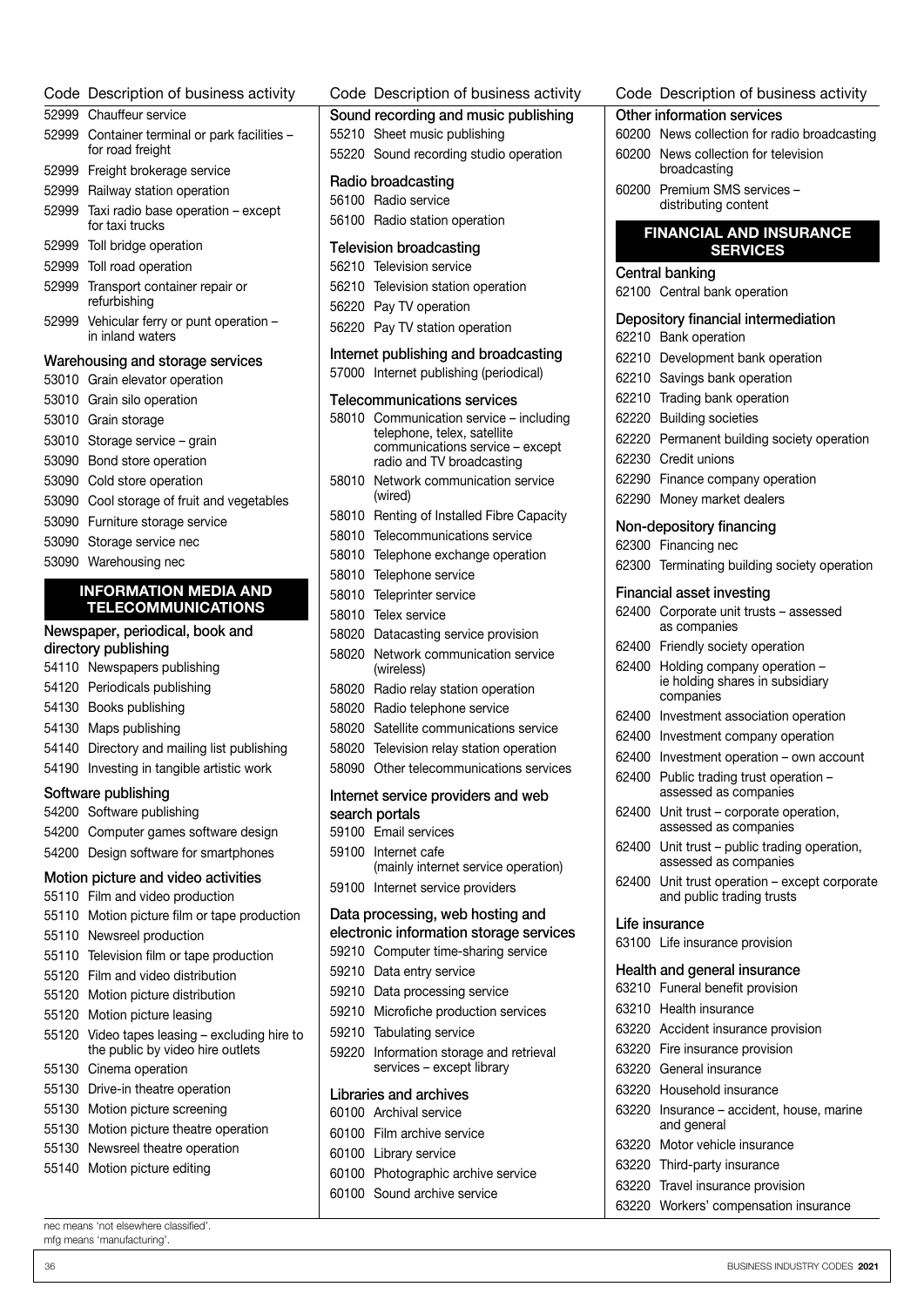| Code Description of business activity                                              | C٥       |
|------------------------------------------------------------------------------------|----------|
| <b>Superannuation funds</b>                                                        | 66       |
| 63300<br>Pension fund separately constituted -<br>operation                        | 66       |
| 63300<br>Superannuation fund operation -                                           |          |
| separately constituted                                                             | 66       |
| Auxiliary finance and investment services                                          | 66       |
| Commodity futures broking or dealing<br>64110                                      | 66       |
| 64110 Financial asset broking service                                              | 66       |
| 64110<br>Mortgage broking service                                                  | 66       |
| 64110<br>Stockbroking or trading                                                   | 66       |
| 64190<br>Auxiliary finance and investment<br>services - other nec                  | 66<br>66 |
| 64190<br>Credit card administration service                                        | 66       |
| 64190<br>Executor service                                                          | 66       |
| 64190<br>Financial service nec                                                     | 66       |
| 64190<br>Nominee service                                                           | 66       |
| 64190<br>Portfolio investment management<br>services                               | 66<br>66 |
| Security valuation service<br>64190                                                | 66       |
| 64190<br>Share registry operation                                                  |          |
| 64190<br>Superannuation fund management                                            | 66       |
| service - on a fee or commission basis                                             | 66       |
| 64190<br>Trustee service                                                           | 66       |
| Auxiliary insurance services                                                       | 66       |
| 64200 Actuarial service                                                            | 66       |
| 64200 Claim assessment service                                                     | 66       |
| 64200<br>Insurance agency service                                                  | 66       |
| 64200<br>Insurance broking service                                                 | No       |
| 64200<br>Insurance consultant service                                              | co       |
| 64200<br>Investing in patents and copyrights                                       | 66       |
| <b>RENTAL, HIRING AND REAL</b>                                                     | 66       |
| <b>ESTATE SERVICES</b>                                                             | Pr       |
| Motor vehicle and transport equipment<br>rental and hiring                         | 67       |
| 66110 Car leasing, hiring or renting - except<br>licensed hire cars or taxi cabs   | 67       |
| 66110<br>Hire car service without driver                                           |          |
| 66110 Motor vehicle – hiring, leasing or<br>renting - except licensed hire cars or | 67       |
| taxi cabs<br>66190 Aircraft leasing                                                | 67       |
| 66190 Bus, coach leasing                                                           | 67       |
| 66190 Campervan leasing, hiring or renting                                         |          |
| 66190 Caravan hiring                                                               | 67       |
| 66190 Container hiring                                                             |          |
| 66190 Horse trailer hiring                                                         | 67       |
| 66190 Ship leasing                                                                 |          |
| 66190 Trailer hiring                                                               | 67       |
| 66190 Truck leasing, hiring or renting                                             | 67       |
| Farm animals and bloodstock leasing<br>66200 Farm animals and bloodstock leasing   | 67       |
| Other goods and equipment rental and                                               | 67       |

 Agricultural machinery leasing Construction machinery leasing Leasing of plant or equipment

hiring

|       | Code Description of business activity                                                    | (          |
|-------|------------------------------------------------------------------------------------------|------------|
| 66320 | Video tapes and games hiring to                                                          | Е          |
|       | general public                                                                           | Е          |
| 66390 | Amusement machines hiring -<br>including peripherals                                     | 6          |
| 66390 | Bicycles hiring                                                                          | Е          |
| 66390 | Camping equipment hiring                                                                 | Е          |
| 66390 | Costume hiring                                                                           |            |
|       | 66390 Domestic appliance hiring                                                          | Е          |
| 66390 | Fishing tackle hiring                                                                    | 6          |
| 66390 | Furniture hiring                                                                         | 6          |
| 66390 | Hobby equipment hiring                                                                   | Е          |
| 66390 | Household goods hiring                                                                   |            |
| 66390 | Indoor plant hire                                                                        | Е          |
| 66390 | Office machinery or equipment hiring                                                     |            |
| 66390 | Photographic equipment hiring                                                            |            |
| 66390 | Plant hiring or leasing                                                                  | Е          |
| 66390 | Pram and trolley hire                                                                    | 6          |
| 66390 | Ski equipment hire                                                                       |            |
| 66390 | Sound reproducing equipment -<br>household - hiring                                      | 6          |
|       | 66390 Sporting equipment hiring                                                          | 6          |
|       | 66390 Stoves or heaters hiring                                                           |            |
|       | 66390 Television hiring                                                                  | 6          |
| 66390 | Toy library (non-welfare service)                                                        |            |
| 66390 | Video recorder or equipment hiring                                                       | Е          |
| 66390 | Washing machine hiring                                                                   |            |
| 66390 | Water ski equipment hire                                                                 | Е          |
|       | Non-financial intangible assets (except                                                  |            |
|       | copyrights) leasing                                                                      |            |
|       | 66400 Leasing licences                                                                   |            |
|       | 66400 Taxi cab plate leasing                                                             | Е          |
|       | <b>Property operators</b>                                                                | Е          |
|       | 67110 Buildings, residential - renting or<br>leasing - other than holiday                | Е          |
| 67110 | Renting or leasing flats as owner or<br>leaseholder (except holiday houses<br>and flats) | Е<br>Е     |
| 67110 | Renting or leasing houses as owner<br>or leaseholder (except holiday houses              | Е          |
| 67120 | and flats)<br>Agricultural land renting or leasing as                                    | 6          |
| 67120 | owner or leaseholder<br>Factory renting or leasing as owner<br>or leaseholder            | Е          |
| 67120 | Office space renting or leasing as<br>owner or leaseholder                               | Е          |
| 67120 | Renting or leasing of non-residential<br>buildings as owner or leaseholder               | 6          |
| 67120 | Renting or leasing of non-residential<br>property as owner or leaseholder                | Є          |
| 67120 | Self-storage renting or leasing as<br>owner or leaseholder                               | l<br>s     |
| 67120 | Shopping centre renting or leasing as<br>owner or leaseholder                            | 6          |
|       | 67120 Warehouse renting or leasing as owner<br>or leaseholder                            | Е<br>6     |
|       |                                                                                          | $\epsilon$ |

- Factory renting or leasing as owner
- Office space renting or leasing as
- Renting or leasing of non-residential
- Renting or leasing of non-residential
- Self-storage renting or leasing as
- Shopping centre renting or leasing as
- Warehouse renting or leasing as owner

#### Real estate services

Auctioning service – real estate

|          | Code Description of business activity                                                                         |
|----------|---------------------------------------------------------------------------------------------------------------|
| 67200    | Broking service, real estate                                                                                  |
| 67200    | Property auctions - internet                                                                                  |
| 67200    | Real estate agency service                                                                                    |
| 67200    | Real estate auctioning service                                                                                |
| 67200    | Real estate body corporate<br>management service                                                              |
| 67200    | Real estate broking service                                                                                   |
| 67200    | Real estate management service                                                                                |
| 67200    | Real estate rental agency service                                                                             |
| 67200    | Real estate title transfer service -<br>other than by units of qualified legal<br>practitioners               |
| 67200    | Renting or leasing of non-residential<br>buildings (except as owner or<br>leaseholder)                        |
| 67200    | Selling and renting property (on behalf<br>of owner)                                                          |
| 67200    | Selling residential and commercial<br>property (on behalf of owner)                                           |
| 67200    | Selling residential, commercial and<br>industrial property (on behalf of owner)                               |
| 67200    | Selling residential property (on behalf<br>of owner)                                                          |
| 67200    | Renting or leasing of non-residential<br>property (except as owner or<br>leaseholder)                         |
|          | 67200 Timeshare apartment management<br>service                                                               |
|          | 67200 Valuing service - real estate                                                                           |
|          | PROFESSIONAL, SCIENTIFIC AND                                                                                  |
|          |                                                                                                               |
|          | <b>TECHNICAL SERVICES</b>                                                                                     |
|          | Scientific research services                                                                                  |
| 69100    | Agricultural research activities                                                                              |
| 69100    | Engineering research activities                                                                               |
| 69100    | Food research institution operation -<br>except university                                                    |
| 69100    | Industrial research institution operation<br>- except university                                              |
|          | 69100 Medical research institution operation<br>- except university                                           |
|          | 69100 Medical science research activities                                                                     |
|          | 69100 Natural sciences - astronomy,<br>chemistry, mathematics, physics, earth<br>sciences research activities |
|          | 69100 Observatory operation - except<br>university                                                            |
| 69100    | Scientific research institution operation<br>- except university                                              |
| 69100    | Social sciences - economics,<br>psychology, sociology research<br>activities                                  |
|          | 69100 Technology research activities                                                                          |
|          | Architectural, engineering and technical                                                                      |
| services |                                                                                                               |
|          | 69210 Architect                                                                                               |
|          | 69210 Architectural services                                                                                  |
|          | 69210 Drafting service - architectural                                                                        |
|          | 69210 Landscape architecture service                                                                          |

Aerial photography service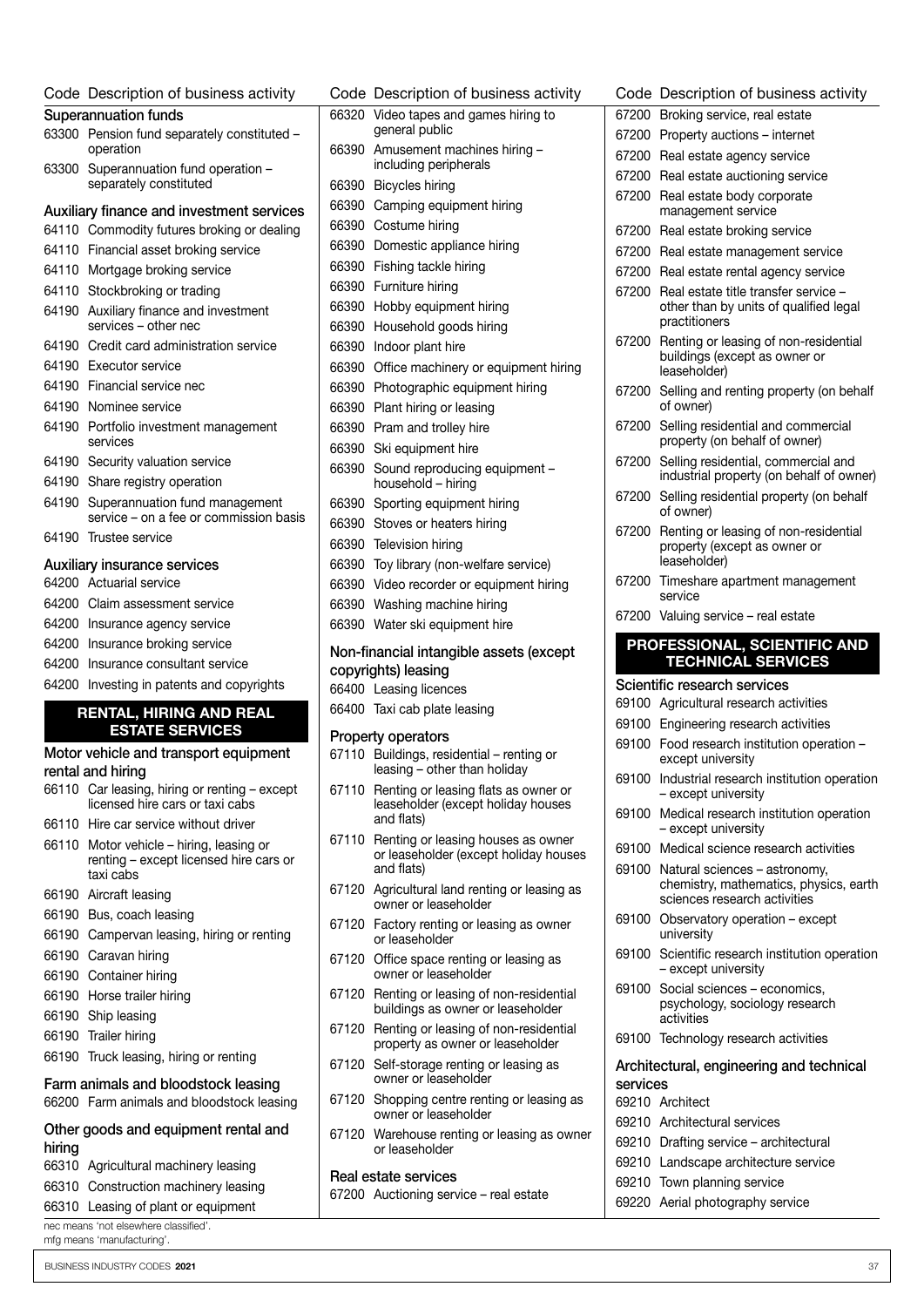| Code  | Description of business activity                                      |  |  |  |  |
|-------|-----------------------------------------------------------------------|--|--|--|--|
| 69220 | Aerial surveying service                                              |  |  |  |  |
| 69220 | Engineering surveying service                                         |  |  |  |  |
| 69220 | Land surveying service                                                |  |  |  |  |
| 69220 | Map preparation service                                               |  |  |  |  |
| 69220 | Mining surveying service                                              |  |  |  |  |
| 69220 | Oceanographic surveying service                                       |  |  |  |  |
| 69220 | Seismic surveying service                                             |  |  |  |  |
| 69220 | Surveying service                                                     |  |  |  |  |
| 69230 | Boat designing service                                                |  |  |  |  |
| 69230 | Building consultancy service                                          |  |  |  |  |
| 69230 | Chemical engineering service                                          |  |  |  |  |
| 69230 | Civil engineering service                                             |  |  |  |  |
| 69230 | Construction project management<br>service - fee or contract basis    |  |  |  |  |
| 69230 | Drawing office service – engineering                                  |  |  |  |  |
| 69230 | Electrical engineering service -<br>consulting                        |  |  |  |  |
| 69230 | Electronic engineering service -<br>consulting                        |  |  |  |  |
| 69230 | Engineering consultancy service                                       |  |  |  |  |
| 69230 | Engineering drafting service                                          |  |  |  |  |
| 69230 | Marine engineering service                                            |  |  |  |  |
| 69230 | Mining engineering service                                            |  |  |  |  |
| 69230 | Naval architecture service                                            |  |  |  |  |
| 69230 | Pipeline engineering service                                          |  |  |  |  |
| 69230 | Product design service                                                |  |  |  |  |
| 69230 | Quantity surveying service                                            |  |  |  |  |
| 69230 | Sanitary engineering service                                          |  |  |  |  |
| 69230 | Traffic engineering service                                           |  |  |  |  |
| 69240 | Commercial art service                                                |  |  |  |  |
| 69240 | Designing prepaid cards and vouchers                                  |  |  |  |  |
| 69240 | Fashion design service                                                |  |  |  |  |
| 69240 | Graphic design service -<br>for advertising                           |  |  |  |  |
| 69240 | Signwriting                                                           |  |  |  |  |
| 69240 | Ticket writing                                                        |  |  |  |  |
| 69250 | Assay service                                                         |  |  |  |  |
| 69250 | Chemical analysis service nec                                         |  |  |  |  |
| 69250 | Forensic science consulting service -<br>other than pathology service |  |  |  |  |
| 69250 | Geological and geophysical<br>consultancy service                     |  |  |  |  |
| 69250 | Laboratory operation                                                  |  |  |  |  |
| 69250 | Metallurgical services                                                |  |  |  |  |
| 69250 | Pollution monitoring service                                          |  |  |  |  |
| 69250 | Scientific or technical services nec                                  |  |  |  |  |
| 69250 | Seismic survey data analysis service                                  |  |  |  |  |
| 69250 | Testing or assay service                                              |  |  |  |  |
| 69250 | Thermographic testing services                                        |  |  |  |  |
| 69250 | Wool testing service<br>Legal and accounting services                 |  |  |  |  |
|       | 69310 Advocate                                                        |  |  |  |  |
| 69310 | <b>Barrister</b>                                                      |  |  |  |  |
| 69310 | Conveyancing service - by qualified                                   |  |  |  |  |
|       | legal practitioners                                                   |  |  |  |  |

|                          | Code Description of business activity                                 |  |  |  |  |  |
|--------------------------|-----------------------------------------------------------------------|--|--|--|--|--|
| 69310                    | Conveyancing service - other than<br>by qualified legal practitioners |  |  |  |  |  |
| 69310                    | Legal aid service                                                     |  |  |  |  |  |
| 69310                    | Notary                                                                |  |  |  |  |  |
|                          | 69310 Solicitor                                                       |  |  |  |  |  |
| 69310                    | Title searching service                                               |  |  |  |  |  |
| 69320                    | Accountant                                                            |  |  |  |  |  |
|                          | 69320 Accounting service                                              |  |  |  |  |  |
| 69320                    | Auditing service                                                      |  |  |  |  |  |
| 69320                    | Bookkeeping service                                                   |  |  |  |  |  |
| 69320                    | Tax agent                                                             |  |  |  |  |  |
|                          | <b>Advertising services</b>                                           |  |  |  |  |  |
| 69400                    | Advertising agency operation                                          |  |  |  |  |  |
|                          | 69400 Advertising - blogging                                          |  |  |  |  |  |
|                          | 69400 Advertising service                                             |  |  |  |  |  |
| 69400                    | Direct marketing services -<br>advertising direct mail                |  |  |  |  |  |
| 69400                    | Internet advertising services                                         |  |  |  |  |  |
|                          | 69400 Samples distribution service                                    |  |  |  |  |  |
|                          | Market research and statistical services                              |  |  |  |  |  |
| 69500                    | Market research service                                               |  |  |  |  |  |
| 69500                    | Public opinion research service                                       |  |  |  |  |  |
|                          |                                                                       |  |  |  |  |  |
| services                 | Management and other consulting                                       |  |  |  |  |  |
|                          | 69610 Corporate head office management<br>services                    |  |  |  |  |  |
| 69621                    | Environmental consultancy service -<br>excluding laboratory service   |  |  |  |  |  |
| 69621                    | Environmental consultancy services                                    |  |  |  |  |  |
| 69621                    | Environmental sustainability<br>assessment                            |  |  |  |  |  |
| 69622                    | Occupational health and safety (OH&S)<br>consultancy services         |  |  |  |  |  |
| 69629                    | <b>Business consultant service</b>                                    |  |  |  |  |  |
| 69629                    | Business management services nec                                      |  |  |  |  |  |
|                          | 69629 Business services nec                                           |  |  |  |  |  |
| 69629                    | Entertainer or celebrity management<br>service                        |  |  |  |  |  |
| 69629                    | Lobbyist                                                              |  |  |  |  |  |
| 69629                    | Management consultancy service                                        |  |  |  |  |  |
| 69629                    | Merchandising consultancy service                                     |  |  |  |  |  |
| 69629                    | Music group management service                                        |  |  |  |  |  |
| 69629                    | Operations research service                                           |  |  |  |  |  |
|                          | 69629 Personnel management service                                    |  |  |  |  |  |
| 69629                    | Public affairs consultant                                             |  |  |  |  |  |
| 69629                    | Public relations counselling service                                  |  |  |  |  |  |
| 69629                    | Sales advisory service                                                |  |  |  |  |  |
| 69629                    | Tariff consultancy service                                            |  |  |  |  |  |
| 69629                    | Tourism development consultancy<br>service                            |  |  |  |  |  |
|                          | <b>Veterinary services</b>                                            |  |  |  |  |  |
| 69700                    | Animal clinic or hospital operation                                   |  |  |  |  |  |
| 69700<br>Spaying service |                                                                       |  |  |  |  |  |
| 69700                    | Veterinary hospitals                                                  |  |  |  |  |  |
| 69700                    | Veterinary surgeon                                                    |  |  |  |  |  |

|                                    | Code Description of business activity                            |  |  |  |  |
|------------------------------------|------------------------------------------------------------------|--|--|--|--|
| Other professional, scientific and |                                                                  |  |  |  |  |
|                                    | technical services                                               |  |  |  |  |
|                                    | 69910 Commercial photography service                             |  |  |  |  |
| 69910                              | Photography service – except                                     |  |  |  |  |
|                                    | aerial photography, motion picture<br>production or photographic |  |  |  |  |
|                                    | film processing                                                  |  |  |  |  |
| 69910                              | Portrait photography services                                    |  |  |  |  |
| 69910                              | Street photography service                                       |  |  |  |  |
| 69910                              | Studio photography service                                       |  |  |  |  |
| 69910                              | Video filming                                                    |  |  |  |  |
| 69990                              | Interpreting service                                             |  |  |  |  |
| 69990                              | Meteorological services                                          |  |  |  |  |
| 69990                              | Migration consultants and services                               |  |  |  |  |
| 69990                              | Non-financial asset broking service                              |  |  |  |  |
| 69990                              | <b>Translation service</b>                                       |  |  |  |  |
| 69990                              | Valuation service - except for real                              |  |  |  |  |
|                                    | estate, wool or livestock                                        |  |  |  |  |
|                                    | Computer systems design and related                              |  |  |  |  |
| services                           |                                                                  |  |  |  |  |
| 70000                              | Computer consultancy services nec                                |  |  |  |  |
| 70000                              | Computer facilities management                                   |  |  |  |  |
|                                    | service                                                          |  |  |  |  |
| 70000                              | Computer network systems design<br>and integration service       |  |  |  |  |
| 70000                              | Computer programming service                                     |  |  |  |  |
| 70000                              | Home page development                                            |  |  |  |  |
| 70000                              | Internet consultancy service                                     |  |  |  |  |
| 70000                              | Internet development services                                    |  |  |  |  |
| 70000                              | Internet implementation advisory                                 |  |  |  |  |
|                                    | services                                                         |  |  |  |  |
| 70000                              | Internet software development                                    |  |  |  |  |
| 70000                              | Internet website design services                                 |  |  |  |  |
| 70000                              | Internet website development                                     |  |  |  |  |
| 70000                              | Premium SMS services - designing<br>and developing software      |  |  |  |  |
| 70000                              | Software development services nec                                |  |  |  |  |
| 70000                              | Software production service                                      |  |  |  |  |
|                                    | 70000 Software simulation and testing service                    |  |  |  |  |
| 70000                              | Systems analysis service                                         |  |  |  |  |
| 70000                              | Website development                                              |  |  |  |  |
|                                    | <b>ADMINISTRATIVE AND SUPPORT</b>                                |  |  |  |  |
|                                    | <b>SERVICES</b>                                                  |  |  |  |  |
|                                    | <b>Employment services</b>                                       |  |  |  |  |
| 72110                              | Casting agency service                                           |  |  |  |  |
| 72110                              | Employment agency operation                                      |  |  |  |  |
|                                    | 72110 Executive search service                                   |  |  |  |  |
|                                    | 72110 Outplacement service                                       |  |  |  |  |
|                                    | 72120 Contract staff service                                     |  |  |  |  |
|                                    | 72120 Labour hire - temporary                                    |  |  |  |  |
|                                    | 72120 Model agency                                               |  |  |  |  |
| 72120                              | Temporary labour hire                                            |  |  |  |  |
|                                    | <b>Travel agency services</b>                                    |  |  |  |  |

| 72200 Ticket selling - for non-resident airlines |
|--------------------------------------------------|
| 72200 Tour quide service                         |

Tour retailing service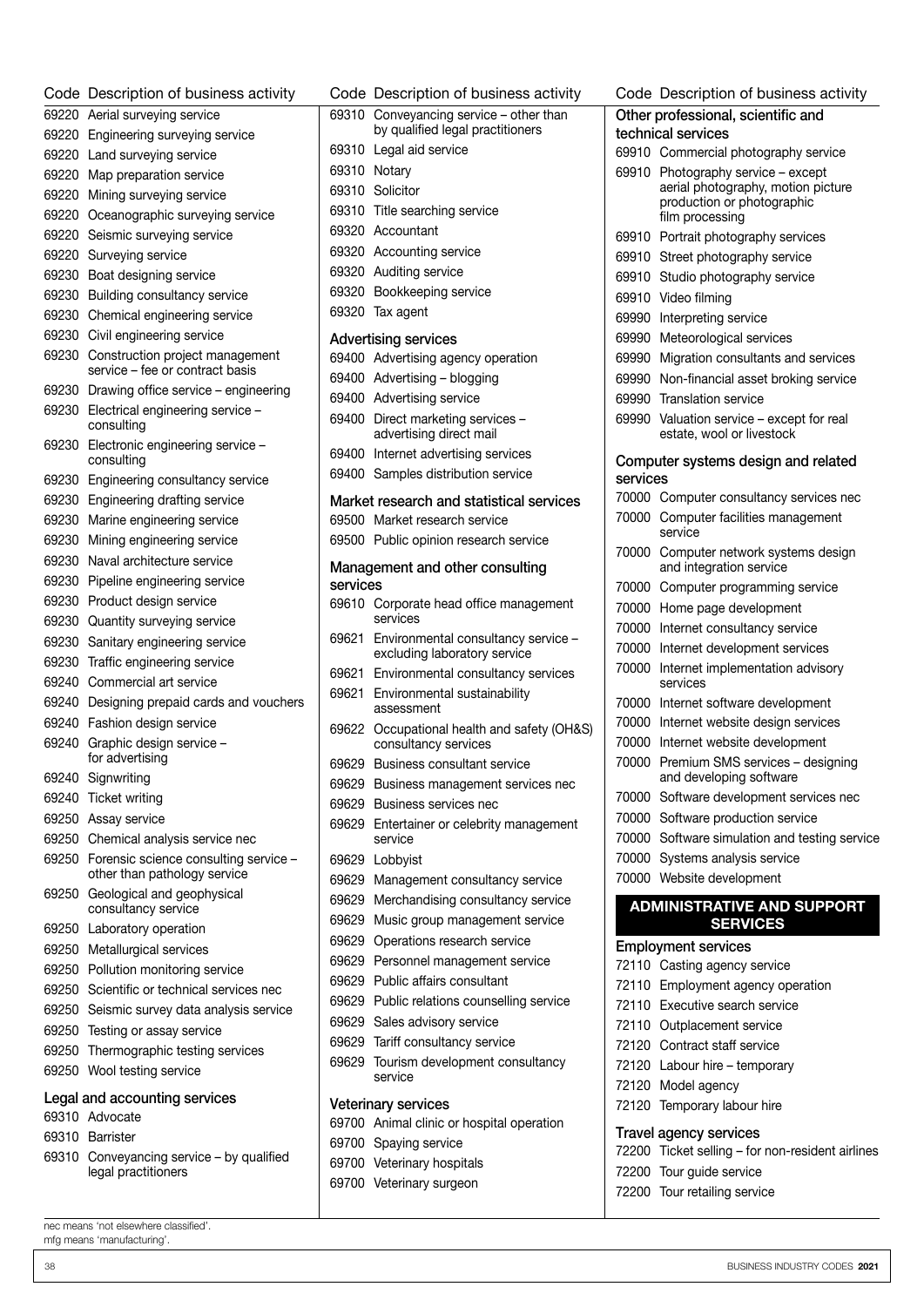| Code Description of business activity                                         |         | Code Description of business activity                | Code Description of business activity                                       |
|-------------------------------------------------------------------------------|---------|------------------------------------------------------|-----------------------------------------------------------------------------|
| 72200 Travel agency and tour management                                       |         | Packaging services                                   | <b>EDUCATION AND TRAINING</b>                                               |
| services: international airline<br>representative office                      |         | 73200 Packing or filling service -<br>contract basis | <b>Preschool education</b>                                                  |
| 72200 Travel agency service                                                   |         | PUBLIC ADMINISTRATION AND                            | 80100 Kindergarten, pre-school operation -<br>except child minding centre   |
| Other administrative services                                                 |         | <b>SAFETY</b>                                        | 80100 Pre-school centre operation -                                         |
| 72910 Secretarial service                                                     |         | Central government administration                    | except child minding centre                                                 |
| 72920 Desktop publishing service                                              |         | 75100 Central government administration              | School education                                                            |
| 72920 Typing service                                                          |         | 75100 Commonwealth government                        | 80210 Primary school operation -                                            |
| 72920 Word processing service                                                 |         | administration                                       | except combined primary and                                                 |
| 72930 Collection agency service                                               |         | 75100 Federal government administration              | secondary school                                                            |
| 72930 Consumer credit reporting service                                       |         | State government administration                      | 80210 Private boys' school operation -<br>primary school only               |
| 72930 Credit bureau or agency service                                         |         | 75200 State government administration                | 80210 Private girls' school operation -                                     |
| 72930 Debt collecting service                                                 |         | Local government administration                      | primary school only                                                         |
| 72940 Telephone answering service                                             |         | 75300 Local government administration                | 80210 Private school operation -                                            |
| 72990 Document shredding service<br>for businesses                            |         | 75300 Shire administration                           | primary school only                                                         |
| 72990 Events booking agent                                                    |         |                                                      | 80210 Public boys' school operation -                                       |
| 72990 Fund raising nec - on a commission                                      | Justice |                                                      | primary school only                                                         |
| or fee basis                                                                  |         | 75400 Commission operation - judicial                | 80210 Public girls' school operation -<br>primary school only               |
| 72990 Managing prepaid card and                                               |         | 75400 Courts operation - judicial                    | 80210 Public school operation -                                             |
| voucher programmes                                                            |         | Government representation                            | primary school only                                                         |
| 72990 Power tool demonstration                                                |         | 75510 Domestic government representation             | 80210 School - primary school                                               |
| 72990 Promotion/sale of internet coupons                                      |         | 75520 Consulate operation -                          | 80220 High school operation -                                               |
| 72990 Secure document destruction service<br>for businesses                   |         | foreign government<br>75520 Embassy operation -      | except combined primary and<br>secondary school                             |
| 72990 Selling and promotion of                                                |         | foreign government                                   | 80220 Matriculation college operation                                       |
| internet coupons                                                              |         | 75520 High Commission operation                      | 80220 Private boys' school operation -                                      |
| 72990 Shopping trolley collection service                                     |         | 75520 Trade commission operation -                   | secondary school only                                                       |
| 72990 Sports ticket agency operation                                          |         | foreign government                                   | 80220 Private girls' school operation -<br>secondary school only            |
| 72990 Supermarket trolley collection service                                  | Defence |                                                      | 80220 Private school operation -                                            |
| 72990 Theatre ticket agency operation                                         |         | 76000 Defence forces operation                       | secondary school only                                                       |
| 72990 Tourist bureau service                                                  |         | and administration                                   | 80220 Public boys' school operation -                                       |
| 72990 Tourist information centre operation                                    |         | Public order and safety services                     | secondary school only                                                       |
| Building cleaning, pest control and                                           |         | 77110 Police services - government                   | 80220 Public girls' school operation -<br>secondary school only             |
| gardening services                                                            |         | 77120 Armoured car service                           | 80220 Public school operation - secondary                                   |
| 73110 Chimney cleaning service                                                |         | 77120 Caretaking service                             | school only                                                                 |
| 73110 Cleaning service                                                        |         | 77120 Detective agency service                       | 80220 School, high school - secondary                                       |
| 73110 Crime scene cleaning service                                            |         | 77120 Enquiry agency service                         | 80220 Secondary school or college operation                                 |
| 73110 Domestic - household cleaning                                           |         | 77120 Locksmith service                              | 80230 Primary and secondary school                                          |
| service - except carpets, rugs, drapes,<br>curtains or other soft furnishings |         | 77120 Night watchman service                         | operation - combined                                                        |
| 73110 House cleaning service                                                  |         | 77120 Protection service                             | 80230 Private boys' school operation -<br>combined primary/secondary school |
| 73110 Office cleaning service                                                 |         | 77120 Security service                               | 80230 Private girls' school operation -                                     |
| 73110 Restaurant vat and cooker cleaning                                      |         | 77130 Bushfire brigade service                       | combined primary/secondary school                                           |
| services                                                                      |         | 77130 Emergency service - other than                 | 80230 Private school operation - combined                                   |
| 73110 Road sweeping - cleaning services                                       |         | defence and police                                   | primary/secondary school                                                    |
| 73110 Street sweeping - cleaning services                                     |         | 77130 Fire fighting service - except forest          | 80230 Public boys' school operation -                                       |
| 73110 Swimming pool cleaning service                                          |         | 77130 Fire fighting service - forest                 | combined primary/secondary school                                           |
| 73110 Telephone cleaning service                                              |         | 77130 Fire prevention service                        | 80230 Public girls' school operation -<br>combined primary/secondary school |
| 73110 Window cleaning service                                                 |         | 77140 Gaol operation                                 | 80230 Public school operation - combined                                    |
| 73120 Pest control service nec                                                |         | 77190 Other public order and safety services         | primary/secondary school                                                    |
| 73120 Weed control service                                                    |         | <b>Regulatory services</b>                           | 80230 School - combined primary                                             |
| 73130 Gardening service nec                                                   |         | 77200 Regulatory services                            | and secondary                                                               |
| 73130 Lawn mowing service                                                     |         |                                                      | 80240 Special school operation                                              |
| 73130 Roadside and nature strip grass                                         |         |                                                      | Tertiary education                                                          |
| mowing or slashing service                                                    |         |                                                      | 81011 Computer training                                                     |
|                                                                               |         |                                                      | 81019 Business college operation                                            |
|                                                                               |         |                                                      |                                                                             |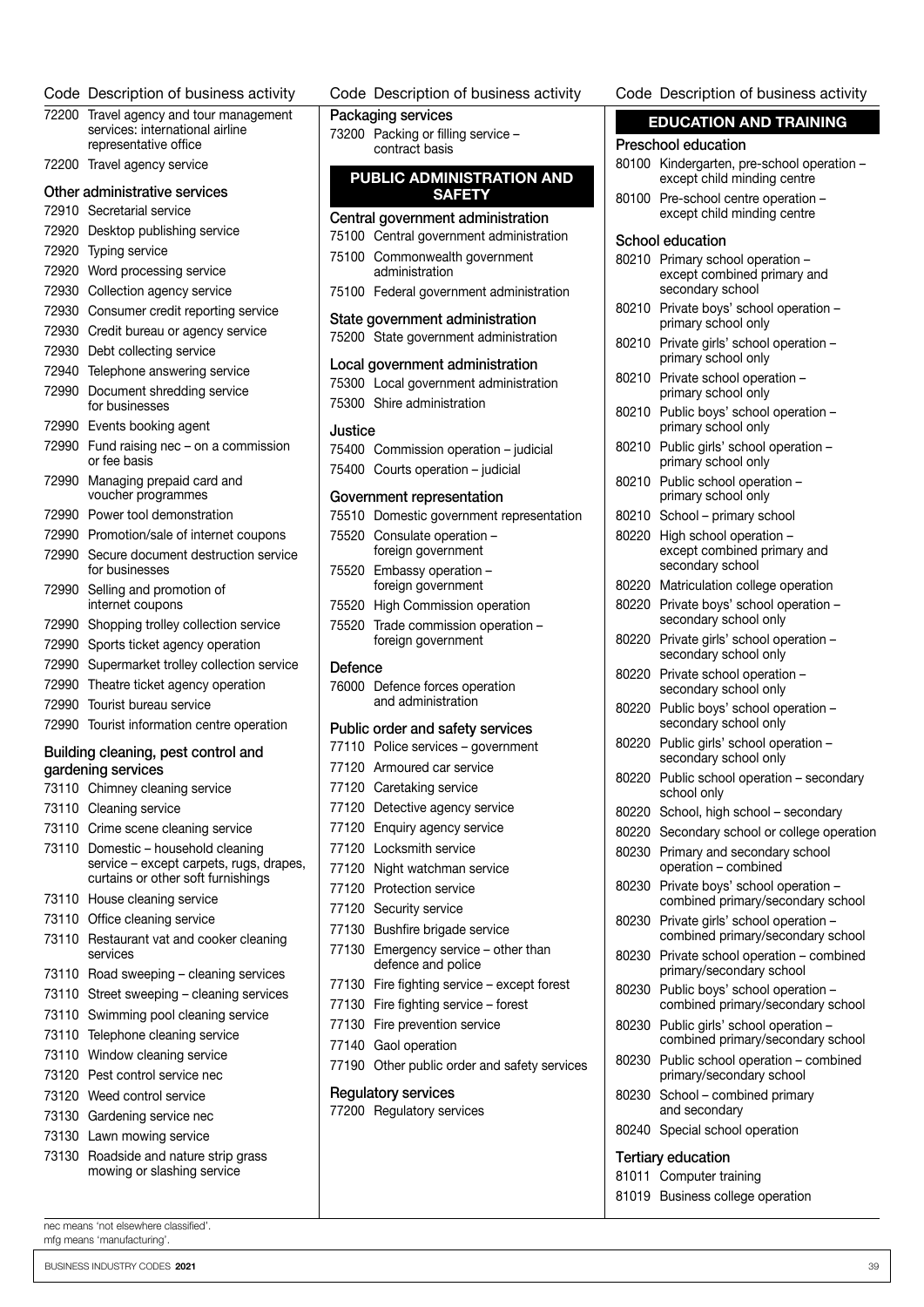| Code      | Description of business activity                     |  |  |  |  |  |
|-----------|------------------------------------------------------|--|--|--|--|--|
| 81019     | Earthmoving equipment                                |  |  |  |  |  |
|           | operation training                                   |  |  |  |  |  |
| 81019     | Industrial equipment operation training              |  |  |  |  |  |
| 81019     | Management training service                          |  |  |  |  |  |
| 81019     | Modelling school                                     |  |  |  |  |  |
| 81019     | Technical and further education<br>college operation |  |  |  |  |  |
| 81019     | Technical college operation                          |  |  |  |  |  |
| 81019     | Theological college or seminary                      |  |  |  |  |  |
|           | operation                                            |  |  |  |  |  |
| 81019     | Workplace training                                   |  |  |  |  |  |
| 81020     | Research school operation - university               |  |  |  |  |  |
| 81020     | University operation                                 |  |  |  |  |  |
|           | Adult, community and other education                 |  |  |  |  |  |
| 82110     | Coaching - sports                                    |  |  |  |  |  |
| 82110     | Martial arts and self-defence<br>instruction         |  |  |  |  |  |
| 82110     | Parachuting school operation                         |  |  |  |  |  |
| 82110     | Riding school operation                              |  |  |  |  |  |
| 82110     | Sailing school operation                             |  |  |  |  |  |
| 82110     | Scuba diving school                                  |  |  |  |  |  |
| 82110     | Sports coaching service                              |  |  |  |  |  |
| 82110     | Swimming school operation                            |  |  |  |  |  |
| 82110     | Tennis coaching                                      |  |  |  |  |  |
| 82120     | Art school operation                                 |  |  |  |  |  |
| 82120     | <b>Ballet teaching</b>                               |  |  |  |  |  |
| 82120     | Drama school operation                               |  |  |  |  |  |
| 82120     | Music school operation nec                           |  |  |  |  |  |
| 82120     | Music teaching                                       |  |  |  |  |  |
| 82120     | Nursing college operation                            |  |  |  |  |  |
| 82120     | Teachers' college operation nec                      |  |  |  |  |  |
| 82191     | Flying schools                                       |  |  |  |  |  |
| 82199     | Correspondence school operation nec                  |  |  |  |  |  |
| 82199     | Driver training - automotive                         |  |  |  |  |  |
| 82199     | Driving school operation -<br>motor vehicle          |  |  |  |  |  |
| 82199     | Education – other nec                                |  |  |  |  |  |
| 82199     | Education nec                                        |  |  |  |  |  |
|           | 82199 Educational workshops or seminars              |  |  |  |  |  |
|           | 82199 Elocution school operation                     |  |  |  |  |  |
| 82199     | Truck driver training                                |  |  |  |  |  |
| 82199     | Tutoring service - academic                          |  |  |  |  |  |
|           | <b>Educational support services</b>                  |  |  |  |  |  |
|           | 82200 Curriculum - education advisory<br>services    |  |  |  |  |  |
|           | <b>HEALTH CARE AND SOCIAL</b>                        |  |  |  |  |  |
|           | <b>ASSISTANCE</b>                                    |  |  |  |  |  |
| Hospitals |                                                      |  |  |  |  |  |
|           | 84010 Eye hospitals                                  |  |  |  |  |  |
| 84010     | Hospital operation - except                          |  |  |  |  |  |
|           | psychiatric, dental or veterinary<br>hospitals       |  |  |  |  |  |
| 84010     | Maternity hospital operation                         |  |  |  |  |  |
| 84010     | Obstetric hospital operation                         |  |  |  |  |  |
|           | 84010 Women's hospital operation                     |  |  |  |  |  |
|           | 84020 Psychiatric hospital                           |  |  |  |  |  |

Medical services Clinic – medical – general practice Flying doctor service General practitioner – medical Medical service – GP Anaesthetist Specialist medical clinic operation Dermatologist Gynaecologist Obstetrician Psychiatrist Allergist Consultant physician Haematologist services Hair restoration service – except by registered medical practitioner or cosmetic Medical service, specialist nec Neurologist Ophthalmologist Orthopaedic specialist Otorhinolaryngologist Paediatrician Plastic surgeon Rheumatologist Specialist medical practitioner nec Surgeon nec – medical Thoracic specialist Urologist Pathology and diagnostic imaging services X-ray clinic operation Medical laboratory operation Pathologist Pathology laboratory operation Radiographer Radiologist Radiology services Medical imaging clinic Allied health services Clinic – dental Dental hospital operation Dental surgeon Endodontist Oral pathologist Orthodontist Paedodontist Periodontist Prosthodontist Contact lenses dispensing Eye testing – optometrist Optical dispensing Optician Orthoptist

Spectacles dispensing

Code Description of business activity

Code Description of business activity Physiotherapy service Chiropractor service Osteopath service Acupuncture service Clinical massage service Herbalist Homoeopath Hydropath Magnetic therapy service Massage therapy (medical) service Therapeutic massage service Chiropodists Dietitian Hearing aids dispensing Hypnotherapist Midwifery services Nursing care (in patient's home, predominantly medical) Nursing service Occupational therapy service Paramedical services Podiatry service Psychologist Psychotherapist Speech therapy service Other health care services Aerial ambulance service Ambulance service Community health centre operation Drug referral centre operation Health services nec Residential care services Accommodation for the aged – where nursing or medical care is provided as a major service Convalescent homes Nursing home operation Accommodation for the aged – where nursing or medical care is not provided as a major service Residential care for the aged operation Children's homes operation Crisis care accommodation operation Home for the disadvantaged operation nec Homeless accommodation Hospice operation Residential refuge operation Child care services Child care service Child minding centres Other social assistance services

#### Adoption service

- Adult day care centre operation
- Alcohol counselling services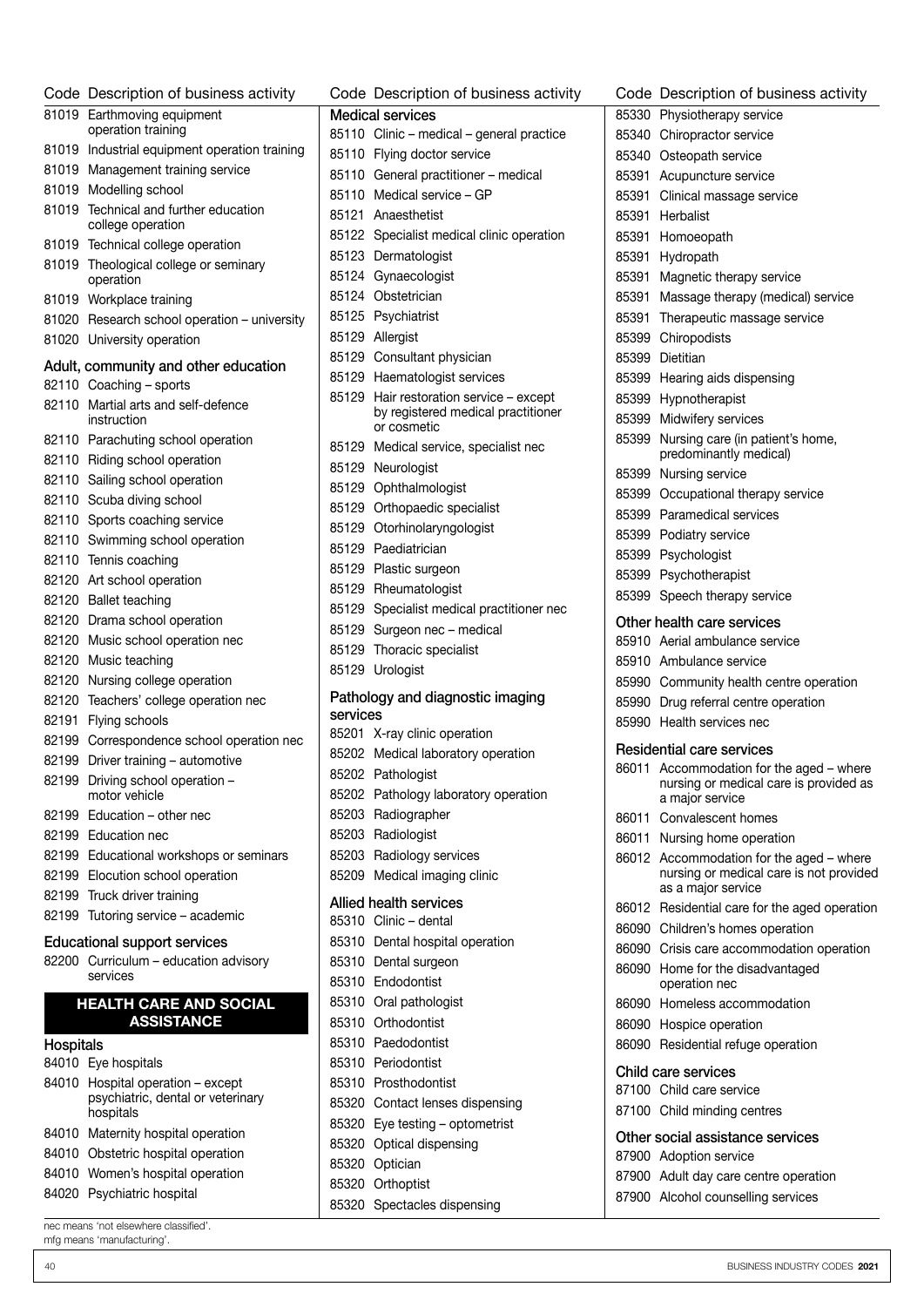Code Description of business activity Charities or charitable organisations Disability support service to parents of disabled children Drug rehabilitation counselling services Emergency housekeeping service Homeless welfare assistance – except accommodation Marriage guidance service Meals on wheels service Nursing care (in patient's home, predominantly home support) Toy library (welfare service) Welfare counselling service Welfare services for the elderly – except accommodation ARTS AND RECREATION **SERVICES** Museum operation Historic house operation Museum operation

#### Parks and gardens operations

| Parks and gardens operations |                                                           |  |  |  |
|------------------------------|-----------------------------------------------------------|--|--|--|
| 89210                        | Animal parks                                              |  |  |  |
| 89210                        | Aquarium operation                                        |  |  |  |
| 89210                        | Aviary operation                                          |  |  |  |
| 89210                        | Herbarium operation                                       |  |  |  |
| 89210                        | Zoological garden operation                               |  |  |  |
| 89220                        | Parks and gardens operation                               |  |  |  |
| 89220                        | Picnic ground operation                                   |  |  |  |
| 89220                        | Recreation ground operation - except<br>sporting          |  |  |  |
| 89220                        | Tourist caves operation                                   |  |  |  |
| 89220                        | Wildlife sanctuary operation                              |  |  |  |
|                              | Creative and performing arts activities                   |  |  |  |
| 90010                        | Ballet company operation                                  |  |  |  |
| 90010                        | Choirs                                                    |  |  |  |
| 90010                        | Circus operation                                          |  |  |  |
| 90010                        | Musical group operation                                   |  |  |  |
| 90010                        | Opera company operation                                   |  |  |  |
| 90010                        | Orchestra operation                                       |  |  |  |
| 90010                        | Puppet show operation                                     |  |  |  |
| 90010                        | Theatre restaurant operation                              |  |  |  |
| 90010                        | Theatrical company operation                              |  |  |  |
| 90010                        | Tribute shows                                             |  |  |  |
| 90021                        | Actor                                                     |  |  |  |
| 90021                        | Actor - own account - live theatrical<br>or musical       |  |  |  |
| 90021                        | Actor – own account – other than<br>theatrical or musical |  |  |  |
| 90021                        | Entertainers                                              |  |  |  |
| 90021                        | Musicians                                                 |  |  |  |
| 90021                        | Performing artist operation                               |  |  |  |
| 90029                        | Artist                                                    |  |  |  |
| 90029                        | Author                                                    |  |  |  |
|                              | 90029 Cartoon character design                            |  |  |  |
| 90029                        | Cartoonists                                               |  |  |  |

Code Description of business activity Comedians Composer – music Costume design service Creative writers – own account Painter – artist Playwright Poet Premium SMS services – writing content Sculptor Services to the arts nec Set designing service Songwriter Stage management operation Theatre lighting service Writer Concert hall operation Entertainment centre operation Music hall operation – excluding theatre restaurant operation Opera house operation Playhouse operation Theatre operation – except motion picture theatre Sport and physical recreation activities Fitness centres Gymnasium operation Jockeys Basketballer – professional Cricketer – professional Footballer – professional Referee, umpire – professional Umpire, referee – professional Sportsperson nec – professional Sport and physical recreation clubs nec Squash court operation Tennis court operation Billiard saloon operation Bowling alley operation – tenpin Bowling green operation Golf course or practice range operation nec Netball court or facility operation Race course or track operation (except dog or horse) Skating rink operation Speedway operation 91139 Sports ground operation nec Swimming pool operation Tenpin bowling centres Clubs – sporting – except hospitality Sporting club or association – except hospitality Sports administration service

Code Description of business activity Horse and dog racing activities Race course or track operation – horse or dog Dog training – for racing 91291 Greyhound training Racing kennels operation Horse training – race horse Race horse training Racing stables operation Other horse and dog racing activities Amusement and other recreation activities Amusement centre Amusement park operation Go-kart track operation Merry-go-round operation Dance hall or studio operation Hot pool operation Marina operation – pleasure craft Thermal pool operation White water rafting tours – inland waters Youth camp operation Gambling activities Casino operation Lottery agency operation Lottery operation Bookmaker operation TAB agency operation Totalisator agency operation Bingo operation Football pools operation Gambling services nec OTHER SERVICES Automotive repair and maintenance Auto-electrical services Automotive mechanical repairs – electrical repairs 94110 Automotive mobile phone installation Automotive servicing – electrical repairs Car radios or cassette players – dealing or installation Car servicing – electrical repairs Electrical repairing – automotive Motor vehicle servicing – electrical repairs Windscreen repairing Automotive crash repairs Car wash and cleaning service Motor trimming Motor vehicle body repairing Motor vehicle crash repairs Motor vehicle restoration Motor vehicle rust proofing

nec means 'not elsewhere classified'. mfg means 'manufacturing'.

BUSINESS INDUSTRY CODES 2021 41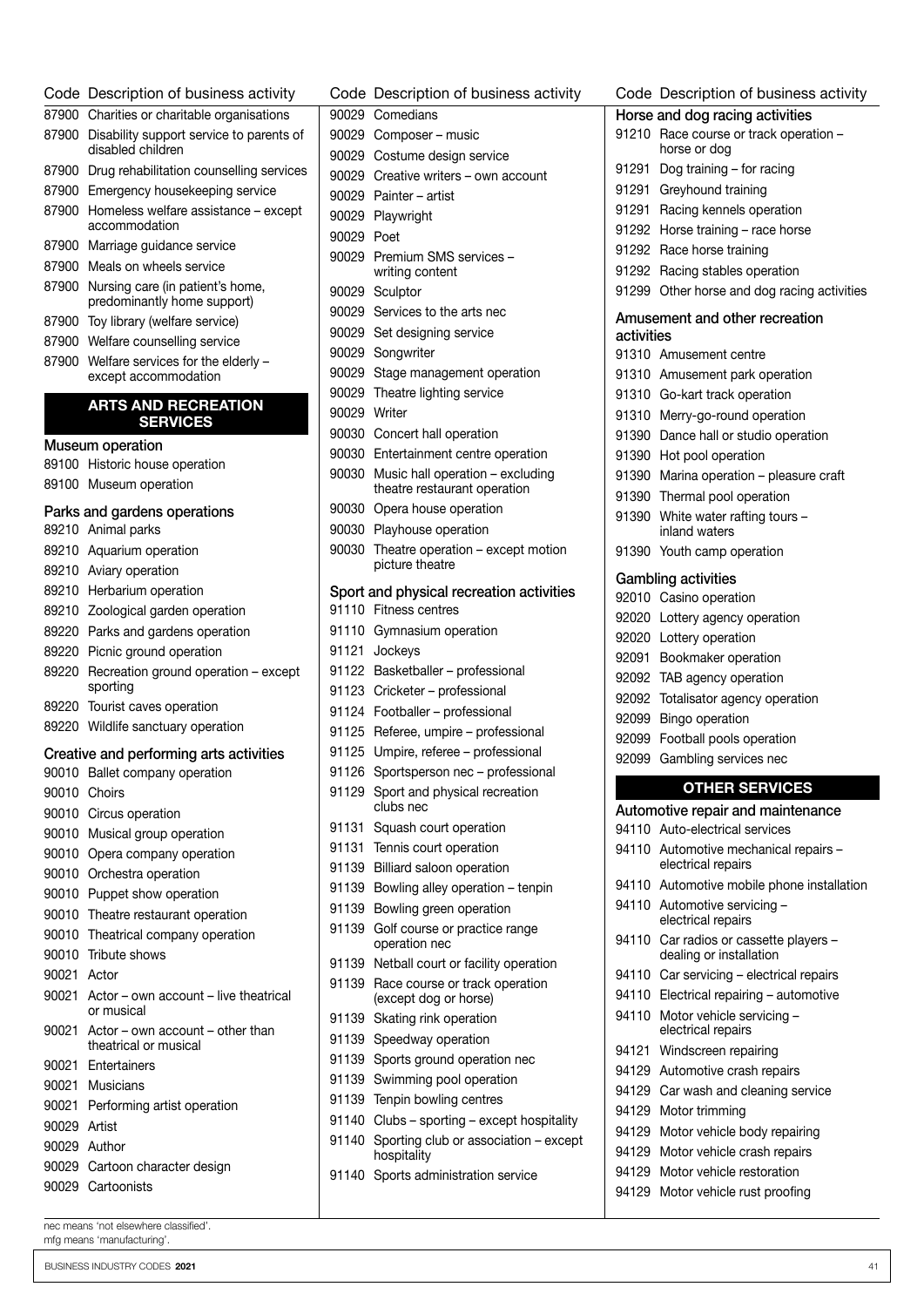|       | Code Description of business activity                                     |       | Code Description of busines                          |
|-------|---------------------------------------------------------------------------|-------|------------------------------------------------------|
|       | 94129 Motor vehicle smash repairing                                       |       | Other repair and maintenance                         |
|       | 94129 Motor vehicle washing or<br>cleaning service                        |       | 94910 Footwear repairing                             |
|       | 94129 Panel beating                                                       |       | 94990 Key cutting or duplicating :                   |
|       | 94129 Rust proofing - automotive                                          |       | 94990 Leather goods repairing $ \epsilon$<br>apparel |
|       | 94129 Smash repairing                                                     |       | 94990 Repairing household non-e                      |
|       | 94129 Spray painting - motor body                                         |       | and personal goods nec                               |
|       | 94191 Brake and clutch service                                            |       | Personal care services                               |
|       | 94191 Motor vehicle clutch or brake repairing                             |       | 95110 Barber shop                                    |
|       | 94192 Motor vehicle radiator repairing                                    |       | 95110 Beauty salon operation                         |
|       | 94193 Mufflers and exhaust systems repairing                              |       | 95110 Epilation service                              |
|       | – automotive                                                              |       | 95110 Hair restoration service – c                   |
|       | 94199 Automotive mechanical repairs -                                     |       | 95110 Hairdressing service                           |
|       | general repairs                                                           |       | 95110 Manicure service                               |
|       | 94199 Automotive servicing - general                                      |       | 95110 Pedicure service                               |
|       | mechanical repairs                                                        |       | 95110 Solarium - sun tanning ope                     |
|       | 94199 Car servicing - general<br>mechanical repairs                       |       | 95110 Sun tanning salon operation                    |
|       | 94199 Engine reconditioning - customised                                  |       | 95120 Weight reducing service                        |
|       | 94199 Mechanical services - general                                       |       |                                                      |
|       | 94199 Motor cycles or scooters repairing                                  |       | Funeral, crematorium and cem<br>services             |
|       | 94199 Motor vehicle mechanical repairs -                                  |       |                                                      |
|       | general repairs                                                           |       | 95200 Cemetery operation                             |
|       | 94199 Motor vehicle warranty inspection                                   |       | 95200 Crematorium operation                          |
|       | service                                                                   |       | 95200 Funeral directing                              |
|       | 94199 Towbar fitting services                                             |       | 95200 Undertaking                                    |
|       | 94199 Transmission or gearbox assemblies,<br>motor vehicle reconditioning |       | Other personal services                              |
|       | or rebuilding                                                             |       | 95310 Baby napkins hire service                      |
|       |                                                                           |       | 95310 Carpet cleaning service                        |
|       | Machinery and equipment repair and<br>maintenance                         |       | 95310 Clothes ironing service                        |
|       | 94210 Air conditioners repairing - household                              |       | 95310 Curtain cleaning service                       |
|       | 94210 Gas appliance repair                                                |       | 95310 Dry cleaning service, agene                    |
|       | 94210 Heating equipment - household                                       |       | 95310 Laundry agency operation                       |
|       | electric - repairing                                                      |       | 95310 Laundry service<br>95310 Linen hire service    |
|       | 94210 Household appliances repairing nec                                  |       | 95310 Self-service laundry operat                    |
|       | 94210 Radios repairing - except car radios                                |       | 95320 Photographic film processi                     |
|       | 94210 Refrigerators repairing -                                           |       | 95330 Car park operation                             |
|       | household electric                                                        |       | 95330 Parking station operation                      |
|       | 94210 Repairing household electrical<br>appliances                        |       | 95340 Escort agency service                          |
|       | 94210 Sewing machines (household) repairing                               |       | 95340 Massage (adult industry) so                    |
|       | 94210 Stoves or heaters - household electric                              |       | 95340 Prostitution service                           |
|       | - repairing                                                               |       | 95391 Astrology service                              |
|       | 94210 Television sets repairing                                           | 95391 | Clairvoyance service                                 |
|       | 94210 Washing machines - household                                        | 95391 | Fortune telling service                              |
|       | electric - repairing                                                      | 95391 | Numerology service                                   |
|       | 94220 Computer printer repairs                                            |       | 95392 Introduction agency servic                     |
|       | 94220 Poker machine – electronic<br>maintenance                           |       | 95393 Child minding service - in 1                   |
|       | 94220 Repair service - including computer                                 |       | 95399 Boarding kennels                               |
|       | peripherals                                                               |       | 95399 Dog obedience training                         |
|       | 94290 Brewery equipment maintenance                                       | 95399 | Domestic service nec - on                            |
|       | 94290 Fire extinguisher servicing                                         |       | or fee basis                                         |
|       | 94290 Sewing machines (industrial) repairing                              |       | 95399 Genealogy service                              |
|       | 94290 Shopping trolley repair                                             |       | 95399 Marriage celebrant                             |
|       | and maintenance                                                           |       | 95399 Personal services nec                          |
| 94290 | Supermarket trolley repair                                                |       | 95399 Pet grooming service                           |
|       | and maintenance                                                           |       | 95399 Racing information service                     |

| Code                              | Description of business activity                                             |  |
|-----------------------------------|------------------------------------------------------------------------------|--|
|                                   | Other repair and maintenance<br>94910 Footwear repairing                     |  |
|                                   |                                                                              |  |
| 94990                             | 94990 Key cutting or duplicating service<br>Leather goods repairing - except |  |
|                                   | apparel                                                                      |  |
| 94990                             | Repairing household non-electrical<br>and personal goods nec                 |  |
| Personal care services            |                                                                              |  |
| 95110                             | Barber shop                                                                  |  |
| 95110                             | Beauty salon operation                                                       |  |
|                                   | 95110 Epilation service                                                      |  |
|                                   | 95110 Hair restoration service - cosmetic                                    |  |
|                                   | 95110 Hairdressing service                                                   |  |
|                                   | 95110 Manicure service                                                       |  |
|                                   | 95110 Pedicure service                                                       |  |
|                                   | 95110 Solarium - sun tanning operation                                       |  |
|                                   | 95110 Sun tanning salon operation                                            |  |
|                                   | 95120 Weight reducing service                                                |  |
| Funeral, crematorium and cemetery |                                                                              |  |
|                                   | services                                                                     |  |
|                                   | 95200 Cemetery operation                                                     |  |
|                                   | 95200 Crematorium operation                                                  |  |
|                                   | 95200 Funeral directing                                                      |  |
|                                   | 95200 Undertaking                                                            |  |
| Other personal services           |                                                                              |  |
| 95310                             | Baby napkins hire service                                                    |  |
| 95310                             | Carpet cleaning service                                                      |  |
| 95310                             | Clothes ironing service                                                      |  |
| 95310                             | Curtain cleaning service                                                     |  |
| 95310                             | Dry cleaning service, agency                                                 |  |
| 95310                             | Laundry agency operation                                                     |  |
| 95310                             | Laundry service                                                              |  |
| 95310                             | Linen hire service                                                           |  |
| 95310                             | Self-service laundry operation                                               |  |
| 95320                             | Photographic film processing                                                 |  |
| 95330                             | Car park operation                                                           |  |
| 95330                             | Parking station operation                                                    |  |
| 95340                             | Escort agency service                                                        |  |
| 95340                             | Massage (adult industry) services nec                                        |  |
| 95340                             | <b>Prostitution service</b>                                                  |  |
| 95391                             | Astrology service                                                            |  |
| 95391                             | Clairvoyance service                                                         |  |
| 95391                             | Fortune telling service                                                      |  |
| 95391                             | Numerology service                                                           |  |
| 95392                             | Introduction agency service                                                  |  |
| 95393                             | Child minding service – in the home                                          |  |
| 95399                             | Boarding kennels                                                             |  |
| 95399                             | Dog obedience training                                                       |  |
| 95399                             | Domestic service nec - on a contract<br>or fee basis                         |  |
| 95399                             | Genealogy service                                                            |  |
| 95399                             | Marriage celebrant                                                           |  |

#### Code Description of business activity

Turkish bath operation

#### Religious services

#### Church operation

 Religious organisation operation – except units mainly engaged in the provision of goods or services which are primary to other industries

#### Civic, professional and other interest group services

- Business associations
- Professional associations
- Trade association operation except trade union
- Industrial union operation
- Trade union operation
- Parents and citizens' associations
- Automobile association operation
- Clubs not licensed, for promotion of community or sectional interests nec
- Consumers' associations operation
- Political party operation

#### Private households employing staff

| 96010 Private households employing staff                                                  |
|-------------------------------------------------------------------------------------------|
| 96020 Undifferentiated goods-producing<br>activities of private households for<br>own use |
| 06030 Lindifferentiated censice producing                                                 |

 Undifferentiated service-producing activities of private households for own use

### ATO USE ONLY

97000 Private households employing staff -PAYG, FBT use only

#### Nil company tax returns

 Non-taxable or Nil company tax returns – no income, expense or balance sheet data present

#### Special section assessments

Interest on bearer debentures

- Overseas ships freight section 129 *Income Tax Assessment Act 1936* (ITAA 1936)
- Non-resident insurance company section 143 ITAA 1936
- Insurance and re-insurance with a non‑resident – sections 144 and 148 ITAA 1936
- Consolidation assessment section 169AA ITAA 1936
- Control of non-residents' money section 255 ITAA 1936